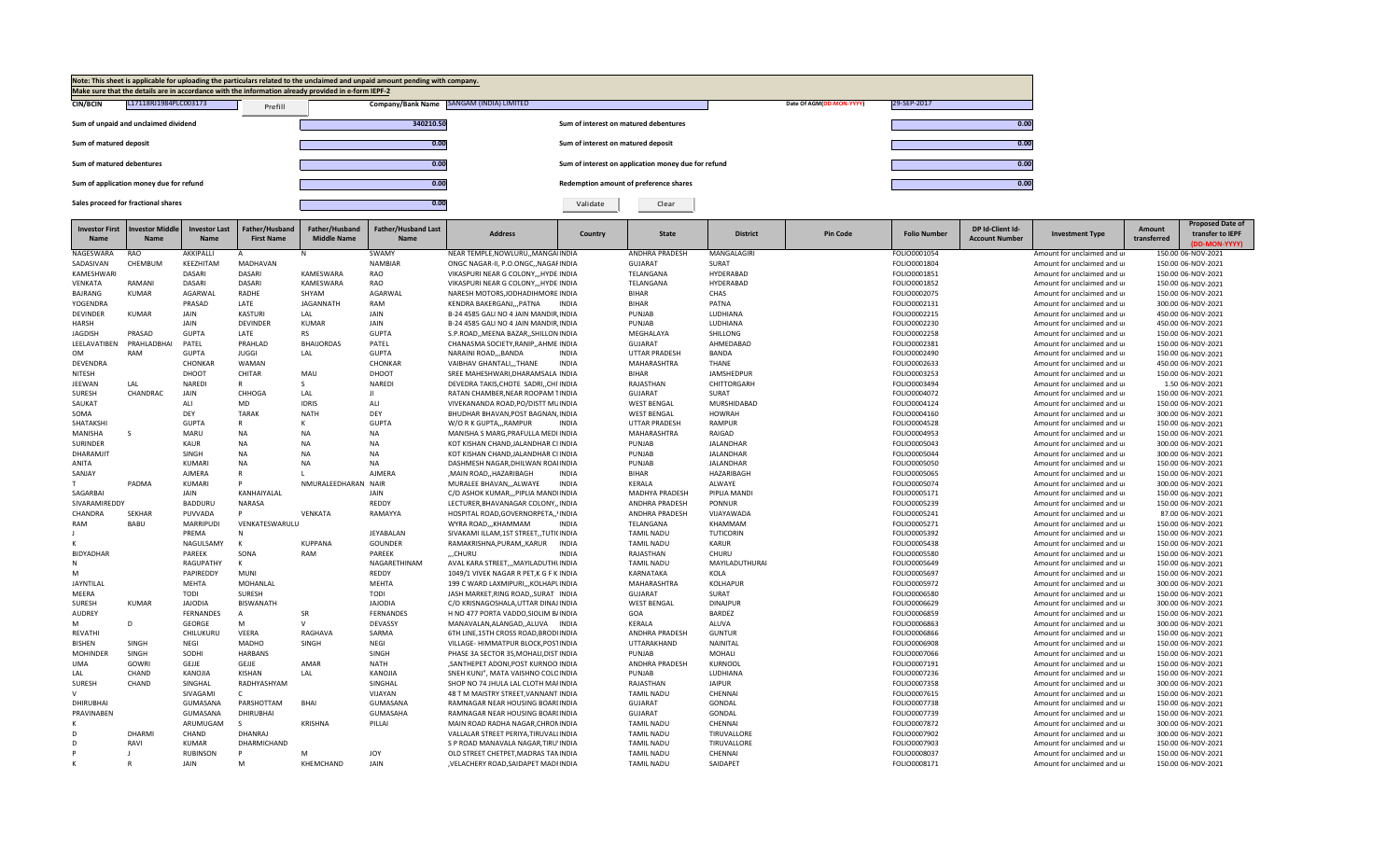| SEGU                      |                     | SANTHA                   | <sub>S</sub>            | SUBRAMANYA          | <b>MCHEETY</b>    | 87 D.NO., JAVALI STREET, PALAMANIINDIA                                        | ANDHRA PRADESH            | PALAMANFR                    | FOLIO0008177                 | Amount for unclaimed and ur                                | 150.00 06-NOV-2021                       |
|---------------------------|---------------------|--------------------------|-------------------------|---------------------|-------------------|-------------------------------------------------------------------------------|---------------------------|------------------------------|------------------------------|------------------------------------------------------------|------------------------------------------|
| <b>SUDHIR</b>             |                     | <b>MODUNURI</b>          | M                       | USURYANARAYANA RAJU |                   | OPP RURAL BANK, A P, W G DT<br>INDIA                                          | ANDHRA PRADESH            | WEST GODAVARI DIST           | FOLIO0008219                 | Amount for unclaimed and ur                                | 150.00 06-NOV-2021                       |
| RAMAIAH                   |                     | CHIMAKURTHY              | CHIMAKURTHY             |                     | BASAVAIAH         | ,S C RLY DIVL OFFICE, VIJAYAWADA, 'INDIA                                      | ANDHRA PRADESH            | VIJAYAWADA                   | FOLIO0008224                 | Amount for unclaimed and ur                                | 300.00 06-NOV-2021                       |
|                           | KSUSFFLA            | LAKSHMI                  | T                       | KSREENIVASAN        | <b>UNNITHAN</b>   | T C 28/41 LAKSHMI BHAVAN, KOTA1INDIA                                          | RAJASTHAN                 | KOTATALAI                    | FOLIO0008313                 | Amount for unclaimed and ur                                | 300.00 06-NOV-2021                       |
| HARI                      | KISHAN              | SHARMA                   | BHAGWAN                 | DASS                | SHARMA            | PUNJAB NATIONAL BANK.KOTWALI INDIA                                            | RAJASTHAN                 | CHITTORGARH                  | FOLIO0008648                 | Amount for unclaimed and ur                                | 300.00 06-NOV-2021                       |
| <b>RAKESH</b>             |                     | <b>GUPTA</b>             | M                       | $\mathsf{C}$        | <b>GUPTA</b>      | 3 G 7, MALVIYA NAGAR, JAIPUR, JAIP INDIA                                      | RAJASTHAN                 | JAIPUR                       | FOLIO0008893                 | Amount for unclaimed and ur                                | 300.00 06-NOV-2021                       |
| KAMLA                     | DEVI                | <b>GUPTA</b>             | M                       | C                   | <b>GUPTA</b>      | 3 G 7, MALVIYA NAGAR, JAIPUR, JAIP INDIA                                      | RAJASTHAN                 | <b>JAIPUR</b>                | FOLIO0008894                 | Amount for unclaimed and ur                                | 300.00 06-NOV-2021                       |
| SEEMA                     |                     | GUTPA                    | M                       | C                   | <b>GUPTA</b>      | 3 G 7, MALVIYA NAGAR, JAIPUR, JAIP INDIA                                      | RAJASTHAN                 | <b>JAIPUR</b>                | FOLIO0008895                 | Amount for unclaimed and ur                                | 300.00 06-NOV-2021                       |
| ANJU                      |                     | JANGID                   | LAXMI                   | <b>NARAYAN</b>      | JANGID            | C/O LAXMI NARAYAN JANGID, MALI INDIA                                          | RAJASTHAN                 | <b>UDAIPUR</b>               | FOLIO0009054                 | Amount for unclaimed and ur                                | 150.00 06-NOV-2021                       |
| PUSHP                     | LATA                | SHARMA                   | RAMESH                  | CHANDRA             | SHARMA            | C/O SHIV SHANKER, DHOLI PYAU, JAIINDIA                                        | RAJASTHAN                 | <b>JAIPUR</b>                | FOLIO0009419                 | Amount for unclaimed and ur                                | 300.00 06-NOV-2021                       |
| YOGENDRA                  | <b>KUMAR</b>        | JAIN                     | <b>INDRA</b>            | SEN                 | JAIN              | JAIN AUSHADHI BHANDAR, SP ROAIINDIA                                           | UTTAR PRADESH             | MATHURA                      | FOLIO0009430                 |                                                            |                                          |
|                           |                     |                          |                         |                     |                   |                                                                               |                           |                              |                              | Amount for unclaimed and ur                                | 150.00 06-NOV-2021                       |
|                           |                     |                          | <b>NA</b>               | <b>NA</b>           | <b>NA</b>         | A-105.9 SECTORGURGAON<br><b>INDIA</b>                                         | HARYANA                   | <b>GURGAON</b>               | FOLIO0009464                 | Amount for unclaimed and ur                                | 150.00 06-NOV-2021                       |
|                           | PADMANABHA          | <b>NAYAK</b>             | к                       | s                   | <b>NAYAK</b>      | <b>INDIA</b><br>AMRUIT NT ROADSHIMOGA                                         | KARNATAKA                 | SHIMOGA                      | FOLIO0009579                 | Amount for unclaimed and ur                                | 150.00 06-NOV-2021                       |
|                           | N                   | RAMESH                   | K                       | SN                  | <b>MURTHY</b>     | NO. 715, 10TH CROSS, M C LAYANT, INDIA                                        | KARNATAKA                 | BANGALORE                    | FOLIO0009607                 | Amount for unclaimed and ur                                | 150.00 06-NOV-2021                       |
| <b>JAYFSH</b>             | CHAMANLAL           | VORA                     | CHAMANLAL               |                     | KABABHAI          | RANJEET NAGAR,,,NAGOUR<br><b>INDIA</b>                                        | RAJASTHAN                 | <b>NAGOUR</b>                | FOLIO0009692                 | Amount for unclaimed and ur                                | 150.00 06-NOV-2021                       |
| MUHAMMADHU!JUSAB          |                     | GHUMRA                   | <b>JUSAB</b>            | <b>HAJIHASAM</b>    | <b>GHUMRA</b>     | GARIARA WAD, RING ROAD, , SURAT INDIA                                         | <b>GUJARAT</b>            | SURAT                        | FOLIO0009697                 | Amount for unclaimed and ur                                | 150.00 06-NOV-2021                       |
| <b>JASMER</b>             |                     | SINGH                    | <b>BABURAM</b>          |                     |                   | WPN/FIT NO. 42 SAN, C/O 52 APO,, INDIA                                        | DELHI                     | DELHI                        | FOLIO0009735                 | Amount for unclaimed and ur                                | 150.00 06-NOV-2021                       |
| RAM                       | <b>KISHOR</b>       | YADAV                    | RAMSHARAN               |                     | YADAV             | 92 SQN AIR FORCE, C\O 52 APO,, INDIA                                          | DFLHI                     | DFLHI                        | FOLIO0009736                 | Amount for unclaimed and ur                                | 150.00 06-NOV-2021                       |
| SAROJ                     | <b>BALA</b>         | <b>MOHANTY</b>           | $\mathsf{L}$            | M                   | <b>MOHANTY</b>    | 72 R K PURAM.SECTOR X. NEW DELINDIA                                           | DELHI                     | DELHI                        | FOLIO0009767                 | Amount for unclaimed and ur                                | 150.00 06-NOV-2021                       |
| KAMALA                    | DEVI                | JAIN                     | LILAMCHAND              |                     |                   | JAIN TRADERS SARAFA BAZAR,,,SURINDIA                                          | GUJARAT                   | SURAT                        | FOLIO0009850                 | Amount for unclaimed and ur                                | 150.00 06-NOV-2021                       |
| SAJJAN                    |                     | <b>KUMAR</b>             | PARTAP                  |                     | SINGH             | UPS SECTION, 272 SU, AF, C/O 56 AFINDIA                                       | DFLHI                     | DFLHI                        | FOLIO0009886                 | Amount for unclaimed and ur                                | 450.00 06-NOV-2021                       |
| PADMAVATHI                |                     | SIMHADRI                 | KRISHNA                 |                     | RAO               | W/O KRISHNA RAO G.E.O., SUJATHAINDIA                                          | ANDHRA PRADESH            | VISHAKHAPATNAM               | FOLIO0009910                 | Amount for unclaimed and ur                                | 150.00 06-NOV-2021                       |
| SIRIGIREDDY               | RAMAMOHAN           | REDDY                    | SIRIGIREDDY             | <b>NARAYANA</b>     | REDDY             | ,AGADUR SO PULIVENDULA,,CUDD.INDIA                                            | ANDHRA PRADESH            | KADAPA                       | FOLIO0009913                 | Amount for unclaimed and ur                                | 150.00 06-NOV-2021                       |
|                           | RAJUNALLAPA         | RAJU                     | N                       | VSURYANARAYANA      |                   |                                                                               | ANDHRA PRADESH            | KALAWACHARLA                 |                              |                                                            |                                          |
| BANGARA                   |                     |                          |                         |                     | RAJU              | KALAWACHARLA,E G DIST,, KALAWAINDIA                                           |                           |                              | FOLIO0009936                 | Amount for unclaimed and ur                                | 150.00 06-NOV-2021                       |
| SAFDAR                    | AHMED               | SHEIG                    | <b>KHADER</b>           | <b>MOHIDDIN</b>     | SHEIK             | SREE LAXMI, NARSIMHASWAMY CO INDIA                                            | TELANGANA                 | SECUNDERABAD                 | FOLIO0009976                 | Amount for unclaimed and ur                                | 150.00 06-NOV-2021                       |
|                           | G                   | HEGDE                    | G                       | R                   | HEGDE             | SOUTH EASTERN ROADWAYS, 72(2), INDIA                                          | MAHARASHTRA               | BASTI                        | FOLIO0009999                 | Amount for unclaimed and ur                                | 150.00 06-NOV-2021                       |
| MANGALA                   |                     | SHINDE                   | SAMBHAII                |                     | SHINDE            | SUCHAK APARTMENT, NEAR WASANINDIA                                             | MAHARASHTRA               | THANE                        | FOLIO0010018                 | Amount for unclaimed and ur                                | 150.00 06-NOV-2021                       |
| YAKUB                     | s                   | KAPASI                   | SULATAN                 | <b>BHAI</b>         | <b>KAPASI</b>     | OPP S B S MAIN BRANCH, , SHAHJAI INDIA                                        | UTTAR PRADESH             | SHAHJAHANPUR                 | FOLIO0010087                 | Amount for unclaimed and ur                                | 300.00 06-NOV-2021                       |
| RAM                       | PRASAD              | VERMA                    | <b>HARIDAS</b>          |                     |                   | UNION BANK OF INDIA, STATION RCINDIA                                          | UTTAR PRADESH             | TUNDLA                       | FOLIO0010163                 | Amount for unclaimed and ur                                | 150.00 06-NOV-2021                       |
| <b>GURUPADA</b>           |                     | KUNDU                    | LATE                    | <b>INDRANARAYAN</b> | KONDU             | SAHARPURA DHANBAD<br><b>INDIA</b>                                             | Jharkhand                 | Dhanbad                      | FOLIO0010204                 | Amount for unclaimed and ur                                | 150.00 06-NOV-2021                       |
| <b>BAL</b>                | <b>KRISHAN</b>      | MAHAJAN                  | DESRAJ                  |                     | MAHAJAN           | INDHRA COLONY GALI NO 1,,,PATH/INDIA                                          | PUNJAB                    | PATHANKOT                    | FOLIO0010214                 | Amount for unclaimed and ur                                | 150.00 06-NOV-2021                       |
| SHIV                      | <b>NATH</b>         | RAVI                     | MUNESHWAR               |                     | SINGH             | MUNESHWAR SINGH, B.C. PATEL HICINDIA                                          | <b>BIHAR</b>              | NALANDA                      | FOLIO0010225                 | Amount for unclaimed and ur                                | 300.00 06-NOV-2021                       |
| SANGITA                   |                     | <b>SINHA</b>             | SANJAY                  | <b>KUMAR</b>        | <b>SINHA</b>      | TARALAY NEW JAKKANPUR PATANINDIA                                              | <b>GUJARAT</b>            | PATAN                        | FOLIO0010307                 | Amount for unclaimed and ur                                | 150.00 06-NOV-2021                       |
| <b>KRISHNA</b>            |                     | RANJAN                   | HARI                    | NARAYAN             | AGRAWAL           | BHCHHAWAN GOPALI,,, BHOJPUR INDIA                                             | <b>BIHAR</b>              | <b>BHOJPUR</b>               | FOLIO0010315                 | Amount for unclaimed and ur                                | 150.00 06-NOV-2021                       |
| <b>KAMINI</b>             |                     | RANJAN                   | KAMAL                   |                     | RANJAN            | BHCHHAWAN GOPALI,,, BHOJPUR INDIA                                             | <b>BIHAR</b>              | <b>BHOJPUR</b>               | FOLIO0010316                 | Amount for unclaimed and ur                                | 150.00 06-NOV-2021                       |
| <b>MANISH</b>             |                     | AGRAWAL                  | ARUN                    | KRISHNA             | DAS               | C/O A K DAS, STATION ROAD, , PATN/INDIA                                       | <b>BIHAR</b>              | PATNA                        | FOLIO0010332                 | Amount for unclaimed and ur                                | 150.00 06-NOV-2021                       |
| SATISH                    | CHANDRA             | <b>ROY</b>               | <b>BRAJ</b>             | <b>KISHOR</b>       | ROY               | ISLAMPUR, DISTT NALANDA, , ISLAMI INDIA                                       | <b>BIHAR</b>              | <b>ISLAMPUR</b>              |                              |                                                            | 150.00 06-NOV-2021                       |
|                           |                     |                          |                         |                     |                   |                                                                               |                           |                              | FOLIO0010333                 | Amount for unclaimed and ur                                |                                          |
| SANDEEP                   |                     | <b>KUMAR</b>             | MADAN                   | <b>MOHAN</b>        | LAL               | RAJBHANSHI NAGAR,,,DARBHANGAINDIA                                             | <b>BIHAR</b>              | DARBHANGA                    | FOLIO0010338                 | Amount for unclaimed and ur                                | 150.00 06-NOV-2021                       |
| <b>JAGTAR</b>             |                     | SINGH                    | S                       | DALIP               | SINGH             | INCOME TAX OFFICER, TAGORE NACINDIA                                           | PUNJAB                    | LUDHIANA                     | FOLIO0010415                 | Amount for unclaimed and ur                                | 300.00 06-NOV-2021                       |
| RAJESH                    | KUMAR               | <b>SINGH</b>             | LAKSHMESHWAR            | PRASAD              | SINGH             | SINGH TRADING AGENCY, BARA BAZINDIA                                           | MEGHALAYA                 | SHILLONG                     | FOLIO0010436                 | Amount for unclaimed and ur                                | 300.00 06-NOV-2021                       |
| <b>BUDHIMAT</b>           |                     | SINGH                    | LAKSHMESHWAR            | PRASAD              | SINGH             | SINGH TRADING AGENCY, BARA BAZINDIA                                           | MEGHALAYA                 | SHILLONG                     | FOLIO0010437                 | Amount for unclaimed and ur                                | 300.00 06-NOV-2021                       |
| GANGA                     | DEVI                | CHANDAK                  | LATE                    | SITARAM             | CHANDAK           | C/O C M ENTERPRISES, 4TH LANE, ,, EINDIA                                      | KARNATAKA                 | BANGALORE                    | FOLIO0010557                 | Amount for unclaimed and ur                                | 300.00 06-NOV-2021                       |
| MADAN                     | LAL                 | CHANDAK                  | LATE                    | SITARAM             | CHANDAK           | C/O C M ENTERPRISES, 4TH LANE, ,, EINDIA                                      | KARNATAKA                 | BANGALORE                    | FOLIO0010558                 | Amount for unclaimed and ur                                | 300.00 06-NOV-2021                       |
| <b>BHAGWATI</b>           | <b>DEVI</b>         | CHANDAK                  | <b>MADAN</b>            |                     | CHANDAK           | C/O C M ENTERPRISES, 4TH LANE, ,, EINDIA                                      |                           |                              |                              |                                                            |                                          |
| PAWAN                     | KUMAR               |                          |                         | LAL                 |                   |                                                                               | KARNATAKA                 | <b>BANGALORE</b>             | FOLIO0010559                 | Amount for unclaimed and ur                                | 300.00 06-NOV-2021                       |
| PRAKASH                   |                     | CHANDAK                  | MADAN                   | LAL                 | CHANDAK           | C/O C M ENTERPRISES, 4TH LANE, ,, EINDIA                                      | KARNATAKA                 | BANGALORE                    | FOLIO0010560                 | Amount for unclaimed and ur                                | 300.00 06-NOV-2021                       |
| PRABHA                    | <b>KUMAR</b>        | CHANDAK                  | MADAN                   | LAL                 | CHANDAK           | C/O C M ENTERPRISES, 4TH LANE, ,, EINDIA                                      | KARNATAKA                 | BANGALORE                    | FOLIO0010561                 | Amount for unclaimed and ur                                |                                          |
|                           |                     |                          |                         |                     |                   |                                                                               |                           |                              |                              |                                                            | 300.00 06-NOV-2021                       |
|                           | <b>KUMARI</b>       | CHANDAK                  | <b>MADAN</b>            | LAL                 | CHANDAK           | C/O C M ENTERPRISES.4TH LANEEINDIA                                            | KARNATAKA                 | <b>BANGALORE</b>             | FOLIO0010562                 | Amount for unclaimed and ur                                | 300.00 06-NOV-2021                       |
| <b>SUSHILA</b>            | DEBI                | BHUWANIA                 | PAWAN                   | <b>KUMAR</b>        | <b>BHUWANIA</b>   | SCHEME VII M 1ST FLOOR,, ULTADA INDIA                                         | <b>WEST BENGAL</b>        | <b>KOLKATA</b>               | FOLIO0010569                 | Amount for unclaimed and ur                                | 150.00 06-NOV-2021                       |
| PRAVINPURI                | M                   | GOSWAMI                  | MANEKPURI               |                     | GOSWAMI           | STREET NO 2, TA PALANPUR BK,, PALINDIA                                        | <b>GUJARAT</b>            | PALANPUR                     | FOLIO0010690                 | Amount for unclaimed and ur                                | 300.00 06-NOV-2021                       |
| <b>VINABEN</b>            |                     | GOSWAMI                  | PRAVINPURI              |                     | GOSWAMI           | STREET NO 2, TA PALANPUR BK,, PALINDIA                                        | GUJARAT                   | PALANPUR                     | FOLIO0010691                 | Amount for unclaimed and ur                                | 150.00 06-NOV-2021                       |
| KANUBHAI                  | MOHANLAL            | <b>BHAVSAR</b>           | MOHANLAL                |                     | <b>MORARDAS</b>   | BHAVSARWADA KHADIYA CHOWK,, INDIA                                             | MADHYA PRADESH            | <b>INDORE</b>                | FOLIO0010737                 | Amount for unclaimed and ur                                | 300.00 06-NOV-2021                       |
| DEVJIBHAI                 | <b>JESHINGBHAI</b>  | PATEL                    | <b>JESHINGBHAI</b>      | MOTIBHAI            | PATEL             | TA MODASA, DIST SABARKANTHA,, NINDIA                                          | <b>GUJARAT</b>            | MODASA                       | FOLIO0010826                 | Amount for unclaimed and ur                                | 150.00 06-NOV-2021                       |
| DILIPKUMAR                |                     | PATEL                    | BAVALAL                 |                     | PATEL             | G H COLONEY, SARASPUR, , AHMEDAINDIA                                          | <b>GUJARAT</b>            | AHMEDABAD                    | FOLIO0010864                 | Amount for unclaimed and ur                                | 150.00 06-NOV-2021                       |
| RAJESH                    | S.                  | RAHUL                    | S.                      |                     | RAHUL             | KALPTARU APPARTMENT, B/H PATE INDIA                                           | <b>GUJARAT</b>            | AHMEDABAD                    | FOLIO0011001                 | Amount for unclaimed and ur                                | 150.00 06-NOV-2021                       |
| NAMRATA                   | <b>NITIN</b>        | CHORDIA                  | <b>NITIN</b>            | -S                  | CHORDIA           | AMOL ONKAR NAGER,,,JALGAON INDIA                                              | MAHARASHTRA               | <b>JALGAON</b>               | FOLIO0011305                 | Amount for unclaimed and ur                                | 150.00 06-NOV-2021                       |
| VIRENDRA                  | <b>KUMAR</b>        | VIJAY                    | GHANSHYAM               |                     |                   | BEHIND THE CHARBHUJA TEMPLE,,, INDIA                                          | RAJASTHAN                 | <b>TONK</b>                  | FOLIO0011661                 | Amount for unclaimed and ur                                | 300.00 06-NOV-2021                       |
|                           | <b>CVIJAY</b>       | <b>KUMAR</b>             | S.                      |                     | CHANNAVEERAPPA    | MRITUNJAY NIWAS, MAJESTIC CIRCLINDIA                                          | ANDHRA PRADESH            | <b>CHITTOR</b>               | FOLIO0012039                 | Amount for unclaimed and ur                                | 150.00 06-NOV-2021                       |
| SAVITHA                   |                     | <b>MORE</b>              | <b>ASHOK</b>            |                     |                   | APPAJI COMPOUND, DESH PUNDER INDIA                                            | ANDHRA PRADESH            | <b>HUBLI</b>                 | FOLIO0012053                 | Amount for unclaimed and ur                                | 150.00 06-NOV-2021                       |
| S.                        | N                   | SHARMA                   | KALU                    | <b>RAM</b>          | SHARMA            | JANTA CLINUIC, KAPASAN, CHITTOR(INDIA                                         | RAJASTHAN                 | CHITTORGARH                  | FOLIO0012237                 | Amount for unclaimed and ur                                | 150.00 06-NOV-2021                       |
| ARCHANA                   |                     | KABARA                   | SHANKER                 | LAL                 | MAHESHWARI        | D/O SHANKER LAL MAHESHWARI, PINDIA                                            | RAJASTHAN                 | AJMER                        | FOLIO0012262                 | Amount for unclaimed and ur                                | 150.00 06-NOV-2021                       |
| MOHAMMFD                  | <b>JAHIR</b>        | KHAN                     | MOHAMMED                | JARIF               | KHAN              | GOVT. SECONDARY SCHOOL, RUPAHINDIA                                            | RAJASTHAN                 | BHILWARA                     | FOLIO0012333                 | Amount for unclaimed and ur                                | 150.00 06-NOV-2021                       |
| PARAS                     | YESHWANT            |                          |                         | GOVIND              | CHOUDHARY         | ANAND BHUVAN MANGALWADI.1SINDIA                                               | MAHARASHTRA               | <b>MUMBAI</b>                |                              |                                                            | 150.00 06-NOV-2021                       |
|                           |                     | CHOUDHARY                | YESHWANT                |                     | <b>MAHFSHWARI</b> |                                                                               |                           |                              | FOLIO0012448                 | Amount for unclaimed and ur                                |                                          |
| RAJENDRA<br><b>SUNITA</b> | PRASAD              | MAHESHWARI               | RAM<br><b>NA</b>        | NARAYAN             | <b>NA</b>         | RAJARAM ROAD, ICHALKARANJI, DIS'INDIA                                         | MAHARASHTRA               | ICHALKARANJI<br>ICHALKARANJI | FOLIO0012471                 | Amount for unclaimed and ur                                | 150.00 06-NOV-2021                       |
|                           |                     | KABRA                    |                         | <b>NA</b>           |                   | RAJARAM ROAD,, POST.,, ICHALKAR/INDIA                                         | MAHARASHTRA               |                              | FOLIO0012472                 | Amount for unclaimed and ur                                | 300.00 06-NOV-2021                       |
| GOUTAM                    | CHAND               | SHAH                     | DEVICHAND               |                     |                   | SHAHI BAUGH,,,AHMEDABAD<br><b>INDIA</b>                                       | <b>GUJARAT</b>            | AHMEDABAD                    | FOLIO0012780                 | Amount for unclaimed and ur                                | 150.00 06-NOV-2021                       |
| HULASHI                   |                     | DEVI                     | <b>BANDMAL</b>          |                     | LUNKED            | NILESHKUMAR SHANTILAL, AZAD CI-INDIA                                          | MAHARASHTRA               | <b>JALGAON</b>               | FOLIO0012811                 | Amount for unclaimed and ur                                | 150.00 06-NOV-2021                       |
| м                         | <b>RSHIVA</b>       | <b>MURTHY</b>            | М                       | RAMA                | RAO               | KARAGADI HANIYA POST,,,SHIMOG.INDIA                                           | KARNATAKA                 | SHIMOGA                      | FOLIO0013607                 | Amount for unclaimed and ur                                | 300.00 06-NOV-2021                       |
| м                         | HARISCHANDRA SHETTY |                          | м                       | <b>GUNAPALA</b>     | SHETTY            | ,BETKERI ROAD,,MOODBIDRI<br><b>INDIA</b>                                      | KARNATAKA                 | <b>MOODBIDR</b>              | FOLIO0013618                 | Amount for unclaimed and ur                                | 300.00 06-NOV-2021                       |
| VASUMATI<br>TEJABHAI      | н                   | SUKHADIA<br><b>TADHA</b> | HASMUKHLAL<br>LAKHABHAI |                     | SUKHADIA          | 520 HARINAGAR 3-OPP BRC GATE, AINDIA<br><b>INDIA</b><br>SHYAM SOCIETY,,,SURAT | GUJARAT<br><b>GUJARAT</b> | SURAT<br>SURAT               | FOLIO0013742<br>FOLIO0013874 | Amount for unclaimed and ur<br>Amount for unclaimed and ur | 150.00 06-NOV-2021<br>300.00 06-NOV-2021 |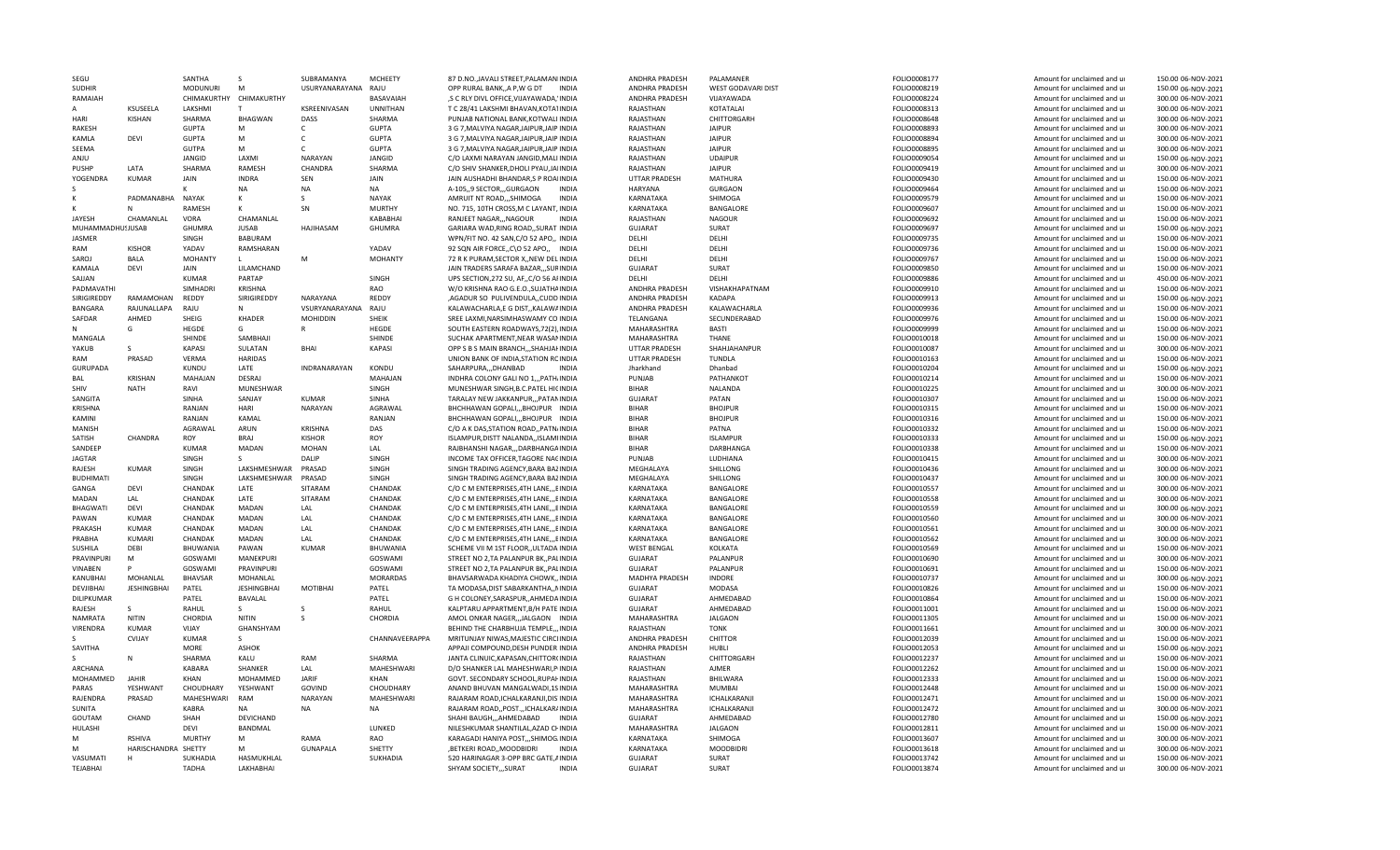| SALMA            |                      | <b>PARVFFN</b>               | MD                           |                        | RAHMATULLAH                  | MD RAHMATULLAH, SOUTH SHIBPUINDIA                                         | <b>WEST BENGAL</b>      | <b>HOWRAH</b>      | FOLIO0013943                 | Amount for unclaimed and ur                                | 300.00 06-NOV-2021                       |
|------------------|----------------------|------------------------------|------------------------------|------------------------|------------------------------|---------------------------------------------------------------------------|-------------------------|--------------------|------------------------------|------------------------------------------------------------|------------------------------------------|
| <b>BIMLA</b>     | DEVI                 | DALMIA                       | SITARAM                      |                        | DALMIA                       | C/O SITARAM DALMIA, NEW ROAD IINDIA                                       | <b>BIHAR</b>            | PATNA              | FOLIO0014024                 | Amount for unclaimed and ur                                | 300.00 06-NOV-2021                       |
| KALEEM           | AHMED                | KHAN                         | LATE                         | IQBALAHMED             | KHAN                         | MUFFAR HOUSE NOOR MEHAL ROAINDIA                                          | Madhya Pradesh          | UJJAIN             | FOLIO0014120                 | Amount for unclaimed and ur                                | 300.00 06-NOV-2021                       |
| DURGAPERSHAD     |                      |                              | MUSADDI                      |                        | LAL                          | MUSADDILAL DURGA PERSHAD, BALINDIA                                        | <b>HARYANA</b>          | NARNAUL            | FOLIO0014262                 | Amount for unclaimed and ur                                | 300.00 06-NOV-2021                       |
| ZUBIN            |                      | RATWANI                      | NA                           | <b>NA</b>              | NA                           | 74 POLO ROAD, DELHI CANTT,, N DEIINDIA                                    | DELHI                   | DELHI              | FOLIO0014276                 | Amount for unclaimed and ur                                | 150.00 06-NOV-2021                       |
| LALIT            | <b>MOHAN</b>         | <b>MOHANTY</b>               | LATE                         | KB                     | <b>MOHANTY</b>               | Q NO 103 R K PURAM, SEC XI, N DELINDIA                                    | DELHI                   | DELHI              | FOLIO0014281                 | Amount for unclaimed and ur                                | 150.00 06-NOV-2021                       |
| SARASAM          |                      | RAMAKRISHNAN S               |                              |                        | RAMAKRISHNAN                 | KANAGAMOOLAM NEW STREET.VAINDIA                                           | <b>TAMIL NADU</b>       | NEGEROOIL          | FOLIO0014311                 | Amount for unclaimed and ur                                | 150.00 06-NOV-2021                       |
|                  |                      | RAMAKRISHNAN R               |                              |                        |                              | SANKARASINTHAMONY KANAGAMOOLAM NEW STREET,, V/INDIA                       | <b>TAMIL NADU</b>       | NAGEROOIL          | FOLIO0014312                 | Amount for unclaimed and ur                                | 150.00 06-NOV-2021                       |
|                  |                      | BHATI                        | <b>RAGHUBIR</b>              |                        | SINGH                        | PO DADRI,,,GHAZIABAD<br><b>INDIA</b>                                      | UTTAR PRADESH           | GHAZIABAD          | FOLIO0014360                 | Amount for unclaimed and ur                                | 150.00 06-NOV-2021                       |
| NARESH           |                      | <b>KUMAR</b>                 | <b>UMRAO</b>                 |                        | SINGH                        | GANDHI NAGAR, KHANDSA ROAD, , CINDIA                                      | <b>HARYANA</b>          | <b>GURGAON</b>     | FOLIO0014411                 | Amount for unclaimed and ur                                | 300.00 06-NOV-2021                       |
| RAJESH           |                      | <b>KUMAR</b>                 | <b>SURINDER</b>              |                        | <b>KUMAR</b>                 | DDA S MIG FLATS, LONI ROAD CHITFINDIA                                     | DELHI                   | DELHI              | FOLIO0014416                 | Amount for unclaimed and ur                                | 150.00 06-NOV-2021                       |
| SANTOSH          |                      | GAUTAM                       | S.                           |                        | <b>GAUTAM</b>                | GOVT COLLEGE, NILOKHER, , KARNAL INDIA                                    | <b>HARYANA</b>          | KARNAL             | FOLIO0014448                 | Amount for unclaimed and ur                                | 300.00 06-NOV-2021                       |
|                  |                      | VAID                         | ВK                           | <b>LM</b>              | VAID                         | CENTRAL ACADEMY,,,PANIPAT<br><b>INDIA</b>                                 | <b>HARYANA</b>          | PANIPAT            | FOLIO0014454                 | Amount for unclaimed and ur                                | 150.00 06-NOV-2021                       |
| SURYAKANT        |                      | KOTHARI                      | PRANJIVAN                    |                        | DAS                          | GEB COLONY, TA THASRA, , THASRA INDIA                                     | <b>GUJARAT</b>          | <b>THASRA</b>      | FOLIO0014562                 | Amount for unclaimed and ur                                | 150.00 06-NOV-2021                       |
| SAYEEDA          |                      | KHAN                         | <b>NAZIR</b>                 |                        | KHAN                         | KAPADIA NAGAR, KURLA W,, MUMB. INDIA                                      | MAHARASHTRA             | <b>MUMBAI</b>      | FOLIO0014686                 | Amount for unclaimed and ur                                | 150.00 06-NOV-2021                       |
| <b>MANOJ</b>     | DALICHAND            | OSWAL                        | DALICHAND                    | VARDICHAND             | OSWAL                        | GANDHI CHOWK,,,SANGLI<br><b>INDIA</b>                                     | MAHARASHTRA             | SANGLI             | FOLIO0014688                 | Amount for unclaimed and ur                                | 150.00 06-NOV-2021                       |
| <b>GURVINDER</b> |                      | KAUR                         | <b>NA</b>                    | <b>NA</b>              | NA                           | VAIBHAV NAGAR, NEAR LODO WALINDIA                                         | PUNJAB                  | <b>JALANDHAR</b>   | FOLIO0014891                 | Amount for unclaimed and ur                                | 150.00 06-NOV-2021                       |
| SARLA            |                      | <b>GANDHI</b>                | <b>NA</b>                    | <b>NA</b>              | <b>NA</b>                    | ADAMPUR,,,JALANDHAR<br><b>INDIA</b>                                       | PUNJAB                  | JALANDHAR          | FOLIO0014892                 | Amount for unclaimed and ur                                | 300.00 06-NOV-2021                       |
| PRITPAL          |                      | SINGH                        | <b>NA</b>                    | <b>NA</b>              | <b>NA</b>                    | TEH & DIST-JALANDHAR,,,JALANDH.INDIA                                      | PUNJAB                  | <b>JALANDHAR</b>   | FOLIO0014900                 | Amount for unclaimed and ur                                | 150.00 06-NOV-2021                       |
| м                |                      | RAMANATHAN                   | MUTHUKARUPPAN                |                        |                              | POOSARI KADU STREET, SURAMPAT INDIA                                       | ANDHRA PRADESH          | <b>GUNTUR</b>      | FOLIO0014947                 | Amount for unclaimed and ur                                | 150.00 06-NOV-2021                       |
|                  |                      | MALARURHI                    | G                            |                        | SIVAMANI                     | SIVA FIBRE PRODUCTS,,, NAGPUR INDIA                                       | MAHARASHTRA             | <b>NAGPUR</b>      | FOLIO0014949                 | Amount for unclaimed and ur                                | 300.00 06-NOV-2021                       |
|                  |                      | BASKARAN                     |                              | $\mathsf{v}$           | RAMASAMY                     | SOUTH VENUGOPALAPURAM,,,MAIINDIA                                          | <b>TAMIL NADU</b>       | MANJAKUPPAM        | FOLIO0014956                 | Amount for unclaimed and ur                                | 300.00 06-NOV-2021                       |
| LAKSHMI          | RAMESH               | BUKKAPATNAM B                |                              |                        | RAMESH                       | SRI B RAMESH, CENTNAL BANK OF IIINDIA                                     | ORISSA                  | BHUBANESHWAR       | FOLIO0015043                 | Amount for unclaimed and ur                                | 150.00 06-NOV-2021                       |
| VARGHESE         | PM                   | VAMIAN                       |                              | OMATHEW                | VAIDIAN                      | KONNAVILAYIL PO,,,COCHIN<br><b>INDIA</b>                                  | KERALA                  | <b>COCHIN</b>      | FOLIO0015050                 | Amount for unclaimed and ur                                | 225.00 06-NOV-2021                       |
| <b>DURGAMBA</b>  |                      | <b>BATTINA</b>               | RAMA                         | <b>MOHANARAO</b>       | $\overline{A}$               | PWD QUARTERS, VENKATE SWARAPINDIA                                         | TELANGANA               | HYDERABAD          | FOLIO0015060                 | Amount for unclaimed and ur                                | 150.00 06-NOV-2021                       |
| <b>VIJAYA</b>    | BHASKARAVARM POTHURI |                              | VENKATA                      | KRISHNAM               | RAJU                         | CHINA KOTHA LANKA PO,,, MUMMI INDIA                                       | ANDHRA PRADESH          | MUMMIDIVARAM       | FOLIO0015082                 | Amount for unclaimed and ur                                | 150.00 06-NOV-2021                       |
| SEETHARAMAYYAV   |                      | $\mathsf{V}$                 | APPA                         |                        | RAO                          | PRATHAPNAGAR,,,KAKINADA<br>INDIA                                          | ANDHRA PRADESH          | KAKINADA           | FOLIO0015090                 | Amount for unclaimed and ur                                | 150.00 06-NOV-2021                       |
| PAWAN            | <b>KUMAR</b>         | AGRAWAL                      | KHEMCHAND                    |                        | AGRAWAL                      | KUMAR MEDICAL AGENCY,,,SAMBAINDIA                                         | ORISSA                  | SAMBALPUR          | FOLIO0015111                 | Amount for unclaimed and ur                                | 300.00 06-NOV-2021                       |
| CHHAYA           |                      | KHANDALIKAR                  | ANIL                         |                        | <b>RAO</b>                   | 104 GANDHI ROAD,,,PANDHARPUR INDIA                                        | MAHARASHTRA             | PANDHARPUR         | FOLIO0015119                 | Amount for unclaimed and ur                                | 150.00 06-NOV-2021                       |
| VENKATA          | BHANOJIRAO           | GADU                         | G                            |                        | PADMANABHAM                  | C/O G PADMANABHAM, DOOR NO SINDIA                                         | ANDHRA PRADESH          | VIZIANAGARAM       | FOLIO0015147                 | Amount for unclaimed and ur                                | 150.00 06-NOV-2021                       |
| VENKATA          | BHANOJIRAO           | GADU                         | G                            |                        | PADMANABHAM                  | C/O G PADMANABHAM, DOOR NO SINDIA                                         | ANDHRA PRADESH          | VIZIANAGARAM       | FOLIO0015148                 | Amount for unclaimed and ur                                | 150.00 06-NOV-2021                       |
|                  | MOHAMED              | <b>JAFFAR</b>                | M                            | ABDUL                  | KAREEM                       | 42 INDIRA NAGAR, UTHAMA,, PALAYINDIA                                      | <b>TAMIL NADU</b>       | PALAYAM            | FOLIO0015163                 | Amount for unclaimed and ur                                | 300.00 06-NOV-2021                       |
|                  |                      | <b>JEYARAJ</b>               | $\mathsf{V}$                 | LG                     | PAULRAJAN                    | 12 JALANI ST,,,TUTICORIN<br><b>INDIA</b>                                  | <b>TAMIL NADU</b>       | <b>TUTICORIN</b>   | FOLIO0015166                 | Amount for unclaimed and ur                                | 300.00 06-NOV-2021                       |
| м                | VS                   | MUTHUVALE                    | M                            |                        | SHUNMUGOVALE                 | 16 SOUTH RAJA STREET,,,TUTICORINIDIA                                      | <b>TAMIL NADU</b>       | <b>TUTICORIN</b>   | FOLIO0015168                 | Amount for unclaimed and ur                                | 150.00 06-NOV-2021                       |
| SUDHAKAR         |                      | VUDUTHA                      | JAGADEESWARAIAH              |                        |                              | BIBINAGAR DIST NALGONDA, A P, BIINDIA                                     | ANDHRA PRADESH          | <b>BIBINAGAR</b>   | FOLIO0015190                 | Amount for unclaimed and ur                                | 150.00 06-NOV-2021                       |
| CHANDRAMOULI     |                      | PULIGILLA                    | VENKATESHAM                  |                        |                              | H NO 4-324 PATELPURA, DIST MEDAINDIA                                      | ANDHRA PRADESH          | SIDDIPFT           | FOLIO0015192                 | Amount for unclaimed and ur                                | 472.50 06-NOV-2021                       |
|                  |                      |                              |                              |                        |                              |                                                                           |                         |                    |                              |                                                            |                                          |
|                  | MANGALA              | GOWRI                        | N                            |                        | RADHAKRISHNAN                | LAKSHMI VILAS, NORTH PET,, SATHY. INDIA                                   | <b>TAMIL NADU</b>       | SATHYAMANGALAM     | FOLIO0015211                 | Amount for unclaimed and ur                                | 300.00 06-NOV-2021                       |
|                  |                      | KAMALAVENI                   | M                            | NATARAJA               | <b>MURTHY</b>                | R S ROAD, PERUNDURAI T K,, PERIYA INDIA                                   | <b>TAMIL NADU</b>       | PFRIYAR            | FOLIO0015212                 | Amount for unclaimed and ur                                | 150.00 06-NOV-2021                       |
| KALU             | RAM                  | KARWA                        | <b>GOPIKISHAN</b>            |                        | <b>KARWA</b>                 | KALURAM DEVI DAYAL, NOHAR, , JAII INDIA                                   | RAJASTHAN               | <b>JAIPUR</b>      | FOLIO0015347                 | Amount for unclaimed and ur                                | 300.00 06-NOV-2021                       |
| GOPAL            | LAL                  | SWARNKAR                     | <b>BHAGWAN</b>               | LAL                    | SWARNKAR                     | GOPAL LAL SWARNKAR BUS STOP,,, INDIA                                      | RAJASTHAN               | DAUSA              | FOLIO0015406                 | Amount for unclaimed and ur                                | 300.00 06-NOV-2021                       |
| RAM              | <b>BHAROSI</b>       | SWARNKAR                     | <b>BHAGWAN</b>               | LAL                    | SWARNKAR                     | RAM BHAROSI SWARNKAR BUS STAINDIA                                         | RAJASTHAN               | DAUSA              | FOLIO0015407                 | Amount for unclaimed and ur                                | 300.00 06-NOV-2021                       |
| HANSHABEN        |                      | GAJIPARA                     | HARSUKH                      |                        |                              | OPP CO-OP SOCIETY, NEAR JAMADAINDIA                                       | <b>GUJARAT</b>          | BHAVNAGAR          | FOLIO0015511                 | Amount for unclaimed and ur                                | 150.00 06-NOV-2021                       |
| <b>JANAK</b>     |                      | GAJIPARA                     | <b>JAGJIVAN</b>              |                        |                              | OPP CO-OP SOCIETY, NEAR JAMADAINDIA                                       | <b>GUJARAT</b>          | BHAVNAGAR          | FOLIO0015512                 | Amount for unclaimed and ur                                | 150.00 06-NOV-2021                       |
| KISHOR           |                      | <b>GAJIPARA</b>              | CHUNILAL                     |                        |                              | OPP CO-OP SOCIETY.JAMADAR WAIINDIA                                        | GUJARAT                 | <b>BHAVNAGAR</b>   | FOLIO0015513                 | Amount for unclaimed and ur                                | 150.00 06-NOV-2021                       |
| INDIRA           | <b>NAND</b>          | LAL                          | NANDLAL                      |                        |                              | OPP CO-OP SOCIETY, JAMADAR WAIINDIA                                       | <b>GUJARAT</b>          | <b>BHAVNAGAR</b>   | FOLIO0015514                 | Amount for unclaimed and ur                                | 150.00 06-NOV-2021                       |
| <b>JAGJIVAN</b>  | ANAND                | BHAI                         | ANANDBHAI                    |                        |                              | OPP CO-OP SOCIETY, JAMADAR WAIINDIA                                       | <b>GUJARAT</b>          | BHAVNAGAR          | FOLIO0015515                 | Amount for unclaimed and ur                                | 150.00 06-NOV-2021                       |
| NIRMALA          |                      | KISHORBHAI                   | KISHOR                       |                        |                              | OPP CO-OP SOCIETY, JAMADAR WAIINDIA                                       | <b>GUJARAT</b>          | BHAVNAGAR          | FOLIO0015516                 | Amount for unclaimed and ur                                | 150.00 06-NOV-2021                       |
| HARSUKH          |                      | <b>GAJIPARA</b>              | CHUNILAL                     |                        |                              | OPP CO-OP SOCIETY, JAMADAR WAIINDIA                                       | <b>GUJARAT</b>          | <b>BHAVNAGAR</b>   | FOLIO0015517                 | Amount for unclaimed and ur                                | 150.00 06-NOV-2021                       |
| <b>JASHVANT</b>  |                      | PATEL                        | JAYANTILAL                   |                        |                              | KHALAVAD PLOT, KHIJDA STREET,, DIINDIA                                    | <b>GUJARAT</b>          | DHORAJI            | FOLIO0015525                 | Amount for unclaimed and ur                                | 450.00 06-NOV-2021                       |
| <b>JAYANTI</b>   | LALV                 | PATEL                        | VRAJLAL                      |                        |                              | KHALAVAD PLOT, KHIJDA STREET, , DIINDIA                                   | <b>GUJARAT</b>          | DHORAJI            | FOLIO0015526                 | Amount for unclaimed and ur                                | 450.00 06-NOV-2021                       |
| HINABEN          | $\mathsf{v}$         | PATEL                        | VIRENDRA                     |                        |                              | KHALAVAD PLOT, KHIJDA STREET, , DIINDIA                                   | <b>GUJARAT</b>          | DHORAJI            | FOLIO0015527                 | Amount for unclaimed and ur                                | 450.00 06-NOV-2021                       |
| RAIFNDRA         |                      | PATEL                        | JAYANTILAL                   |                        |                              | VANTHALI GATEJUNAGARH<br><b>INDIA</b>                                     | GUJARAT                 | <b>JUNAGARH</b>    | FOLIO0015528                 | Amount for unclaimed and ur                                | 450.00 06-NOV-2021                       |
| ANWER            | <b>HUSSAIN</b>       | ALI                          | А                            | HUNNUR                 | SAHEB                        | NO 21/225, PALEM PAPAIAH STREETINDIA                                      | ANDHRA PRADESH          | KANDUKUR           | FOLIO0015544                 | Amount for unclaimed and ur                                | 300.00 06-NOV-2021                       |
|                  |                      |                              | BALAKRISHNAN SUBRAMANIAN     |                        |                              | PLOT 11 G BLOCK 1ST STREET 5, AV . INDIA                                  | <b>TAMIL NADU</b>       | CHENNAI            | FOLIO0015546                 | Amount for unclaimed and ur                                | 300.00 06-NOV-2021                       |
|                  | LEKHRAJ              | JAIN                         | <b>JUGRAJ</b>                |                        | JAIN                         | LIG COLONY, 1ST STREET, NEW WASINDIA                                      | <b>TAMIL NADU</b>       | CHENNAI            | FOLIO0015548                 | Amount for unclaimed and ur                                | 15.00 06-NOV-2021                        |
|                  | SAGARDEEP            | JAIN                         | PRAKASH                      |                        |                              | NO 123 PALAYAKAR STREET, AYANA INDIA                                      | <b>TAMIL NADU</b>       | CHENNAI            | FOLIO0015551                 | Amount for unclaimed and ur                                | 237.00 06-NOV-2021                       |
|                  | ASHOKKUMAR           | JAIN                         | R                            |                        | JAIN                         | NO 123 PALAYAKAR STREET, AYANA INDIA                                      | <b>TAMIL NADU</b>       | CHENNAI            | FOLIO0015552                 | Amount for unclaimed and ur                                | 150.00 06-NOV-2021                       |
|                  |                      | VANDHANA                     |                              | $\mathsf{C}$           | JAIN                         | NO 123 PALAYAKAR STREET, AYANA INDIA                                      | <b>TAMIL NADU</b>       | CHENNAI            | FOLIO0015553                 | Amount for unclaimed and ur                                | 150.00 06-NOV-2021                       |
|                  | KULDEEP              | JAIN                         | PRAKASHJI                    |                        |                              | NO 123 PALAYAKAR STREET.AYANA INDIA                                       | <b>TAMIL NADU</b>       | CHENNAI            | FOLIO0015554                 | Amount for unclaimed and ur                                | 150.00 06-NOV-2021                       |
|                  | SALAMCHAND           | <b>JAIN</b>                  | RANGLALJI                    |                        |                              | NO 123 PALAYAKAR STREET, AYANA INDIA                                      | <b>TAMIL NADU</b>       | CHENNAI            | FOLIO0015555                 | Amount for unclaimed and ur                                | 150.00 06-NOV-2021                       |
| SREEVANI         |                      | MANNEM                       | M                            | NAGESH                 | REDDY                        | Z P COLONY,,, NELLORE<br><b>INDIA</b>                                     | ANDHRA PRADESH          | NELLORE            | FOLIO0015571                 | Amount for unclaimed and ur                                | 150.00 06-NOV-2021                       |
| RAMAKRISHNA      |                      |                              | MUNISONAPPA                  |                        |                              | J E CIVIL, SIMOGA<br>INDIA                                                | KARNATAKA               | SIMOGA             | FOLIO0015576                 | Amount for unclaimed and ur                                | 150.00 06-NOV-2021                       |
| <b>THOMAS</b>    |                      | PINTO                        | SIMON                        |                        | PINTO                        | LAZAR ROAD LAYOUT, FRAZER TOW INDIA                                       | KARNATAKA               | BANGALORE          | FOLIO0015577                 | Amount for unclaimed and ur                                | 150.00 06-NOV-2021                       |
| ALICE            |                      | <b>PINTO</b>                 | <b>THOMAS</b>                |                        | PINTO                        | LAZAR ROAD LAYOUT.FRAZER TOW INDIA                                        | KARNATAKA               | BANGALORE          | FOLIO0015578                 | Amount for unclaimed and ur                                | 150.00 06-NOV-2021                       |
|                  | RAMACHANDRA MURTHY   |                              | LATE                         | PCHANDRASEKHARA SASTRY |                              | V B MAIN ROAD, YELAHANKA NEW 1INDIA                                       | KARNATAKA               | BANGALORE          | FOLIO0015586                 | Amount for unclaimed and ur                                | 300.00 06-NOV-2021                       |
| VASANTH          |                      | <b>KUMAR</b>                 | GHEESU                       |                        | LAL                          | RAMESH JEWELLERY MART,,,HASSAINDIA                                        | KARNATAKA               | HASSAN             | FOLIO0015593                 | Amount for unclaimed and ur                                | 300.00 06-NOV-2021                       |
| ANEES            |                      | <b>KHAISER</b>               | MOHAMED                      |                        | ATHAULLA                     | ANEES KHAISER, S M ROAD,, CHIKM/INDIA                                     | KARNATAKA               | CHIKMANGALUR       | FOLIO0015595                 | Amount for unclaimed and ur                                | 150.00 06-NOV-2021                       |
| ROOPA            |                      | <b>BHASKAR</b>               | SINGIRI                      |                        | <b>BHASKAR</b>               | ADI KRUPA I FLOOR, UTTARADI MUTINDIA                                      | KARNATAKA               | BANGALORE          | FOLIO0015605                 | Amount for unclaimed and ur                                | 150.00 06-NOV-2021                       |
| SHRIPAD<br>R.    |                      | <b>BHAT</b><br><b>INDIRA</b> | PARAMESHWARA<br>$\mathsf{C}$ |                        | <b>BHAT</b><br><b>SURESH</b> | S N HEGDE D NO 468 13THA-CROSSINDIA<br>77 KOUNDINYA 6TH FLOOR, GOUNIINDIA | Gujarat<br><b>BIHAR</b> | BHAVNAGAR<br>PATNA | FOLIO0015608<br>FOLIO0015611 | Amount for unclaimed and ur<br>Amount for unclaimed and ur | 150.00 06-NOV-2021<br>150.00 06-NOV-2021 |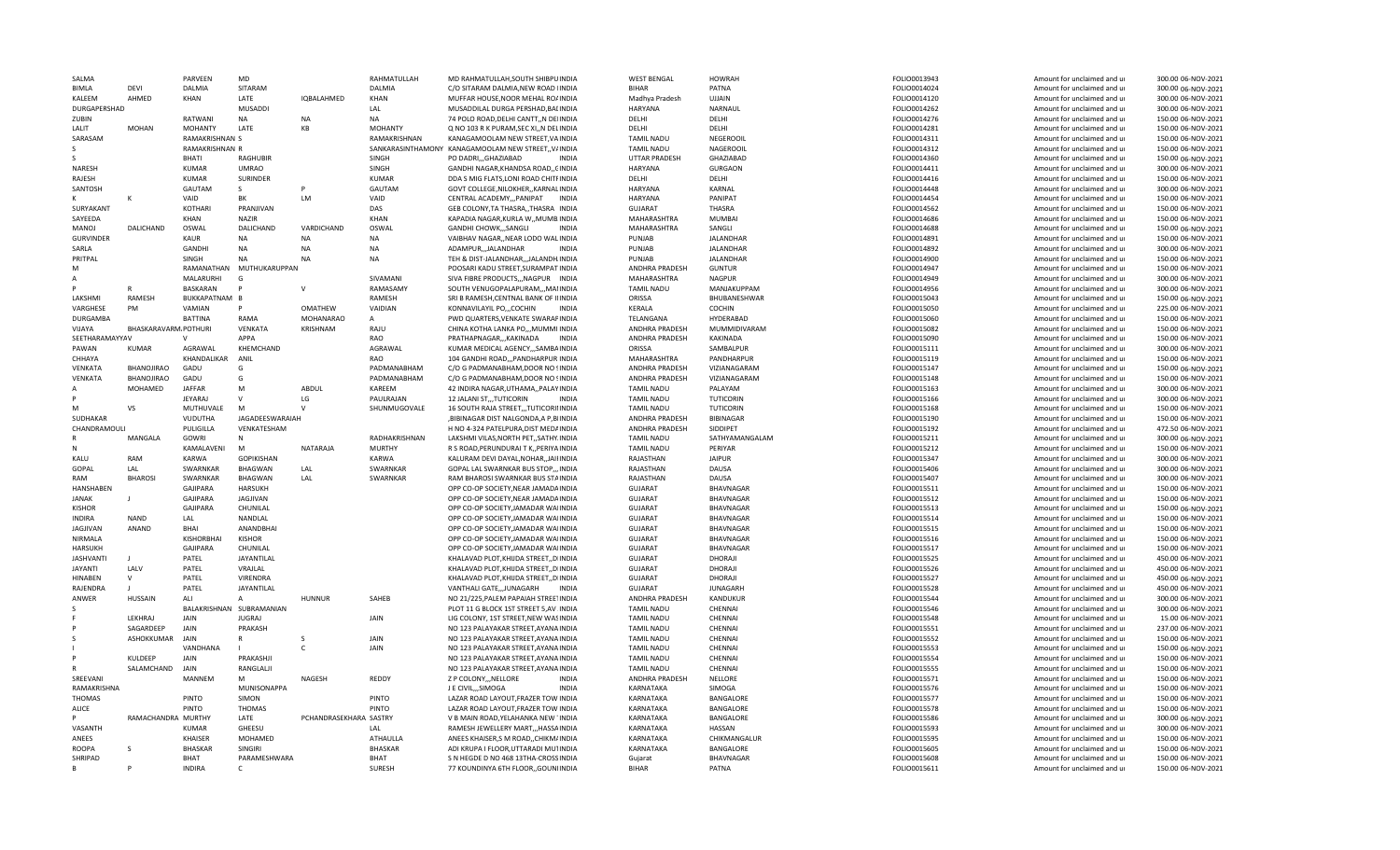| RAM                   |                    | PRAKASH          | PRAN              |                | <b>SUKH</b>     | HOUSE NO.5/21 ASHOK NAGAR,,,HIINDIA                     | HARYANA              | HISSAR            | FOLIO0015633 | Amount for unclaimed and ur | 150.00 06-NOV-2021  |
|-----------------------|--------------------|------------------|-------------------|----------------|-----------------|---------------------------------------------------------|----------------------|-------------------|--------------|-----------------------------|---------------------|
| KAMALA                | DEVI               | AVULA            | А                 | BABU           | RAO             | H NO 36-2, MAHAKALESHWAR COLCINDIA                      | Madhya Pradesh       | <b>BHOPAL</b>     | FOLIO0015688 | Amount for unclaimed and ur | 300.00 06-NOV-2021  |
| ADI                   | REDDY              | EDA              | RAMAKRISHNA       | PRASAD         | REDDY           | S/O E K R PRASAD REDDY, ASHOK N/INDIA                   | KERALA               | TRIVENDRAM        | FOLIO0015699 | Amount for unclaimed and ur | 150.00 06-NOV-2021  |
| <b>KIRAN</b>          | <b>KUMAR</b>       | CHERUKU          | NARASIMHA         |                | REDDY           | 545 SANJAY COLONY,,,BIKANER INDIA                       | RAJASTHAN            | <b>BIKANER</b>    | FOLIO0015702 | Amount for unclaimed and ur | 150.00 06-NOV-2021  |
| VENKATA               | RAMANA             | SEELA            | KRISHNA           | <b>MOORTHY</b> | SEELA           | STATE BANK OF INDIA, MAIN BRANCINDIA                    | RAJASTHAN            | PALI              | FOLIO0015703 | Amount for unclaimed and ur | 150.00 06-NOV-2021  |
| SREENIVASA            | CHARYRAMADU GU     |                  | NAGABUSHANA       | CHARY          | RAMAGUDU        | GOUTHAM NAGAR COLLONY, H N-6 INDIA                      | ANDHRA PRADESH       | ANAND             | FOLIO0015706 | Amount for unclaimed and ur | 150.00 06-NOV-2021  |
| SAROJ                 | <b>DEEPAK</b>      | SHAH             | <b>DFFPAK</b>     | CHHABILDAS     | SHAH            | 211, MAHESH NAGAR, ,, SHRI GANGAINDIA                   | RAJASTHAN            | SRI GANGANAGAR    | FOLIO0016395 | Amount for unclaimed and ur | 150.00 06-NOV-2021  |
| PRITIMA               | HITENDRA           | SHAH             | <b>HITENDRA</b>   | CHHABILDAS     | SHAH            | 211, MAHESH NAGAR,,, SHRI GANGAINDIA                    | RAJASTHAN            | SRI GANGANAGAR    | FOLIO0016397 | Amount for unclaimed and ur | 300.00 06-NOV-2021  |
| SARUP                 | CHAND              | DHIR             | LATE              | <b>CL</b>      | DHIR            | H NO 1013 BLOCK-10, WEA ABDULAINDIA                     | DELHI                | DELHI             | FOLIO0016491 | Amount for unclaimed and ur | 150.00 06-NOV-2021  |
| <b>SURESH</b>         |                    | LAL              | SHIVAGOBIND       |                | PRASAD          | 12 BARADWARI FLATS, SAKCHI, JAMINDIA                    | <b>BIHAR</b>         | <b>JAMSHEDPUR</b> | FOLIO0016621 | Amount for unclaimed and ur | 300.00 06-NOV-2021  |
| RAJESH                |                    | <b>AGARWAL</b>   | <b>BISWANATH</b>  |                | AGARWALLA       | C/O ANAND, TAXI STAND, , CALCUTT/INDIA                  | <b>WEST BENGAL</b>   | KOLKATA           | FOLIO0016622 | Amount for unclaimed and ur | 450.00 06-NOV-2021  |
| <b>BASANT</b>         | KUMAR              | <b>KASHYAP</b>   | <b>GHAMANDI</b>   |                | RAMA            | KEDAR KUNJ NO 2,,, PATNA<br><b>INDIA</b>                | <b>BIHAR</b>         | PATNA             | FOLIO0016623 | Amount for unclaimed and ur | 300.00 06-NOV-2021  |
| KUNTI                 |                    | <b>KASHYAP</b>   | <b>BASANT</b>     | <b>KUMAR</b>   | <b>KASHYAP</b>  | KEDAR KUNJ NO 2,,, PATNA<br><b>INDIA</b>                | <b>BIHAR</b>         | PATNA             | FOLIO0016624 | Amount for unclaimed and ur | 450.00 06-NOV-2021  |
| ABDUL                 |                    | HAMEED           | ABDUL             |                | <b>HAKFFM</b>   | DISPENSAR ASSA MORIYA, ALRASS KSAUDI ARABIA             | <b>NA</b>            | <b>NA</b>         | FOLIO0016682 | Amount for unclaimed and ur | 300.00 06-NOV-2021  |
| <b>PARAMJEET</b>      | SINGH              | BEDI             | MAI               | GS             | <b>BEDI</b>     | BIETILA VEIEN 14,9800 VADSQ,, NOI UNITED KINGDOM        | <b>NA</b>            | <b>NA</b>         | FOLIO0016698 | Amount for unclaimed and ur | 1500.00 06-NOV-2021 |
| NIRMAL                | CHAND              | SACHETI          | <b>JATAN</b>      | CHAND          | SACHETI         | COLLEGE OF SCIENCE, SULTAN QAB(OMAN                     | <b>NA</b>            | NA                | FOLIO0016699 | Amount for unclaimed and ur | 900.00 06-NOV-2021  |
| PRITHVI               |                    | RAJ              | LATE              | MRUTTAM        | CHAND           | MABATI ROLLING MILLS LTD, PO BO KENYA                   | <b>NA</b>            | NA                | FOLIO0016700 | Amount for unclaimed and ur | 1050.00 06-NOV-2021 |
|                       |                    | RAMALINGAM       | $\mathsf{N}$      | R              | SWAMINATHAN     | P O BOX 26, RABIGH 21911, K S A, RASAUDI ARABIA         | <b>NA</b>            | <b>NA</b>         | FOLIO0016705 | Amount for unclaimed and ur | 300.00 06-NOV-2021  |
| BHAGWAN               | <b>DASK</b>        | KRIPALANI        | <b>KUNDAN</b>     | <b>DASK</b>    | KRIPLANI        | BLOCK N 1/713 TELEFORD GARDEN HONG KONG                 | <b>NA</b>            | <b>NA</b>         | FOLIO0016714 | Amount for unclaimed and ur | 1500.00 06-NOV-2021 |
| ALI                   |                    | SHER             | LATE              | ABDUL          | LATIF           | POST BOX NO 35180, SHAAB 36052, KUWAIT                  | <b>NA</b>            | <b>NA</b>         | FOLIO0016731 | Amount for unclaimed and ur | 450.00 06-NOV-2021  |
| <b>THIRUVENGADANN</b> |                    |                  | RAJAGOPALACHARIAR |                | <b>TN</b>       | ARAB INSURANCE GROUP, PO BOX 2 BAHRAIN                  | <b>NA</b>            | <b>NA</b>         | FOLIO0016736 | Amount for unclaimed and ur | 300.00 06-NOV-2021  |
| <b>MAHFSH</b>         |                    | <b>KARNA</b>     |                   | H              | <b>KARNA</b>    | SHEELAS FASHION P O BOX 402, HEI CAYMAN ISLANDS         | <b>NA</b>            | <b>NA</b>         | FOLIO0016751 | Amount for unclaimed and ur | 300.00 06-NOV-2021  |
| RAJAMONI              |                    | KAMATH           | THULASIDAS        |                | KAMATH          | R T KAMATH, PO BOX 50067 DUBAI, UNITED ARAB EMIRAT NA   |                      | <b>NA</b>         | FOLIO0016786 | Amount for unclaimed and ur | 450.00 06-NOV-2021  |
|                       | MANJUNATH          | KAMATH           | K                 | VITTALDAS      | KAMATH          | C/O ALYOUSEF INTERNATIONAL, PO OMAN                     | <b>NA</b>            | <b>NA</b>         | FOLIO0016788 | Amount for unclaimed and ur | 900.00 06-NOV-2021  |
| ZACHARIA              |                    | MATHEW           | LATE              | КC             | MATHEW          | POST BOX 1703, RUWI, P.C. 112, SIOMAN                   | <b>NA</b>            | NA                | FOLIO0016789 | Amount for unclaimed and ur | 1099.50 06-NOV-2021 |
| <b>BHARAT</b>         |                    | PATEL            | MAGANLAL          |                | PATEL           | 6150 BISCAYNE BLYD, MIAMI FL 331 UNITED STATES OF ANNA  |                      | <b>NA</b>         | FOLIO0016805 | Amount for unclaimed and ur | 300.00 06-NOV-2021  |
| AJIT                  |                    | <b>THOMAS</b>    | NA                | NA             | NA              | P.O.BOX NO. 3323, POSTAL CODE NOMAN                     | <b>NA</b>            | <b>NA</b>         | FOLIO0016816 | Amount for unclaimed and ur | 450.00 06-NOV-2021  |
|                       | SNAINA             | MOHAMED          | SEYED             | <b>IBRAHIM</b> | SAHIB           | C/O AL MULLA JEWELLERY, P O BOX UNITED ARAB EMIRAT NA   |                      | <b>NA</b>         | FOLIO0016817 | Amount for unclaimed and ur | 300.00 06-NOV-2021  |
| <b>DFVSHI</b>         | RAMJI              | PINDORIA         | RAMJI             | <b>JADVA</b>   | PINDORIA        | P O BOX 3491, RUWI, , MUSCAT<br>OMAN                    | <b>NA</b>            | <b>NA</b>         | FOLIO0016851 | Amount for unclaimed and ur | 300.00 06-NOV-2021  |
| MOHAMMFD              | NIZART             | M                | LATE              | ABDULAZIZT     | $\kappa$        | KAZEROONI BROS EST P O BOX 584 BAHRAIN                  | <b>NA</b>            | <b>NA</b>         | FOLIO0016870 | Amount for unclaimed and ur | 300.00 06-NOV-2021  |
| <b>JATIN</b>          | KALABHAI           | PATEL            | KALABHAI          |                | <b>BAPUBHAI</b> | 4343 TUCKER N C T, TUCKER GA 300 UNITED STATES OF AN NA |                      | <b>NA</b>         | FOLIO0016879 | Amount for unclaimed and ur | 450.00 06-NOV-2021  |
| GIGY                  |                    | GEORGE           | KURIEN            |                | GEORGE          | A L SHAMSI CO,P O BOX 5738, DUB UNITED ARAB EMIRAT NA   |                      | <b>NA</b>         | FOLIO0016904 | Amount for unclaimed and ur | 600.00 06-NOV-2021  |
|                       |                    | HANEEFA          | P                 |                | <b>KUNHIMON</b> | WATER DEPT DISTRIBUTION, P O BOQATAR                    | <b>NA</b>            | NA                | FOLIO0016914 | Amount for unclaimed and ur | 750.00 06-NOV-2021  |
| KARUNAKARAN           |                    | KALATHIL         | P                 | MADHAVAN       | <b>NAIR</b>     | C/O HSBC P.O.BOX 240, POSTAL COIOMAN                    | <b>NA</b>            | <b>NA</b>         | FOLIO0016924 | Amount for unclaimed and ur | 600.00 06-NOV-2021  |
|                       | MSAYEDRAHIM        | SHAH             | RSYED             | MOHIDEEN       | SHAH            | P O BOX 50001 QAFCO,U M M SAIDQATAR                     | <b>NA</b>            | <b>NA</b>         | FOLIO0016925 | Amount for unclaimed and ur | 600.00 06-NOV-2021  |
| CHANDU                | GUL                | PUNJWANI         | NA                | <b>NA</b>      | <b>NA</b>       | 3334 VISTA LAKE DR SUGAR LAND, TUNITED STATES OF ANNA   |                      | <b>NA</b>         | FOLIO0016954 | Amount for unclaimed and ur | 750.00 06-NOV-2021  |
| KOPPU                 | CHAND              | <b>BASHA</b>     |                   | KHAIA          | <b>MEAH</b>     | POST BOX NO 2490, HAIL KIOOGDOISAUDI ARABIA             | <b>NA</b>            | <b>NA</b>         | FOLIO0016966 | Amount for unclaimed and ur | 300.00 06-NOV-2021  |
| PRAKASA               | <b>RAOP</b>        |                  | CHENNAIAH         |                | SETTY           | C/O ADDALA D S, NO 7 WOOD THOFUNITED KINGDOM            | <b>NA</b>            | <b>NA</b>         | FOLIO0016970 | Amount for unclaimed and ur | 300.00 06-NOV-2021  |
| KARIM                 | н                  | PIPLODWALA       | HATIMBHAI         |                | PIPLODWALA      | P O BOX 23691 SAFAT,13097,,KUW,KUWAIT                   | <b>NA</b>            | <b>NA</b>         | FOLIO0016971 | Amount for unclaimed and ur | 300.00 06-NOV-2021  |
| MAHENDRA              |                    | GANATRA          | <b>JAYANTILAL</b> |                |                 | 211 HERONSWOOD RD, WELWYN G UNITED KINGDOM              | <b>NA</b>            | NA                | FOLIO0016975 | Amount for unclaimed and ur | 300.00 06-NOV-2021  |
| SHILA                 | N                  | THAKRAR          | NAYAN             |                | <b>KUMAR</b>    | 40 COVENDISH SQ, SWINDON SN 3 {UNITED KINGDOM           | <b>NA</b>            | <b>NA</b>         | FOLIO0016982 | Amount for unclaimed and ur | 300.00 06-NOV-2021  |
| <b>TARAK</b>          | <b>NATH</b>        | DAS              |                   | K              | DAS             | QASCO ENERGY DEPTT W & G, POSTQATAR                     | <b>NA</b>            | <b>NA</b>         | FOLIO0016994 | Amount for unclaimed and ur | 300.00 06-NOV-2021  |
| VANITA                | KAMALNATH          | SHENOY           | KAMALNAIN         |                | SHENOY          | MUSCAT FINANCE CO LTD,P BOX 310MAN                      | <b>NA</b>            | <b>NA</b>         | FOLIO0017000 | Amount for unclaimed and ur | 300.00 06-NOV-2021  |
| SHIBU                 | THEKKETHALA        | ANTONY           | F.                |                | <b>ANTONY</b>   | NPCC QAS, P O BOX 20188, ABU DH UNITED ARAB EMIRATNA    |                      | <b>NA</b>         | FOLIO0017004 | Amount for unclaimed and u  | 150.00 06-NOV-2021  |
| SURENDRA              | SINGH              | YADAV            | SUKHDEV           | SINGH          | YADAV           | C/O JOHN TAYLOR & SONS, P O BOXUNITED ARAB EMIRAT NA    |                      | <b>NA</b>         | FOLIO0017034 | Amount for unclaimed and ur | 600.00 06-NOV-2021  |
| NAYANA                | ASHOK              | PATEL            | <b>ASHOK</b>      | P              | PATEL           | NIKINS EXPORT 1 ALBERT ROAD, UPIUNITED KINGDOM NA       |                      | <b>NA</b>         | FOLIO0017052 | Amount for unclaimed and ur | 300.00 06-NOV-2021  |
| PANDHAI               |                    | SURAN            | Þ                 |                | KOCHUNNY        | ALDHAFRA P BOX 270, ADCO ASAB / UNITED ARAB EMIRAT NA   |                      | NA                | FOLIO0017057 | Amount for unclaimed and ur | 300.00 06-NOV-2021  |
| <b>MOHAMOOD</b>       |                    |                  | NA                | <b>NA</b>      | <b>NA</b>       | POST BOX NO. 31153, DOHA QATAR QATAR                    | <b>NA</b>            | NA                | FOLIO0017070 | Amount for unclaimed and ur | 300.00 06-NOV-2021  |
|                       |                    | KRISHNAN         | $\mathsf{v}$      | <sub>S</sub>   | VENKATRAMAN     | 11/33 FORSTER STREET, WEST RYDE AUSTRALIA               | <b>NA</b>            | <b>NA</b>         | FOLIO0017072 | Amount for unclaimed and ur | 300.00 06-NOV-2021  |
| PULAGAM               | GANGI              | REDDY            | KESAVA            |                | REDDY           | NATIONAL CEMENT CO LTD, P O BO'UNITED ARAB EMIRATNA     |                      | <b>NA</b>         | FOLIO0017103 | Amount for unclaimed and ur | 300.00 06-NOV-2021  |
| KFFRTI                |                    | WADHAWAN         | <b>MOHAN</b>      | LAL            | WADMAWAN        | UNICEF POST BOX NO 1169, ADDIS / ETHIOPIA               | <b>NA</b>            | <b>NA</b>         | FOLIO0017115 | Amount for unclaimed and ur | 300.00 06-NOV-2021  |
| RAMACHANDRA REDDY     |                    | <b>GOLLAPUDI</b> | G                 | <b>NARWYAN</b> | REDDY           | G N R REDDY C/O GWUFF INGENEILZAMBIA                    | <b>NA</b>            | NΔ                | FOLIO0017119 | Amount for unclaimed and ur | 900.00 06-NOV-2021  |
| INDERBETHAL           | SINGH              | THAKRAL          | <b>KARTAR</b>     | SINGH          | THAKRAI         | 6/F HONGKONG PACIFIC CENTRE, 28 HONG KONG               | <b>NA</b>            | <b>NA</b>         | FOLIO0017125 | Amount for unclaimed and ur | 150.00 06-NOV-2021  |
| NAVDEEP               |                    | SINGH            | <b>TARLOK</b>     |                | SINGH           | 11 DORSET AVNEW SOUTH, WIGSTCUNITED KINGDOM             | <b>NA</b>            | <b>NA</b>         | FOLIO0017157 | Amount for unclaimed and ur | 300.00 06-NOV-2021  |
| PRABHA                |                    | SHAH             | BIPINCHANDRA      |                | SHAH            | 1830 EDOUARD LAURIN BLVD, ST LACANADA                   | <b>NA</b>            | <b>NA</b>         | FOLIO0017175 | Amount for unclaimed and ur | 600.00 06-NOV-2021  |
| MOTI                  | LAL                | <b>MUNDRA</b>    | RAJMAL            |                | <b>MUNDRA</b>   | 3, HIRAN MAGRI, SCHOOL MARG, UINDIA                     | RAJASTHAN            | <b>UDAIPUF</b>    | FOLIO0017313 | Amount for unclaimed and ur | 150.00 06-NOV-2021  |
| SHOYEB                | Y                  | KHODA            | YAKUB             |                | KHODA           | AT PO,,, NADIAD<br><b>INDIA</b>                         | <b>GUJARAT</b>       | NADIAD            | FOLIO0017385 | Amount for unclaimed and ur | 600.00 06-NOV-2021  |
| <b>SURESH</b>         | KUMAR              | AGARWAL          | SH                | RAMDATT        | AGARWAL         | TYNDI ROAD,,,,DHANBAD<br><b>INDIA</b>                   | <b>BIHAR</b>         | DHANBAD           | FOLIO0017620 | Amount for unclaimed and ur | 300.00 06-NOV-2021  |
| ANUPAM                |                    | <b>AGARWAL</b>   | SH                | MC             | <b>AGARWAL</b>  | D-11 KAMLA NAGAR,,,,AGRA<br><b>INDIA</b>                | <b>UTTAR PRADESH</b> | AGRA              | FOLIO0017621 | Amount for unclaimed and ur | 150.00 06-NOV-2021  |
| RAKESH                |                    | GOEL             | NA                | <b>NA</b>      | <b>NA</b>       | POCKET F, MAYUR VIHAR II, , DELHI INDIA                 | DFLHI                | DELHI             | FOLIO0018062 | Amount for unclaimed and ur | 300.00 06-NOV-2021  |
| NEETRAVATI            |                    | <b>HEBBAR</b>    | NA                | <b>NA</b>      | NA              | C/O I S HEBBAR, ALTINHO PANAJI, GINDIA                  | GOA                  | PANAJI            | FOLIO0018066 | Amount for unclaimed and ur | 150.00 06-NOV-2021  |
| AMRITH                |                    | LAL              | <b>NA</b>         | <b>NA</b>      | <b>NA</b>       | NAMBOOR MARKET,T N SETTY LAN INDIA                      | KARNATAKA            | BANGALORE         | FOLIO0018154 | Amount for unclaimed and ur | 150.00 06-NOV-2021  |
| NAHARMAL              | M                  | JAIN             | NA                | <b>NA</b>      | <b>NA</b>       | NAMBOOR MARKET,T N SETTY LAN INDIA                      | KARNATAKA            | BANGALORE         | FOLIO0018155 | Amount for unclaimed and ur | 150.00 06-NOV-2021  |
| G                     | DRAMACHANDRA HEGDE |                  | NA                | <b>NA</b>      | <b>NA</b>       | .SAGAR TALUK.DIST.SHIMOGA<br><b>INDIA</b>               | KARNATAKA            | SHIMOGA           | FOLIO0018172 | Amount for unclaimed and ur | 150.00 06-NOV-2021  |
| PRAKASH               |                    | RANBIR           | <b>NA</b>         | <b>NA</b>      | <b>NA</b>       | FEET ROAD, RAJAJI NAGAR, DR RAJ HNDIA                   | KARNATAKA            | BANGALORE         | FOLIO0018214 | Amount for unclaimed and ur | 150.00 06-NOV-2021  |
| <b>SURESH</b>         |                    | <b>KUMAR</b>     | <b>NA</b>         | <b>NA</b>      | <b>NA</b>       | SHA HIRACHAND, D S LANE CHICKPIINDIA                    | KARNATAKA            | BANGALORE         | FOLIO0018222 | Amount for unclaimed and ur | 150.00 06-NOV-2021  |
| м                     | CHANDRA            | KAANTHA          | <b>NA</b>         | <b>NA</b>      | <b>NA</b>       | II FLOOR 26TH B CROSS, 5TH BLOCK INDIA                  | KARNATAKA            | BANGALORE         | FOLIO0018278 | Amount for unclaimed and ur | 150.00 06-NOV-2021  |
| KUNHAMED              |                    |                  | <b>ΝΑ</b>         | <b>NA</b>      | <b>NA</b>       | P P KUNHAMED, POST BOX NO 3115QATAR                     | <b>NA</b>            | NA                | FOLIO0018538 | Amount for unclaimed and ur | 472.50 06-NOV-2021  |
|                       |                    | SADANANDAN       | <b>NA</b>         | <b>NA</b>      | <b>NA</b>       | P O BOX NO 270 ALDHAFRA ADCO / UNITED ARAB EMIRAT NA    |                      | <b>NA</b>         | FOLIO0018559 | Amount for unclaimed and ur | 300.00 06-NOV-2021  |
| HUNED                 |                    | BAHRAINWALA NA   |                   | <b>NA</b>      | <b>NA</b>       | ANAND CHAMBERS, IST FLOOR NO.1INDIA                     | MAHARASHTRA          | <b>MUMBAI</b>     | FOLIO0018606 | Amount for unclaimed and ur | 150.00 06-NOV-2021  |
|                       |                    |                  |                   |                |                 |                                                         |                      |                   |              |                             |                     |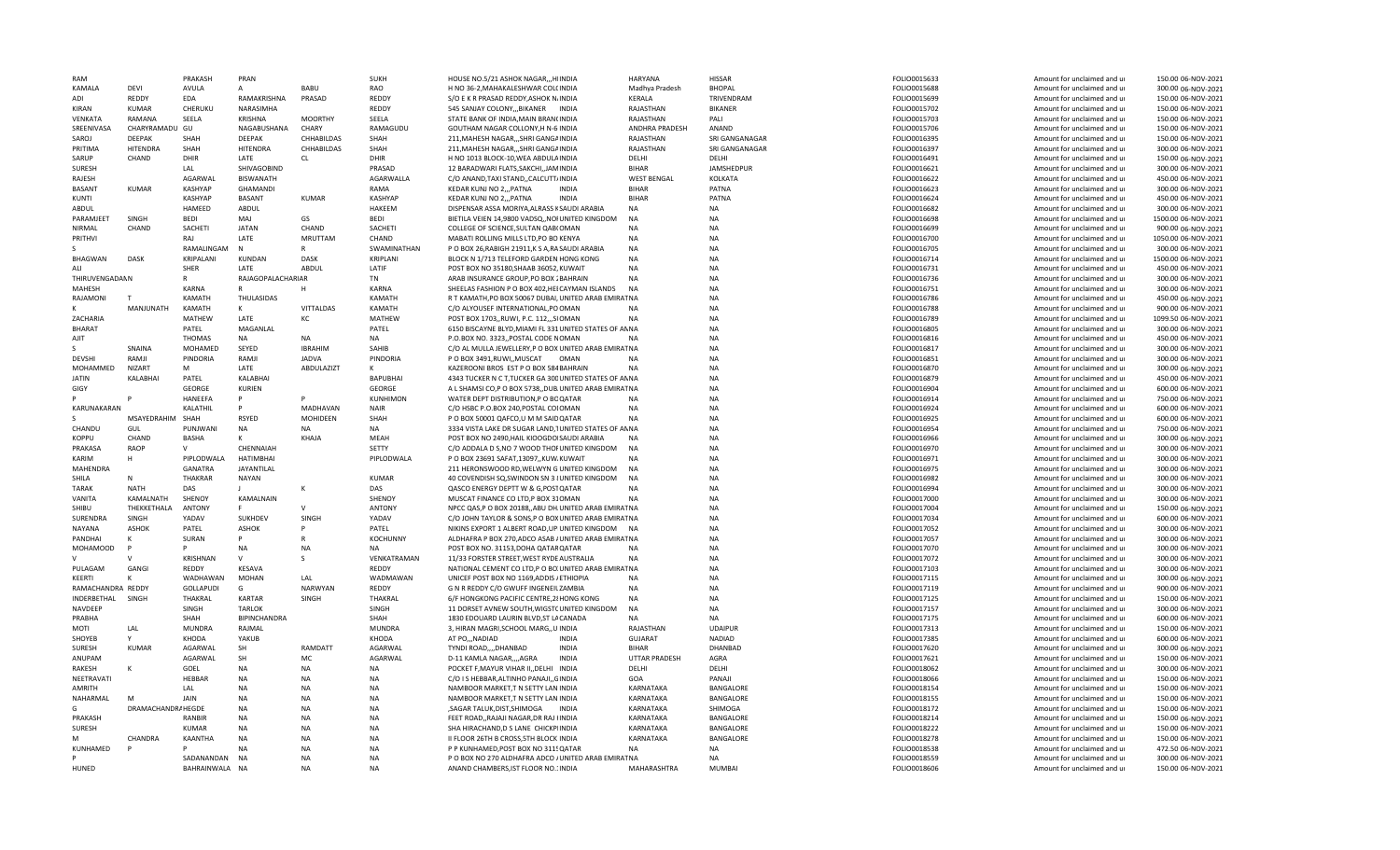| VINOD                        |                       | AJMERA                 | <b>NA</b>                   | <b>NA</b>                          | <b>NA</b>            | N/1 MLA FLATS BAJAJ NAGAR,,,JAIFINDIA                                                       | RAJASTHAN                   | <b>JAIPUR</b>                |                | FOLIO0018730                 | Amount for unclaimed and ur                                                     | 472.50 06-NOV-2021                        |
|------------------------------|-----------------------|------------------------|-----------------------------|------------------------------------|----------------------|---------------------------------------------------------------------------------------------|-----------------------------|------------------------------|----------------|------------------------------|---------------------------------------------------------------------------------|-------------------------------------------|
|                              | <b>SURFSH</b>         | <b>KUMAR</b>           | <b>NA</b>                   | <b>NA</b>                          | <b>NA</b>            | C/O GAJENDRA TEX, 11 GODOWN S'INDIA                                                         | <b>TAMIL NADU</b>           | CHENNAL                      |                | FOLIO0019011                 | Amount for unclaimed and ur                                                     | 150.00 06-NOV-2021                        |
| MANGAL                       | <b>BAJRAO</b>         | PATIL                  | NA                          | NA                                 | <b>NA</b>            | TAL-WALWA, DIST-SANGLI, AT POST, INDIA                                                      | MAHARASHTRA                 | SANGLI                       |                | FOLIO0019091                 | Amount for unclaimed and ur                                                     | 150.00 06-NOV-2021                        |
| <b>NILAM</b>                 |                       | DEVI                   | <b>NA</b>                   | <b>NA</b>                          | NA                   | W/O VINOD KUMAR, IMALITAL DALIINDIA                                                         | <b>BIHAR</b>                | PATNA                        |                | FOLIO0019115                 | Amount for unclaimed and ur                                                     | 150.00 06-NOV-2021                        |
| VILAS                        | H                     | <b>THANK</b>           | <b>NA</b>                   | <b>NA</b>                          | <b>NA</b>            | ISHWARKRUPA NEAR A C ROAD, , CHNDIA                                                         | <b>GUJARAT</b>              | CHHAYA                       |                | FOLIO0019142                 | Amount for unclaimed and ur                                                     | 150.00 06-NOV-2021                        |
| ANIL                         |                       | RATHI                  | <b>NA</b>                   | <b>NA</b>                          | <b>NA</b>            | 38, RING ROAD, , SURAT<br><b>INDIA</b>                                                      | GUJARAT                     | SURAT                        |                | FOLIO0019149                 | Amount for unclaimed and ur                                                     | 150.00 06-NOV-2021                        |
| MAMTA                        |                       | AGARWAL                | <b>NA</b>                   | <b>NA</b>                          | <b>NA</b>            | M 203 MANOJ VIHAR, INDIAN PURA INDIA                                                        | UTTAR PRADESH               | GHAGIALAD                    |                | FOLIO0019206                 | Amount for unclaimed and ur                                                     | 150.00 06-NOV-2021                        |
| SANJAY                       | MANOHAR               | GADRE                  | <b>NA</b>                   | <b>NA</b>                          | NA                   | PANCHARATNA MANPADA ROAD, OINDIA                                                            | MAHARASHTRA                 | THANE                        |                | FOLIO0019215                 | Amount for unclaimed and ur                                                     | 225.00 06-NOV-2021                        |
| <b>SUDHIR</b>                |                       | <b>JOSHI</b>           | <b>MOHAN</b>                | LAL                                | <b>JOSHI</b>         | 203, SAI SADAN, 76/78, MODY STRE INDIA                                                      | MAHARASHTRA                 | MUMBAI                       |                | FOLIO0024368                 | Amount for unclaimed and ur                                                     | 150.00 06-NOV-2021                        |
|                              | K                     | KHANDELWAL             | RAMCHARAN                   |                                    | KHANDELWAL           | ,75, INDIRA COLONY,,,BHARAT PUR INDIA                                                       | RAJASTHAN                   | <b>BHARATPUR</b>             |                | FOLIO0024529                 | Amount for unclaimed and ur                                                     | 150.00 06-NOV-2021                        |
| VINODBHAI                    | M                     | CHAVADA                | MAGANBHAI                   |                                    | CHAVADA              | SWAMI VIVEKANAND HOUSING SO(INDIA                                                           | GUJARAT                     | RAJKOT                       |                | FOLIO0024565                 | Amount for unclaimed and ur                                                     | 150.00 06-NOV-2021                        |
| LIBRA                        | SECURITIESPVT         | LTD                    | <b>NA</b>                   | <b>NA</b>                          | <b>NA</b>            | L-104, IIND FLOOR, LAJPAT NAGAR II INDIA                                                    | DFLHI                       | DELHI                        |                | FOLIO0024605                 | Amount for unclaimed and ur                                                     | 1050.00 06-NOV-2021                       |
|                              | <b>RSHASH</b>         | KAMALA                 | к                           | $\mathsf{N}$                       | RAMESH               | NO.71, MAIN ROAD, III BLOCK, JAYA INDIA                                                     | KARNATAKA                   | BANGALORE                    |                | FOLIO0024636                 | Amount for unclaimed and ur                                                     | 150.00 06-NOV-2021                        |
| RAJESH                       |                       | <b>JAIN</b>            | $\mathsf{S}$                | $\mathsf{C}$                       | <b>JAIN</b>          | 1 R 11 GAUATRI NAGAR, SECTOR 5, HNDIA                                                       | RAJASTHAN                   | <b>UDAIPUR</b>               |                | FOLIO0025050                 | Amount for unclaimed and ur                                                     | 150.00 06-NOV-2021                        |
| SHANTI                       |                       | BHANUSHALI<br>GADA     | KANJI<br><b>NAGS</b>        |                                    | GADA                 | SHIVAJI NAGAR, LINK ROAD, GHATK INDIA                                                       | MAHARASHTRA                 | <b>MUMBAI</b>                |                | FOLIO0025132                 | Amount for unclaimed and ur                                                     | 450.00 06-NOV-2021                        |
| <b>JAYANTI</b>               |                       | PAREKH                 | GOPAL                       | <b>DASV</b>                        | PAREKH               | 601 GANESH VIHAR, RAM MANDIR FINDIA                                                         | MAHARASHTRA                 | <b>MUMBAI</b><br>MUMBAI      |                | FOLIO0025253                 | Amount for unclaimed and ur                                                     | 600.00 06-NOV-2021<br>150.00 06-NOV-2021  |
| HITESH                       | GOPALDAS<br>VI        | RAJYAM                 | <b>KRISHNA</b>              |                                    |                      | 61, CHAKALA STREET, MUSZID BUNLINDIA                                                        | MAHARASHTRA                 |                              |                | FOLIO0025750                 | Amount for unclaimed and ur                                                     |                                           |
| ANURAG                       | <b>KRISHNA</b>        | AGRAWAL                | <b>JAGDISH</b>              | MURTHYSASTRISISTU TRANSM<br>PRASAD | AGRAWAL              | H.NO. 12-28, P & T COLONY, DILKHLINDIA<br>C/131, VASANT VIHAR COLONY, SECLINDIA             | TELANGANA                   | HYDERABAD<br><b>BILASPUR</b> |                | FOLIO0025983                 | Amount for unclaimed and ur<br>DPID-CLID-120113000C Amount for unclaimed and ur | 150.00 06-NOV-2021<br>1275.00 06-NOV-2021 |
| LEELAVATIBEN                 | PRAHLADBHAI           | PATEL                  | PRAHLAD                     | <b>BHAIJORDAS</b>                  | PATEL                | CHANASMA SOCIETY, RANIP, , AHME INDIA                                                       | Chhattisgarh<br>GUJARAT     | AHMEDABAD                    |                | FOLIO0002381                 | Amount for unclaimed and ur                                                     | 150.00 06-NOV-2021                        |
|                              |                       | RAGUPATHY              | K                           |                                    | NAGARETHINAM         | AVAL KARA STREET,,, MAYILADUTHUNDIA                                                         | <b>TAMIL NADU</b>           | MAYILADUTHURAI               |                | FOLIO0005649                 | Amount for unclaimed and ur                                                     | 150.00 06-NOV-2021                        |
| DEVARAJULU                   |                       | MEDASANI               | M                           | RAMACHANDRA                        | NAIDU                | LECTURER, SV UNIVERSITY, TIRUPA INDIA                                                       | ANDHRA PRADESH              | TIRUPATI                     |                | FOLIO0005655                 | Amount for unclaimed and ur                                                     | 150.00 06-NOV-2021                        |
| SAWAILAL                     |                       | <b>NAHAR</b>           | SUGANCHAND                  |                                    |                      | VENKATARAYAN LANE, PARK TOWN INDIA                                                          | <b>TAMIL NADU</b>           | CHENNAI                      |                | FOLIO0008108                 | Amount for unclaimed and ur                                                     | 150.00 06-NOV-2021                        |
| DAKHAKANWAR                  |                       |                        | SAWAILAL                    |                                    | <b>NAHAR</b>         | VENKATARAYAN LANE.PARK TOWN INDIA                                                           | <b>TAMIL NADU</b>           | CHENNAI                      |                | FOLIO0008109                 | Amount for unclaimed and ur                                                     | 150.00 06-NOV-2021                        |
| <b>BASANT</b>                | KUMAR                 | <b>JAIN</b>            | LADULAL                     |                                    | JAIN                 | VENKATARAYAN LANE, PARK TOWN INDIA                                                          | <b>TAMIL NADU</b>           | CHENNAL                      |                | FOLIO0008111                 | Amount for unclaimed and ur                                                     | 150.00 06-NOV-2021                        |
| SANTOSH                      |                       | KUMARI                 | BASARB                      |                                    | <b>KUMAR</b>         | VENKATARAYAN LANE, PARK TOWN INDIA                                                          | <b>TAMIL NADU</b>           | CHENNAI                      |                | FOLIO0008112                 | Amount for unclaimed and ur                                                     | 150.00 06-NOV-2021                        |
| LAKSHMINARAYA BABU           |                       | BRUNDAVANAM B          |                             |                                    |                      | KRISHNAMACHARYULU B L NARAYANA BABU SRILAKSHMI NINDIA                                       | ANDHRA PRADESH              | <b>KRISHNA</b>               |                | FOLIO0015081                 | Amount for unclaimed and ur                                                     | 150.00 06-NOV-2021                        |
|                              | LEKHRAJ               | <b>JAIN</b>            | <b>JUGRAJ</b>               |                                    | <b>JAIN</b>          | LIG COLONY, 1ST STREET, NEW WASINDIA                                                        | <b>TAMIL NADU</b>           | CHENNAI                      |                | FOLIO0015548                 | Amount for unclaimed and ur                                                     | 150.00 06-NOV-2021                        |
| RADHA                        | KRISHNAN              | M                      | <b>KRISHNA</b>              |                                    | <b>UARRIEF</b>       | ELECTRICITY NET WORKS, P O BOX 6QATAR                                                       | <b>NA</b>                   | <b>NA</b>                    |                | FOLIO0017116                 | Amount for unclaimed and ur                                                     | 300.00 06-NOV-2021                        |
| SUBASH                       |                       | MADHUSOODAN, PAPPU     |                             |                                    | <b>MADYUSOODANAN</b> | SAUDI OGER ROYAL DIWAN OFFICE SAUDI ARABIA                                                  | NΑ                          | NA                           |                | FOLIO0017180                 | Amount for unclaimed and ur                                                     | 300.00 06-NOV-2021                        |
| RAJESH                       | <b>KUMAR</b>          | VFRMA                  | NA                          | <b>NA</b>                          | <b>NA</b>            | IV/II, CENTRAL REVENUE COLONY, JINDIA                                                       | RAJASTHAN                   | <b>JAIPUR</b>                |                |                              | DPID-CLID-120177010CAmount for unclaimed and ur                                 | 1500.00 06-NOV-2021                       |
|                              | R                     | <b>THOMAS</b>          | <b>BALASWAMY</b>            |                                    |                      | M/V PUERTO CORTES PACIFICA.SHI SINGAPORE                                                    | <b>NA</b>                   | NA                           | 105            | FOLIO0017054                 | Amount for unclaimed and ur                                                     | 450.00 06-NOV-2021                        |
| C                            | DP                    | RAJENDRAN              | <b>DWAKARA</b>              |                                    | PRABHU               | HANOVER MANAGEMANT CONSUL SINGAPORE                                                         | <b>NA</b>                   | NA                           | 617            | FOLIO0017190                 | Amount for unclaimed and ur                                                     | 750.00 06-NOV-2021                        |
| $\mathsf{N}$                 | <b>JAYA</b>           | <b>KUMAR</b>           |                             |                                    | NATARAJAN            | HOUSE NO 74 LORONG -19.GEYLANSINGAPORE                                                      | <b>NA</b>                   | <b>NA</b>                    | 1438           | FOLIO0017176                 | Amount for unclaimed and ur                                                     | 300.00 06-NOV-2021                        |
| <b>DINESH</b>                |                       | KATARIA                | <b>NA</b>                   | <b>NA</b>                          | <b>NA</b>            | C/O ANIL KUMAR ASHOK KUMAR, KIINDIA                                                         | Madhya Pradesh              | <b>GWALIOR</b>               |                | FOLIO0006919                 | Amount for unclaimed and ur                                                     | 150.00 06-NOV-2021                        |
| PRABUDHAN                    | N                     | KRISHNAN               | K                           |                                    | KRISHNAN             | ABB ELECTRICAL INDUSTRIES, P B 87SAUDI ARABIA                                               | <b>NA</b>                   | <b>NA</b>                    | 11492          | FOLIO0016932                 | Amount for unclaimed and ur                                                     | 300.00 06-NOV-2021                        |
| LALITHA                      |                       | KAMINI                 | SATYA                       | <b>MURTHY</b>                      | ALLURI               | PO BOX NO 90128, DLETA POLY CLINSAUDI ARABIA                                                | NA                          | <b>NA</b>                    | 11613          | FOLIO0016721                 | Amount for unclaimed and ur                                                     | 300.00 06-NOV-2021                        |
| SURESH                       |                       | BALIJA                 | RAMA                        | <b>KRISHNA</b>                     | <b>RAO</b>           | DR SAAD ALGWAIZ POLYCLINIC, P O SAUDI ARABIA                                                | NA                          | <b>NA</b>                    | 11622          | FOLIO0016780                 | Amount for unclaimed and ur                                                     | 300.00 06-NOV-2021                        |
| <b>BANGAR</b>                | RAIU                  | <b>MUDUNURI</b>        | GANNIRAJU                   |                                    | <b>MUDUNURI</b>      | P B NO 100 ALMUZA MIYAM.TEBRASAUDI ARABIA                                                   | <b>NA</b>                   | <b>NA</b>                    | 11972          | FOLIO0017088                 | Amount for unclaimed and u                                                      | 300.00 06-NOV-2021                        |
| <b>VFFRA</b>                 | VFNKATA               | SATYANARAYANA KAMARAJU |                             |                                    | NAGAVARAPU           | P B NO 100 ALMUZAMIYAM, TEBRAISAUDI ARABIA                                                  | <b>NA</b>                   | <b>NA</b>                    | 11972          | FOLIO0017122                 | Amount for unclaimed and ur                                                     | 300.00 06-NOV-2021                        |
| JAMIL                        | AHMEDSHARFUD RAJIWATE |                        | SHARFUDDIN                  | ABDULLA                            | RAJIWATE             | BADER ALMULLA & BROS CO, SHOP KUWAIT                                                        | <b>NA</b>                   | <b>NA</b>                    | 13034          | FOLIO0016745                 | Amount for unclaimed and ur                                                     | 300.00 06-NOV-2021                        |
| <b>JOSEPH</b>                | FRANCISJACINTO DCOSTA |                        | EDMUND                      | D                                  | COSTA                | AL RABIAH LIGHTING COMPANY, P CKUWAIT                                                       | NΔ                          | <b>NA</b>                    | 13082          | FOLIO0017008                 | Amount for unclaimed and ur                                                     | 300.00 06-NOV-2021                        |
| MARIA                        | <b>JOAQUINA</b>       | <b>DSOUZA</b>          | MATHEW                      | D                                  | SOUZA                | AL RABIAH LIGHTING CO,P O BOX 2 KUWAIT                                                      | <b>NA</b>                   | <b>NA</b>                    | 13082          | FOLIO0017058                 | Amount for unclaimed and ur                                                     | 300.00 06-NOV-2021                        |
| HASSAN                       | SAEED                 | BAJHAO                 | SAEED                       | YESLAM                             | <b>BAJHAO</b>        | BIN LADEN RD P O BOX 31917, JEDDSAUDI ARABIA                                                | <b>NA</b>                   | <b>NA</b>                    | 21418          | FOLIO0016911                 | Amount for unclaimed and ur                                                     | 300.00 06-NOV-2021                        |
| SAEED                        | YESLAM                | <b>BAJHAO</b>          | YESLAM                      | NASEER                             | BAJHAO               | NCB COMP CNTRE P O BOX 3555, JE SAUDI ARABIA                                                | <b>NA</b>                   | <b>NA</b>                    | 21481          | FOLIO0016910                 | Amount for unclaimed and ur                                                     | 300.00 06-NOV-2021                        |
|                              | SAMBATH               | <b>KUMAR</b>           | $\mathsf{R}$                | $\mathsf{C}$                       | RAJAN                | ENGINEER HADIHAIDERV BROS CO, ISAUDI ARABIA                                                 | <b>NA</b>                   | <b>NA</b>                    | 31941          | FOLIO0017177                 | Amount for unclaimed and ur                                                     | 300.00 06-NOV-2021                        |
| <b>URVA</b>                  | <b>MURAHARI</b>       | RAUTH                  | SADHASHIVA                  |                                    | RAUTH                | P O BOX NO 20833, AL THOQBAH, SASAUDI ARABIA                                                | <b>NA</b>                   | <b>NA</b>                    | 31952          | FOLIO0016769                 | Amount for unclaimed and ur                                                     | 300.00 06-NOV-2021                        |
| <b>NAHID</b>                 | KHALID                | SHETHWALA              | KHALID                      | A                                  | SHETHWALA            | P O BOX NO 1748, AL-KHOBAR, , K S / SAUDI ARABIA                                            | <b>NA</b>                   | <b>NA</b>                    | 31952          | FOLIO0016983                 | Amount for unclaimed and ur                                                     | 750.00 06-NOV-2021                        |
| <b>MIN</b>                   | SUSAN                 | <b>OOMMEN</b>          | <b>OOMMEN</b>               |                                    | CHERIAN              | AL AZZAZ EST P O B 3454, AL KHOBASAUDI ARABIA                                               | <b>NA</b><br>N <sub>A</sub> | <b>NA</b>                    | 31952          | FOLIO0016990                 | Amount for unclaimed and ur<br>Amount for unclaimed and u                       | 300.00 06-NOV-2021                        |
| <b>GOPINATHAN</b><br>PONNIAH | <b>ASARI</b>          | THANGAVELU             | <b>ACHCITHAN</b><br>PONNIAH |                                    | ASARI                | P O BOX 3462 S A KENI, PETROCHENSAUDI ARABIA<br>D R PRODUCTION-12, HADEEP 1005 SAUDI ARABIA | N <sub>A</sub>              | <b>NA</b><br><b>NA</b>       | 31952<br>31961 | FOLIO0016998<br>FOLIO0016984 |                                                                                 | 300.00 06-NOV-2021                        |
| HIMANSHU                     | AJAYKUMAR             | SHAH                   | AJAYKUMAR                   |                                    |                      | B-38, SHREE MAHAVIR APTS CHS LT, INDIA                                                      | MAHARASHTRA                 | <b>MUMBAI</b>                |                |                              | Amount for unclaimed and ur                                                     | 600.00 06-NOV-2021<br>37.50 06-NOV-2021   |
| JESANG                       | D                     | CHAUDHARI              | DALSANGBHAI                 |                                    |                      | 940 COPPER CT ELKGROVE, ILL 6000 UNITED STATES OF AN NA                                     |                             | NA                           | 60007          | FOLIO0016973                 | DPID-CLID-130154000CAmount for unclaimed and ur<br>Amount for unclaimed and ur  | 450.00 06-NOV-2021                        |
| <b>MITA</b>                  | RAHUL                 | PARIKH                 | RAHUL                       | H                                  | PARIKH               | 6525 S GESSIVER, 2047 HOUSTAN TIUNITED STATES OF AN NA                                      |                             | <b>NA</b>                    | 77036          | FOLIO0016801                 | Amount for unclaimed and ur                                                     | 300.00 06-NOV-2021                        |
| <b>UMESH</b>                 | M                     | CHOKSHI                | MADHAVLAL                   | N                                  | CHOKSHI              | 4511 MEADOW GREEN DR, SUGAR LUNITED STATES OF AN NA                                         |                             | <b>NA</b>                    | 77479          | FOLIO0016825                 | Amount for unclaimed and ur                                                     | 450.00 06-NOV-2021                        |
| SUSHMA                       |                       | <b>JAIN</b>            | S                           | $\mathsf{C}$                       | GOEL                 | 1497 TOPEKA STREET, PASADENA C/UNITED STATES OF ANNA                                        |                             | <b>NA</b>                    | 91104          | FOLIO0016709                 | Amount for unclaimed and ur                                                     | 600.00 06-NOV-2021                        |
| NARESH                       | CHAND                 | <b>BANSAL</b>          | BALKISHAN                   |                                    |                      | 450 N. METHILDA AVE., V-307. SUNIUNITED STATES OF AN NA                                     |                             | <b>NA</b>                    | 94086          | FOLIO0016694                 | Amount for unclaimed and ur                                                     | 150.00 06-NOV-2021                        |
| AMIT                         |                       | GATTANI                | $\mathsf{R}$                |                                    | GATTANI              | LEVEL ONE COMMUNICATIONS INC UNITED STATES OF ANNA                                          |                             | <b>NA</b>                    | 95630          | FOLIO0016679                 | Amount for unclaimed and ur                                                     | 300.00 06-NOV-2021                        |
| ULLATTIL                     |                       | MANMADHAN              | VISWANATHAMENON             |                                    | K                    | 1011, BIANCO DR, RALEIGH, RALEIGH UNITED STATES OF AN NA                                    |                             | <b>NA</b>                    | 100000         |                              | DPID-CLID-IN30023914 Amount for unclaimed and ur                                | 450.00 06-NOV-2021                        |
| TEMTI                        | MANEKSHAW             | BODKANWALA             | <b>NA</b>                   | <b>NA</b>                          | <b>NA</b>            | C/O OMANI FOODSTUFF TRAD,,P O UNITED ARAB EMIRAT NA                                         |                             | <b>NA</b>                    | 111111         | FOLIO0027319                 | Amount for unclaimed and ur                                                     | 259.50 06-NOV-2021                        |
| <b>NAVNEET</b>               |                       | <b>JAITHALIA</b>       | <b>JAIKISHAN</b>            |                                    | <b>JAITHALIA</b>     | ABOVE TARANG TV IIND FLOOR, OP INDIA                                                        | <b>GUJARAT</b>              | SURAT                        |                |                              | DPID-CLID-IN30048410 Amount for unclaimed and ur                                | 300.00 06-NOV-2021                        |
| PARAYIL                      | GEORGE                | MATHEW                 | P                           | M                                  | <b>GEORGE</b>        | P O BOX 2785, MANAMA,, BAHRAIN BAHRAIN                                                      | <b>NA</b>                   | <b>NA</b>                    | 999999         |                              | DPID-CLID-IN30154918 Amount for unclaimed and ur                                | 4633.50 06-NOV-2021                       |
| SYED                         |                       | <b>MAHMOOD</b>         | LATE                        | SYED                               | GALIB                | H NO 23 2 371/1/B, MOGHAL PURA, INDIA                                                       | TELANGANA                   | HYDERABAD                    | 500002         |                              | DPID-CLID-IN30051313 Amount for unclaimed and ur                                | 37.50 06-NOV-2021                         |
| KAUSALYA                     |                       | SANKURATRI             | S.                          | <b>VFNKATA</b>                     | RAO                  | 610, BRINDAVAN APPARTMENTS, REINDIA                                                         | TELANGANA                   | HYDERABAD                    | 500004         | FOLIO0005756                 | Amount for unclaimed and ur                                                     | 172.50 06-NOV-2021                        |
|                              | TMEGHANATHA REDDY     |                        | LATF                        | CSTHIMMA                           | <b>REDDY</b>         | 8-1-284/OU/522,O U COLONY, SHAI INDIA                                                       | TELANGANA                   | HYDERABAD                    | 500008         |                              | DPID-CLID-IN30039413 Amount for unclaimed and ur                                | 750.00 06-NOV-2021                        |
| BHAGWANDAS                   |                       | <b>TIWAR</b>           | BANKATLAL                   |                                    | <b>TIWAR</b>         | 15 8 122 FEELKHANA, KAMAL KHAN INDIA                                                        | TELANGANA                   | HYDERABAD                    | 500012         | FOLIO0009920                 | Amount for unclaimed and ur                                                     | 150.00 06-NOV-2021                        |
| NANDKISHORE                  |                       | <b>TIWAR</b>           | BANKATLAL                   |                                    | <b>TIWAR</b>         | 15 8 122 FEELKHANA, KAMAL KHAN INDIA                                                        | TELANGANA                   | HYDERABAD                    | 500012         | FOLIO0009921                 | Amount for unclaimed and ur                                                     | 150.00 06-NOV-2021                        |
| <b>GUNTREDDI</b>             | UMAMAHESWAR RAO       |                        | $\vee$                      |                                    | <b>GUNTREDDI</b>     | FLAT - 26, SAVALI ALI HEAVENS, BEHNDIA                                                      | TELANGANA                   | HYDERABAD                    | 500016         |                              | DPID-CLID-120300000C Amount for unclaimed and ur                                | 1.50 06-NOV-2021                          |
| GORIGE                       | SANTOSH               | KUMAR                  | LATE                        | GSRI                               | HARI                 | 1-1-379/9, JAWAHAR NAGAR, CHIKK INDIA                                                       | TELANGANA                   | HYDFRABAD                    | 500020         |                              | DPID-CLID-120514000CAmount for unclaimed and ur                                 | 150.00 06-NOV-2021                        |
| RAMAKRISHNA                  | <b>RAO</b>            | KOMPELLA               | SAMBAMURTY                  |                                    | KOMPELLA             | 16-2-147/64/2, ANAND NAGAR MALINDIA                                                         | TELANGANA                   | HYDERABAD                    | 500036         | FOLIO0005746                 | Amount for unclaimed and ur                                                     | 300.00 06-NOV-2021                        |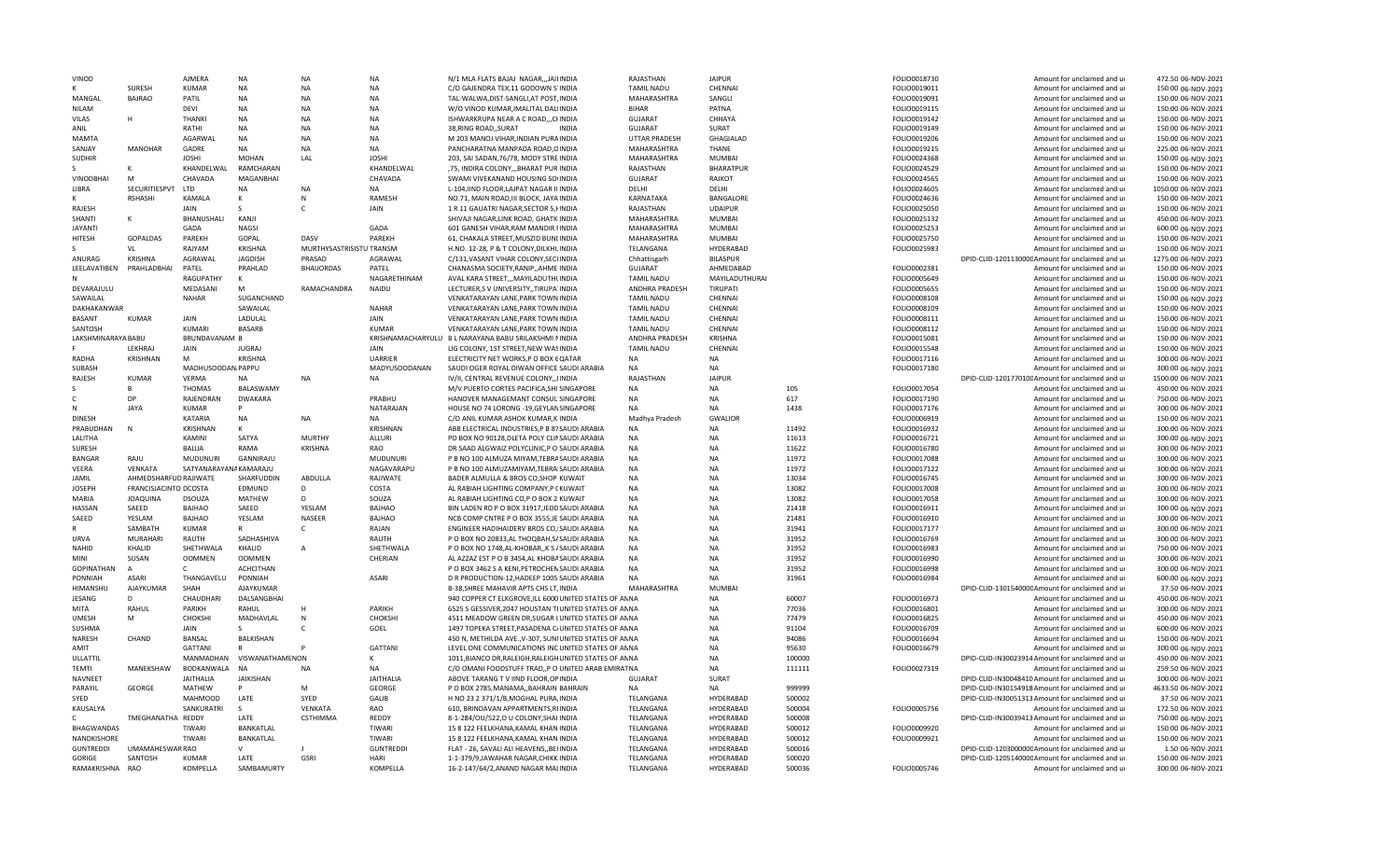| D                | PAVANI         | <b>KUMARI</b>         | <b>DASARI</b>     | PRASADA         | <b>REDDY</b>      | HETERO MED SOLUTION, B-97 MAD INDIA         | TFLANGANA             | HYDERABAD            | 500038 |              | DPID-CLID-IN30273410 Amount for unclaimed and ur | 300.00 06-NOV-2021 |
|------------------|----------------|-----------------------|-------------------|-----------------|-------------------|---------------------------------------------|-----------------------|----------------------|--------|--------------|--------------------------------------------------|--------------------|
| LALITHA          |                | SUBRAMANIAN N         |                   |                 | SUBRAMANIAN       | C/O SH. S RAMANATHAN, 23-36/5, INDIA        | TELANGANA             | HYDERABAD            | 500047 | FOLIO0015181 | Amount for unclaimed and ur                      | 150.00 06-NOV-2021 |
| <b>KAVERI</b>    |                | RAMANATHAN S          |                   |                 | RIAMANATHAN       | C/O SH. S RAMANATHAN, 23-36/5, INDIA        | TELANGANA             | HYDERABAD            | 500047 | FOLIO0015182 | Amount for unclaimed and ur                      | 150.00 06-NOV-2021 |
| ASHISH           | <b>KUMAR</b>   | JAIN                  | SUBHASH           | KUMAR           | JAIN              | H.NO.23-6-818/10, PALASKUNJ, BEL/INDIA      | TELANGANA             | HYDERABAD            | 500065 |              | DPID-CLID-120307000CAmount for unclaimed and ur  | 900.00 06-NOV-2021 |
| RAMAKRISHNAREDDY |                | $\mathsf{D}$          | PULLAREDDY        |                 | DADI              | FLAT NO 101 SVH RESIDENCY JAYAMNDIA         | TELANGANA             | HYDERABAD            | 500072 |              | DPID-CLID-IN30051321 Amount for unclaimed and ur | 750.00 06-NOV-2021 |
| CHALOURMI        |                | MUKHERJEE             | KALYAN            |                 | MUKHERJEE         | KANBAY SOFTWARE INDIA P LTD, PLINDIA        | TELANGANA             | HYDERABAD            | 500081 |              | DPID-CLID-IN30039415 Amount for unclaimed and ur | 150.00 06-NOV-2021 |
| THALLAM          | <b>NAGA</b>    | RANI                  | THALLAM           | NAGARNARAYANA   | <b>RAC</b>        | D 217, KANTI SIKHARA APTS, PANJACINDIA      | TELANGANA             | HYDERABAD            | 500082 |              | DPID-CLID-IN30102220 Amount for unclaimed and ur | 300.00 06-NOV-2021 |
|                  |                |                       |                   |                 |                   |                                             |                       |                      |        |              |                                                  |                    |
| ANAND            | <b>KUMAR</b>   | PASUPULA              |                   | YADAGIRI        | <b>RAC</b>        | 23-5-624 INSIDE LALDERWAZA.PO SINDIA        | TFLANGANA             | HYDERABAD            | 500265 | FOLIO0009916 | Amount for unclaimed and ur                      | 150.00 06-NOV-2021 |
| ANURADHA         |                | RAJAGOPALAN           | RAJAGOPALAN       |                 | KUPPUSWAMY        | NO 21 S B H COLONY, BEHIND D B R INDIA      | TELANGANA             | HYDERABAD            | 500380 | FOLIO0009926 | Amount for unclaimed and ur                      | 150.00 06-NOV-2021 |
| DR               | RVPRABHAKAR    | <b>RAO</b>            |                   | PRAMA           | RAO               | 1-1-385/A, FLAT 'F' II FLOOR, B.G. AP INDIA | TELANGANA             | HYDERABAD            | 500380 | FOLIO0026200 | Amount for unclaimed and ur                      | 150.00 06-NOV-2021 |
| SURYANARAYANA    |                | KULAPUDI              | M                 |                 | BULLISESHIAH      | BLOCK 2 FLAT 4 VIJAYANAGAR,,,HYIINDIA       | TELANGANA             | <b>HYDERABAD</b>     | 500457 | FOLIO0009988 | Amount for unclaimed and ur                      | 300.00 06-NOV-2021 |
| SURAM            | ESWAR          | REDDY                 | SUBBA             | REDDY           | SURAM             | H NO 4-1-326-3, SHIVAJJI NAGAR, WINDIA      | ANDHRA PRADESH        | <b>RANGA REDDY</b>   | 501101 |              | DPID-CLID-IN30177413 Amount for unclaimed and ur | 150.00 06-NOV-2021 |
| ASADULLA         |                | <b>HUSSAINI</b>       | SAJJAD            | PASHA           | <b>HUSSAINI</b>   | SAMATHA ELECTRICALS KANCHIT X INDIA         | TELANGANA             | <b>MEDAK</b>         | 502103 | FOLIO0015681 | Amount for unclaimed and ur                      | 150.00 06-NOV-2021 |
| RAMANA           | RAOM           | $\mathsf{V}$          | KRISHNA           |                 | <b>MURTHY</b>     | H NO 11/8 HOUSING BOARD, VINAA INDIA        | TELANGANA             | NIZAMABAD            | 503001 | FOLIO0015686 | Amount for unclaimed and ur                      | 187.50 06-NOV-2021 |
| ZAKIR            | <b>HUSSAIN</b> | SHAIK                 | <b>MAHABOOB</b>   | <b>HUSSAIN</b>  | <b>SHAIK</b>      | QUARTER NO DE-1 B-COLONY, RTS EINDIA        | TELANGANA             | KARIMNAGAR           | 505208 |              | DPID-CLID-IN30131321 Amount for unclaimed and ur | 225.00 06-NOV-2021 |
|                  | RAO            | <b>MEDA</b>           | M                 | $\mathsf{V}$    | RATNAM            |                                             |                       |                      |        |              |                                                  |                    |
| SUBBA            |                |                       |                   |                 |                   | A/509, HILL COLONY, NAGARJUNA S/INDIA       | TELANGANA             | NALGONDA             | 508202 |              | DPID-CLID-IN30286310 Amount for unclaimed and ur | 19.50 06-NOV-2021  |
| MOHD             | <b>IQBAL</b>   | AHMED                 | HAJI              | ZAKARIYA        | GIGRA             | 21-93, BADEPALLY, JADCHERLA, MAHNDIA        | TELANGANA             | MAHBOOBNAGAR         | 509301 |              | DPID-CLID-120307000CAmount for unclaimed and ur  | 300.00 06-NOV-2021 |
| <b>KRISHNA</b>   | <b>KISHOR</b>  | <b>BUSETTY</b>        | <b>BUSETTY</b>    | SYAMSUNDAR      | SETTY             | MAIN ROAD,,,GUNTAKAL<br><b>INDIA</b>        | ANDHRA PRADESH        |                      | 515808 | FOLIO0001579 | Amount for unclaimed and ur                      | 150.00 06-NOV-2021 |
|                  | RAMA           | CHARAN                | SUDHAKARA         | NAIDU           | VEERAPALLI        | 4/63 NELLIMANDA SOMALA M.CHITINDIA          | ANDHRA PRADESH        | <b>TIRUPATI</b>      | 517257 |              | DPID-CLID-IN30226914 Amount for unclaimed and ur | 3.00 06-NOV-2021   |
| BALAJI           |                | N                     | LATE              | N               | <b>GOVINDAIAH</b> | 9/606, KAMSALI STREET, BAHADURP INDIA       | ANDHRA PRADESH        | TIRLIPATI            | 517644 |              | DPID-CLID-1201090001Amount for unclaimed and ur  | 150.00 06-NOV-2021 |
| GAJ              | RAJ            | BAID                  | <b>JAICHAND</b>   | LAL             | BAID              | 20 SRI KANKA VALLI COMPLEX, TAR/INDIA       | ANDHRA PRADESH        | <b>KRISHNA</b>       | 520001 |              | DPID-CLID-IN30002010 Amount for unclaimed and ur | 300.00 06-NOV-2021 |
| SAMBASIVA        | RAO            | ALLA                  | VENKAIAH          |                 |                   | 4-31-22 OPP NAGANMASATRAM, NIINDIA          | ANDHRA PRADESH        | <b>KRISHNA</b>       | 520009 | FOLIO0008193 | Amount for unclaimed and ur                      | 150.00 06-NOV-2021 |
| KOTFSWARARAC     |                | KRISHNAHSETTY         | VFFRAIAH          |                 | NAIDU             | 32-9-9 NEAR CURRENTWELL, HOGAIINDIA         | ANDHRA PRADESH        | <b>KRISHNA</b>       | 520010 | FOLIO0005269 | Amount for unclaimed and ur                      | 300.00 06-NOV-2021 |
|                  |                |                       |                   |                 |                   |                                             |                       |                      |        |              |                                                  |                    |
| POTLURI          | <b>MADHAVA</b> | <b>RAO</b>            | PATAMATA          |                 |                   | 56-15-5/A NEAR GANAPATI, SACHID INDIA       | ANDHRA PRADESH        | <b>KRISHNA</b>       | 520010 |              | DPID-CLID-IN30045013 Amount for unclaimed and ur | 300.00 06-NOV-2021 |
| LAKSHMIKANTHAMMA |                | CHILAKA               | SAMBASIVA         | RAO             | CHILAKA           | 41-24-46, GANGANAMMA TEMPLE INDIA           | ANDHRA PRADESH        | KRISHNA              | 520013 | FOLIO0025636 | Amount for unclaimed and ur                      | 150.00 06-NOV-2021 |
| LALITHA          |                | <b>BODEPUDI</b>       | ANIL              | KUMAR           | <b>BODEPUDI</b>   | ANJANA EYE HOSPITAL, POLICE STA1INDIA       | ANDHRA PRADESH        | <b>KRISHNA</b>       | 521126 |              | DPID-CLID-IN30039411 Amount for unclaimed and ur | 187.50 06-NOV-2021 |
| APSARULLAH       |                | SYED                  | AMANULLA          |                 | SYED              | C/O ABHIMAN SILKS.INDRA BAZAAFINDIA         | ANDHRA PRADESH        | <b>GUNTUR</b>        | 522003 | FOLIO0000279 | Amount for unclaimed and u                       | 150.00 06-NOV-2021 |
| SRIDHAR          |                | KARLAPUDI             | VENKATESWARA      | <b>RAO</b>      | К                 | NAGARJUNA STREET, BRUNDAVAN (INDIA          | ANDHRA PRADESH        | <b>GUNTUR</b>        | 522006 | FOLIO0014926 | Amount for unclaimed and ur                      | 150.00 06-NOV-2021 |
| VENKATA          | SUBBARAO       | CHIVUKULA             | SRIMANNARAYANA    |                 | VITTAL            | 19-2-25, MUTHI SETHI VARI PALEM, INDIA      | <b>ANDHRA PRADESH</b> | <b>GUNTUR</b>        | 522201 |              | DPID-CLID-IN30039411 Amount for unclaimed and ur | 150.00 06-NOV-2021 |
| VIJAYA           | KUMARI         | DUDDEMPUDI            | <b>NA</b>         |                 | <b>NA</b>         | W/O D.L.N. CHOUDHARY, G.R.C., JR. INDIA     | ANDHRA PRADESH        | PRAKASAM             | 523301 | FOLIO0015713 | Amount for unclaimed and ur                      | 150.00 06-NOV-2021 |
| THUMMALA         |                | <b>BHAKTHAVATSALT</b> |                   | SUNDARARAMI     | REDDY             | 15/43 BRINDAVANAM, NELLORE, , A IINDIA      | ANDHRA PRADESH        | NELLORE              | 524001 | FOLIO0016861 | Amount for unclaimed and ur                      | 750.00 06-NOV-2021 |
|                  |                |                       |                   |                 |                   |                                             |                       |                      |        |              |                                                  |                    |
| PREM             | CHAND          | JAIN                  | SAMPATLAL         |                 | JAIN              | PRASANTI NAGAR, PEDA WALTAIR,, INDIA        | ANDHRA PRADESH        | VISHAKHAPATNAM       | 530017 | FOLIO0000513 | Amount for unclaimed and ur                      | 150.00 06-NOV-2021 |
| <b>DONDETI</b>   | <b>JAYA</b>    | DEVI                  | <b>LOKESHWARA</b> |                 | REDDY             | MIG 24 B 4 49 16 LOWSONS BAY CCINDIA        | ANDHRA PRADESH        | VISHAKHAPATNAM       | 530017 |              | DPID-CLID-IN30021411 Amount for unclaimed and ur | 15.00 06-NOV-2021  |
| PUDI             | ATAKESWARA     | RAO                   | POLANNA           |                 |                   | H NO 2-37 KASIPURAM VILLAGE.DAINDIA         | <b>ANDHRA PRADESH</b> | SRIKAKULAM           | 532212 |              | DPID-CLID-IN30286310 Amount for unclaimed and ur | 600.00 06-NOV-2021 |
|                  | <b>VS</b>      | LAKSHMIDEVI           | K                 | BVKOTESWARA     | RAO               | BHUPAYYA AGRAHANAM,,,AMALAFINDIA            | ANDHRA PRADESH        | <b>EAST GODAVARI</b> | 533201 | FOLIO0005238 | Amount for unclaimed and u                       | 150.00 06-NOV-2021 |
|                  | VENUGOPAL      | RAIU                  | SUBBARAJU         |                 |                   | D NO 1-181, SRI KRISHNA BHAVAN, (INDIA      | ANDHRA PRADESH        | WEST GODAVARI        | 534208 |              | DPID-CLID-IN30232410 Amount for unclaimed and ur | 1.50 06-NOV-2021   |
| CН               | <b>JAYA</b>    | <b>BABU</b>           | CH                | HARI            | <b>BABU</b>       | MAIN BAZAR, CHINTALAPUDI, , WESTINDIA       | ANDHRA PRADESH        | <b>WEST GODAVARI</b> | 534460 |              | DPID-CLID-120369000CAmount for unclaimed and ur  | 150.00 06-NOV-2021 |
| <b>BYREDD</b>    | <b>NAGA</b>    | RAJU                  | <b>BYREDDI</b>    |                 | RAMANA            | D NO 50-141/1, GOLLAPALLI VILLAG INDIA      | ANDHRA PRADESH        | VIZIANAGARAM         | 535573 |              | DPID-CLID-IN30232411Amount for unclaimed and ur  | 75.00 06-NOV-2021  |
| SANTOSH          | <b>KUMAF</b>   | CHOUDHARY             | <b>JAGDISH</b>    | PRASAD          | CHOUDHARY         | P O BIJOY NAGAR, DIST KAMRUP,, BI INDIA     | ASSAM                 | <b>KAMRUP</b>        | 781122 | FOLIO0015723 | Amount for unclaimed and ur                      | 30.00 06-NOV-2021  |
| <b>SUNIL</b>     | <b>KUMAR</b>   | SARAOGI               | SHREE             | <b>KRISHNA</b>  | SARAOGI           | S K SARAOGI & SONS, LAWKHOWA FINDIA         | ASSAM                 | NOWGONG              | 782002 | FOLIO0009752 | Amount for unclaimed and ur                      | 450.00 06-NOV-2021 |
|                  |                |                       |                   |                 |                   |                                             |                       | <b>DHUBRI</b>        | 783301 |              |                                                  |                    |
| <b>SHANTA</b>    | DEVI           | JAIN                  |                   |                 |                   |                                             |                       |                      |        |              |                                                  |                    |
| MANIK            |                |                       | PRAKASH           | CHAND           | JAIN              | C/O M/S SHANTI STORES CHOWK BINDIA          | ASSAM                 |                      |        | FOLIO0001710 | Amount for unclaimed and ur                      | 150.00 06-NOV-2021 |
|                  | CHAND          | SARAWAGI              | LATE              | MOTILAL         | SARAWAGI          | C/O M/S SHANTI STORES CHOWK BINDIA          | ASSAM                 | <b>DHUBRI</b>        | 783301 | FOLIO0001711 | Amount for unclaimed and ur                      | 150.00 06-NOV-2021 |
| <b>UTTAM</b>     |                | <b>ROY</b>            | SRI               | SAMAR           | <b>ROY</b>        | SANITAPARA, PO SANTIPARA, DIBRU INDIA       | ASSAM                 | DIBRUGARH            | 786001 |              | DPID-CLID-IN30125028 Amount for unclaimed and ur | 150.00 06-NOV-2021 |
| VINOD            |                | <b>KUMAR</b>          | RAM               | DAS             | SAH               | SHIV SHAKTI BHAWAN, FREE PRESS INDIA        | <b>BIHAR</b>          | PATNA                | 800001 | FOLIO0010331 | Amount for unclaimed and ur                      | 150.00 06-NOV-2021 |
| <b>NISHA</b>     |                | SINHA                 | <b>GOURI</b>      | SHANKER         | PRASAD            | PRABHA NIKETAN KANOOLALL ROA INDIA          | <b>BIHAR</b>          | PATNA                | 800001 | FOLIO0010359 | Amount for unclaimed and u                       | 150.00 06-NOV-2021 |
| <b>DINESH</b>    |                |                       |                   |                 |                   |                                             | <b>BIHAR</b>          |                      |        |              |                                                  |                    |
|                  | RAJ            | RANJAN                | <b>GULAB</b>      |                 | ROY               | C/O SRI GULAB ROY, AAKRITI, 226 A. INDIA    |                       | PATNA                | 800001 | FOLIO0002203 | Amount for unclaimed and ur                      | 300.00 06-NOV-2021 |
| ZUBAIR           |                | AHMAD                 | AYUB              |                 | <b>HUSSAIN</b>    | L 1 ALI NAGAR COLONY, PO ANISAB/INDIA       | <b>BIHAR</b>          | PATNA                | 800002 | FOLIO0010335 | Amount for unclaimed and ur                      | 150.00 06-NOV-2021 |
| SHEELA           |                | DEVI                  | YOGENDRA          |                 | PRASAD            | <b>BAKER GANJ,,, PATNA</b><br>INDIA         | <b>BIHAR</b>          | PATNA                | 800004 | FOLIO0002132 | Amount for unclaimed and ur                      | 300.00 06-NOV-2021 |
| <b>HARINDER</b>  | <b>NATH</b>    | PANDEY                | <b>BUDH</b>       | <b>NATH</b>     | PANDEY            | GUPTA MANSION, BAKER GANJ, , PA1INDIA       | <b>BIHAR</b>          | PATNA                | 800004 | FOLIO0002135 | Amount for unclaimed and u                       | 150.00 06-NOV-2021 |
| MEENAL           |                | PRASAD                | ANIL              | <b>KISHORE</b>  | PRASAD            | C/O RAM PRAVESH PRASAD SAKARIINDIA          | <b>BIHAR</b>          | PATNA                | 800007 | FOLIO0010340 | Amount for unclaimed and ur                      | 300.00 06-NOV-2021 |
| NEELESH          |                | PRASAD                | ANIL              | <b>KISHORE</b>  | PRASAD            | C/O RAM PRAVESH PRASAD SAKARIINDIA          | <b>BIHAR</b>          | PATNA                | 800007 | FOLIO0010344 | Amount for unclaimed and ur                      | 300.00 06-NOV-2021 |
| <b>RISHITOSH</b> |                | PRASAD                | ANIL              | <b>KISHORE</b>  | PRASAD            | C/O RAM PRAVESH PRASAD SAKARIINDIA          | <b>BIHAR</b>          | PATNA                | 800007 | FOLIO0010345 | Amount for unclaimed and ur                      | 300.00 06-NOV-2021 |
| <b>BINOD</b>     | <b>KUMAR</b>   | AGRAWAL               | SHYAM             | SUNDER          | AGRAWAL           | MARUFGANJ PATNACITY,,,PATNA INDIA           | RIHAR                 | PATNA                | 800008 | FOLIO0002205 | Amount for unclaimed and ur                      | 150.00 06-NOV-2021 |
| AMAR             |                | <b>NATH</b>           |                   |                 | <b>VERMA</b>      |                                             | <b>BIHAR</b>          | PATNA                |        |              |                                                  |                    |
|                  |                |                       | RAGHUNATH         | PRASAD          |                   | AT NAUZER GHAT DIWAN MOHALL INDIA           |                       |                      | 800008 | FOLIO0010339 | Amount for unclaimed and ur                      | 150.00 06-NOV-2021 |
| <b>KESHAV</b>    | PRASAD         | SINHA                 | SHYAM             | NANDANPRASAD    | SINHA             | SAKLAKOTHI, 21, ANNUGRAH NARAINDIA          | <b>BIHAR</b>          | PATNA                | 800013 | FOLIO0002161 | Amount for unclaimed and ur                      | 300.00 06-NOV-2021 |
| NAVANEET         |                | <b>KUMAR</b>          | SRI               | <b>MURARI</b>   | LAL               | C/O NATIONAL AGRO CHEMICALS, CINDIA         | <b>BIHAR</b>          | PATNA                | 800013 | FOLIO0024501 | Amount for unclaimed and ur                      | 150.00 06-NOV-2021 |
| RAN              | VIJAY          | PRASAD                | <b>NA</b>         | <b>NA</b>       | <b>NA</b>         | SECTION OFFICER LIBRARY BIHAR, V INDIA      | <b>BIHAR</b>          | PATNA                | 800015 | FOLIO0010341 | Amount for unclaimed and ur                      | 300.00 06-NOV-2021 |
| VIKASH           |                | <b>KUMAR</b>          | <b>BIRENDRA</b>   | <b>NATH</b>     | <b>TEWARY</b>     | 92 MIG H KANKAR BAGH,,, PATNA INDIA         | <b>BIHAR</b>          | PATNA                | 800020 | FOLIO0005903 | Amount for unclaimed and ur                      | 300.00 06-NOV-2021 |
| RAJESH           |                | KUMAR                 | <b>DSR</b>        | RAM             | <b>SCNGH</b>      | A 38 SECTOR 0, SALHIWALYA COLOIINDIA        | <b>BIHAR</b>          | PATNA                | 800020 |              | DPID-CLID-120132000CAmount for unclaimed and ur  | 225.00 06-NOV-2021 |
| SRI              | PRKASH         | <b>JHA</b>            | LATE              | <b>INDRALAL</b> | <b>JHA</b>        | C/O J P JHA.PA TO COMMANDANT IINDIA         | <b>BIHAR</b>          | PATNA                | 801503 | FOLIO0010348 | Amount for unclaimed and u                       | 300.00 06-NOV-2021 |
| MADAN            | <b>MOHAN</b>   | <b>MISHRA</b>         | SHASHI            | BHUSHAN         | <b>MISHRA</b>     | VILL CHANDWA PO CHANDWARA, DINDIA           | <b>BIHAR</b>          | <b>BHOJPUR</b>       | 802312 | FOLIO0002188 | Amount for unclaimed and ur                      | 300.00 06-NOV-2021 |
| ASHOK            | <b>KUMAR</b>   | <b>JALAN</b>          | KISHAN            | LALL            | JAIN              | C/O KISHAN LALL JALAN TUNDI ROAINDIA        | <b>BIHAR</b>          | <b>DUMKA</b>         | 815301 | FOLIO0004215 |                                                  | 150.00 06-NOV-2021 |
|                  |                |                       |                   |                 |                   |                                             |                       |                      |        |              | Amount for unclaimed and ur                      |                    |
| AWADH            | <b>KISHORE</b> | PATHAK                | RAM               | KISHUN          | PATHAK            | PRAKASH HARDWARE, GAYATRI MAINDIA           | <b>BIHAR</b>          | PALAMU               | 822101 |              | DPID-CLID-IN30027110 Amount for unclaimed and ur | 30.00 06-NOV-2021  |
| SANJAY           |                | BHADANI               | <b>BHIMRAM</b>    |                 | BHADANI           | S/O BHIM RAM BHADANI, G.T. ROACINDIA        | <b>BIHAR</b>          | HAZARIBAGH           | 825107 |              | DPID-CLID-120345000CAmount for unclaimed and ur  | 300.00 06-NOV-2021 |
| RAJ              | <b>KUMAR</b>   | JAIN                  | RATTAN            | LAL             | JAIN              | C/O AKSHOY SERVICE STATION, MAIINDIA        | <b>BIHAR</b>          | HAZARIBAGH           | 825301 | FOLIO0005064 | Amount for unclaimed and ur                      | 150.00 06-NOV-2021 |
| SANJAY           |                | JAIN                  | <b>RATAN</b>      | LAL             | JAIN              | C/O AKSHOY SERVICE STATION, MAIINDIA        | <b>BIHAR</b>          | HAZARIBAGH           | 825301 | FOLIO0005066 | Amount for unclaimed and ur                      | 150.00 06-NOV-2021 |
| ANIU             |                | AGRAWAL               | RADHE             | PRASAD          | AGRAWAL           | M/S ANJU DISTRIBUTORBANSHI L/INDIA          | <b>BIHAR</b>          | HAZARIBAGH           | 825301 |              | DPID-CLID-IN30021412 Amount for unclaimed and ur | 150.00 06-NOV-2021 |
| RAMANAND         |                | <b>SINGF</b>          | LATE              | RAMOUTAR        | SINGH             | LAXMI KUTIR.PREET BIHAR COLONYINDIA         | RIHAR                 | DHANBAD              | 826001 |              | DPID-CLID-IN30039412 Amount for unclaimed and ur | 750.00 06-NOV-2021 |
| PURABI           |                | DAS                   | RAKHAL            |                 | DAS               | C/O RAKHAL DAS BHEL SITE OFFICE, INDIA      | <b>BIHAR</b>          | DHANBAD              | 827001 | FOLIO0004128 | Amount for unclaimed and ur                      | 300.00 06-NOV-2021 |
| RABINDRA         | <b>NATH</b>    | PANDEY                | RAMA              | <b>NAND</b>     | PANDEY            | BANK OF INDIA SECTOR 4,,,BOKARCINDIA        | <b>BIHAR</b>          | DHANBAD              | 827004 | FOLIO0010207 | Amount for unclaimed and ur                      | 300.00 06-NOV-2021 |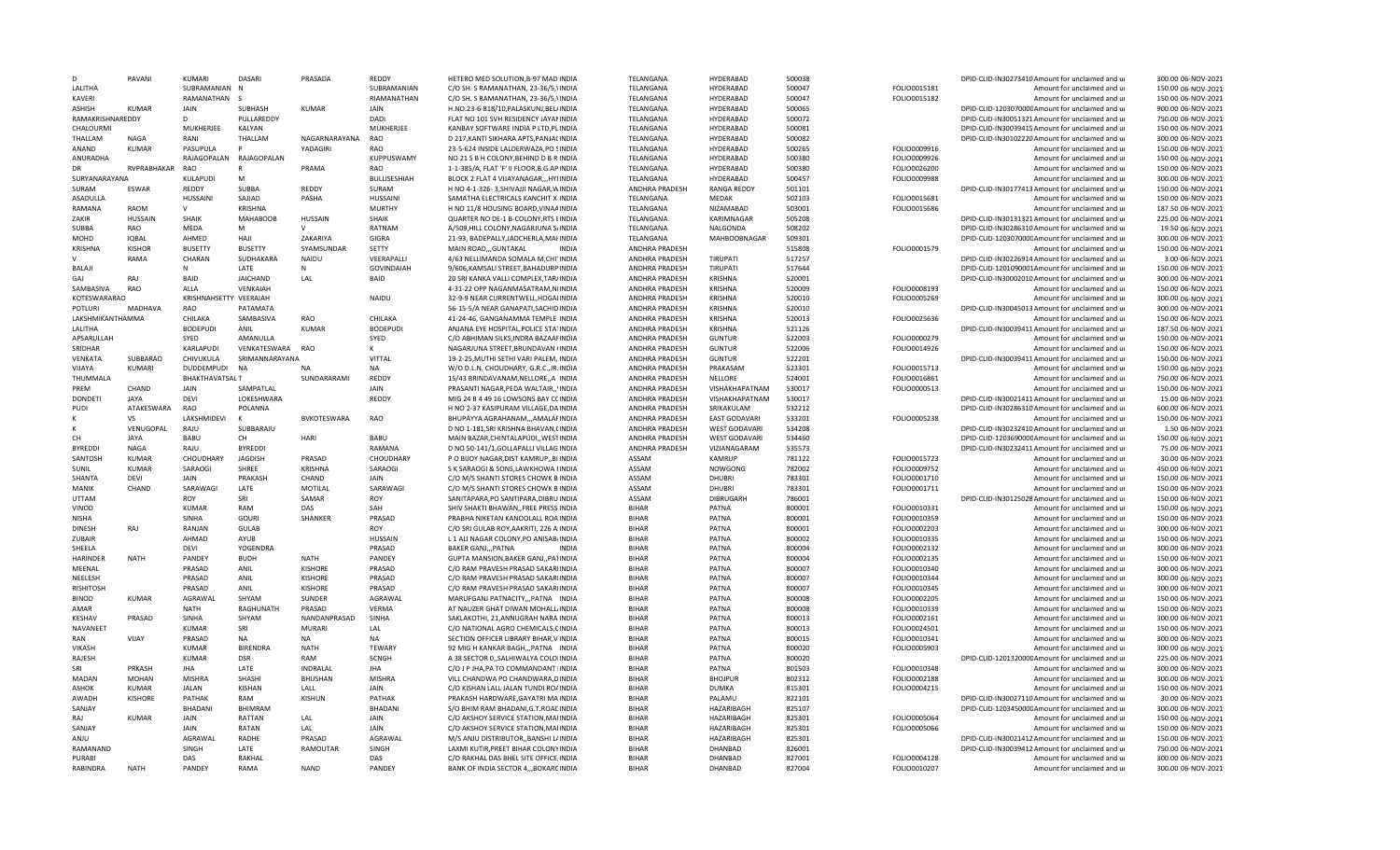| KAMALFSH        | CHANDRA                  | <b>BISWAS</b>  |                 |                | <b>BISWAS</b>     | QR NO 2132 SEC IV F., BOKARO STE INDIA      | <b>BIHAR</b> | DHANBAD          | 827004 | FOLIO0015745 | Amount for unclaimed and ur                      | 300.00 06-NOV-2021  |
|-----------------|--------------------------|----------------|-----------------|----------------|-------------------|---------------------------------------------|--------------|------------------|--------|--------------|--------------------------------------------------|---------------------|
| CHANDRA         | SHEKHARPRASAD CHANDRA    |                | RAMESHWAR       | PRASAD         | SINGH             | SECTOR VA 3006 BOKARO STEEL CITINDIA        | <b>BIHAR</b> | BOKARO           | 827006 | FOLIO0010213 | Amount for unclaimed and ur                      | 300.00 06-NOV-2021  |
| <b>ACHINTO</b>  | <b>KUMAR</b>             | <b>NANDI</b>   | KSHITISH        | CHANDRA        | <b>NANDI</b>      | 191 RAILWAY COLONY, PATHERDIH, INDIA        | <b>BIHAR</b> | DHANBAD          | 828119 |              | DPID-CLID-IN30021413 Amount for unclaimed and ur | 75.00 06-NOV-2021   |
| SHASANKHA       | SHEKHAR                  | CHATTERJEE     | LATE            | HARISADHAN     | CHATTERJEE        | QTRS NO KD 154 POST SINDRI, , DIS INDIA     | <b>BIHAR</b> | DHANBAD          | 828122 | FOLIO0002083 | Amount for unclaimed and ur                      | 150.00 06-NOV-2021  |
| <b>RUBY</b>     | <b>KISHORE</b>           | AMBASTHA       | SATYENDRA       | <b>KUMAR</b>   | AMBASTHA          | NEW BANK COLONY, STEEL GATE, P. (INDIA      | <b>BIHAR</b> | DHANBAD          | 828127 |              | DPID-CLID-120384000C Amount for unclaimed and ur | 75.00 06-NOV-2021   |
| POONAM          |                          | VERMA          | <b>INDRA</b>    | MOHANPRASAD    | VERMA             | C/O. I.M.P. VERMA,, UCO BANK MAIINDIA       | <b>BIHAR</b> | DHANBAD          | 828201 | FOLIO0010314 | Amount for unclaimed and ur                      | 300.00 06-NOV-2021  |
|                 |                          | CHANDRASHEKH/C |                 | DS             | MANI              | 325 A E C C FLAT, KADMA, E. SINGHIINDIA     | <b>BIHAR</b> | SINGHBHUM        | 831005 |              | DPID-CLID-120106000CAmount for unclaimed and ur  | 15.00 06-NOV-2021   |
| <b>SUNITA</b>   |                          | <b>KUMARI</b>  | <b>KRISHNA</b>  |                |                   | Q. NO. - 62, XN - TYPE, ROAD NO. - 2INDIA   | <b>BIHAR</b> | <b>SINGHBHUM</b> | 831009 |              | DPID-CLID-IN30174010 Amount for unclaimed and ur | 150.00 06-NOV-2021  |
| GOPAL           | <b>JIVAN</b>             | MAHAJAN        | <b>JIVAN</b>    | SUPADU         | MAHAJAN           | SAIL SATELLITE TOWNSHIP, DHURW INDIA        | <b>BIHAR</b> | DHURWA           | 834004 | FOLIO0005070 | Amount for unclaimed and ur                      | 300.00 06-NOV-2021  |
| <b>GIRISH</b>   |                          | <b>KUMAR</b>   | GOPAL           |                | AGARWAL           | C/O SURUCHI BRAHAMAN TOLI,,,M INDIA         | <b>BIHAR</b> | MUZAFFARPUR      | 842001 | FOLIO0002121 | Amount for unclaimed and ur                      | 1.50 06-NOV-2021    |
| <b>GEETESH</b>  |                          | <b>KUMAR</b>   | GOPAL           |                | AGARWAL           | C/O SURUCHI BRAHAMAN TOLI,,,M INDIA         | <b>BIHAR</b> | MUZAFFARPUR      | 842001 | FOLIO0002122 | Amount for unclaimed and ur                      | 1.50 06-NOV-2021    |
| PUSHPA          |                          | AGARWAL        | GOPAL           |                | AGARWAL           | C/O SURUCHI BRAHAMAN TOLI,,,M INDIA         | <b>BIHAR</b> | MUZAFFARPUR      | 842001 | FOLIO0002123 | Amount for unclaimed and u                       | 1.50 06-NOV-2021    |
|                 |                          |                |                 |                |                   |                                             |              |                  |        |              |                                                  |                     |
| GOPAL           |                          | AGARWAL        | <b>NARAIN</b>   |                | AGARWAL           | C/O SURUCHI BRAHAMAN TOLI,,,M INDIA         | <b>BIHAR</b> | MUZAFFARPUR      | 842001 | FOLIO0002124 | Amount for unclaimed and ur                      | 1.50 06-NOV-2021    |
| GOPAL           | PRASAD                   | TIKMANI        | <b>NARAIN</b>   |                | TIKMANI           | BHRHAMAN TOLI,,, MUJAFFARPUR INDIA          | <b>BIHAR</b> | MUZAFFARPUR      | 842001 | FOLIO0002125 | Amount for unclaimed and ur                      | 1.50 06-NOV-2021    |
| PUSHPA          | DEVI                     | TIKMANI        | GOPAL           |                | TIKMANI           | BHRHAMAN TOLI,,,MUJAFFARPUR INDIA           | <b>BIHAR</b> | MUZAFFARPUR      | 842001 | FOLIO0002126 | Amount for unclaimed and ur                      | 1.50 06-NOV-2021    |
| SITAL           |                          | PANSARI        | GHANSHYAM       |                | PANSARI           | C/O SURUCHI BRAHAMAN TOLI,,,M INDIA         | <b>BIHAR</b> | MUZAFFARPUR      | 842001 | FOLIO0002127 | Amount for unclaimed and ur                      | 1.50 06-NOV-2021    |
| SUNITA          |                          | PANSARI        | GHANSHYAM       |                | PANSARI           | C/O SURUCHI BRAHAMAN TOLI,,,M INDIA         | <b>BIHAR</b> | MUZAFFARPUR      | 842001 | FOLIO0002128 | Amount for unclaimed and ur                      | 1.50 06-NOV-2021    |
| <b>KUMAR</b>    |                          | SAKET          | RAJESHWAR       |                | PRASAD            | GUPTA ALANKAR BHAWAN, PURANIINDIA           | <b>BIHAR</b> | MUZAFFARPUR      | 842001 | FOLIO0005902 | Amount for unclaimed and ur                      | 300.00 06-NOV-2021  |
| KUM             | <b>KUMBALA</b>           | SINGH          | SURESH          | <b>NANDAN</b>  | SINGH             | KHABRA ROAD.POST, MUZAFFARPLINDIA           | <b>BIHAR</b> | MUZAFFARPUR      | 842001 |              | DPID-CLID-IN30099910 Amount for unclaimed and ur | 150.00 06-NOV-2021  |
| <b>ASHIMA</b>   |                          | <b>BISWAS</b>  | <b>NA</b>       | <b>NA</b>      | <b>NA</b>         | AT-KATHALBARI, BHANDAR CHOWK INDIA          | <b>BIHAR</b> | DARBHANGA        | 846004 | FOLIO0027372 | Amount for unclaimed and ur                      | 150.00 06-NOV-2021  |
| GHULAM          | HAMDANI                  | KHAN           | ZAFIRUDDIN      |                | KHAN              | HOUSE NO 567, MILAN CHOWK, PO: INDIA        | <b>BIHAR</b> | DARBHANGA        | 846004 |              | DPID-CLID-120189010CAmount for unclaimed and ur  | 300.00 06-NOV-2021  |
| <b>SURESH</b>   | <b>KUMAR</b>             | <b>MOHAN</b>   | GANAUR          |                | THAKUR            | MUSAPUR, NR. - R. N. A. R. COLLEGE INDIA    | <b>BIHAR</b> | SAMASTIPUR       | 848101 |              | DPID-CLID-120191010CAmount for unclaimed and ur  | 150.00 06-NOV-2021  |
| SHIV            | <b>NATH</b>              | SHARMA         | <b>BASKIT</b>   |                | THAKUR            | C/O HARINATH ENGINEERING, GOL/INDIA         | <b>RIHAR</b> | SAMASTIPUR       | 848101 |              | DPID-CLID-120191010CAmount for unclaimed and ur  | 75.00 06-NOV-2021   |
| PRAKASH         | <b>KUMAR</b>             | <b>BEGWANI</b> | RAKESH          | <b>KUMAR</b>   | <b>BEGWANI</b>    | C/O J M DUGAR, PURAB PALLY ROAIINDIA        | <b>BIHAR</b> | <b>PURNEA</b>    | 855107 |              | DPID-CLID-IN30290243 Amount for unclaimed and ur | 180.00 06-NOV-2021  |
| GOVIND          |                          | AGGARWAL       | <b>NA</b>       | <b>NA</b>      | <b>NA</b>         | 725 NAI BASTI KATRA, NEEL CH CH,, IINDIA    | DELHI        | DELHI            | 110006 | FOLIO0004589 | Amount for unclaimed and ur                      | 300.00 06-NOV-2021  |
| NISHANT         |                          | <b>GUPTA</b>   | SATISH          |                | <b>GUPTA</b>      | 3243, GALI HAKIM BAQA, BALLIMAR, INDIA      | DELHI        | DELHI            | 110006 |              | DPID-CLID-IN30105510 Amount for unclaimed and ur | 150.00 06-NOV-2021  |
|                 |                          |                |                 |                |                   |                                             |              |                  |        |              |                                                  |                     |
| SANGEETA        |                          | AGARWAL        | SHIV            | KUMAR          | AGARWAL           | VAIDYA NANDRAM GIJRAJ CHAMAFINDIA           | DELHI        | DELHI            | 110006 | FOLIO0006958 | Amount for unclaimed and ur                      | 300.00 06-NOV-2021  |
| SHASHI          |                          | ARORA          | PARVEEN         | <b>KUMAR</b>   | ARORA             | 8/37 DOUBLE STOREY FLAT JANGPLINDIA         | DELHI        | DELHI            | 110014 | FOLIO0004591 | Amount for unclaimed and ur                      | 300.00 06-NOV-2021  |
| GAYA            | PRASAD                   | GAUTAM         | LATE            | DP             | GAUTAM            | GREEN PRAK EXTENSION, "NEW DELINDIA         | DELHI        | DFLHI            | 110016 | FOLIO0014145 | Amount for unclaimed and ur                      | 300.00 06-NOV-2021  |
| <b>ARVIND</b>   |                          | GOEL           | $\mathbf{L}$    |                | GOEL              | 36A. II FLOOR.BEGUMPUR.NEAR M.INDIA         | DELHI        | DELHI            | 110017 |              | DPID-CLID-IN30036021 Amount for unclaimed and ur | 150.00 06-NOV-2021  |
| <b>JATINDER</b> |                          | <b>KAUR</b>    | AIIT            |                | <b>BAJAJ</b>      | K-50 IIND FLOOR., FATEH NAGAR PCINDIA       | DFLHI        | DELHI            | 110018 | FOLIO0027978 | Amount for unclaimed and ur                      | 150.00 06-NOV-2021  |
| JAI             | GOPAL                    | ARORA          | LATE            | SHRAMCHANDER   | ARORA             | G 59, VIKAS PURI, NEW DELHI, NEW INDIA      | DELHI        | DELHI            | 110018 |              | DPID-CLID-IN30133017 Amount for unclaimed and ur | 150.00 06-NOV-2021  |
| RACHNA          |                          | GOEL           | ARVIND          |                | GOEL              | M-16 FIRST FLOOR KALKAJI, ,NEW CINDIA       | DELHI        | DELHI            | 110019 | FOLIO0014184 | Amount for unclaimed and ur                      | 150.00 06-NOV-2021  |
| AMRIK           |                          | <b>SINGH</b>   | <b>NA</b>       | <b>NA</b>      | <b>NA</b>         | 15/12, KALKAJI EXTENSION, OPP. `BINDIA      | DELHI        | DELHI            | 110019 | FOLIO0015831 | Amount for unclaimed and ur                      | 150.00 06-NOV-2021  |
| JAGDISH         | CHANDER                  | MEHTA          | GHANSHYAM       |                | DAS               | G-5/49/50,RED ROSE BUILDING, NEHNDIA        | DELHI        | DELHI            | 110019 |              | DPID-CLID-IN30105510 Amount for unclaimed and ur | 270.00 06-NOV-2021  |
| RAM             | MURT                     | SHARMA         | LATE            | SHRIRAM        | <b>KISHAN</b>     | G-69 NANAK PURA,,,N DELHI<br><b>INDIA</b>   | DELHI        | DELHI            | 110021 | FOLIO0014274 | Amount for unclaimed and ur                      | 150.00 06-NOV-2021  |
| <b>JAGAN</b>    | <b>NATH</b>              | <b>BABBAR</b>  | <b>SH</b>       | <b>KHAN</b>    | CHAND             | GN-9.SHIVAJI ENCLAVENEW DELHINDIA           | DELHI        | DELHI            | 110027 |              | DPID-CLID-IN30086110 Amount for unclaimed and ur | 300.00 06-NOV-2021  |
| RADHAKISHAN     |                          | CHANDNANI      | SIRUMAL         |                |                   | NARAINA VIHAR,,,NEW DELHI<br><b>INDIA</b>   | DFLHI        | DFLHI            | 110028 | FOLIO0004508 | Amount for unclaimed and ur                      | 150.00 06-NOV-2021  |
| <b>URMIL</b>    |                          | MINOCHA        | <b>D</b>        |                | MINOCHA           | A-1/73 SAFDARJUNG ENCLAVE,,,DE INDIA        | DELHI        | DELHI            | 110029 | FOLIO0006704 | Amount for unclaimed and ur                      | 150.00 06-NOV-2021  |
| MANO.           | KUMAR                    | <b>SINHA</b>   | RAM             | LAKHAN         | PRASAD            |                                             | DFLHI        | DFLHI            | 110029 | FOLIO0006705 |                                                  | 150.00 06-NOV-2021  |
|                 |                          |                | $\mathbb{R}$    |                |                   | A-1/73 SAFDARJUNG ENCLAVE,,,DE INDIA        |              |                  |        |              | Amount for unclaimed and ur                      |                     |
| VIJAY           |                          | KAPILA         |                 |                | <b>KAPILA</b>     | A-1/73 SAFDARJUNG ENCLAVE,,,DE INDIA        | DELHI        | DELHI            | 110029 | FOLIO0006709 | Amount for unclaimed and ur                      | 150.00 06-NOV-2021  |
| <b>MANAV</b>    |                          | GOVIL          |                 |                | GOVIL             | 316 SEC A POCKET C VASANT KUNJ, INDIA       | DELHI        | DELHI            | 110030 | FOLIO0014364 | Amount for unclaimed and ur                      | 150.00 06-NOV-2021  |
| MADAN           | LAL                      | KHANNA         | LATE            | SHSHIVNATH     | RAI               | IX/6446 MUKHERJI STREET, GANDHIINDIA        | DELHI        | DELHI            | 110031 | FOLIO0014324 | Amount for unclaimed and ur                      | 300.00 06-NOV-2021  |
| SARITA          |                          | BARMECHA       | <b>BINOD</b>    | <b>KUMAR</b>   | BARMECHA          | SHREE MAHAVEER INDUSTRIES, 4/5/INDIA        | DELHI        | DELHI            | 110032 | FOLIO0001743 | Amount for unclaimed and ur                      | 150.00 06-NOV-2021  |
| GAURAV          |                          | NAYYAR         | SATINDER        |                | <b>NAYYAR</b>     | B-262, STREET NO-3 MAJLIS PARK, O INDIA     | DFLHI        | DELHI            | 110033 |              | DPID-CLID-IN30011810 Amount for unclaimed and ur | 150.00 06-NOV-2021  |
| SUNIL           |                          | <b>KUMAR</b>   | JAGDISH         | PRASAD         | SINGH             | 16 PRITAM MARG, KEWAL PARK, AZ/INDIA        | DELHI        | DELHI            | 110033 |              | DPID-CLID-IN30039417 Amount for unclaimed and ur | 100.50 06-NOV-2021  |
| SACHIN          |                          | MAHESHWARI     | DAUDAYAL        |                | <b>MAHESHWARI</b> | LOK VIHAR, PITAMPURA, , DELHI INDIA         | DFLHI        | DELHI            | 110034 | FOLIO0014482 | Amount for unclaimed and ur                      | 150.00 06-NOV-2021  |
| SAVITRI         |                          | <b>DEVI</b>    |                 |                | <b>GUPTA</b>      | <b>B-158 ASHOKA ENCLAVE, PEERA GAIINDIA</b> | DELHI        | DELHI            | 110041 | FOLIO0008304 | Amount for unclaimed and ur                      | 150.00 06-NOV-2021  |
| <b>JOGINDER</b> |                          | SINGH          | SURJEET         |                | <b>SINGH</b>      | B 7/2, YADAV PARK BLOCK C, NANGLINDIA       | DELHI        | DELHI            | 110041 |              | DPID-CLID-IN30177412 Amount for unclaimed and u  | 225.00.06-NOV-2021  |
| ANJANA          |                          | JAIN           | LAXMI           | PRAKASH        | JAIN              | C 214/C, PUL PEHLAD PUR, , DELHI INDIA      | DELHI        | DELHI            | 110044 |              | DPID-CLID-IN30223611 Amount for unclaimed and ur | 450.00 06-NOV-2021  |
| MUKESH          | <b>KUMAR</b>             | <b>GUPTA</b>   | KANHAIYA        | LAI            | <b>GUPTA</b>      | F 41/C, SADH NAGAR, NEW DELHI INDIA         | DELHI        | DELHI            | 110045 |              | DPID-CLID-120299000CAmount for unclaimed and ur  | 30.00 06-NOV-2021   |
| ARIAN           | DFV                      | TANEJ/         | LATF            | SHRIFATEHCHAND | TANEJA            | S-387, GREATER KAILASH-II,,, NEW CINDIA     | DFLHI        | DFLHI            | 110048 | FOLIO0017601 | Amount for unclaimed and ur                      | 300.00 06-NOV-2021  |
| SIDDHARTH       |                          | <b>MISRA</b>   | PRABHAS         | <b>NARAIN</b>  | <b>MISRA</b>      | E 438.GK IINEW DELHI<br><b>INDIA</b>        | DELHI        | DELHI            | 110048 |              | DPID-CLID-IN30047642 Amount for unclaimed and ur | 3000.00 06-NOV-2021 |
| <b>BNB</b>      | <b>INVESTMENTSAN LTD</b> |                | <b>NA</b>       | <b>NA</b>      | <b>NA</b>         | 70 HEMKUNT COLONY, IIND FLOOR, INDIA        | DELHI        | DELHI            | 110048 |              | DPID-CLID-120242000CAmount for unclaimed and ur  | 1500.00 06-NOV-2021 |
| ANIL            |                          | VERMA          | LATE            | SHLPG          | <b>VFRMA</b>      | B-97, (GROUND FLOOR), NITI BAGH, INDIA      | DELHI        | DFLHI            | 110049 | FOLIO0024578 | Amount for unclaimed and ur                      | 150.00 06-NOV-2021  |
| KUSUM           |                          | LATA           |                 |                | <b>GUPTA</b>      |                                             | DFLHI        | DELHI            |        |              | Amount for unclaimed and u                       |                     |
|                 |                          |                | H               | D              |                   | B-186 ASHOK VIHAR, PHASE I, DELHIINDIA      |              |                  | 110052 | FOLIO0014282 |                                                  | 300.00 06-NOV-2021  |
| PRAVEEN         |                          | KATHURIA       | LATE            | SHRIAD         | KATHURIA          | C 119, ASHOK VIHAR, PHASE I, DELHI INDIA    | DELHI        | DELHI            | 110052 |              | DPID-CLID-IN30177410 Amount for unclaimed and ur | 4260.00 06-NOV-2021 |
| RAJEEV          |                          | JAIN           | CHANDER         | PRAKASH        | JAIN              | C 85, ASHOK VIHAR, PHASE I, NEW DIINDIA     | DFLHI        | DFLHI            | 110052 |              | DPID-CLID-IN30177410 Amount for unclaimed and ur | 450.00 06-NOV-2021  |
|                 |                          | SHANTHI        | D               |                | RAJA              | C5D 43/A JANAKPURI,,,N DELHI INDIA          | DELHI        | DELHI            | 110058 | FOLIO0014256 | Amount for unclaimed and u                       | 150.00 06-NOV-2021  |
| <b>KAPIL</b>    | <b>KUMAR</b>             | <b>NANDA</b>   | <b>MOHAN</b>    | LAL            | <b>NANDA</b>      | 519, WESTERN AVENUE LANE,, W-23INDIA        | DELHI        | DELHI            | 110062 |              | DPID-CLID-120191010CAmount for unclaimed and ur  | 300.00 06-NOV-2021  |
| <b>DIMPLE</b>   |                          | <b>GUPTA</b>   | <b>NARESH</b>   |                | <b>GUPTA</b>      | H-17/51, SECTOR 7, ROHINI,, NEW D INDIA     | DELHI        | DELHI            | 110085 | FOLIO0001766 | Amount for unclaimed and ur                      | 150.00 06-NOV-2021  |
| GARIMA          |                          | <b>GUPTA</b>   | NARESH          |                | <b>GUPTA</b>      | H-17/51, SECTOR 7, ROHINI, NEW D INDIA      | DELHI        | DFLHI            | 110085 | FOLIO0001767 | Amount for unclaimed and ur                      | 150.00 06-NOV-2021  |
| KUSUM           |                          | <b>GUPTA</b>   | <b>NARESH</b>   |                | <b>GUPTA</b>      | H-17/51, SECTOR 7, ROHINI, DELHI INDIA      | DFLHI        | DELHI            | 110085 | FOLIO0004595 | Amount for unclaimed and ur                      | 150.00 06-NOV-2021  |
| MADHU           |                          | VARSHNEY       | VINOD           |                | VARSHNEY          | H-17/51, SECTOR 7, ROHINI, DELHI INDIA      | DELHI        | DELHI            | 110085 | FOLIO0004598 | Amount for unclaimed and ur                      | 150.00 06-NOV-2021  |
| KAMLA           |                          | AHUJA          | к               | <b>BDASS</b>   | AHUJA             | FLAT NO.326, POCKET B-5, SECTOR-IINDIA      | DELHI        | DELHI            | 110085 | FOLIO0011080 | Amount for unclaimed and ur                      | 150.00 06-NOV-2021  |
| GHANSHYAM       | <b>DASS</b>              | BANSAL         | LATE            | <b>SHMD</b>    | BANSAL            | LIG FLAT 81/1 POCKET D-12, SECTOFINDIA      | DFLHI        | DFLHI            | 110085 | FOLIO0014156 | Amount for unclaimed and ur                      | 300.00 06-NOV-2021  |
| <b>ASHA</b>     |                          | <b>BANSAL</b>  | G               | n.             | <b>BANSAL</b>     | LIG FLAT NO 81/1, POCKET D-12 SECINDIA      | DFLHI        | DFLHI            | 110085 | FOLIO0016497 | Amount for unclaimed and ur                      | 300.00 06-NOV-2021  |
| SANT            |                          | DASS           | <b>BHOLAMAL</b> |                |                   | 162, AGROHA KUNJ, PLOT 1/1 SECT(INDIA       | DFLHI        | DELHI            | 110085 | FOLIO0026432 | Amount for unclaimed and ur                      | 150.00 06-NOV-2021  |
| SANJAY          |                          | GOEL           | <b>NA</b>       | <b>NA</b>      | <b>NA</b>         | 138-A POCKET F, MAYUR VIHAR II, , DINDIA    | DELHI        | DELHI            | 110091 | FOLIO0018064 | Amount for unclaimed and ur                      | 300.00 06-NOV-2021  |
|                 |                          | AGGARWAL       | GOVIND          |                | AGGARWAL          | DESH BANDHU HOUSING SOCIETY, FINDIA         | DELHI        | DELHI            | 110092 | FOLIO0004587 | Amount for unclaimed and ur                      | 150.00 06-NOV-2021  |
| ANIL            |                          |                |                 |                |                   |                                             |              |                  |        |              |                                                  |                     |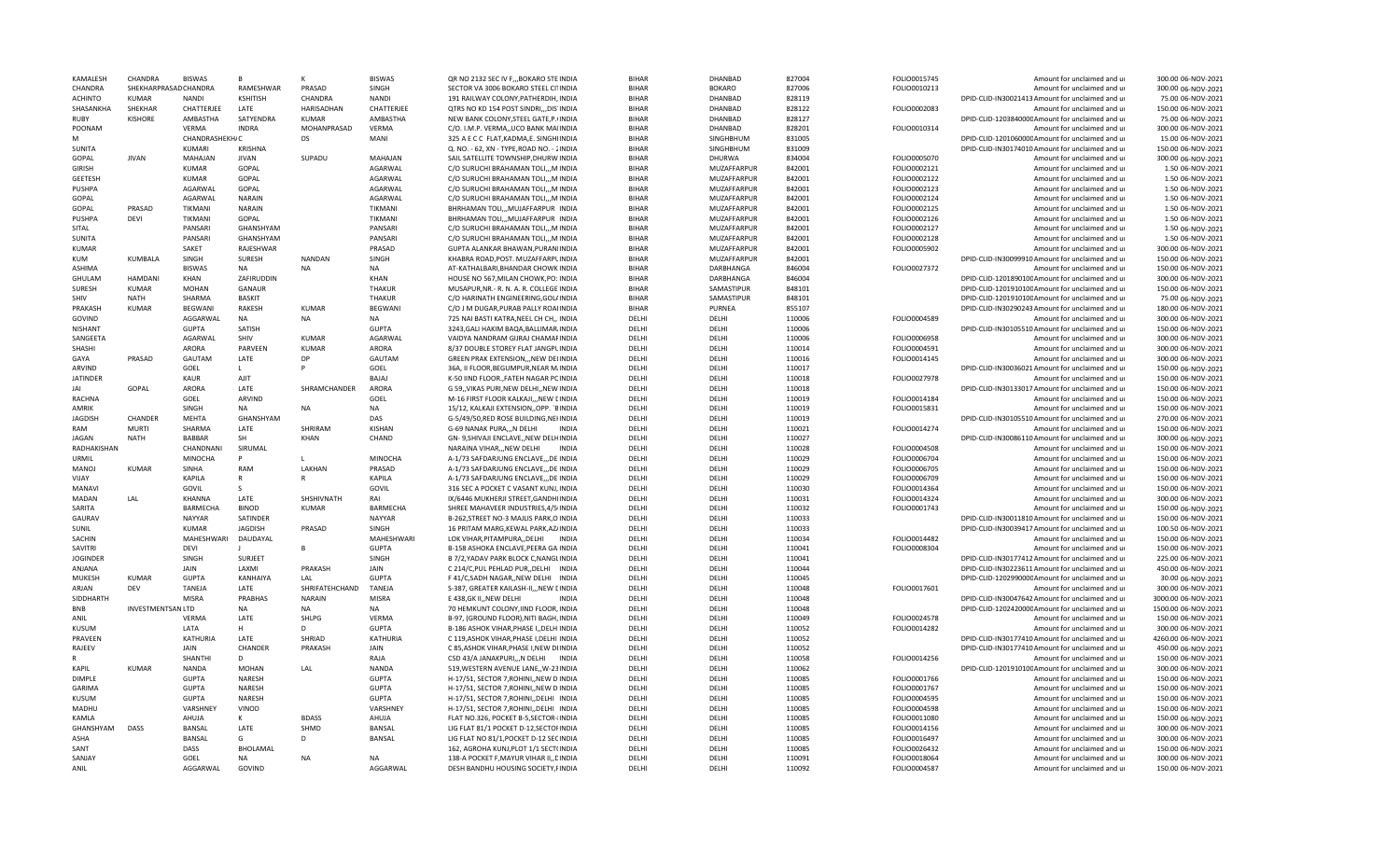| <b>JAGDISH</b>                   | KUMAR                         | DHAWAN                  | <b>NA</b>                     | <b>NA</b>                | <b>NA</b>               | 10 C BHARAT APARTMENTS, 31 I P EINDIA                                       | DFLHI                            | DFLHI                          | 110092           | FOLIO0018045                 | Amount for unclaimed and ur                                                                          | 150.00 06-NOV-2021                       |
|----------------------------------|-------------------------------|-------------------------|-------------------------------|--------------------------|-------------------------|-----------------------------------------------------------------------------|----------------------------------|--------------------------------|------------------|------------------------------|------------------------------------------------------------------------------------------------------|------------------------------------------|
| KAVITA                           |                               |                         | <b>SH</b>                     | AK                       | <b>GUPTA</b>            | 3 DESHBANDHU APPTS, 15- I. P EXT, INDIA                                     | DELHI                            | DELHI                          | 110092           |                              | DPID-CLID-IN30234910 Amount for unclaimed and ur                                                     | 300.00 06-NOV-2021                       |
| <b>ISHWAR</b>                    |                               | HEBBAR                  | SEETARAM                      |                          | HEBBAR                  | MICROWAVE QUARTERS, ALTINHO IINDIA                                          | GOA                              | PANAJI                         | 403001           | FOLIO0014967                 | Amount for unclaimed and ur                                                                          | 150.00 06-NOV-2021                       |
| ARUN                             | VITHAL                        | SALKER                  | VITHAL                        | DATTA                    | SALKER                  | SHILA WADA, GOA VELHA ST ANDREINDIA                                         | GOA                              | <b>GOA VELHA</b>               | 403108           | FOLIO0006860                 | Amount for unclaimed and ur                                                                          | 150.00 06-NOV-2021                       |
| DHYAN                            | SINGH                         | THIARA                  | HARISINGH                     |                          | THIARA                  | GOVT QUARTER NO.D142 LAL BAH/INDIA                                          | <b>GUJARAT</b>                   | RAJKOT                         | 360001           | FOLIO0007785                 | Amount for unclaimed and ur                                                                          | 300.00 06-NOV-2021                       |
| LALIT                            | D                             | PATEL                   | DURLABHJI                     |                          |                         | C/O KISHAN TRADING CO 67 GUMAINDIA                                          | <b>GUJARAT</b>                   | RAJKOT                         | 360001           | FOLIO0007788                 | Amount for unclaimed and ur                                                                          | 150.00 06-NOV-2021                       |
| ARCHANA                          | $\mathsf{v}$                  | <b>PATFL</b>            | VALLABHDAS                    |                          |                         | C/O KISHAN TRADING CO 67 GUMAINDIA                                          | <b>GUJARAT</b>                   | RAIKOT                         | 360001           | FOLIO0007791                 | Amount for unclaimed and ur                                                                          | 150.00 06-NOV-2021                       |
| <b>BHUPAT</b>                    |                               | <b>GANATRA</b>          | DAHYALAL                      |                          |                         | C/O SANJAY TRADING CO.MILL PAR INDIA                                        | <b>GUJARAT</b>                   | RAJKOT                         | 360002           | FOLIO0013136                 | Amount for unclaimed and ur                                                                          | 150.00 06-NOV-2021                       |
| SADHANA                          | ANIL                          | SHISODIA                | ANILKUMAR                     | -S                       | SHISODIA                | 210 "DARSHAN", GOKULDHAM SOC INDIA                                          | <b>GUJARAT</b>                   | RAJKOT                         | 360004           |                              | DPID-CLID-IN30039415 Amount for unclaimed and ur                                                     | 300.00 06-NOV-2021                       |
| <b>JAYESH</b>                    | NAGJI                         | <b>GHANVA</b>           | NAGJI                         |                          | BHAI                    | AT KOLITHAD TAL GONDAL, DIST RAINDIA                                        | <b>GUJARAT</b>                   |                                | 360327           | FOLIO0007802                 | Amount for unclaimed and ur                                                                          | 150.00 06-NOV-2021                       |
| MAMATA                           |                               | SAHA                    | M                             | M                        | SAHA                    | C/O M N SAHA GAYATRI KRUPA, OPIINDIA                                        | GUJARAT                          | <b>JUNAGADH</b>                | 360550           | FOLIO0000816                 | Amount for unclaimed and ur                                                                          | 150.00 06-NOV-2021                       |
| <b>VILAS</b>                     | н                             | <b>THANKI</b>           | HIMAT                         | LALR                     | <b>THANKI</b>           | AT CHHAYA SHIV RAM PATEL'S HOLINDIA                                         | <b>GUJARAT</b>                   | <b>JUNAGADH</b>                | 360578           | FOLIO0000785                 | Amount for unclaimed and ur                                                                          | 150.00 06-NOV-2021                       |
| <b>DHARMESH</b>                  | ARVINDBHAI                    | <b>MEHTA</b>            | <b>ARVIND</b>                 | KUMARJETHALAL            | MEHTA                   | C/O ARVINDKUMAR JETHALAL MEHINDIA                                           | <b>GUJARAT</b>                   | <b>JAMNAGAR</b>                | 361001           | FOLIO0015721                 | Amount for unclaimed and ur                                                                          | 472.50 06-NOV-2021                       |
| PARUL                            |                               | MEHTA                   | RAJESH                        |                          | MEHTA                   | C/O MEHTA FINANCE, GRAIN MARK INDIA                                         | <b>GUJARAT</b>                   | JAMNAGAR                       | 361001           | FOLIO0025731                 | Amount for unclaimed and ur                                                                          | 450.00 06-NOV-2021                       |
| CHETAN                           | <b>DEVSHI</b>                 | LOHIA<br>CHOVATIA       | CHATER<br><b>NA</b>           | <b>NA</b>                | LAL<br><b>NA</b>        | 02, OSWAL COLONY, OPP. JASMIN"RINDIA                                        | <b>GUJARAT</b>                   | JAMNAGAR                       | 361004<br>361005 | FOLIO0025000                 | Amount for unclaimed and ur                                                                          | 750.00 06-NOV-2021                       |
| KAMLESH                          |                               |                         |                               | M                        |                         | 1, RAGHUVIR SOCIETY, B/H I.T.I., JAINDIA                                    | <b>GUJARAT</b>                   | JAMNAGAR                       |                  |                              | DPID-CLID-120306010CAmount for unclaimed and ur                                                      | 1.50 06-NOV-2021                         |
| BILKISHBEN                       | N                             | MEMAN<br><b>DASADIA</b> | <b>BASIRBHAI</b><br>NATVARLAL | $\mathsf{C}$             | MEMAN<br><b>DASADIA</b> | GARIB NAWAZ SOCIETY,, NR. GANI MNDIA                                        | <b>GUJARAT</b>                   | <b>JUNAGADH</b>                | 362265<br>363001 |                              | DPID-CLID-IN30097411 Amount for unclaimed and ur<br>DPID-CLID-IN30103924 Amount for unclaimed and ur | 300.00 06-NOV-2021                       |
| <b>MUKESH</b><br>KALUBHAI        | G                             | VALA                    | <b>GORDHANBHAI</b>            |                          | VALA                    | C/O RAJ PAN HOUSE, VADIPARA CH(INDIA<br>AYODHYA NAGAR STREET NO. 2.80 INDIA | <b>GUJARAT</b><br>GUJARAT        | SURENDRANAGAR<br>SURENDRANAGAR | 363002           |                              | DPID-CLID-IN30199110 Amount for unclaimed and ur                                                     | 3375.00 06-NOV-2021<br>1.50 06-NOV-2021  |
| <b>SUNIL</b>                     | MULVANTRAJ                    | MEHTA                   | MULVANTRAJ                    | M                        | MEHTA                   |                                                                             | GUJARAT                          | <b>BHAVNAGAR</b>               |                  |                              | Amount for unclaimed and u                                                                           | 150.00 06-NOV-2021                       |
| <b>FATNANI</b>                   |                               | <b>ASHWIN</b>           |                               |                          |                         | SHREEAMBIKA GUEST HOUSE, BIHG INDIA                                         |                                  |                                | 364001           | FOLIO0001964                 |                                                                                                      |                                          |
|                                  |                               |                         | RAMCHANDRA                    |                          |                         | PLOT NO 1281 C, GHOGHA CIRCLE, NINDIA                                       | <b>GUJARAT</b>                   | BHAVNAGAR                      | 364001           |                              | DPID-CLID-IN30039413 Amount for unclaimed and ur                                                     | 1.50 06-NOV-2021                         |
| <b>NAYNA</b><br><b>NAYNA</b>     | VIRENDRAKUMAI SALOT           | SFDAN                   | VIRENDRAKUMAR B               |                          | SALOT<br><b>SFDANI</b>  | VAKHARIYA CHOWK,,,,BOTAD.<br>INDIA                                          | <b>GUJARAT</b>                   | BHAVNAGAR<br>AMRFLI            | 364710<br>365601 |                              | DPID-CLID-IN30097411 Amount for unclaimed and ur                                                     | 75.00 06-NOV-2021<br>300.00 06-NOV-2021  |
|                                  |                               |                         | <b>JAYSUKH</b>                | SHAMJI                   |                         | JALARAM CHOWK, MANEKPURA, , ANINDIA                                         | <b>GUJARAT</b>                   |                                |                  | FOLIO0026495                 | Amount for unclaimed and ur                                                                          |                                          |
| <b>GORASIYA</b>                  | DEVJI<br>HIRII                | MANJI                   | MANJI                         |                          | GORASIYA                | RAMPAR (VEKRA),,TAL. BHUJ-KUTCIINDIA                                        | GUJARAT                          | <b>ВНИЈ КИСНСНН</b>            | 370001           |                              | DPID-CLID-IN30097411 Amount for unclaimed and ur                                                     | 750.00 06-NOV-2021                       |
| <b>MUKESH</b>                    |                               | VEERA<br><b>MORABIA</b> | HIRJI                         | VIRJI<br><b>AMRUTLAI</b> | VEERA<br><b>MORABIA</b> | SB/40, VARDHAMANNAGAR, BHUJ(INDIA                                           | <b>GUJARAT</b>                   | <b>ВНИЈ КИСНСНН</b>            | 370020           |                              | DPID-CLID-120484000CAmount for unclaimed and ur<br>DPID-CLID-120333000CAmount for unclaimed and ur   | 300.00 06-NOV-2021                       |
| DHAVAL                           | SUKHLAL                       | <b>WAN</b>              | SUKHLAL                       |                          |                         | 288 2889 WARD 12 C,LILASHAH NA INDIA                                        | <b>GUJARAT</b>                   | GANDHIDHAM                     | 370201           |                              |                                                                                                      | 750.00 06-NOV-2021                       |
| ANJALI<br>KIRIT                  |                               |                         | PARESH                        |                          | WANI                    | 7 A TRUPTI APP NAVARANGPURA.B INDIA                                         | GUJARAT                          | AHMEDABAD<br>AHMFDABAD         | 380001           | FOLIO0006552                 | Amount for unclaimed and u                                                                           | 450.00 06-NOV-2021<br>150.00 06-NOV-2021 |
|                                  |                               | <b>ADANI</b>            | CHHOTALAL                     |                          | ADANI                   | C O AB ENTERPRISE, RAJENDRASUR INDIA                                        | <b>GUJARAT</b>                   |                                | 380002           |                              | DPID-CLID-IN30021412 Amount for unclaimed and ur                                                     |                                          |
| DEVENDRAKUMA MANEKLAL<br>SHRIMAN | SECURITIESPVT                 | JAIN<br>LTD             | MANEKLAL<br><b>NA</b>         | <b>NA</b>                | JAIN<br><b>NA</b>       | PUKHRAJ NOTE-BOOK MEN CO, DH(INDIA<br>514, SAHAJANAND SHOPPING CENTINDIA    | <b>GUJARAT</b><br><b>GUJARAT</b> | AHMEDABAD<br>AHMEDABAD         | 380004<br>380004 | FOLIO0013427<br>FOLIO0025652 | Amount for unclaimed and ur<br>Amount for unclaimed and ur                                           | 150.00 06-NOV-2021<br>600.00 06-NOV-2021 |
|                                  |                               |                         | <b>NA</b>                     | <b>NA</b>                | <b>NA</b>               |                                                                             |                                  |                                | 380009           |                              |                                                                                                      |                                          |
| <b>INDU</b>                      |                               | SHARDA                  |                               |                          |                         | UF-21 FAIRDEAL HOUSE, SWASTIK C INDIA                                       | <b>GUJARAT</b>                   | AHMEDABAD                      |                  | FOLIO0012539                 | Amount for unclaimed and ur                                                                          | 150.00 06-NOV-2021                       |
| <b>NEHA</b>                      | JINESHKUMAR LUNAVAT           | SHAH                    | JINESHKUMAR<br>CHAMPAKLAL     |                          | LUNAVAT<br>SHAH         | B/1,HI TECK APTS, NAVRANGPURA, / INDIA                                      | <b>GUJARAT</b>                   | AHMEDABAD                      | 380009           |                              | DPID-CLID-IN30021411 Amount for unclaimed and ur                                                     | 150.00 06-NOV-2021                       |
| RAJESH<br><b>BIPIN</b>           | M                             | PATEL                   | MANEK                         | LAL                      | PATEL                   | 3 MANSURI PARK CO OP HOU SOCIIINDIA<br>VAIBHAV LAXMI APARTSARDAR P.INDIA    | <b>GUJARAT</b><br>GUJARAT        | AHMEDABAD<br>AHMEDABAD         | 380013<br>380014 | FOLIO0000525                 | DPID-CLID-IN30148510 Amount for unclaimed and ur<br>Amount for unclaimed and u                       | 1.50 06-NOV-2021<br>450.00 06-NOV-2021   |
| <b>DIVYA</b>                     |                               | PATEL                   | RIPIN                         |                          | PATEL                   | 204, VAIBHAV LAXMI APART., 32 M.INDIA                                       | GUJARAT                          | AHMEDABAD                      | 380014           | FOLIO0001814                 | Amount for unclaimed and ur                                                                          | 450.00 06-NOV-2021                       |
| <b>NITA</b>                      |                               | <b>MODI</b>             | VIRENDRABHAI                  |                          |                         | B-8 UDAYGIRI CO SOCIETY, NR SHRDINDIA                                       | <b>GUJARAT</b>                   | AHMEDABAD                      | 380015           | FOLIO0012594                 | Amount for unclaimed and ur                                                                          | 150.00 06-NOV-2021                       |
| KINNARY                          |                               | KHANDWALA               | JAYESH                        |                          |                         | KHANDWALA NIVAS NR JAIN SASHAINDIA                                          | <b>GUJARAT</b>                   | AHMEDABAD                      | 380015           | FOLIO0013559                 | Amount for unclaimed and ur                                                                          | 150.00 06-NOV-2021                       |
| RUPESHKUMAR G                    |                               | CHOUDHRY                | GOVINDRAM                     |                          |                         | NANDINI SOC,25 D CABIN, SABARM/INDIA                                        | GUJARAT                          | AHMEDABAD                      | 380019           | FOLIO0027512                 | Amount for unclaimed and ur                                                                          | 150.00 06-NOV-2021                       |
| SHYAMSUNDER G                    |                               | KANJANI                 | <b>GOPALDAS</b>               |                          | JETHANAND               | NEW SHIV SHAKTI O/S RAIPUR NR CINDIA                                        | GUJARAT                          | AHMEDABAD                      | 380022           | FOLIO0010946                 | Amount for unclaimed and ur                                                                          | 150.00 06-NOV-2021                       |
| SHALINI                          |                               | AGRAWAL                 | SHAMBHU                       | LAL                      | AGRAWAL                 | B-18 NEW NAVJYOT CO-OP HSG SO INDIA                                         | <b>GUJARAT</b>                   | AHMEDABAD                      | 380052           | FOLIO0015522                 | Amount for unclaimed and ur                                                                          | 237.00 06-NOV-2021                       |
| SUNITA                           |                               | AGRAWAL                 | SHAMBHULAL                    |                          | AGRAWAL                 | B-18 NEW NAVJYOT CO-OP HSG SO INDIA                                         | <b>GUJARAT</b>                   | AHMEDABAD                      | 380052           | FOLIO0015523                 | Amount for unclaimed and ur                                                                          | 237.00 06-NOV-2021                       |
| SAROJ                            |                               | <b>THAKKER</b>          | ANIL                          |                          | THAKKER                 | BLOCK 64/2 CH SECTOR 16, GANDHIINDIA                                        | <b>GUJARAT</b>                   | AHMEDABAD                      | 382016           | FOLIO0007288                 | Amount for unclaimed and ur                                                                          | 150.00 06-NOV-2021                       |
| MADANLAL                         | $\overline{A}$                | MANIK                   | ATMA                          | RAMR                     | MANIK                   | 67 ANAND NAGAR SECTOR 27, GANIINDIA                                         | <b>GUJARAT</b>                   | AHMFDABAD                      | 382028           | FOLIO0007280                 | Amount for unclaimed and ur                                                                          | 300.00 06-NOV-2021                       |
| KALPANARFN                       | ARUNBHAI                      | RAVAL                   | ARUNBHA                       |                          | <b>RAVAL</b>            | 16, MANTHAN TENAMENT, NR OLD INDIA                                          | GUJARAT                          | AHMEDABAD                      | 382405           |                              | DPID-CLID-IN30220111 Amount for unclaimed and ur                                                     | 300.00 06-NOV-2021                       |
| SURESHBHAI                       | BALUBHAI                      | PATEL                   | BALUBHAI                      | <b>DUDHABHAI</b>         | PATEL                   | D-28, DIVYAJYOT TENAMENT, UMA INDIA                                         | <b>GUJARAT</b>                   | AHMEDABAD                      | 382415           |                              | DPID-CLID-120344000C Amount for unclaimed and ur                                                     | 150.00 06-NOV-2021                       |
| <b>JAMNABEN</b>                  | SOMABHAI                      | RAVAT                   | SOMABHAI                      |                          |                         | 1914 SUBHASH NAGER, GUJ. H.O.B(INDIA                                        | GUJARAT                          | AHMEDABAD                      | 382424           |                              | DPID-CLID-IN30097410 Amount for unclaimed and u                                                      | 750.00 06-NOV-2021                       |
| <b>RUPIN</b>                     |                               | PARIKH                  | PRAVIN                        |                          | PARIKH                  | PATWA POLE,,,KADI<br><b>INDIA</b>                                           | <b>GUJARAT</b>                   | KALOL                          | 382715           | FOLIO0025835                 | Amount for unclaimed and ur                                                                          | 300.00 06-NOV-2021                       |
| <b>JYOSTAMABEN</b>               |                               | <b>PATFL</b>            | KANTILAL                      |                          | PATEL                   | AT PO VAMAJ TA KADI, VADRALS VAINDIA                                        | <b>GUJARAT</b>                   | KALOL                          | 382721           | FOLIO0012579                 | Amount for unclaimed and ur                                                                          | 150.00 06-NOV-2021                       |
| <b>SHAH</b>                      | DILIPKUMAR                    | SURESHKUMAR             | SURESHKUMAR                   |                          |                         | AT-D BHILODA.HIMMATNAGAR.DISINDIA                                           | GUJARAT                          | SABARKANTHA                    | 383245           |                              | DPID-CLID-1203320004Amount for unclaimed and ur                                                      | 75.00 06-NOV-2021                        |
| ASHOK                            | KUMARDHULJIBHPATEL            |                         | PATEL                         | ASHOKBHAI                | DHULIIBHAI              | AT PO DADHVAV, TA VIJAY NAGARINDIA                                          | <b>GUJARAT</b>                   | SABARKANTHA                    | 383462           |                              | DPID-CLID-IN30021413 Amount for unclaimed and ur                                                     | 150.00 06-NOV-2021                       |
| LAKSHMI                          | <b>RAO</b>                    | VFFTURI                 |                               |                          | <b>RAO</b>              | B-78, ONGC COLONY, ONGC NAGAR INDIA                                         | <b>GUJARAT</b>                   | KALOL                          | 384001           | FOLIO0010850                 | Amount for unclaimed and ur                                                                          | 150.00 06-NOV-2021                       |
| PRAJAPATI                        | PANKAJKUMAR M                 |                         | MOHANLAL                      | <b>JOITARAM</b>          | PRAJAPATI               | 13 ,NEW ASOPALAV SOCY,OPP JAY 'INDIA                                        | <b>GUJARAT</b>                   | KALOL                          | 384001           |                              | DPID-CLID-IN30023912 Amount for unclaimed and ur                                                     | 450.00 06-NOV-2021                       |
| RAHULKUMAF                       | ASHOKKUMAR                    | MOD                     | ASHOKKUMAR                    | MAFATLAL                 | <b>MODI</b>             | 19, KARMYOGA SOCIETY, NS CITY SLINDIA                                       | GUJARAT                          | KALOL                          | 384001           |                              | DPID-CLID-IN30226911 Amount for unclaimed and ur                                                     | 300.00 06-NOV-2021                       |
| MEENABEN                         | <b>JAGDISHBHAI</b>            | PATEL                   | <b>JAGDISHBHAI</b>            | MANILAL                  | PATEL                   | C/O PRIME SYSTEM 113 PRUTHVI CINDIA                                         | <b>GUJARAT</b>                   | KALOL                          | 384002           |                              | DPID-CLID-IN30051311 Amount for unclaimed and ur                                                     | 300.00 06-NOV-2021                       |
| PIYUSHKUMAR                      | MANILAL                       | PATEL                   | MANILAL                       | RANCHHODDAS              | PATEL                   | C 15 UTSAV BUNGLOWS, NEAR SHRIINDIA                                         | GUJARAT                          | KALOL                          | 384002           |                              | DPID-CLID-IN30051314 Amount for unclaimed and ur                                                     | 18.00 06-NOV-2021                        |
| HIMANSHU                         | KANAIYALAL                    | RAVAL                   | KANAIYALAL                    |                          |                         | B-7SHIVSAGAR FLAT, NR HINGALAJ SINDIA                                       | <b>GUJARAT</b>                   | KALOL                          | 384002           |                              | DPID-CLID-1201090001Amount for unclaimed and ur                                                      | 990.00 06-NOV-2021                       |
| NITIN                            | SOMABHAI                      | PATEL                   | SOMABHAI                      | <b>BAPUDAS</b>           | PATEL                   | AT-MULSAN, TA-DI-MEHSANA,, MEHINDIA                                         | <b>GUJARAT</b>                   | KALOL                          | 384002           |                              | DPID-CLID-1201090004Amount for unclaimed and ur                                                      | 75.00 06-NOV-2021                        |
| <b>KANDARP</b>                   | SHANTILAL                     | PADH                    | SHANTILAL                     |                          | PADH                    | 135, SUN NAGAR SOCIETY, NEAR BININDIA                                       | <b>GUJARAT</b>                   | KALOL                          | 384151           |                              | DPID-CLID-IN30034320 Amount for unclaimed and ur                                                     | 75.00 06-NOV-2021                        |
| PRAIAPATI                        | AMRUTBHAI                     |                         | RAMARHAI                      |                          |                         | PRAJAPATI VAS AT & POST, BABASA INDIA                                       | <b>GUJARAT</b>                   | KALOL                          | 384255           |                              | DPID-CLID-1201090002Amount for unclaimed and ur                                                      | 150.00 06-NOV-2021                       |
|                                  | MAHESHKUMAR BHAGVANBHAI PATEL |                         | BHAGVANBHAI                   |                          | PATEL                   | 3 PATEL VAS.AT AND POST SATLASAINDIA                                        | GUJARAT                          | KALOL                          | 384330           |                              | DPID-CLID-IN30127630 Amount for unclaimed and ur                                                     | 450.00 06-NOV-2021                       |
| <b>BHIKHABHAI</b>                | TRIBHOVANDAS PATEL            |                         | <b>TRIBHOVAN</b>              | DASAMICHANDAS            | PATEL                   | BHUTVAS, AT POST AMBASAN, TA DIINDIA                                        | GUJARAT                          | KALOL                          | 384435           |                              | DPID-CLID-IN30023912 Amount for unclaimed and ur                                                     | 150.00 06-NOV-2021                       |
| CHANDULAL                        | LALJIBHAI                     | THAKKAR                 | <b>NA</b>                     | <b>NA</b>                | <b>NA</b>               | 12 GAYATRI NAGAR SOCIETY, ABU RINDIA                                        | GUJARAT                          | BANASKANTHA                    | 385001           |                              | DPID-CLID-1203320007Amount for unclaimed and ur                                                      | 543.00 06-NOV-2021                       |
| PATEL                            | <b>DINESHBHAI</b>             |                         | PARSOTAMBHAI PARSOTAMBHAI     |                          | PATEL                   | JALARAM PARK, AT - DEODAR, , DEODINDIA                                      | <b>GUJARAT</b>                   | BANASKANTHA                    | 385330           |                              | DPID-CLID-IN30034320 Amount for unclaimed and ur                                                     | 375.00 06-NOV-2021                       |
| PRAFULCHANDRA CHIMANLAL          |                               | SONI                    | CHIMANLAL                     |                          | SONI                    | MARDA BARI,,,NADIAD<br><b>INDIA</b>                                         | GUJARAT                          | <b>KHFDA</b>                   | 387001           |                              | DPID-CLID-IN30177415 Amount for unclaimed and ur                                                     | 6.00 06-NOV-2021                         |
| <b>FULKERIYA</b>                 | <b>ASHIRVAD</b>               | CHRISTIAN               | ASHIRVAD                      | -S                       | CHRISTIAN               | AT POST NENPUR, TAL MAHEMADA'INDIA                                          | <b>GUJARAT</b>                   | KHEDA                          | 387130           | FOLIO0011008                 | Amount for unclaimed and ur                                                                          | 300.00 06-NOV-2021                       |
| MAHENDRAKUM, MANIBHAI            |                               | PATEL                   | MANIBHAI                      | KASHIBHAI                | PATEL                   | VRAJ 20 TULSI PARK SOCIETY, NR PRINDIA                                      | <b>GUJARAT</b>                   | KHEDA                          | 388001           |                              | DPID-CLID-IN30051311 Amount for unclaimed and ur                                                     | 450.00 06-NOV-2021                       |
|                                  |                               |                         |                               |                          |                         |                                                                             |                                  |                                |                  |                              |                                                                                                      |                                          |
| <b>HFMILTON</b>                  | SAMUELBHAI                    | <b>MACWAN</b>           | SAMUELBHAI                    |                          |                         | 06. CHURCH VIEW SOCIETY. BHALEJ IINDIA                                      | <b>GUJARAT</b>                   | KHEDA                          | 388001           |                              | DPID-CLID-IN30063610 Amount for unclaimed and ur                                                     | 300.00 06-NOV-2021                       |
| MAULIK                           | KANTILAL                      | <b>NADPARA</b>          | KANTILAL                      | RAMIIRHAI                | <b>NADPARA</b>          | A2 RAMDEV KUTIR, GOVARDHAN SCINDIA                                          | <b>GUJARAT</b>                   |                                | 388002           |                              | DPID-CLID-IN30177416 Amount for unclaimed and ur                                                     | 51.00 06-NOV-2021                        |
| SANJAYKUMAR                      |                               | <b>PATFL</b>            | <b>JAYANTIBHAI</b>            | <b>BHIKHABHA</b>         | <b>PATFL</b>            | DHARM NAGAR SOCIETY, DHARMAJ INDIA                                          | <b>GUJARAT</b>                   | KHFDA                          | 388430           |                              | DPID-CLID-130167000CAmount for unclaimed and ur                                                      | 37.50 06-NOV-2021                        |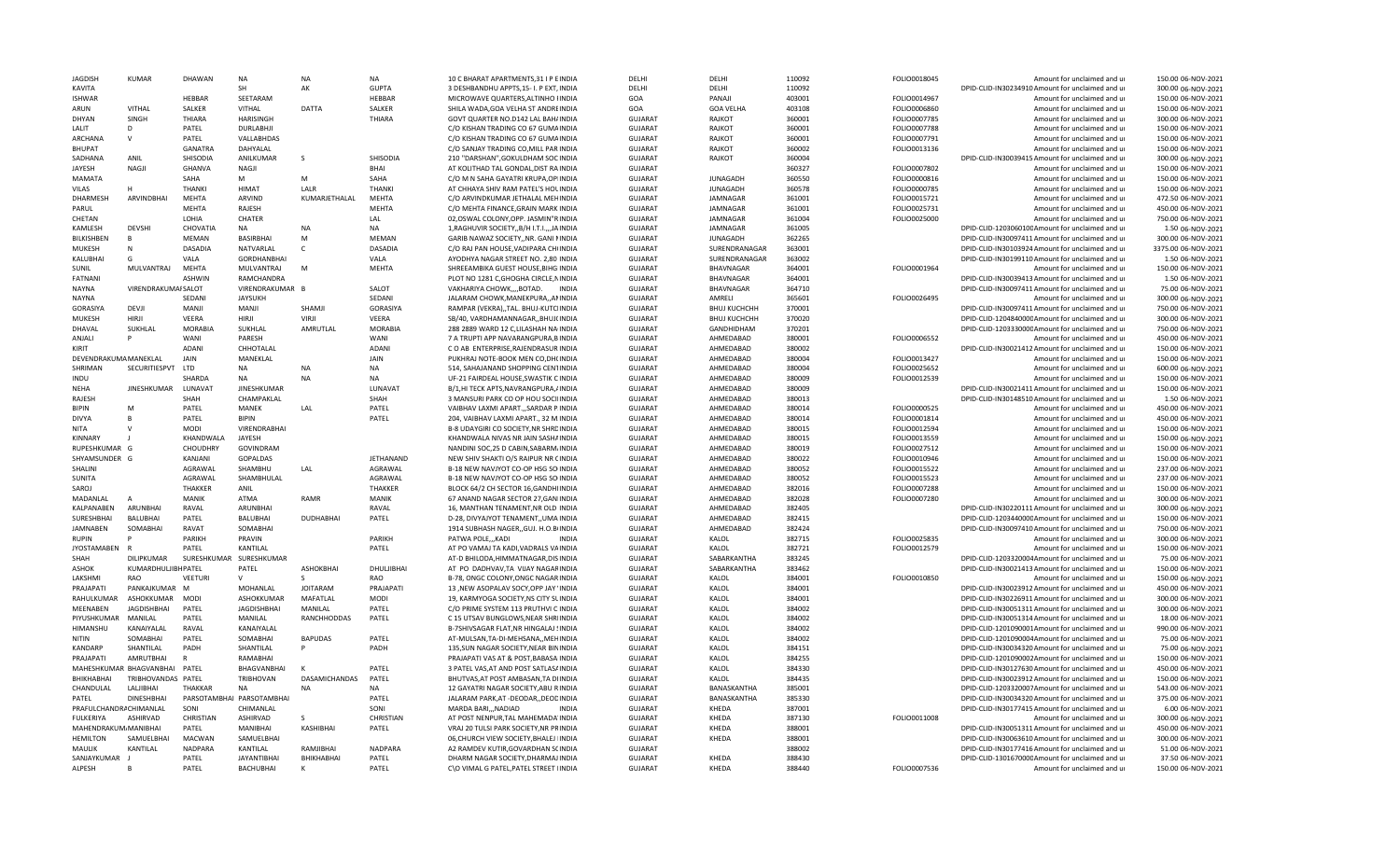| <b>INDIRABEN</b>          | B                 | PATEL            | <b>BACHUBHA</b>           |                 | PATEL                    | C\O VIMAL G PATEL.PATEL STREET IINDI/                                           | <b>GUJARAT</b>         | KHEDA                         | 388440           | FOLIO0007537                 | Amount for unclaimed and u                                 | 150.00 06-NOV-2021                       |
|---------------------------|-------------------|------------------|---------------------------|-----------------|--------------------------|---------------------------------------------------------------------------------|------------------------|-------------------------------|------------------|------------------------------|------------------------------------------------------------|------------------------------------------|
| <b>DHARMESH</b>           | B                 | PATEL            | <b>BACHUBHAI</b>          | K               | PATEL                    | C\O VIMAL G PATEL.PATEL STREET IINDIA                                           | <b>GUJARAT</b>         | KHEDA                         | 388440           | FOLIO0007538                 | Amount for unclaimed and ur                                | 150.00 06-NOV-2021                       |
| SHANTILAL                 |                   | PATEL            | RAYJIBHAI                 | N               | PATEL                    | 7-54-1-D, SHRIJIPARK, LUNAWADA, DINDIA                                          | <b>GUJARAT</b>         | <b>PANCHMAHAL</b>             | 389230           |                              | DPID-CLID-1201090003Amount for unclaimed and ur            | 264.00 06-NOV-2021                       |
| VINABEN                   | D                 | PATEL            | PARSOTTAM                 |                 | PATEL                    | AT. LIMDA MUVADA, PO. MOTI SAR INDIA                                            | <b>GUJARAT</b>         | PANCHMAHAL                    | 389260           |                              | DPID-CLID-IN30199110 Amount for unclaimed and ur           | 300.00 06-NOV-2021                       |
| ATUL                      | N                 | <b>TALATI</b>    | <b>NAVIN</b>              | CHANDRA         | <b>TALATI</b>            | 12 ANAND SOCIETY, NEAR VIVEK BUINDIA                                            | <b>GUJARAT</b>         | VADODARA                      | 390001           | FOLIO0014613                 | Amount for unclaimed and ur                                | 150.00 06-NOV-2021                       |
| MANJULA                   | N                 | TALATI           | <b>NAVIN</b>              | CHANDRA         | <b>TALATI</b>            | 12 ANAND SOCIETY, NEAR VIVEK BUINDIA                                            | <b>GUJARAT</b>         | VADODARA                      | 390001           | FOLIO0014614                 | Amount for unclaimed and ur                                | 150.00 06-NOV-2021                       |
| SAMIR                     | NATHUBHAI         | <b>MISTRY</b>    | <b>NATHUBHAI</b>          |                 |                          | A-12 NAVDURGA SOCIETY, NEXT TO INDIA                                            | <b>GUJARAT</b>         | VADODARA                      | 390002           |                              | DPID-CLID-130167000CAmount for unclaimed and ur            | 150.00 06-NOV-2021                       |
| NEERAJ                    |                   | <b>HINGORANI</b> | SHYAM                     | н               | HINGORANI                | BUNGALOW NO.6 T-49, WARASHIA INDIA                                              | <b>GUJARAT</b>         | VADODARA                      | 390006           | FOLIO0016992                 | Amount for unclaimed and ur                                | 1500.00 06-NOV-2021                      |
| MAYUR                     | BALKRISHNA        | SHAH             | BALKRISHNA                | B               | SHAH                     | 205 AMBICA AVENUE, RAJESH TOWIINDIA                                             | <b>GUJARAT</b>         | VADODARA                      | 390007           |                              | DPID-CLID-130167000CAmount for unclaimed and ur            | 300.00 06-NOV-2021                       |
| <b>MANISH</b>             | RAMANLAL          | PATFL            | RAMANLAL                  |                 | PATEL                    | A-9, VATSA DUPLEX, NR. GAJANAND, IINDIA                                         | <b>GUJARAT</b>         | VADODARA                      | 390008           |                              | DPID-CLID-120175000CAmount for unclaimed and ur            | 229.50 06-NOV-2021                       |
| <b>SURESH</b>             | <b>KUMAR</b>      | SUKHWAL          | <b>NA</b>                 | <b>NA</b>       | <b>NA</b>                | H.NO.272 GAYATRI NAGAR, NEAR JAINDIA                                            | GUJARAT                | VADODARA                      | 390013           | FOLIO0019166                 | Amount for unclaimed and ur                                | 150.00 06-NOV-2021                       |
| PRABHUDAS                 | <b>ISHWARBHAI</b> | PATEL            | VINODCHANDRA              | PRABHUDAS       | PATEL                    | NEAR SAIDEEP APP 3 MUKTIDHAM, INDIA                                             | <b>GUJARAT</b>         | VADODARA                      | 390018           | FOLIO0014592                 | Amount for unclaimed and ur                                | 150.00 06-NOV-2021                       |
| <b>NISHA</b>              | <b>JAYENDRA</b>   | SHAH             | <b>JAYENDRA</b>           |                 | SHAH                     | 102 SANKET APARTMENTPRAFULLINDIA                                                | <b>GUJARAT</b>         | VADODARA                      |                  |                              | DPID-CLID-120382000CAmount for unclaimed and ur            | 150.00 06-NOV-2021                       |
|                           |                   |                  |                           |                 |                          |                                                                                 |                        |                               | 390018           |                              |                                                            |                                          |
| <b>JYOTIBEN</b>           | <b>DHIRUBHAI</b>  | SARANG           | <b>DHIRUBHAI</b>          | NATHUBHAI       | SARANG                   | 838, KRIBHCO TOWNSHIP, POST KRI INDIA                                           | <b>GUJARAT</b>         | <b>SURAT</b>                  | 394515           | FOLIO0004079                 | Amount for unclaimed and ur                                | 150.00 06-NOV-2021                       |
| MANAHARLAL                | DHIRAJLAL         | DESAI            | DHIRAJLAL                 |                 |                          | 8/1671, DARUFALIA, NEAR GOPIPUFINDIA                                            | <b>GUJARAT</b>         | <b>SURAT</b>                  | 395001           | FOLIO0024393                 | Amount for unclaimed and ur                                | 150.00 06-NOV-2021                       |
| <b>JAGDISH</b>            | KRISHNALAL        | KAPADIA          | KRISHNALAL                | <b>RATANLAL</b> | <b>KAPADIA</b>           | 301,302,SAGAR APRATMENT,GODHINDIA                                               | <b>GUJARAT</b>         | SURAT                         | 395001           |                              | DPID-CLID-120109000C Amount for unclaimed and ur           | 75.00 06-NOV-2021                        |
| <b>NARESH</b>             | $\mathsf{C}$      | <b>JAIN</b>      | CHHOGALAL                 |                 | $\mathbf{H}$             | 19-A RATAN CHAMBER, 2ND FLOOFINDIA                                              | <b>GUJARAT</b>         | SURAT                         | 395002           | FOLIO0004073                 | Amount for unclaimed and ur                                | 150.00 06-NOV-2021                       |
| ASHOK                     | Α                 | PATEL            | ARJAN                     | BHAI            | PATEL                    | 202/ROMA APPT, MANIBAUG SOC, KINDIA                                             | GUJARAT                | SURAT                         | 395004           | FOLIO0008282                 | Amount for unclaimed and ur                                | 150.00 06-NOV-2021                       |
| RANCHHOD                  | $\mathsf{R}$      | PATEL            | RAVJIBHAI                 |                 | PATEL                    | 202/ROMA APPT, MANIBAUG SOC, KINDIA                                             | <b>GUJARAT</b>         | SURAT                         | 395004           | FOLIO0008283                 | Amount for unclaimed and ur                                | 150.00 06-NOV-2021                       |
| <b>HARSHA</b>             | $\Omega$          | PATEL            | NA                        | NA              | NA                       | 202/ROMA APPT MANI BAUG SOC, IINDIA                                             | <b>GUJARAT</b>         | SURAT                         | 395004           | FOLIO0008284                 | Amount for unclaimed and ur                                | 150.00 06-NOV-2021                       |
| RAJNISHMAL                | KLODHA            | <b>HUF</b>       | KHARAGMAL                 |                 |                          | B/77 UMRAV NAGAR, BHATAR ROAIINDIA                                              | <b>GUJARAT</b>         | SURAT                         | 395007           |                              | DPID-CLID-120107000CAmount for unclaimed and ur            | 150.00 06-NOV-2021                       |
| CHANDAN                   |                   | PARMAR           | GOPAL                     |                 | SINGH                    | 87 YOGESHWAR PARK, NR REKHA P/INDIA                                             | <b>GUJARAT</b>         | SURAT                         | 395009           |                              | DPID-CLID-IN30051318 Amount for unclaimed and ur           | 33.00 06-NOV-2021                        |
| AADESH                    | SURESH            | PURANIK          | <b>SURESH</b>             | WAMANRAO        | PURANIK                  | A 601 SHASHWAT COMPLEX, HONE\INDIA                                              | <b>GUJARAT</b>         | SURAT                         | 395009           |                              | DPID-CLID-1202990003Amount for unclaimed and ur            | 15.00 06-NOV-2021                        |
| PRITIBEN                  | <b>ROHITKUMAR</b> | <b>DOSHI</b>     | <b>ROHITKUMAR</b>         |                 |                          | NANI MAHETVADVALSAD<br><b>INDIA</b>                                             | <b>GUJARAT</b>         | VALSAD                        | 396001           |                              | DPID-CLID-IN30220110 Amount for unclaimed and ur           | 150.00 06-NOV-2021                       |
| MOHMEDHANIF               | AHMEDMIYA         | VARIYAVA         | AHMEDMIYA                 |                 |                          |                                                                                 | <b>GUJARAT</b>         | VALSAD                        | 396436           |                              | DPID-CLID-120415000CAmount for unclaimed and ur            | 150.00 06-NOV-2021                       |
| <b>AMIT</b>               |                   |                  |                           |                 |                          | AT & POST : VADAGAM,, VIA : MARCINDIA                                           |                        |                               |                  |                              |                                                            |                                          |
|                           | UTTAMLAL          | <b>JOGANI</b>    | UTTAMLAL                  |                 | <b>JOGANI</b>            | 26/2 MAHAVIR SOCIETY, ZAVERI SA INDIA                                           | <b>GUJARAT</b>         | VALSAD                        | 396445           |                              | DPID-CLID-IN30088814 Amount for unclaimed and ur           | 300.00 06-NOV-2021                       |
| DEEP                      |                   | MALIK            | PRAN                      |                 | <b>MALIK</b>             | C/O R.N.MALIK 012, RAKSHAK HOU: INDIA                                           | <b>HARYANA</b>         | <b>GURGAON</b>                | 122001           | FOLIO0017158                 | Amount for unclaimed and ur                                | 300.00 06-NOV-2021                       |
| <b>USHA</b>               |                   | BAJAJ            | NA                        | <b>NA</b>       | <b>NA</b>                | HOUSE NO 85 8 MARLA, MODEL TO INDIA                                             | <b>HARYANA</b>         | <b>GURGAON</b>                | 122001           | FOLIO0027468                 | Amount for unclaimed and ur                                | 150.00 06-NOV-2021                       |
| <b>MUKESH</b>             |                   | <b>KUMAR</b>     | AMBA                      |                 | DUTT                     | NESTLE INDIA LTD, NESTLE HOUSE J/INDIA                                          | <b>HARYANA</b>         | <b>GURGAON</b>                | 122002           |                              | DPID-CLID-IN30223610 Amount for unclaimed and ur           | 450.00 06-NOV-2021                       |
| PURVA                     |                   | <b>BAKSHI</b>    | NA                        | <b>NA</b>       | <b>NA</b>                | 2C/123 OAKWOOD ESTATE, DLF CIT INDIA                                            | <b>HARYANA</b>         | <b>GURGAON</b>                | 122002           |                              | DPID-CLID-IN30018310 Amount for unclaimed and ur           | 300.00 06-NOV-2021                       |
| SANJAY                    |                   | RAWAL            | H                         | K               | RAWAL                    | DW-29, NIRVANA COUNTRY, SECTOIINDIA                                             | <b>HARYANA</b>         | <b>GURGAON</b>                | 122018           |                              | DPID-CLID-IN30009511 Amount for unclaimed and ur           | 150.00 06-NOV-2021                       |
| <b>MAYA</b>               | DEVI              | GARG             | SUBHASH                   |                 | GARG                     | SUBHASH READYMADE STORE, MAI INDIA                                              | <b>HARYANA</b>         | MOHINDERGARH                  | 123001           | FOLIO0016475                 | Amount for unclaimed and ur                                | 150.00 06-NOV-2021                       |
| PRADEEP                   |                   | <b>KUMAR</b>     | RAM                       | LAL             | SHARMA                   | S/O SH RAM LAL SHARMA BEHIND LINDIA                                             | <b>HARYANA</b>         | BHIWANI                       | 123306           | FOLIO0016508                 | Amount for unclaimed and ur                                | 150.00 06-NOV-2021                       |
| SANJAY                    |                   |                  | SH                        | SANTLAL         | GERA                     | H.NO. 41, GALI NO. 3, JAWAHER NAINDIA                                           | <b>HARYANA</b>         | <b>HISSAR</b>                 | 125001           |                              | DPID-CLID-120372000CAmount for unclaimed and ur            | 1875.00 06-NOV-2021                      |
| MAMTA                     |                   | RANI             | RAJINDER                  |                 | SARUP                    | HOUSE NO 10 40A GALI NO 3 BAGHINDIA                                             | <b>HARYANA</b>         | <b>HISSAR</b>                 | 125001           |                              | DPID-CLID-1304140006 Amount for unclaimed and ur           | 75.00 06-NOV-2021                        |
| RAI                       | KUMAR             | SINGAL           | <b>LALA</b>               |                 | RAM                      | RAJ KIRANA STORE, B T M ROAD, BHINDIA                                           | <b>HARYANA</b>         | <b>BHIWANI</b>                | 125021           | FOLIO0006732                 | Amount for unclaimed and ur                                | 150.00 06-NOV-2021                       |
| PADAM                     |                   | <b>KUMAR</b>     | <b>BALBIR</b>             |                 | SINGH                    | H NO 11 BLOCK 172, VILL AASAN TEIINDIA                                          | <b>HARYANA</b>         | <b>JIND</b>                   | 126102           |                              | DPID-CLID-IN30114310 Amount for unclaimed and ur           | 150.00 06-NOV-2021                       |
| ANITA                     |                   | SINGLA           | SH                        |                 | VIJAY                    | W/O VIJAY KUMAR BANSAL, LIC QU/INDIA                                            | HARYANA                | JIND                          | 126116           |                              | DPID-CLID-1201910102Amount for unclaimed and ur            | 375.00 06-NOV-2021                       |
| ROHIT                     |                   | KUMAR            | <b>JAGDISH</b>            |                 | CHANDER                  | CITY CHOWK,,,JAMMU TAWI<br><b>INDIA</b>                                         | <b>HARYANA</b>         |                               | 130001           | FOLIO0000387                 | Amount for unclaimed and ur                                | 150.00 06-NOV-2021                       |
|                           |                   |                  |                           |                 |                          |                                                                                 |                        |                               |                  |                              |                                                            |                                          |
| PAWAN                     | KUMAR             | BANSAL           | SH                        | PARASRAM        | BANSAL                   | H. NO. 429/30,, SHYAM NAGAR., G(INDIA                                           | <b>HARYANA</b>         | SONEPAT                       | 131001           |                              | DPID-CLID-IN30087020 Amount for unclaimed and ur           | 150.00 06-NOV-2021                       |
| <b>ACHLA</b>              |                   | GOEL             |                           | HARSH           |                          |                                                                                 | <b>HARYANA</b>         | AMBALA                        | 134109           |                              |                                                            |                                          |
| <b>DINESH</b>             |                   |                  | CHANDER                   |                 | GOEL                     | HOUSE NO 685 SECTOR 9,,, PANCHKINDIA                                            |                        |                               |                  | FOLIO0000434                 | Amount for unclaimed and ur                                | 450.00 06-NOV-2021                       |
|                           |                   | <b>KWATRA</b>    | SH                        | ACHRAJLAL       | <b>KWATRA</b>            | H NO- 175/11.NEHRU GARDEN COLINDIA                                              | <b>HARYANA</b>         | KAITHAL                       | 136027           |                              | DPID-CLID-120206000CAmount for unclaimed and ur            | 75.00 06-NOV-2021                        |
| PUNIT                     |                   | <b>GUPTA</b>     | P                         |                 | <b>GUPTA</b>             | PREMNIWAS KANLOG,,,SHIMLA<br><b>INDIA</b>                                       | HIMACHAL PRADESH       | SHIMLA                        | 171001           | FOLIO0000468                 | Amount for unclaimed and ur                                | 300.00 06-NOV-2021                       |
| SHEETAL                   |                   | <b>KHINDRY</b>   | SH                        | <b>DEEPAK</b>   | KHINDRI                  | 78/1, BAZAR KATCHA TANK, CHHOT. INDIA                                           | HIMACHAL PRADESH       | SIRMAUR                       | 173001           |                              | DPID-CLID-IN30231610 Amount for unclaimed and ur           | 750.00 06-NOV-2021                       |
| SUDARSHAN                 |                   | MAKIN            | SITA                      |                 | RAM                      | CITY CHOWK,,,JAMMU<br><b>INDIA</b>                                              | JAMMU AND KASHMIR      | <b>JAMMU</b>                  | 180001           | FOLIO0000388                 | Amount for unclaimed and ur                                | 150.00 06-NOV-2021                       |
| ARUN                      | <b>KUMAR</b>      | SACHAR           | GOPAL                     | <b>DASS</b>     | SACHAR                   | 213 GANDHI NAGAR,,,JAMMU<br><b>INDIA</b>                                        | JAMMU AND KASHMIR      | JAMMU                         | 180004           | FOLIO0000383                 | Amount for unclaimed and ur                                | 150.00 06-NOV-2021                       |
| MANJU                     |                   | SACHAR           | ARUN                      | <b>KUMAR</b>    | SACHAR                   | 213 GHANDHI NAGAR,,,JAMMU TA'INDIA                                              | JAMMU AND KASHMIR      | JAMMU                         | 180004           | FOLIO0000384                 | Amount for unclaimed and ur                                | 300.00 06-NOV-2021                       |
| DEVENDRA                  |                   | METHA            | <b>NA</b>                 | <b>NA</b>       |                          |                                                                                 |                        | <b>BANGALORE</b>              | 560002           |                              |                                                            |                                          |
| PRAKASH                   |                   | PATEL            | MOHANLAL                  |                 | NA                       | SHANTI COMPLEX, 894/895 NAGAIINDIA<br>BANGALORE METAL MART, SHOP NIINDIA        | KARNATAKA<br>KARNATAKA | <b>BANGALORE</b>              | 560002           | FOLIO0018221<br>FOLIO0024523 | Amount for unclaimed and ur<br>Amount for unclaimed and ur | 6.00 06-NOV-2021<br>150.00 06-NOV-2021   |
|                           |                   |                  |                           |                 |                          |                                                                                 |                        |                               |                  |                              |                                                            |                                          |
| SYED                      |                   | AMANULLA         | SYED                      |                 | KHALEELULLA<br><b>NA</b> | LUCKEY TRADERS, 465/1, AVENUE R INDIA                                           | KARNATAKA              | <b>BANGALORE</b>              | 560002           | FOLIO0025778                 | Amount for unclaimed and ur                                | 150.00 06-NOV-2021                       |
| KALA                      | S                 | PATHY            | NA                        | <b>NA</b>       |                          | SREE VENKATESWARA COFFEE AND INDIA                                              | <b>KARNATAKA</b>       | BANGALORE                     | 560003           | FOLIO0009630                 | Amount for unclaimed and ur                                | 300.00 06-NOV-2021                       |
|                           |                   | MANICKAM         | $\mathsf{R}$              |                 | KANDASAMY                | FLAT NO 3 CANARA BANK APARTMIINDIA                                              | KARNATAKA              | BANGALORE                     | 560004           | FOLIO0001612                 | Amount for unclaimed and ur                                | 600.00 06-NOV-2021                       |
| NAGAJYOTHI                |                   |                  |                           |                 | <b>DWARKANATH</b>        | 142, G R INVESTMENTS, G R PLAZA, INDIA                                          | KARNATAKA              | <b>BANGALORE</b>              | 560004           | FOLIO0025743                 | Amount for unclaimed and ur                                | 150.00 06-NOV-2021                       |
| SHANKAR                   |                   | MANMOHAN         | RAJASHEKAR                |                 | <b>GURUDEV</b>           | NO 12/3 6 CRY CRD, BACHAMMAL RINDIA                                             | <b>KARNATAKA</b>       | BANGALORE                     | 560005           |                              | DPID-CLID-IN30021412 Amount for unclaimed and ur           | 750.00 06-NOV-2021                       |
| <b>DINESH</b>             |                   |                  |                           |                 | <b>BABULAL</b>           | 54/1 HEERACHAND LAYOUT, COX TIINDIA                                             | KARNATAKA              | BANGALORE                     | 560005           |                              | DPID-CLID-IN30214810 Amount for unclaimed and ur           | 150.00 06-NOV-2021                       |
| <b>DIVVELA</b>            |                   | NAGESWARARAOP    |                           |                 | <b>DIVVELA</b>           | NO 4, WHEELER ROAD, FRAZER TOWINDIA                                             | KARNATAKA              | BANGALORE                     | 560005           |                              | DPID-CLID-IN30177411 Amount for unclaimed and ur           | 150.00 06-NOV-2021                       |
|                           | $\Delta$          | VISHWANATH       | K                         | <b>NANANTHA</b> | <b>KRISHNA</b>           | SARITHA LOTTERY NO 5, KRISHNA PIINDIA                                           | KARNATAKA              | <b>BANGALORE</b>              | 560009           | FOLIO0009635                 | Amount for unclaimed and u                                 | 150.00 06-NOV-2021                       |
| <b>PRECIOUS</b>           | SECURITIESP       | LTD              | <b>NA</b>                 | NA              | NA                       | 338 1ST FLOOR, PRABHAT COMPLEXINDIA                                             | KARNATAKA              | <b>BANGALORE</b>              | 560009           | FOLIO0027635                 | Amount for unclaimed and ur                                | 1.50 06-NOV-2021                         |
| SURESH                    |                   | S.               | <b>NA</b>                 | <b>NA</b>       | <b>NA</b>                | 2765 13TH MAIN,E BLOCK 2ND STAINDIA                                             | KARNATAKA              | <b>BANGALORE</b>              | 560010           |                              | DPID-CLID-IN30223610 Amount for unclaimed and ur           | 30.00 06-NOV-2021                        |
| $\mathbf{H}$              | KOSHORE           | JAIN             | <b>NA</b>                 | NΔ              | <b>NA</b>                | NO-2502 (BASEMENT) 8TH FLOOR INDIA                                              | KARNATAKA              | <b>BANGALORE</b>              | 560011           | FOLIO0018220                 | Amount for unclaimed and ur                                | 150.00 06-NOV-2021                       |
| <b>VIKAS</b>              |                   | <b>BHAGAT</b>    | VED                       | PRAKASH         | <b>BHAGAT</b>            | 402 FLR 4 BLG LUCKY PARADISE, 22 NINDIA                                         | KARNATAKA              | <b>BANGALORE</b>              | 560011           | FOLIO0027774                 | Amount for unclaimed and ur                                | 150.00 06-NOV-2021                       |
| ASHOK                     | BHIMAJI           | LOKARE           | NA                        | NA              | NA                       | GST SECTION,E 4 ITI, AF, JALHALLI E INDIA                                       | KARNATAKA              | BANGALORE                     | 560014           | FOLIO0010768                 | Amount for unclaimed and ur                                | 150.00 06-NOV-2021                       |
| M                         | $\mathsf{A}$      | <b>HEUDE</b>     | <b>NA</b>                 | <b>NA</b>       | NA                       | IST FLOOR SWASTIQ COMPLEX, S C FINDIA                                           | KARNATAKA              | BANGALORE                     | 560020           | FOLIO0018173                 | Amount for unclaimed and ur                                | 150.00 06-NOV-2021                       |
| RAHUL                     | <b>KUMAR</b>      | CHOUDHARY        | VISHNU                    | <b>KUMAR</b>    | CHOUDHARY                | 29,7TH CROSS ROAD, SR NAGAR, BAINDIA                                            | KARNATAKA              | <b>BANGALORE</b>              | 560027           |                              | DPID-CLID-IN30047641 Amount for unclaimed and ur           | 22.50 06-NOV-2021                        |
| MANJU                     |                   | PRAKH            | <b>NA</b>                 | <b>NA</b>       | <b>NA</b>                |                                                                                 |                        |                               |                  |                              | Amount for unclaimed and ur                                |                                          |
|                           |                   |                  |                           |                 |                          | 78 1S FLOOR, VIVEKANAND NAGAR, INDIA                                            | KARNATAKA              | BANGALORE                     | 560033           | FOLIO0018176                 |                                                            | 150.00 06-NOV-2021                       |
| SURESH                    |                   |                  | RAMAKRISHNA               |                 |                          | 111 C/O R.R. TENT HOUSE, KAMMAIINDIA                                            | KARNATAKA              | BANGALORE                     | 560033           |                              | DPID-CLID-IN30023911 Amount for unclaimed and ur           | 24.00 06-NOV-2021                        |
| MANJU                     | <b>DFVI</b>       | <b>SETHIA</b>    | KANYALAL                  |                 | SHETIA                   | NO 67/17.14TH MAIN ROAD. VIJAYAINDIA                                            | <b>KARNATAKA</b>       | <b>BANGALORE</b>              | 560040           |                              | DPID-CLID-IN30214810 Amount for unclaimed and ur           | 1500.00 06-NOV-2021                      |
| POORAN                    | MAL               | <b>JAIN</b>      | SUGAN                     | CHAND           | <b>JAIN</b>              | SUGAN TEXTILES, 231 CHICKPET II FIINDIA                                         | KARNATAKA              | BANGALORE                     | 560053           | FOLIO0001607                 | Amount for unclaimed and ur                                | 450.00 06-NOV-2021                       |
| SUSHEELA<br><b>BHARAT</b> | M                 | RAI<br>SALOT     | <b>CHAIN</b><br><b>NA</b> | <b>NA</b>       | RAJ<br><b>NA</b>         | VIMAL DISTRBUTOR, A-59 D S LANE INDIA<br>C/O NIRAJ NOVELTIES, 6 P S LANE CHNDIA | KARNATAKA<br>KARNATAKA | BANGALORE<br><b>BANGALORE</b> | 560053<br>560053 | FOLIO0007564<br>FOLIO0009522 | Amount for unclaimed and ur<br>Amount for unclaimed and ur | 150.00 06-NOV-2021<br>150.00 06-NOV-2021 |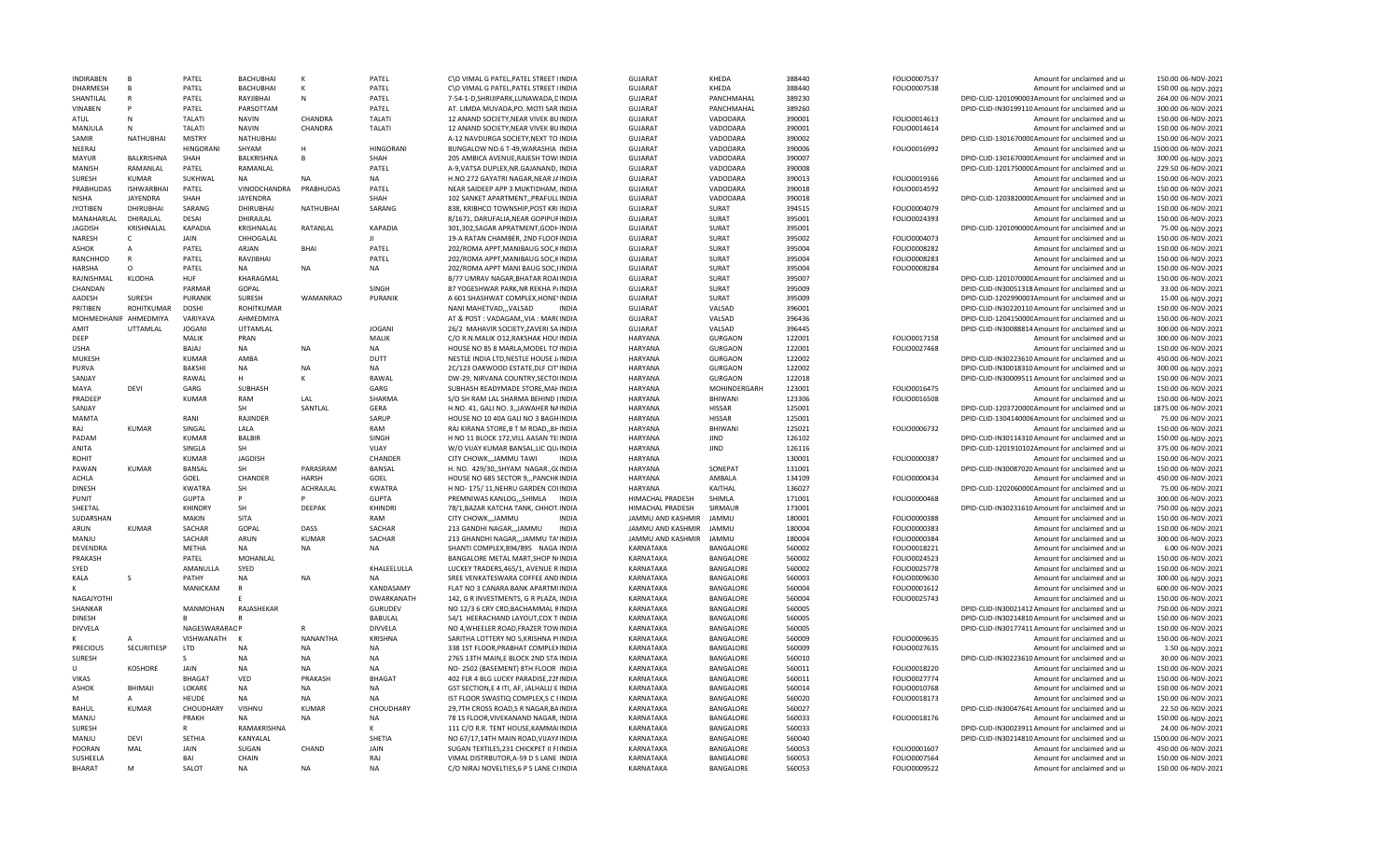| MANJULA          |                          | <b>DFVI</b>                             | NA                          | <b>NA</b>      | NA             | C/O MEGHARAJ & CO, 202 D S LANE INDIA                                         | KARNATAKA                        | BANGALORE                      | 560053           | FOLIO0018236                 | Amount for unclaimed and ur                                | 150.00 06-NOV-2021                       |
|------------------|--------------------------|-----------------------------------------|-----------------------------|----------------|----------------|-------------------------------------------------------------------------------|----------------------------------|--------------------------------|------------------|------------------------------|------------------------------------------------------------|------------------------------------------|
| SOHANLAL         |                          | <b>NEGHRAJ</b>                          | <b>NA</b>                   | <b>NA</b>      | <b>NA</b>      | C/O MEGHARAJ & CO, 202 D S LANE INDIA                                         | KARNATAKA                        | <b>BANGALORE</b>               | 560053           | FOLIO0018238                 | Amount for unclaimed and ur                                | 150.00 06-NOV-2021                       |
| SOHANLAL         |                          | NEGHRAJTI                               | <b>NA</b>                   | <b>NA</b>      | <b>NA</b>      | C/O MEGHARAJ & CO, 202 D S LANEINDIA                                          | KARNATAKA                        | BANGALORE                      | 560053           | FOLIO0018239                 | Amount for unclaimed and ur                                | 150.00 06-NOV-2021                       |
| SUSHEELA         |                          | RAI                                     |                             | PRAKASH        | CHAND          | NO. 119. HOSPITAL ROAD BANGAL(INDIA                                           | KARNATAKA                        | BANGALORE                      | 560053           | FOLIO0024567                 | Amount for unclaimed and ur                                | 150.00 06-NOV-2021                       |
|                  |                          | <b>DIWAKAR</b>                          | $\mathsf{C}$                |                | APPAIAH        | OLD NO.500/B, NEW NO.42, TULASI INDIA                                         | KARNATAKA                        | BANGALORE                      | 560054           | FOLIO0009576                 | Amount for unclaimed and ur                                | 150.00 06-NOV-2021                       |
| VENKATESWARA RAO |                          | M                                       | SIVARAMA                    |                | RAO            | NO 751,15TH A MAIN 1ST STAGE 1SINDIA                                          | KARNATAKA                        | BANGALORE                      | 560054           |                              | DPID-CLID-IN30214810 Amount for unclaimed and ur           | 150.00 06-NOV-2021                       |
| CHENARAM         |                          |                                         | CHIMNARAMJI                 |                |                | 2 G MURALI COMPLEX.MANGAMNINDIA                                               | KARNATAKA                        | BANGALORE                      | 560068           |                              | DPID-CLID-IN30214810 Amount for unclaimed and ur           | 150.00 06-NOV-2021                       |
| G                | $\cup$                   |                                         | NANDAPURMATI URUVAKONDAIAH  |                | SWAMI          | NO 18 SHREE GURU KRUPA, IST CROINDIA                                          | KARNATAKA                        | BANGALORE                      | 560072           |                              | DPID-CLID-IN30135620 Amount for unclaimed and ur           | 375.00 06-NOV-2021                       |
|                  |                          | <b>VENKITARAMAN/N</b>                   |                             | RAMAKRISHNA    | <b>BHAT</b>    | WIDIA LTD EXPORTS DEPARTMENT INDIA                                            | KARNATAKA                        | <b>BANGALORE</b>               | 560073           |                              | DPID-CLID-IN30113526 Amount for unclaimed and ur           | 150.00 06-NOV-2021                       |
|                  |                          | ALEXANDER                               | VARGHESE                    |                | $\mathsf{C}$   | 77/1,3RD CROSS 2ND STAGE MICHEINDIA                                           | KARNATAKA                        | <b>BANGALORE</b>               | 560075           |                              | DPID-CLID-IN30267933 Amount for unclaimed and ur           | 300.00 06-NOV-2021                       |
|                  |                          | SATISH                                  | SRINIVASA                   |                |                | NO 673 29TH MAIN ROAD B T M, LAINDIA                                          | KARNATAKA                        | BANGALORE                      | 560076           | FOLIO0001565                 | Amount for unclaimed and ur                                | 150.00 06-NOV-2021                       |
|                  |                          | SRINIVAS                                | KSS                         |                | RAMU           | 1449 25TH MAIN 4TH CORSS BTM, 2INDIA                                          | KARNATAKA                        | BANGALORE                      | 560076           | FOLIO0009627                 | Amount for unclaimed and ur                                | 300.00 06-NOV-2021                       |
| <b>INDER</b>     | CHAND                    | JAIN                                    | <b>JEETMAL</b>              |                |                | NO.643,1ST FLOOR,2ND BLOCK,3REINDIA                                           | KARNATAKA                        | BANGALORE                      | 560079           | FOLIO0008050                 | Amount for unclaimed and ur                                | 150.00 06-NOV-2021                       |
| <b>MANISH</b>    | <b>KUMAR</b>             | <b>JALAN</b>                            | <b>MOHAN</b>                |                | <b>AGARWAL</b> | ADITI TECHNOLOGIES PVT LTD, 224/INDIA                                         | KARNATAKA                        | <b>BANGALORE</b>               | 560080           |                              | DPID-CLID-IN30223610 Amount for unclaimed and ur           | 15.00 06-NOV-2021                        |
| RAHUL            |                          | VASANTH                                 | VASANTH                     |                | <b>RAO</b>     | 5/1, VASANTH VIHAR,, 60FT ROAD, /INDIA                                        | KARNATAKA                        | BANGALORE                      | 560094           |                              | DPID-CLID-IN30287120 Amount for unclaimed and ur           | 15.00 06-NOV-2021                        |
|                  |                          | CHANDRASHEKAI N                         |                             |                | NANJUNDAIAH    | 3/13, BMP-24, GANESHA BLOCK, 3R: INDIA                                        | KARNATAKA                        | <b>BANGALORE URBAN</b>         | 560096           | FOLIO0026731                 | Amount for unclaimed and ur                                | 150.00 06-NOV-2021                       |
| RUKMINI          | D                        | $\mathcal{S}$                           | RADHA                       | KANTHAH        | S              | C/573 TYAGARAJA COLONY,,,GAURIINDIA                                           | KARNATAKA                        | <b>KOLAR</b>                   | 561208           |                              | DPID-CLID-IN30131320 Amount for unclaimed and ur           | 75.00 06-NOV-2021                        |
| G.               |                          | SUDHAMANI                               | <b>NA</b>                   | <b>NA</b>      | <b>NA</b>      | HOSSUR,,,KOLAR<br><b>INDIA</b>                                                | KARNATAKA                        | KOLAR                          | 561212           | FOLIO0000704                 | Amount for unclaimed and ur                                | 300.00 06-NOV-2021                       |
| <b>SUSHIL</b>    |                          | M                                       | MOHAN                       |                | LAL            | 31/3 GEETHA ROAD.KRISHNA TALKIINDIA                                           | KARNATAKA                        | <b>KOLAR</b>                   | 563122           | FOLIO0000705                 | Amount for unclaimed and ur                                | 300.00 06-NOV-2021                       |
| SHETAL           |                          |                                         | ASHOK                       |                | <b>KUMAR</b>   | J T RAM BUILDING, K G F,, ROBERTSCINDIA                                       | KARNATAKA                        | <b>KOLAR</b>                   | 563124           | FOLIO0001542                 | Amount for unclaimed and ur                                | 150.00 06-NOV-2021                       |
| HEERALAL         |                          | M                                       | <b>MOHAN</b>                |                | LAL            | GEETHA ROAD, OPP ROBERT SONEP INDIA                                           | KARNATAKA                        | <b>KOLAR</b>                   | 563124           | FOLIO0001567                 | Amount for unclaimed and ur                                | 300.00 06-NOV-2021                       |
| BHAGYALAXMI      |                          | N                                       | <b>NA</b>                   | <b>NA</b>      | <b>NA</b>      | NO.769, MANUJAPATHA ROAD,, II CINDIA                                          | KARNATAKA                        | <b>MYSORE</b>                  | 570023           |                              | DPID-CLID-120350000C Amount for unclaimed and ur           | 37.50 06-NOV-2021                        |
| <b>JAYANTHA</b>  | SHASTRY                  | $\mathsf{C}$                            | <b>ISHWARA</b>              |                | SHASTRY        | ARAMA HOUSE, POST KARIKALA, VIAINDIA                                          | KARNATAKA                        | PANJA                          | 574232           |                              | DPID-CLID-130234000CAmount for unclaimed and ur            | 75.00 06-NOV-2021                        |
|                  |                          | <b>INDIRA</b>                           | MURIGESHAPPA                |                |                | C/O K S MAHABALA SHETTY, B-2 SAFINDIA                                         | KARNATAKA                        | MANGALORE                      | 575001           | FOLIO0016375                 | Amount for unclaimed and ur                                | 150.00 06-NOV-2021                       |
| D                | RAMARAYA                 | KAMATH                                  | D                           | SRINIVAS       | KAMATH         | SIDDAPUR KUNDAPURA,,,KUNDAPIINDIA                                             | KARNATAKA                        | <b>UDUPI</b>                   | 576229           | FOLIO0016379                 | Amount for unclaimed and ur                                | 150.00 06-NOV-2021                       |
| RANJAN           | <b>KUMAR</b>             | RAJAN                                   | CHANDRAKANT                 |                | PRASAD         | C/O MALLIKARJUNAPPA, SANNIDHI INDIA                                           | KARNATAKA                        | CHITRADURGA                    | 577004           |                              | DPID-CLID-IN30023912 Amount for unclaimed and ur           | 225.00 06-NOV-2021                       |
| MANJULA          | к                        | G                                       | PRAKASH                     |                | <sub>S</sub>   | STAFF NURSE, SSIMS AND RH, BY PA! INDIA                                       | KARNATAKA                        | CHITRADURGA                    | 577005           |                              | DPID-CLID-IN30169611 Amount for unclaimed and ur           | 15.00 06-NOV-2021                        |
| MEENA            |                          |                                         | ASHOK                       |                |                | VINOD TEXTILES, M G ROAD, , CHIKMINDIA                                        | KARNATAKA                        | CHIKAMAGALUR                   | 577101           | FOLIO0015717                 | Amount for unclaimed and ur                                | 150.00 06-NOV-2021                       |
| <b>GULZAR</b>    | <b>BANUB</b>             | G                                       |                             | <b>NOOR</b>    | AHAMED         | QUARTER D-1,1/331 PAPER TOWN, INDIA                                           | KARNATAKA                        | SHIMOGA                        | 577302           | FOLIO0001578                 | Amount for unclaimed and ur                                | 300.00 06-NOV-2021                       |
| RAJESH           |                          |                                         | <b>MONOHAR</b>              |                | <b>JAVALI</b>  | CAR STREET, THIRTHAHALLI, , THIRTHINDIA                                       | KARNATAKA                        | SHIMOGA                        | 577432           |                              | DPID-CLID-1201060002Amount for unclaimed and ur            | 7.50 06-NOV-2021                         |
| KUNCHUM          | VIRUPAKSHAIAH CHIDANANDA |                                         | KUNCHUM                     |                | VIRUPAKSHAIAH  | GENERAL MERCHANT,,1ST MAIN,,K.INDIA                                           | KARNATAKA                        | CHITRADURGA                    | 577501           |                              | DPID-CLID-1201090002Amount for unclaimed and ur            | 150.00 06-NOV-2021                       |
| GOUTAM           | <b>GURURAJ</b>           | NAKHATE                                 | <b>GURURAJ</b>              |                | NAKHATE        | RACHANA APARTMET, T-7,3RD FLO(INDIA                                           | KARNATAKA                        | DHARWAD                        | 580002           | FOLIO0002812                 | Amount for unclaimed and ur                                | 150.00 06-NOV-2021                       |
| PRASANNA         | VINAYAK                  | PAWAR                                   | <b>VINAYAK</b>              |                | PAWAR          | POST :- SHEJWAD, KAIGA ROAD, ,, KAINDIA                                       | KARNATAKA                        | KARWAR                         | 581306           |                              | DPID-CLID-120126000CAmount for unclaimed and u             | 15.00 06-NOV-2021                        |
| MERWADE          | FAKEERASA                | RAJANASA                                | RAJANASA                    | DHARMASA       | MERWADE        | DHARMARAJ KRUPA, MALLIKARJUN INDIA                                            | KARNATAKA                        | <b>DHARWAR</b>                 | 582102           |                              | DPID-CLID-IN30267932 Amount for unclaimed and ur           | 75.00 06-NOV-2021                        |
| VIJAY            | N                        | KULKARNI                                | NARAYANRAO                  |                | KULKARNI       | TRUPTI MASALA UDYOG, BENNI CONINDIA                                           | KARNATAKA                        | <b>BIJAPUR</b>                 | 587101           |                              | DPID-CLID-IN30113526 Amount for unclaimed and ur           | 75.00 06-NOV-2021                        |
| NARYANA          |                          | MALAPANI                                | -S                          |                | MALPANI        | GULEDGUDDA,,,GULEDGUDDA<br>INDIA                                              | KARNATAKA                        | <b>BIJAPUR</b>                 | 587203           |                              | DPID-CLID-1204470001Amount for unclaimed and ur            | 150.00 06-NOV-2021                       |
| NAGARAI          | KESHAV                   | <b>REVANKAR</b>                         | KESHAV                      | HONNAPPA       | REVANKAR       | LAXMI ROAD, PLOT NO 25, BHARAT INDIA                                          | KARNATAKA                        | BELGAUM                        | 590003           |                              | DPID-CLID-IN30169611 Amount for unclaimed and ur           | 1500.00 06-NOV-2021                      |
| REEJITH          |                          | $\mathsf{V}$                            | T.                          | $\mathsf{V}$   | RAMACHANDRAN   | LAXMI VILLA, AYYAPPANAGAR, , KUD INDIA                                        | KERALA                           | KASARGODE                      | 671124           |                              | DPID-CLID-IN30023911 Amount for unclaimed and ur           | 75.00 06-NOV-2021                        |
| GEETHA           | D                        |                                         | DR                          | SANKARANKUTTYT | $\mathbf{v}$   | REVATHY, GREEN PARK, PERINGAVU INDIA                                          | KERALA                           | <b>TRICHUR</b>                 | 680018           |                              | DPID-CLID-130279000CAmount for unclaimed and ur            | 300.00 06-NOV-2021                       |
| PAREED           |                          | <b>BASHEER</b>                          | PAREED                      |                | MEJHAR         | VALSYAVEETTIL HOUSE, NADACKAL INDIA                                           | KERALA                           | KOTTAYAM                       | 686124           | FOLIO0017090                 | Amount for unclaimed and ur                                | 300.00 06-NOV-2021                       |
| JACOB            |                          | MATHEW                                  | MATHEW                      | $\mathsf{C}$   | CHEMMALAKUZHJ  | CHEMMALAKUZHY HOUSE,,,NEEZHIINDIA                                             | KERALA                           | KOTTAYAM                       | 686612           | FOLIO0000277                 | Amount for unclaimed and ur                                | 150.00 06-NOV-2021                       |
| JACOB            | к                        |                                         | <b>JOSEPH</b>               | к              | C              | KOORUMULLIL HOUSE, VAKKAD POINDIA                                             | KERALA                           | KOTTAYAM                       | 686636           |                              | DPID-CLID-IN30189510 Amount for unclaimed and ur           | 37.50 06-NOV-2021                        |
| <b>JOHN</b>      |                          | SEBASTIAN                               | SEBASTIAN                   |                |                | KURAVAMVELI, CMC 16/75 PARK VIIINDIA                                          | KERALA                           | ALLEPPEY                       | 688545           |                              | DPID-CLID-IN30023913 Amount for unclaimed and ur           | 75.00 06-NOV-2021                        |
| <b>BIJU</b>      |                          | <b>GEORGE</b>                           | GEORGE                      |                | <b>JOSEPH</b>  | MANAKALATHIL THOTTUKADAVIL.PINDIA                                             | KERALA                           | ALLEPPEY                       | 689721           |                              | DPID-CLID-IN30290241 Amount for unclaimed and ur           | 45.00 06-NOV-2021                        |
| PARIMALA         |                          | -S.                                     | KUPPUSWAMY                  |                | <b>SEKAR</b>   | LOBAMUDHRA, 50/852 (1), THOPPILINDIA                                          | KERALA                           | TRIVANDRUM                     | 695002           |                              | DPID-CLID-IN30189510 Amount for unclaimed and ur           | 6.00 06-NOV-2021                         |
| D                | $\mathsf{C}$             | KOSHY                                   | Þ                           |                | CHACKO         | VRINDHAVAN, PATTOM, , TRIVANDRIINDIA                                          | KERALA                           | TRIVANDRUM                     | 695004           | FOLIO0001122                 | Amount for unclaimed and ur                                | 150.00 06-NOV-2021                       |
| MOLLY            |                          | <b>THOMAS</b>                           | THOLOOR                     | MATHEW         | <b>THOMAS</b>  | TC 6/419, ARAPPURA ROAD, VATTIY INDIA                                         | KERALA                           | TRIVANDRUM                     | 695013           |                              | DPID-CLID-IN30189510 Amount for unclaimed and ur           | 1050.00 06-NOV-2021                      |
| RAMANATHAN       |                          |                                         | $\mathsf{V}$                |                | JAYARAMAN      | ALLAHABAD BANK, GAYATRI, POWEFINDIA                                           | KERALA                           | TRIVANDRUM                     | 695036           |                              | DPID-CLID-IN30163740 Amount for unclaimed and ur           | 150.00 06-NOV-2021                       |
| PRABHA           |                          |                                         | SACHIDANANDAI SACHIDANANDAN |                |                | VATTAKKARAVILA PERETTIL,, P.O.KE INDIA                                        | KERALA                           | TRIVANDRUM                     | 695104           | FOLIO0001118                 | Amount for unclaimed and ur                                | 300.00 06-NOV-2021                       |
| ASHOK            |                          | AGRAWAL                                 | RANDAYAL                    |                |                | MORATI MOHALLA, MAIN ROAD,, IN INDIA                                          | MADHYA PRADESH                   | <b>INDORE</b>                  | 452001           | FOLIO0000360                 | Amount for unclaimed and ur                                | 150.00 06-NOV-2021                       |
| RAI              | <b>KUMAR</b>             | <b>RATHORE</b>                          | <b>UMA</b>                  | <b>SHANKAR</b> | <b>RATHORE</b> | 7/7, PARDESHI PURA,,,,INDORE<br>INDIA                                         | MADHYA PRADESH                   | INDORE                         | 452001           |                              | DPID-CLID-120346000CAmount for unclaimed and ur            | 2250.00 06-NOV-2021                      |
| PRAMOD           |                          | KHANDELWAL                              | SHRIKANT                    |                | KHANDELWAL     | 68 ANOOP NAGAR,,,INDORE<br><b>INDIA</b>                                       | MADHYA PRADESH                   | <b>INDORE</b>                  | 452001           |                              | DPID-CLID-IN30047642 Amount for unclaimed and ur           | 600.00 06-NOV-2021                       |
| PRASHANT         |                          | AGRAWAL                                 | RAMESHWAR                   | PRASAD         | AGRAWAL        | 103 RUDRAKSH BLDG,16 MEERAPA INDIA                                            | MADHYA PRADESH                   | <b>INDORF</b>                  | 452003           |                              | DPID-CLID-120158000CAmount for unclaimed and ur            | 3.00 06-NOV-2021                         |
| AMIT             |                          | GAUR                                    | PARASRAM                    |                | GAUR           | 27 RESHAM GALI NANDALPURA, INCINDIA                                           | MADHYA PRADESH                   | <b>INDORE</b>                  | 452004           | FOLIO0006988                 | Amount for unclaimed and ur                                | 300.00 06-NOV-2021                       |
| GIRJA            |                          | GAUR                                    | SHANKAR                     |                | GAUR           | 72 RESHAM GALI, NAND LAL PURA,, INDIA                                         | MADHYA PRADESH                   | <b>INDORE</b>                  | 452006           | FOLIO0000367                 | Amount for unclaimed and ur                                | 150.00 06-NOV-2021                       |
| MANISHA          |                          | GAUR                                    | AMIT                        |                | GAUR           | 72 RESHAM GAUR,,, INDORE<br><b>INDIA</b>                                      | MADHYA PRADESH                   | <b>INDORE</b>                  | 452006           | FOLIO0000368                 | Amount for unclaimed and ur                                | 150.00 06-NOV-2021                       |
| <b>GEETA</b>     |                          | GAUR                                    | BHAFIGIRATH                 |                | GAUR           | RESHAM VALA, RAJIV BAZAR, , INDOFINDIA                                        | MADHYA PRADESH                   | INDORE                         | 452008           | FOLIO0000365                 | Amount for unclaimed and ur                                | 150.00 06-NOV-2021                       |
| SUNANDA          |                          | GAUR                                    | BALKISHAN                   |                | GAUR           | RESHAM VALA, RAJIV BAZAR, , INDOFINDIA                                        | MADHYA PRADESH                   | INDORE                         | 452008           | FOLIO0000366                 | Amount for unclaimed and ur                                | 150.00 06-NOV-2021                       |
| <b>JINFNDRA</b>  | <b>KUMAR</b>             | <b>JAIN</b>                             | <b>INDAR</b>                | MAL            | JAIN           | 46, LAXMI BAI MARG, TEH. SARDARINDIA                                          | MADHYA PRADESH                   | DHAR                           | 454116           |                              | DPID-CLID-120170000CAmount for unclaimed and ur            | 150.00 06-NOV-2021                       |
| RAJENDRA         | <b>KUMAR</b>             | JAIN                                    | AMRITLAL                    |                | JAIN           | S/O AMRIT LAL JAIN, AZAD CHOWK INDIA                                          | MADHYA PRADESH                   |                                | 455777           | FOLIO0017939                 | Amount for unclaimed and ur                                | 150.00 06-NOV-2021                       |
| ANISH            |                          | <b>NEEMA</b>                            | GIRDHARI                    | LAL            | NEEMA          | 76, CHANDNI CHOWK,,,,RATLAM (NINDIA                                           | MADHYA PRADESH                   | RATLAM                         | 457001           |                              | DPID-CLID-IN30198310 Amount for unclaimed and ur           | 300.00 06-NOV-2021                       |
| NILU             |                          | GOYAL                                   | NIRANJAN                    | LAL            | GOYAL          | C/O SH.N.B.GOYAL, POST MALHAR (INDIA                                          | MADHYA PRADESH                   | MANDSAUR                       | 458339           | FOLIO0026312                 | Amount for unclaimed and ur                                | 300.00 06-NOV-2021                       |
| <b>HARISH</b>    |                          | TRIVEDI                                 | KAILASH                     | CHANDRA        | <b>TRIVEDI</b> | NAREDI SECURITIES,1 FLOOR AJAN INDIA                                          | MADHYA PRADESH                   | MANDASUR                       | 458441           |                              | DPID-CLID-IN30133017 Amount for unclaimed and ur           | 75.00 06-NOV-2021                        |
| <b>JYOTI</b>     |                          | <b>JAIN</b>                             | PRAVIN                      |                | <b>JAIN</b>    | B.NO.58, HOUSE NO.44,, STATION RINDIA                                         | MADHYA PRADESH                   | MANDASUR                       | 458441           |                              | DPID-CLID-IN30198310 Amount for unclaimed and ur           | 112.50 06-NOV-2021                       |
| LAL.             | <b>BAHADUR</b>           | CHAUHAN                                 | <b>KAPUR</b>                | SINGH          | CHAUHAN        | C/O SGT LB CHAUHAN, NO.3 AIRFOFINDIA                                          | MADHYA PRADESH                   | <b>BETUL</b>                   | 460553           | FOLIO0009721                 | Amount for unclaimed and ur                                | 450.00 06-NOV-2021                       |
| RAMESHWAR        |                          | SINGH                                   | RANJEET                     | <b>BHADUR</b>  | SINGH          | H NO-97 NEAR SHIV MANDIR, BHOL INDIA                                          | MADHYA PRADESH                   | <b>BHOPAL</b>                  | 462001           |                              | DPID-CLID-120316000CAmount for unclaimed and ur            | 237.00 06-NOV-2021                       |
| <b>ARCHANA</b>   |                          |                                         |                             |                |                |                                                                               |                                  |                                |                  |                              |                                                            |                                          |
|                  |                          | RAIZADA                                 | PREM                        | <b>SINGH</b>   |                |                                                                               |                                  | <b>BHOPAL</b>                  |                  |                              |                                                            | 300.00 06-NOV-2021                       |
|                  |                          |                                         |                             |                | RAIZADA        | D-28 74 BUNGALOWS,,,BHOPAL INDIA<br><b>INDIA</b>                              | MADHYA PRADESH                   | <b>BHOPAI</b>                  | 462003           | FOLIO0006652                 | Amount for unclaimed and ur                                |                                          |
| ANURANJA         |                          | RAIZADA                                 | PREM                        | SINGH          | RAIZADA        | D-28 74 BUNGALOWS,,,BHOPAL                                                    | MADHYA PRADESH                   |                                | 462003           | FOLIO0006653                 | Amount for unclaimed and ur                                | 150.00 06-NOV-2021                       |
| SHAKUN           | N                        | <b>BHATTAD</b><br><b>BALACHANDRAN K</b> | NARENDRA                    |                | <b>NANOO</b>   | C/O NKB SECURITIES, 2, MALVIYA N/INDIA<br>SARVA DHARMA SOCIETY, KOLAR R(INDIA | MADHYA PRADESH<br>MADHYA PRADESH | <b>BHOPAL</b><br><b>BHOPAL</b> | 462003<br>462016 | FOLIO0026613<br>FOLIO0004336 | Amount for unclaimed and ur<br>Amount for unclaimed and ur | 450.00 06-NOV-2021<br>300.00 06-NOV-2021 |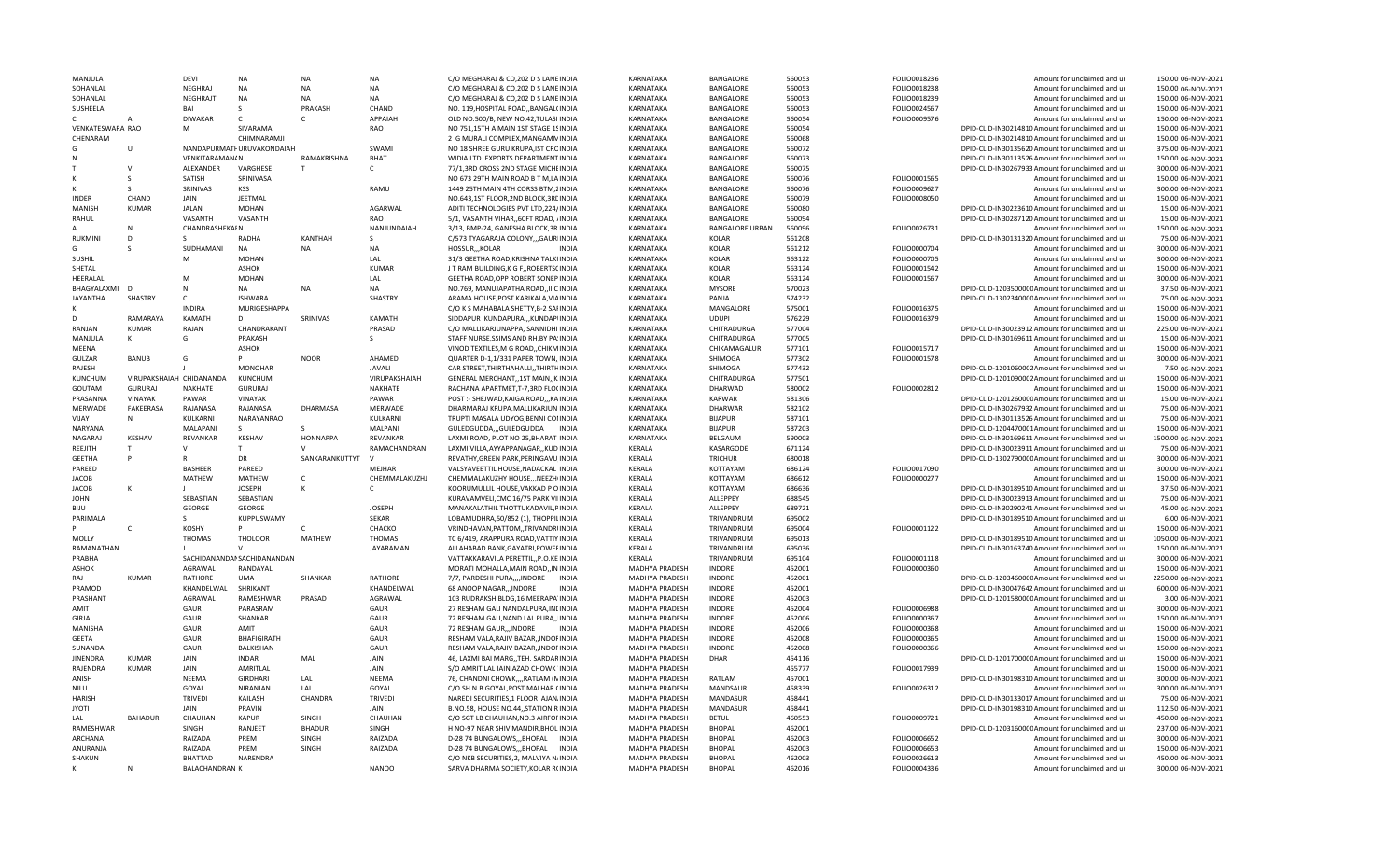| KALPANA            |                                  | JAIN                  | KUNDAN          | LAL               | JAIN             | A-32/C, SHAHANSHAH GARDEN, PUNINDIA     | <b>MADHYA PRADESH</b> | <b>BHOPAL</b>   | 462023 |              | DPID-CLID-160101000CAmount for unclaimed and u   | 150.00 06-NOV-2021  |
|--------------------|----------------------------------|-----------------------|-----------------|-------------------|------------------|-----------------------------------------|-----------------------|-----------------|--------|--------------|--------------------------------------------------|---------------------|
| KUNDAN             | LAL                              | JAIN                  | <b>MINTOO</b>   | LAL               | JAIN             | A-32/C, SAHANSHAH GARDEN, PUNJ INDIA    | MADHYA PRADESH        | <b>BHOPAL</b>   | 462023 |              | DPID-CLID-160101000CAmount for unclaimed and ur  | 150.00 06-NOV-2021  |
| GARGI              |                                  | MAHODAYA              | RAVI            |                   | <b>MAHODAYA</b>  | FLAT NO. 105, SECTOR - 1, MEENAKINDIA   | MADHYA PRADESH        | <b>BHOPAL</b>   | 462024 |              | DPID-CLID-IN30198310 Amount for unclaimed and ur | 75.00 06-NOV-2021   |
| <b>BHAVANA</b>     |                                  | <b>DUBFY</b>          | м               |                   | <b>DUBFY</b>     | H. NO. 60, PATEL MARG, "ASHOK NINDIA    | MADHYA PRADESH        | GUNA            | 473331 |              | DPID-CLID-IN30198310 Amount for unclaimed and ur | 75.00 06-NOV-2021   |
| RAJKUMARI          |                                  | <b>DALMIA</b>         | B               | D                 | DALMIA           | SHANTI NIKETAN NEAR SURUCHI, HINDIA     | MADHYA PRADESH        | <b>GWALIOR</b>  | 474004 |              | DPID-CLID-120132000CAmount for unclaimed and ur  | 150.00 06-NOV-2021  |
| YOGESH             |                                  | <b>KAPOOR</b>         | HARBANSLAL      |                   | <b>KAPOOR</b>    | GURU DWARA STREET, MORAR GW. INDIA      | MADHYA PRADESH        | <b>GWALIOR</b>  | 474006 | FOLIO0016164 | Amount for unclaimed and ur                      | 237.00 06-NOV-2021  |
| AMAR               | LAL                              | DHINGRA               | GHANSHYAM       | DAS               | <b>DHINGRA</b>   | C/O KESHAV KUMAR NANDLAL.DALINDIA       | MADHYA PRADESH        | <b>GWALIOR</b>  | 474009 | FOLIO0016166 | Amount for unclaimed and ur                      | 150.00 06-NOV-2021  |
| SANDHYA            |                                  | SHARMA                | SATYANARAYAN    |                   | SHARMA           | C/O SRI S.N.SHARMA, PRECIDENT DIINDIA   | MADHYA PRADESH        | <b>MORENA</b>   | 476001 | FOLIO0016473 | Amount for unclaimed and ur                      | 150.00 06-NOV-2021  |
| PIYUSH             |                                  | CHAUDHARI             | NARAYAN         |                   |                  | GUPTAJI'S HOUSE, 234, BADBAN, , CHINDIA | MADHYA PRADESH        | CHHINDWARA      | 480001 | FOLIO0027077 | Amount for unclaimed and ur                      | 150.00 06-NOV-2021  |
| ARCHNA             |                                  | AGRAWAL               | KRISHNAMURARI   |                   | AGRAWAL          | C/O KRISHNA ALUMINIUM INDUSTFINDIA      | MADHYA PRADESH        | <b>JABALPUR</b> | 483501 | FOLIO0005464 | Amount for unclaimed and ur                      | 150.00 06-NOV-2021  |
| MAHESH             | <b>KUMAR</b>                     | <b>JAIN</b>           | RAJENDRA        | <b>KUMAR</b>      | JAIN             | RAMDHEEN MARG, RAJNANDGAON INDIA        | MADHYA PRADESH        | RAJNANDGAON     | 491441 |              | DPID-CLID-160101000CAmount for unclaimed and ur  | 150.00 06-NOV-2021  |
| SWATI              |                                  | JAIN                  | SUBHASH         | CHAND             | JAIN             | GUNJ PARA.RAIPUR.<br><b>INDIA</b>       | MADHYA PRADESH        | <b>RAIPLIR</b>  | 492001 |              | DPID-CLID-IN30045010 Amount for unclaimed and ur | 1.50 06-NOV-2021    |
| SADHANA            |                                  | CHHAWCHHARIA KAMAL    |                 | <b>KUMAR</b>      | CHHAWCHHRIA      | M - 14, ANUPAM NAGAR, RAIPUR, , RINDIA  | MADHYA PRADESH        | <b>RAIPUR</b>   | 492001 |              | DPID-CLID-120118020CAmount for unclaimed and ur  | 3450.00 06-NOV-2021 |
| RINKU              |                                  | CHHAWCHHARIA NIRMAL   |                 | <b>KUMAR</b>      | CHHAWCHHARIA     | M - 14, ANUPAM NAGAR, RAIPUR, , RINDIA  | MADHYA PRADESH        | RAIPUR          | 492001 |              | DPID-CLID-120118020CAmount for unclaimed and ur  | 450.00 06-NOV-2021  |
| PARWATI            |                                  | CHHAWCHHARIA SAWARMAL |                 |                   | CHHAWCHHARIA     | M-14, ANUPAM NAGAR, RAIPUR, RAINDIA     | MADHYA PRADESH        | RAIPUR          | 492001 |              | DPID-CLID-120118020CAmount for unclaimed and ur  | 1500.00 06-NOV-2021 |
| CHANDRASHIELA      |                                  | EDGAR                 | LATE            | WALLACE           | EDGAR            | 2 PRASHANTI MARG, NEAR STATE BJINDIA    | MADHYA PRADESH        | <b>RAIPUR</b>   | 492007 |              | DPID-CLID-IN30133019 Amount for unclaimed and ur | 450.00 06-NOV-2021  |
| NISHA              |                                  | CHHAWCHHARIA SANJEEV  |                 | KR                | CHHAWCHHARIA     | M-14,, ANUPAM NAGAR, RAIPUR, RAINDIA    | MADHYA PRADESH        | RAIPUR          | 492007 |              | DPID-CLID-120118020CAmount for unclaimed and ur  | 750.00 06-NOV-2021  |
| RAM                | LAL                              | SHRIVASTAVA           | LATE            | <b>ASHRAFILAL</b> | SHRIVASTAVA      | HNO Y 250 KOTA  RAIPUR<br><b>INDIA</b>  | MADHYA PRADESH        | <b>RAIPUR</b>   | 492010 | FOLIO0005123 | Amount for unclaimed and u                       | 150.00 06-NOV-2021  |
| <b>DEVIDAS</b>     |                                  | WADHWANI              | HUNDRAJMAL      |                   |                  | HARPALDAS AND SONS, OLD GOOD INDIA      | MADHYA PRADESH        | <b>BILASPUR</b> | 495004 | FOLIO0005217 | Amount for unclaimed and u                       | 300.00 06-NOV-2021  |
| <b>MANOJ</b>       |                                  | UPADHYAYA             | $\mathsf{R}$    | $\mathsf{N}$      | <b>UPADHYAYA</b> | C-137, VASANT VIHAR, SEEPAT ROALINDIA   | MADHYA PRADESH        | <b>BILASPUR</b> | 495006 |              | DPID-CLID-120113000CAmount for unclaimed and ur  | 450.00 06-NOV-2021  |
| <b>BALAKRISHNA</b> |                                  | SALIAN                | SHEKAR          | <b>TUKRA</b>      | SALIAN           | QUEENS MANSION BUILDING, 44 4 / INDIA   | MAHARASHTRA           | MUMBAI          | 400001 |              | DPID-CLID-IN30051313 Amount for unclaimed and ur | 37.50 06-NOV-2021   |
| VINOD              | KUMAR                            | PORWAL                | SHANTI          | LALJI             | PORWAL           | C\O KAMAL JAIN, ROOM NO.39, 2NC INDIA   | MAHARASHTRA           | MUMBAI          | 400002 | FOLIO0006037 | Amount for unclaimed and ur                      | 1.50 06-NOV-2021    |
| UGAMRAJ            | $\mathsf{V}$                     | <b>JAIN</b>           | VAKTAVARMAL     |                   |                  | 108/116 VITHAL WADI, IST FLOOR R INDIA  | MAHARASHTRA           | <b>MUMBAI</b>   | 400002 | FOLIO0014791 | Amount for unclaimed and ur                      | 150.00 06-NOV-2021  |
| SIDHRAJ            | HAMIRMAL                         | <b>BAFNA</b>          | HAMIRMAL        | KARAMCHAND        | <b>BAFNA</b>     | ROOM NO 16 2MD FLOOR GURUKUINDIA        | MAHARASHTRA           | <b>MUMBAI</b>   | 400002 | FOLIO0016605 | Amount for unclaimed and ur                      | 150.00 06-NOV-2021  |
| VIMLADEVI          |                                  | <b>BIYANI</b>         | KISHANLAL       |                   | <b>BIYANI</b>    | C/O LENNOX TEXTILE INDUSTRIES, 1 INDIA  | MAHARASHTRA           | <b>MUMBAI</b>   | 400002 | FOLIO0024621 | Amount for unclaimed and ur                      | 150.00 06-NOV-2021  |
| PANKAI             | HIRALAL                          | SHAH                  | <b>HIRA</b>     |                   | LAL              | INDUSTRIAL CORPORATION, 8/B 1S INDIA    | MAHARASHTRA           | MUMBAI          | 400003 | FOLIO0025424 | Amount for unclaimed and ur                      | 150.00 06-NOV-2021  |
| SHYLA              | ANNU                             | MATHEW                | <b>JACOB</b>    |                   | <b>MATHEW</b>    | 11, KARTIKEYA NOFRA, NAVY NAGAIINDIA    | MAHARASHTRA           | MUMBAI          | 400005 | FOLIO0024613 | Amount for unclaimed and ur                      | 150.00 06-NOV-2021  |
| RAJEEV             | ĸ                                | <b>AGARWAL</b>        | ĸ               | LG                | AGARWAL          | 53, 'SUNITA', 9TH FLOOR, CUFFE PAIINDIA | MAHARASHTRA           | MUMBAI          | 400005 | FOLIO0025142 | Amount for unclaimed and ur                      | 600.00 06-NOV-2021  |
| <b>JANKI</b>       | LAL                              | <b>KABRA</b>          | <b>GOKUL</b>    | CHAND             | <b>KABRA</b>     | JEEVAN VIHAR.GRD.FLOOR. FLAT N(INDIA    | MAHARASHTRA           | <b>MUMBAI</b>   | 400006 | FOLIO0017584 | Amount for unclaimed and ur                      | 225.00 06-NOV-2021  |
| <b>DINESH</b>      | HIRII                            | GALA                  | HIR II          | M                 | GALA             | 339 RAJESH BLDG 2ND/77,OPP LANINDIA     | MAHARASHTRA           | MUMBAI          | 400007 | FOLIO0004795 | Amount for unclaimed and ur                      | 150.00 06-NOV-2021  |
| HELEN              |                                  | <b>DSOUZA</b>         | CLIFFORD        |                   | DSOUZA           | BIT CHAWL NO 10 RNO 73 3RD FLO INDIA    | MAHARASHTRA           | <b>MUMBAI</b>   | 400011 | FOLIO0011374 | Amount for unclaimed and ur                      | 300.00 06-NOV-2021  |
|                    |                                  | SALVI                 | N               | G                 | SALVI            | NAIGAON, NEW POLICE LINE, G/13, INDIA   | MAHARASHTRA           | <b>MUMBAI</b>   | 400012 | FOLIO0010212 | Amount for unclaimed and ur                      | 300.00 06-NOV-2021  |
| MADHULIKA          |                                  | <b>BOKIL</b>          | SANJIV          |                   | <b>BOKIL</b>     | 302, CONDOR GARDEN, TATA COLINDIA       | MAHARASHTRA           | MUMBAI          | 400012 |              | DPID-CLID-IN30076510 Amount for unclaimed and ur | 450.00 06-NOV-2021  |
| MADANLAI           |                                  | SURANA                | RATANLAL        |                   | <b>SURANA</b>    | 9 KOYAJI CHAWL, GK ROAD NAIGO/INDIA     | MAHARASHTRA           | MUMBAI          | 400014 | FOLIO0014761 | Amount for unclaimed and ur                      | 150.00 06-NOV-2021  |
| HARISH             | <b>SHIVDAS</b>                   | <b>SICKA</b>          | SH              | SHIVDASMOOLIEE    | <b>SICKA</b>     | 767-A, DR. GHANTI ROAD, PARASI COINDIA  | MAHARASHTRA           | <b>MUMBAI</b>   | 400014 | FOLIO0017606 | Amount for unclaimed and ur                      | 150.00 06-NOV-2021  |
| KALPANA            |                                  | JAIN                  | <b>NA</b>       | <b>NA</b>         | <b>NA</b>        | 3 MOHAN KUNT FIRST FLOOR, 68 JY INDIA   | MAHARASHTRA           | MUMBAI          | 400014 | FOLIO0018622 | Amount for unclaimed and ur                      | 150.00 06-NOV-2021  |
| KALPANA            |                                  | JAIN                  | <b>NA</b>       | <b>NA</b>         | <b>NA</b>        | 3 MOHAN KUNJ FIRST FLOOR, 68 JY(INDIA   | MAHARASHTRA           | MUMBAI          | 400014 | FOLIO0018623 | Amount for unclaimed and ur                      | 150.00 06-NOV-2021  |
| POPAT              | LALS                             | JAIN                  | NA              | <b>NA</b>         | NA               | 3 MOHAN KUNJ FIRST FLOOR, 68 JY(INDIA   | MAHARASHTRA           | <b>MUMBAI</b>   | 400014 | FOLIO0018628 | Amount for unclaimed and ur                      | 150.00 06-NOV-2021  |
| SHARAD             | $\mathsf{V}$                     | RAO                   | $\overline{A}$  | <b>NVFNKAT</b>    | RAO              | C/O SOUTHERN COUNTRIES FINAN(INDIA      | MAHARASHTRA           | MUMBAI          | 400014 | FOLIO0025206 | Amount for unclaimed and ur                      | 300.00 06-NOV-2021  |
| <b>FIROZE</b>      |                                  | PETIGARA              | BEHRAM          | JANSHEDJI         | PETIGARA         | B-13 RATNA CO OP HSG SOC LTD, VIINDIA   | MAHARASHTRA           | <b>MUMBAI</b>   | 400016 |              | DPID-CLID-1203320001Amount for unclaimed and ur  | 750.00 06-NOV-2021  |
| VIJAYALAKSHMI      |                                  |                       | A               |                   | RAMNATH          | 5/217 SHREE NIKETAN, MUMBAI TA INDIA    | MAHARASHTRA           | <b>MUMBAI</b>   | 400022 | FOLIO0011281 | Amount for unclaimed and ur                      | 150.00 06-NOV-2021  |
| KETAN              | DEVCHAND                         | SHAH                  | DEVCHAND        | VALJI             | SHAH             | 87/9 SHANKAR VILLA JAIN SOCIETY, INDIA  | MAHARASHTRA           | MUMBAI          | 400022 | FOLIO0011478 | Amount for unclaimed and ur                      | 150.00 06-NOV-2021  |
| PRAGNA             | DEVCHAND                         | SHAH                  | DEVCHAND        | VALII             | SHAH             | 87/9 SHANKAR VILLA JAIN SOCIETY, INDIA  | MAHARASHTRA           | MUMBAI          | 400022 | FOLIO0011479 | Amount for unclaimed and ur                      | 150.00 06-NOV-2021  |
| <b>JAYANT</b>      | DEVCHAND                         | SHAH                  | DEVCHAND        | VALII             | SHAH             | 87/9 SHANKAR VILLA JAIN SOCIETY, INDIA  | MAHARASHTRA           | MUMBAI          | 400022 | FOLIO0011480 | Amount for unclaimed and ur                      | 150.00 06-NOV-2021  |
| <b>JOSEPH</b>      |                                  | QUADRAS               | <b>NICHOLAS</b> |                   | QUADRAS          | BANK OF BARODA, MAIN OFFICE NRINDIA     | MAHARASHTRA           | <b>MUMBAI</b>   | 400023 | FOLIO0016862 | Amount for unclaimed and ur                      | 300.00 06-NOV-2021  |
| MADHUKAR           |                                  | SHETH                 | CHIMANLAL       |                   |                  | SHOP NO.3, RAJABAHADUR MANSI(INDIA      | MAHARASHTRA           | MUMBAI          | 400023 | FOLIO0024647 | Amount for unclaimed and ur                      | 750.00 06-NOV-2021  |
| <b>DILIP</b>       | LAXMAN                           | PARTHE                | LAXMAN          | D                 | PARTHE           | ROOM NO 23 BUILDING NO 4.SIDHIINDIA     | MAHARASHTRA           | <b>MUMBAI</b>   | 400024 |              | DPID-CLID-IN30075710 Amount for unclaimed and u  | 3000.00 06-NOV-2021 |
| JEETENDRA          |                                  | BHAVANANI             | <b>JETHU</b>    |                   | RHAVNANI         | 3/1 NANIK NIWAS WARDEN ROAD. INDIA      | MAHARASHTRA           | <b>MUMBAI</b>   | 400026 | FOLIO0005995 | Amount for unclaimed and u                       | 150.00 06-NOV-2021  |
| <b>SUSHIL</b>      | KHFTSHI                          | SHAH                  | KHETSHI         | PADAMSHI          | SHAH             | 13 SMRUTI KUNJ 1ST FLOOR, 222 SEINDIA   | MAHARASHTRA           | MUMBAI          | 400028 | FOLIO0011475 | Amount for unclaimed and ur                      | 300.00 06-NOV-2021  |
| WILLIAM            | PAULD                            | SOUZA                 | <b>NA</b>       | <b>NA</b>         | <b>NA</b>        | 189/4, NAZARETH MANSION, , SEWA INDIA   | MAHARASHTRA           | <b>MUMBAI</b>   | 400031 |              | DPID-CLID-130154000CAmount for unclaimed and ur  | 150.00 06-NOV-2021  |
| <b>SHIV</b>        | <b>DUTTSINGH</b>                 | <b>BHADORIA</b>       | SHYAM           | SINGH             | <b>BHADORIA</b>  | 84 ENTERPRISE 8TH FLOOR, FORJET INDIA   | MAHARASHTRA           | <b>MUMBAI</b>   | 400036 | FOLIO0014659 | Amount for unclaimed and ur                      | 225.00 06-NOV-2021  |
| SEMIT              | PHARMACAUTIC/ LTD                |                       | <b>NA</b>       | <b>NA</b>         | NA               | SEMIT PHARMACAUTLCALS& CHEMINDIA        | MAHARASHTRA           | <b>MUMBAI</b>   | 400039 | FOLIO0025328 | Amount for unclaimed and ur                      | 150.00 06-NOV-2021  |
| NEERAJ             |                                  | <b>JOSHI</b>          | B               | C                 | <b>JOSHI</b>     | E-304, ROYAL CLASSIC, NEW LINK RINDIA   | MAHARASHTRA           | <b>MUMBAI</b>   | 400053 |              | DPID-CLID-IN30047642 Amount for unclaimed and ur | 1500.00 06-NOV-2021 |
| HASUMATI           | $\mathsf{A}$                     | THAKER                | ARVIND          |                   | THAKER           | 4 SURYA SADAN 6TH ROAD T P S V, INDIA   | MAHARASHTRA           | MUMBAI          | 400055 | FOLIO0011291 | Amount for unclaimed and ur                      | 300.00 06-NOV-2021  |
| SALOCHINA          |                                  | CHANDIRAMANI RAM      |                 |                   |                  | COOPER HOSPITAL STAFF QUARTERINDIA      | MAHARASHTRA           | <b>MUMBAI</b>   | 400056 | FOLIO0004873 | Amount for unclaimed and u                       | 300.00 06-NOV-2021  |
| UDAY               | RAMESH                           | SHAH                  | RAMESH          |                   | SHAH             | 41 GEETA, J P ROAD, ANDHERI WEST INDIA  | MAHARASHTRA           | MUMBAI          | 400058 |              | DPID-CLID-IN30154916 Amount for unclaimed and ur | 3.00 06-NOV-2021    |
| SHRFFJ             | <b>CAPITALANDFINALTD</b>         |                       | SOHAN           | LALJI             | <b>KOGTA</b>     | 105, RASHMI TOWER, NEAR TO JAININDIA    | MAHARASHTRA           | MUMBAI          | 400059 | FOLIO0024847 | Amount for unclaimed and ur                      | 450.00 06-NOV-2021  |
| VIJAY              | M                                | <b>MODI</b>           | MAGANLAL        | $\zeta$           | MODI             | 11-VYAS BLDG KOTHARI, WADI RAMINDIA     | MAHARASHTRA           | <b>MUMBAI</b>   | 400064 | FOLIO0014838 | Amount for unclaimed and ur                      | 150.00 06-NOV-2021  |
| <b>NITIN</b>       |                                  | GAIKWAD               | <b>MANOHAR</b>  | KASHIRAM          | GAIKWAD          | A-3-622, LINK PALACE CHS, PANNAL INDIA  | MAHARASHTRA           | <b>MUMBAI</b>   | 400064 |              | DPID-CLID-120218000CAmount for unclaimed and ur  | 7.50 06-NOV-2021    |
| SHARAD             | ĸ                                | <b>KARVA</b>          | KALYANMAL       |                   | KARVA            | B-602, DWARKA APT., JAIN MANDIFINDIA    | MAHARASHTRA           | <b>MUMBAI</b>   | 400066 | FOLIO0025086 | Amount for unclaimed and ur                      | 150.00 06-NOV-2021  |
| SNEHA              | SUNIL                            | MANGAONKAR            | SUNIL           |                   |                  | 403 C-7 SEVEN SEAS CHS, ASHOK VAINDIA   | MAHARASHTRA           | <b>MUMBAI</b>   | 400066 | FOLIO0027922 | Amount for unclaimed and ur                      | 300.00 06-NOV-2021  |
| PIYUSH             |                                  | <b>KAMDAR</b>         | <b>BHAILAL</b>  |                   | <b>KAMDAR</b>    | 604/A. SEETA MAHAL. KASTURBA R INDIA    | MAHARASHTRA           | MUMBAI          | 400066 |              | DPID-CLID-IN30198310 Amount for unclaimed and ur | 1.50 06-NOV-2021    |
| PUKHRAI            | FATARAM                          | CHOUDHARY             | FATARAM         |                   | CHOUDHARY        | 1ST FLR, ROOM NO 2, K E DANABHAIINDIA   | MAHARASHTRA           | MUMBAI          | 400066 |              | DPID-CLID-120235000CAmount for unclaimed and ur  | 3000.00 06-NOV-2021 |
| CHAND              | RAKANT                           | LAKHANI               | BHAGUANJI       |                   | LAKHANI          | C/301 RAJKISHORE SOCIETY, MEURIHNDIA    | MAHARASHTRA           | <b>MUMBAI</b>   | 400067 | FOLIO0017130 | Amount for unclaimed and ur                      | 300.00 06-NOV-2021  |
| KIRTI              |                                  | <b>SHAH</b>           | JAYANTILAL      | KAPURCHAND        | SHAH             | C/3, H-WING, FLAT NO-81,3RD FLO(INDIA   | MAHARASHTRA           | MUMBAI          | 400067 |              | DPID-CLID-IN30373510 Amount for unclaimed and ur | 7.50 06-NOV-2021    |
| KRISHNANAND        |                                  | SHETTY                |                 | <b>NAGAPPA</b>    | SHETTY           | 1-61A SINDHI SOCIETY, CHEMBUR,, NINDIA  | MAHARASHTRA           | MUMBAI          | 400071 | FOLIO0004830 | Amount for unclaimed and u                       | 300.00 06-NOV-2021  |
| MRUDULA            | M                                | <b>DFSAI</b>          | NA              | <b>NA</b>         | <b>NA</b>        | RAGHUNATH NIWAS, GAVTHAN ROJINDIA       | MAHARASHTRA           | <b>MUMBAI</b>   | 400071 | FOLIO0018543 | Amount for unclaimed and ur                      | 150.00 06-NOV-2021  |
| JAYARAMAKUMAR      |                                  |                       | <b>NA</b>       | <b>NA</b>         | <b>NA</b>        | C/O BIGSHARE SERVICES PVT LTD,E INDIA   | MAHARASHTRA           | <b>MUMBAI</b>   | 400072 | FOLIO0027343 | Amount for unclaimed and ur                      | 750.00 06-NOV-2021  |
| <b>DINABEN</b>     | HARKISANDAS PAREKH<br>MANSUKHLAL |                       | HARKISANDAS     | T                 | PAREKH           | LAGDIWALA ESTATE HINGWALA LAIINDIA      | MAHARASHTRA           | <b>MUMBAI</b>   | 400077 | FOLIO0011428 | Amount for unclaimed and ur                      | 300.00 06-NOV-2021  |
| <b>MAHFNDRA</b>    |                                  | <b>DESA</b>           | MANSUKHLAL      |                   | <b>DESAI</b>     | 91/2, SHASHI PRABHA, GARODIA NAINDIA    | MAHARASHTRA           | MUMBAI          | 400077 | FOLIO0024608 | Amount for unclaimed and ur                      | 150.00 06-NOV-2021  |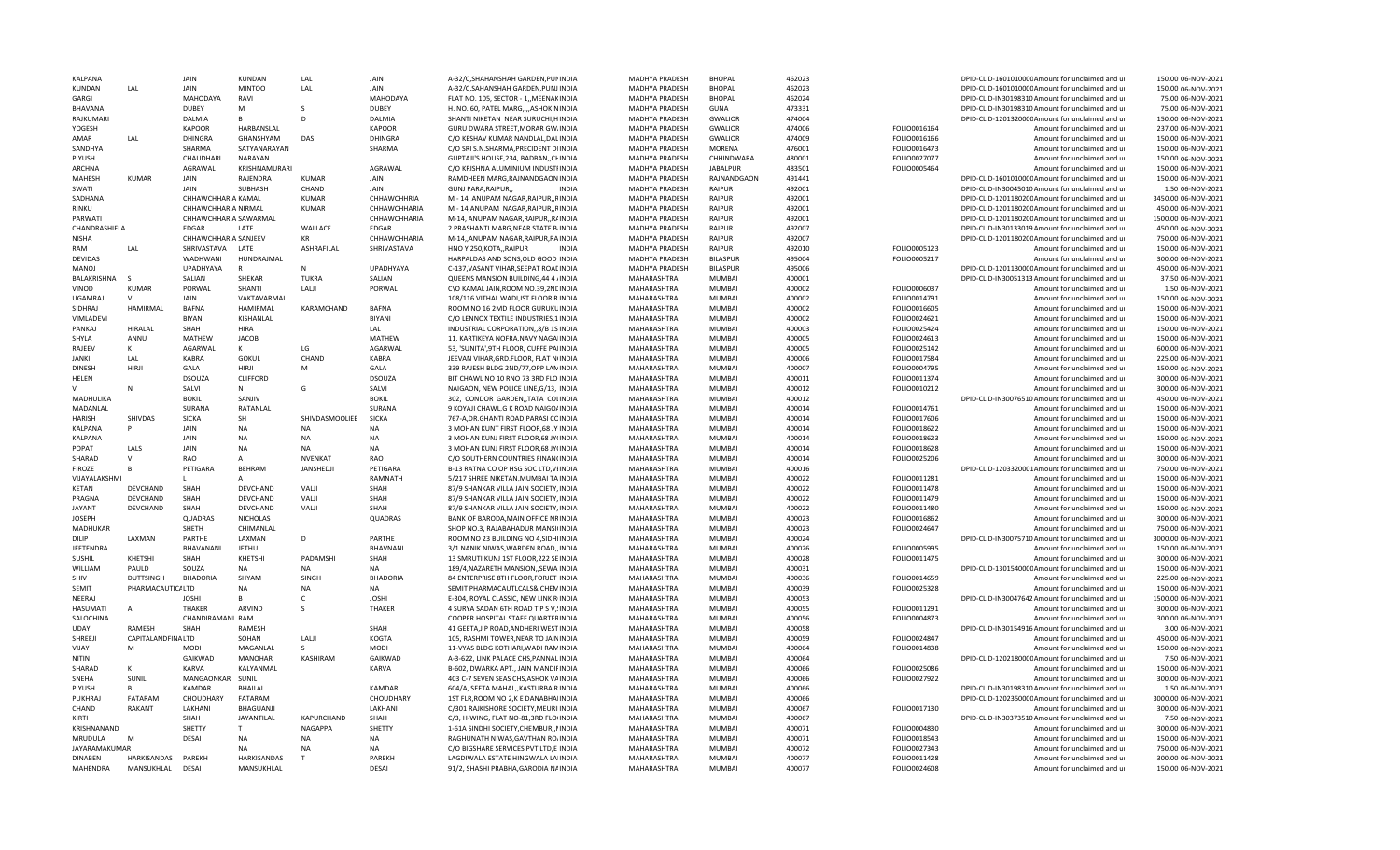| SURESH              | D                 | <b>KUNDAR</b>            | D                | $\overline{A}$   | <b>KUNDAR</b>        | NAGAPPA CHAWL, OPP. BANK OF BINDIA       | MAHARASHTRA | MUMBA              | 400078 | FOLIO0025745 | Amount for unclaimed and ur                                | 150.00 06-NOV-2021  |
|---------------------|-------------------|--------------------------|------------------|------------------|----------------------|------------------------------------------|-------------|--------------------|--------|--------------|------------------------------------------------------------|---------------------|
| CHARULATA           |                   | <b>SHAH</b>              | PARESH           |                  |                      | 1/7 PRAVESH NIWAS, NES HIGH SCHINDIA     | MAHARASHTRA | MUMBAI             | 400078 |              | DPID-CLID-IN30051310 Amount for unclaimed and ur           | 4.50 06-NOV-2021    |
| <b>ACHARYA</b>      | MAHFNDRA          | PRASAD                   | REVABHAI         |                  |                      | 18/B NAND BHUVAN M C ROAD OP INDIA       | MAHARASHTRA | <b>MUMBAI</b>      | 400093 | FOLIO0014825 | Amount for unclaimed and ur                                | 150.00 06-NOV-2021  |
| v                   | м                 | <b>ELIAS</b>             | $\mathsf{V}$     |                  | MATHAI               | B 1 KARUNA PARK, 137 M V ROAD, AINDIA    | MAHARASHTRA | MUMBAI             | 400093 | FOLIO0015907 | Amount for unclaimed and ur                                | 300.00 06-NOV-2021  |
| AJITHA              |                   | <b>ELIAS</b>             | $\vee$           | M                | <b>ELIAS</b>         | B 1 KARUNA PARK.137 M V ROAD.AINDIA      | MAHARASHTRA | <b>MUMBAI</b>      | 400093 | FOLIO0015908 | Amount for unclaimed and ur                                | 300.00 06-NOV-2021  |
| ANITHA              |                   | <b>ELIAS</b>             | $\mathsf{V}$     | M                | <b>ELIAS</b>         | B 1 KARUNA PARK, 137 M V ROAD, AINDIA    | MAHARASHTRA | <b>MUMBAI</b>      | 400093 | FOLIO0015909 | Amount for unclaimed and ur                                | 300.00 06-NOV-2021  |
| <b>SUBHASH</b>      |                   | SAWANI                   | RAJARAM          | PANDURANG        | SAWANT               | 91 ROHINI MAHIENDRA NAGAR, HA INDIA      | MAHARASHTRA | <b>MUMBAI</b>      | 400097 | FOLIO0002554 | Amount for unclaimed and ur                                | 150.00 06-NOV-2021  |
| <b>DINESH</b>       |                   | SHAH                     | JESINGLAL        |                  |                      | 12/3, GAUSHALA BUILDING, GAUSH INDIA     | MAHARASHTRA | <b>MUMBAI</b>      | 400097 | FOLIO0025712 | Amount for unclaimed and ur                                | 150.00 06-NOV-2021  |
| RAVI                |                   | <b>JAIN</b>              | <b>NA</b>        | <b>NA</b>        | <b>NA</b>            | FLAT NO 14, IST FLOOR, BLDG NO AINDIA    | MAHARASHTRA | <b>MUMBAI</b>      | 400097 |              | DPID-CLID-IN30154918 Amount for unclaimed and ur           | 255.00 06-NOV-2021  |
| <b>KANNAN</b>       |                   | PARAMASIVAM              | PARAMASIVAM      |                  |                      | A-4/13 NABARD NAGAR, THAKUR C(INDIA      | MAHARASHTRA | <b>MUMBAI</b>      | 400101 | FOLIO0005947 | Amount for unclaimed and ur                                | 150.00 06-NOV-2021  |
| GARGI               |                   | SACHDEVA                 | PARMA            | <b>NAND</b>      | SACHDEVA             | 6D, 402, ALICA NAGAR, LOKHANDVINDIA      | MAHARASHTRA | <b>MUMBAI</b>      | 400101 | FOLIO0025695 | Amount for unclaimed and ur                                | 150.00 06-NOV-2021  |
| NAGESWARA           | RAO               | RAVOORU                  | <b>NA</b>        | <b>NA</b>        | <b>NA</b>            | 603 TOWER RUNWAL PLAZA, IST POINDIA      | MAHARASHTRA | <b>THANF</b>       | 400606 | FOLIO0027892 | Amount for unclaimed and ur                                | 75.00 06-NOV-2021   |
| ANIL                |                   | SHINDE                   | BANDOPANI        |                  | SHINDE               | C6-9 O-4 SECTOR NO 6,CBD KONKA INDIA     | MAHARASHTRA | <b>THANE</b>       | 400615 | FOLIO0004781 | Amount for unclaimed and ur                                | 300.00 06-NOV-2021  |
| SANJAY              | B                 | <b>KOTKAR</b>            | BALKRISHNA       | $\mathsf{V}$     | <b>KOTKAR</b>        | C/O C P SHAH 268 WANI ALI URAN, INDIA    | MAHARASHTRA | <b>THANE</b>       | 400702 | FOLIO0002645 | Amount for unclaimed and ur                                | 150.00 06-NOV-2021  |
| DEVENDRA            | RAMSAGAR          | YADAV                    | RAMSAGAR         |                  |                      | C/O PLOT NO. 117 UNIT NO.2, SECT(INDIA   | MAHARASHTRA | <b>THANF</b>       | 400703 |              | DPID-CLID-120106000C Amount for unclaimed and ur           | 300.00 06-NOV-2021  |
| AARIF               | <b>AZIZ</b>       | MULLA                    | AZIZ             | н                | MULLA                | B-3/7, ROOM NO 4:1, SECTOR -04, , VINDIA | MAHARASHTRA | <b>THANF</b>       | 400703 |              | DPID-CLID-120106000C Amount for unclaimed and ur           | 105.00 06-NOV-2021  |
| NAGENDRA            | CHAMOLI           | SHARMA                   | CHAMOLI          | SURESHANAND      | SHARMA               | FLAT NO 103, GROUND FLOOR, EXCIINDIA     | MAHARASHTRA | <b>NAVI MUMBAI</b> | 400708 |              | DPID-CLID-IN30216410 Amount for unclaimed and ur           | 600.00 06-NOV-2021  |
| <b>GURMUKH</b>      | К                 | WADHWANI                 | KISHINDAR        |                  | WADHWANI             | B/208, JAI LAXMI CO-OP-HSG-SOC LINDIA    | MAHARASHTRA | <b>THANE</b>       | 401105 | FOLIO0026415 | Amount for unclaimed and ur                                | 150.00 06-NOV-2021  |
| <b>MADHUKAR</b>     | MANJA             | <b>POOJARI</b>           | MANJA            |                  | POOJARI              | A 101 SAGAR COMPLEX BLDG NO 1 INDIA      | MAHARASHTRA | <b>THANF</b>       | 401105 |              | DPID-CLID-120333000CAmount for unclaimed and ur            | 9.00 06-NOV-2021    |
| <b>JATIN</b>        | <b>MAHESH</b>     | PAREKH                   | MAHESH           |                  | PAREKH               | JIVDANI ROAD KRISHNA KUNJ, 1ST FINDIA    | MAHARASHTRA | <b>THANF</b>       | 401303 | FOLIO0014754 | Amount for unclaimed and ur                                | 150.00 06-NOV-2021  |
| <b>RAKFSH</b>       | CHANDRASHEKH/MORE |                          | CHANDRASHEKHAR   |                  | <b>MORE</b>          | 114/3 VEVUR, BHANDAR AALI, , PALGINDIA   | MAHARASHTRA | <b>THANE</b>       | 401404 |              | DPID-CLID-120304000C Amount for unclaimed and ur           | 300.00 06-NOV-2021  |
| ABHIJEET            | <b>BHAURAO</b>    | SARASWAT                 | <b>BHAURAO</b>   |                  |                      | B/2/104 MAHENDRA PARK.BOISAR.INDIA       | MAHARASHTRA | <b>THANE</b>       | 401501 |              | DPID-CLID-IN30154915 Amount for unclaimed and ur           | 225.00 06-NOV-2021  |
| <b>SATISH</b>       | GORAKHNATH        | <b>KHESE</b>             | GORAKHNATH       | RAMRHAU          | <b>KHESE</b>         | 274 SHUKRAWARPETH, NEAR CHINCINDIA       | MAHARASHTRA | PUNF               | 411002 | FOLIO0010012 | Amount for unclaimed and ur                                | 150.00 06-NOV-2021  |
| VRUSHALI            | SATISH            | KHESE                    | <b>NA</b>        | <b>NA</b>        | <b>NA</b>            | 154 SHUKRAWAR PETH, NEAR CHIN INDIA      | MAHARASHTRA | <b>PUNE</b>        | 411002 | FOLIO0019090 | Amount for unclaimed and ur                                | 150.00 06-NOV-2021  |
| PRITI               | NILESH            | <b>GUPTA</b>             | NILESH           | SUBHASH          | <b>GUPTA</b>         | 917 19 F SHUBHANAN APTS,F C RCINDIA      | MAHARASHTRA | PUNF               | 411004 |              | DPID-CLID-IN30018311 Amount for unclaimed and ur           | 37.50 06-NOV-2021   |
| SUJAYKUMAR          |                   | <b>KASHYAP</b>           | RAJEEVKUMAR      | AMRIT            | <b>KASHYAP</b>       | FLAT NO 4, GANGA COMPLEX, KHAIINDIA      | MAHARASHTRA | PUNE               | 411018 |              | DPID-CLID-120447000CAmount for unclaimed and ur            | 30.00 06-NOV-2021   |
| <b>INDER</b>        |                   | SINGH                    | <b>BADLU</b>     |                  | RAM                  | OC 3 BN,, NATIONAL DEFENCE ACALINDIA     | MAHARASHTRA | PUNE               | 411023 | FOLIO0015666 | Amount for unclaimed and ur                                | 150.00 06-NOV-2021  |
| DHONDU              | <b>BABAN</b>      | <b>SURGUDE</b>           | BABAN            | RAMCHANDRA       | SURGUDE              | ABHIRUCHI KIRTINAGAR, NEW SANCINDIA      | MAHARASHTRA | PUNE               | 411027 | FOLIO0001896 | Amount for unclaimed and ur                                | 300.00 06-NOV-2021  |
| CHANDRAKALA         | DHONDU            | <b>SURGUDE</b>           | DHONDU           | BABAN            | SURGUDE              | ABHIRUCHI KIRTINAGAR, NEW SANCINDIA      | MAHARASHTRA | PUNE               | 411027 | FOLIO0001897 | Amount for unclaimed and ur                                | 300.00 06-NOV-2021  |
| NAVALMAL            |                   | <b>JAIN</b>              | NAVALMAL         | NATHMAL          | <b>JAIN</b>          | 84 NEW TIMBER MARKET,,,PUNE INDIA        | MAHARASHTRA | PUNF               | 411042 | FOLIO0001895 | Amount for unclaimed and ur                                | 450.00 06-NOV-2021  |
| NEETU               |                   | <b>MORE</b>              | LAXMAN           | <b>TULSHIRAM</b> | SALUNKE              | 524 BHAVANI PETH, HARKANAGAR, IINDIA     | MAHARASHTRA | <b>PUNE</b>        | 411042 |              | DPID-CLID-IN30051316 Amount for unclaimed and ur           | 7.50 06-NOV-2021    |
| REKHA               | PRAFULLA          | <b>JADHAV</b>            | PRAFULLA         | VISHNUPANT       | <b>JADHAV</b>        | MANAV MANDIR HOUSING COMPLINDIA          | MAHARASHTRA | <b>PUNE</b>        | 411043 | FOLIO0010003 | Amount for unclaimed and ur                                | 150.00 06-NOV-2021  |
| SAMBAIL             |                   | SHINDE                   | <b>BABURAO</b>   |                  | SHINDE               | 47. HARI PRASAD APPT., VITTHALW INDIA    | MAHARASHTRA | PUNF               | 411051 | FOLIO0011400 | Amount for unclaimed and ur                                | 150.00 06-NOV-2021  |
| SUSHILKUMAR         | SUBHASHLAL        | <b>GUNDECHA</b>          | SUBHASHLAL       | SHIVLAL          | <b>GUNDECHA</b>      | A/P ALEFATA.TAL JUNNARPUNE INDIA         | MAHARASHTRA | PUNF               | 412411 |              | DPID-CLID-IN30177414 Amount for unclaimed and ur           | 90.00 06-NOV-2021   |
| PREMLATA            |                   | RANDAD                   | RAMANUJJI        |                  | RANDAD               | RANDAD HOUSE, 23/41 KAPAD MAFINDIA       | MAHARASHTRA | LATUR              | 413512 | FOLIO0001898 | Amount for unclaimed and ur                                | 150.00 06-NOV-2021  |
| NITIN               | POPATLAL          | KATARIYA                 | POPATLAL         |                  |                      | KASAR LANE, AT/PO/TAL - SHRIGON INDIA    | MAHARASHTRA | AHMEDNAGAR         | 413701 |              | DPID-CLID-130234000CAmount for unclaimed and ur            | 525.00 06-NOV-2021  |
| PRASHANT            | SHANTILAL         | <b>BORA</b>              | SHANTILAL        |                  | <b>BORA</b>          | PRASHANT SADI CETRE, SAVEDI GAVINDIA     | MAHARASHTRA | AHMFDNAGAR         | 414001 |              | DPID-CLID-IN30109810 Amount for unclaimed and ur           | 1515.00 06-NOV-2021 |
| ASHISH              | AMRUTLAL          | MUTHA                    | AMRUTLAL         |                  |                      | IMARAT COMPANY, M.G.ROAD, , AHIINDIA     | MAHARASHTRA | AHMEDNAGAR         | 414001 |              | DPID-CLID-130219000CAmount for unclaimed and ur            | 1.50 06-NOV-2021    |
| CHETAN              | SHANTILAL         | <b>BORA</b>              | SHANTILAI        |                  |                      | H NO 61 PRASHANT SADI CENTER, GINDIA     | MAHARASHTRA | AHMEDNAGAR         | 414001 |              | DPID-CLID-130219000CAmount for unclaimed and ur            | 750.00 06-NOV-2021  |
| <b>SUMITRADEVI</b>  | SHANTILAL         | DHOOT                    | <b>NARAYAN</b>   | LALPARTHVIRAJ    | <b>MUNDA</b>         | WARD NO.14.VASANT COLONY.ICH.INDIA       | MAHARASHTRA | SATARA             | 415116 |              | DPID-CLID-120247000CAmount for unclaimed and ur            | 2250.00 06-NOV-2021 |
| VILAS               | <b>BABURAO</b>    | YADAV                    | <b>BABURAO</b>   |                  |                      | 55/56, 'D' WARD, KASABA GATE,, KOINDIA   | MAHARASHTRA | <b>KOLHAPUR</b>    | 416002 |              | DPID-CLID-120109190CAmount for unclaimed and ur            | 75.00 06-NOV-2021   |
| SANJAY              |                   | CHANDAK                  | SURENDRAKUMAR M  |                  | CHANDAK              | 10/585, MAHESH NAGAR,,,ICHALKAINDIA      | MAHARASHTRA | <b>KOLHAPUR</b>    | 416115 |              | DPID-CLID-120339000CAmount for unclaimed and ur            | 450.00 06-NOV-2021  |
| SANJAY              | MALLIKARJUN       | GADVE                    | MALLIKARJUN      | <b>GANPATRAO</b> | GADVE                | SHIVANJALI BUNGLOW,, LIC COLON' INDIA    | MAHARASHTRA | SANGLI             | 416415 |              | DPID-CLID-120247000CAmount for unclaimed and ur            | 3.00 06-NOV-2021    |
| RAJU                |                   | ASRANI                   | JETHANAND        |                  | ASRANI               | BK NO 660 A/12, ULHASNAGAR, DISTINDIA    | MAHARASHTRA | THANE              | 421002 | FOLIO0015872 | Amount for unclaimed and ur                                | 150.00 06-NOV-2021  |
| <b>DINESH</b>       | LILADHAR          | CHANDRA                  | LILADHAR         | MALJI            | CHANDRA              | D/12, AMBIKA PALACE,, TANDAN RCINDIA     | MAHARASHTRA | <b>THANE</b>       | 421201 |              | DPID-CLID-120109000CAmount for unclaimed and ur            | 121.50 06-NOV-2021  |
| RAJESH              |                   | AGRAWAL                  | OMPRAKASH        |                  | AGRAWAL              | 16 SAI SHYAM CHHAYA, KOPAR ROJINDIA      | MAHARASHTRA | THANE              | 421202 |              | DPID-CLID-IN30073210 Amount for unclaimed and ur           | 1453.50 06-NOV-2021 |
| SHAHIDA             |                   | <b>MOMIN</b>             | MOHD             |                  | ALI.                 | 75 THANA ROAD,,,BHIWANDI<br><b>INDIA</b> | MAHARASHTRA | <b>THANF</b>       | 421302 | FOLIO0002599 | Amount for unclaimed and ur                                | 300.00 06-NOV-2021  |
| DAYANAND            |                   | KAMAT                    | к                | AP               | KAMAT                | 5, MANGALDEEP APPTS., PLOT NO.1INDIA     | MAHARASHTRA | <b>THANE</b>       | 421501 | FOLIO0024488 | Amount for unclaimed and ur                                | 300.00 06-NOV-2021  |
| <b>UMESH</b>        | CHANDRAKANT       | PANDHARPURKAICHANDRAKANT |                  | DATTATRAY        | PANDHARPURKAR        | 1360, BHAGAT APTS, NEAR SETHI C.INDIA    | MAHARASHTRA | <b>NASHIK</b>      | 422001 |              | DPID-CLID-120230000C Amount for unclaimed and ur           | 45.00 06-NOV-2021   |
| MILIND              | DHANRAJ           | PATIL                    | <b>DHANRAI</b>   |                  | PATIL                | 36, GEETANJALI, GANGAPUR ROAD INDIA      | MAHARASHTRA | <b>NASHIK</b>      | 422005 |              | DPID-CLID-120109070CAmount for unclaimed and ur            | 1.50 06-NOV-2021    |
| VIDYA               | BHUSHAN           | THUKRAL                  | <b>LILA</b>      | KRISHAN          | THUKRAL              | KENDRIYA VIDYALAYA AFS OJHAR,,, INDIA    | MAHARASHTRA | <b>NASHIK</b>      | 422221 |              | DPID-CLID-IN30039412 Amount for unclaimed and ur           | 37.50 06-NOV-2021   |
| NILESH              | SRIPRAKESH        | MALPANI                  | SHRIPRAKASH      | RAMKISHAN        | MALPANI              | R/O SAROJANI DEVI ROAD,,, JALNA INDIA    | MAHARASHTRA | <b>JALGAON</b>     | 431203 |              | DPID-CLID-120106000C Amount for unclaimed and ur           | 150.00 06-NOV-2021  |
| <b>HATTEKAR</b>     |                   | MANIK                    | RAMKRISHNARAO    |                  |                      | QRT NO D/18/106, TPS COLONY, PAFINDIA    | MAHARASHTRA | BEED               | 431520 |              | DPID-CLID-IN30021411 Amount for unclaimed and ur           | 75.00 06-NOV-2021   |
| MADHU               | SUDAN             | PATHAK                   | BHIM             | SAIN             | PATHAK               | D/1/8, W.C.L. COLONY, COAL ESTATINDIA    | MAHARASHTRA | <b>NAGPUR</b>      | 440001 |              | DPID-CLID-120113000CAmount for unclaimed and ur            | 150.00 06-NOV-2021  |
| SHASHIKANT          | <b>DONGARMAL</b>  | SHARMA                   | <b>DONGARMAL</b> |                  |                      | 230 RAMNAGARNAGPUR<br><b>INDIA</b>       | MAHARASHTRA | <b>BHANDARA</b>    | 440010 |              | DPID-CLID-IN30047640 Amount for unclaimed and ur           | 450.00 06-NOV-2021  |
| ARUN                | KUMAR             | SINHA                    | LALA             | <b>DINESHWAR</b> | PRASAD               | FLAT NO 501, KESHAV KALA APPT, R/INDIA   | MAHARASHTRA | BHANDARA           | 440010 |              | DPID-CLID-IN30302850 Amount for unclaimed and ur           | 150.00 06-NOV-2021  |
| ASHOK               |                   | VASWANI                  | KHUBCHAND        |                  | VASWANI              | 38 SINDHU NAGAR JARIPATKANACINDIA        | MAHARASHTRA | <b>BHANDARA</b>    | 440014 | FOLIO0005205 | Amount for unclaimed and ur                                | 150.00 06-NOV-2021  |
| RFKHA               | <b>VIKAS</b>      | <b>DUBEWAR</b>           | <b>VIKAS</b>     |                  | <b>DUBEWAR</b>       | GOPAL NAGAR, SECOND BUS STOP,, INDIA     | MAHARASHTRA | <b>BHANDARA</b>    | 440022 |              | DPID-CLID-120186000CAmount for unclaimed and ur            | 75.00 06-NOV-2021   |
| YALA                | <b>KUMAR</b>      | SINGH                    | KEDAR            | MUKHLAL          | SINGH                | C/O ASHA V.GHARADE, KARWA ROAINDIA       | MAHARASHTRA | BHANDARA           | 442701 |              | DPID-CLID-IN30169611 Amount for unclaimed and ur           | 150.00 06-NOV-2021  |
| RANILAVEENA         | HARISHKUMAR       | TAMRAKAR                 | HARISHKUMAR      |                  | <b>TAMRAKAR</b>      | RB/IV/148, BESIDE RAILWAY HOSPITINDIA    | MAHARASHTRA | AKOLA              | 444001 |              | DPID-CLID-IN30177411 Amount for unclaimed and ur           | 67.50 06-NOV-2021   |
| KRUSHNAKANT         | PRAKASH           | MUNDHADA                 | PRAKASH          |                  |                      | PLOT NO-29, NEAR RTO OFFICE, GAINDIA     | MAHARASHTRA | AMRAOTI            | 444601 |              | DPID-CLID-130358000CAmount for unclaimed and ur            | 300.00 06-NOV-2021  |
| <b>KISHOR</b>       |                   | DAKSINI                  | ANAND            |                  | <b>DAKSINI</b>       | 'ASHRAY' BALAJI PLOT, PANNALAL NINDIA    | MAHARASHTRA | AMRAOTI            | 444605 | FOLIO0025099 | Amount for unclaimed and ur                                | 150.00 06-NOV-2021  |
| RAMESHWARI          | <b>DEVI</b>       | MAHESHWARI               | LATE             | <b>BD</b>        | <b>MAHESHWARI</b>    | M.K. TYRES & AGENCIES, CIRCULARINDIA     | NAGALAND    | <b>DIMAPUR</b>     | 797112 |              | DPID-CLID-120137000CAmount for unclaimed and ur            | 600.00 06-NOV-2021  |
| LAXMI               |                   | PODDAR                   | <b>BIKASH</b>    |                  | PODDAR               | FLAT NO.101, MAJESTIC APARTMEN INDIA     | NAGALAND    | <b>DIMAPUR</b>     | 797117 |              | DPID-CLID-120106000CAmount for unclaimed and ur            | 675.00 06-NOV-2021  |
| SAROJIN             |                   | <b>MISHRA</b>            | SATYABADI        |                  | <b>MISHRA</b>        | PLOT NO 344 A, BHUBANESWAR, ORINDIA      | ORISSA      | BHUBNESHWAR        | 751002 | FOLIO0007522 | Amount for unclaimed and ur                                | 300.00 06-NOV-2021  |
| RAMESH              | CHANDRA           | PATTANAYAK               | LATE             | NK               | PATTANAYAK           | NALCO, MARKETING DEPTT., 9TH FL(INDIA    | ORISSA      | BHUBNESHWAR        | 751007 | FOLIO0025793 | Amount for unclaimed and ur                                | 150.00 06-NOV-2021  |
| PRADIPTA            | KUMAR             | KAR                      | <b>BASUDEV</b>   |                  | KAR                  | CARE BASVDEV KAR,,,CUTTACK INDIA         | ORISSA      | <b>CUTTACK</b>     | 754208 | FOLIO0000660 | Amount for unclaimed and ur                                | 150.00 06-NOV-2021  |
| KUSUM               |                   | <b>RUDANI</b>            | CHUNI            | LAI.             | <b>RUDANI</b>        | C/O BHARAT TIMBER CO, VIVEKANA INDIA     | ORISSA      | <b>BALASORE</b>    | 756001 | FOLIO0000654 | Amount for unclaimed and ur                                | 300.00 06-NOV-2021  |
| VASANT<br>PRADYUMNA | KUMAR<br>KUMAR    | POKAR                    | MULAJI           | <b>BHAI</b>      | <b>POKAR</b><br>SAHU | C/O BHARAT TIMBER CO, VIVEKANA INDIA     | ORISSA      | <b>BALASORE</b>    | 756001 | FOLIO0007526 | Amount for unclaimed and ur<br>Amount for unclaimed and ur | 300.00 06-NOV-2021  |
|                     |                   | SAHU                     | ABADHUTA         |                  |                      | STATE BANK OF INDIA, ANGUL ORIS: INDIA   | ORISSA      | DHENKANAL          | 759122 | FOLIO0007532 |                                                            | 225.00 06-NOV-2021  |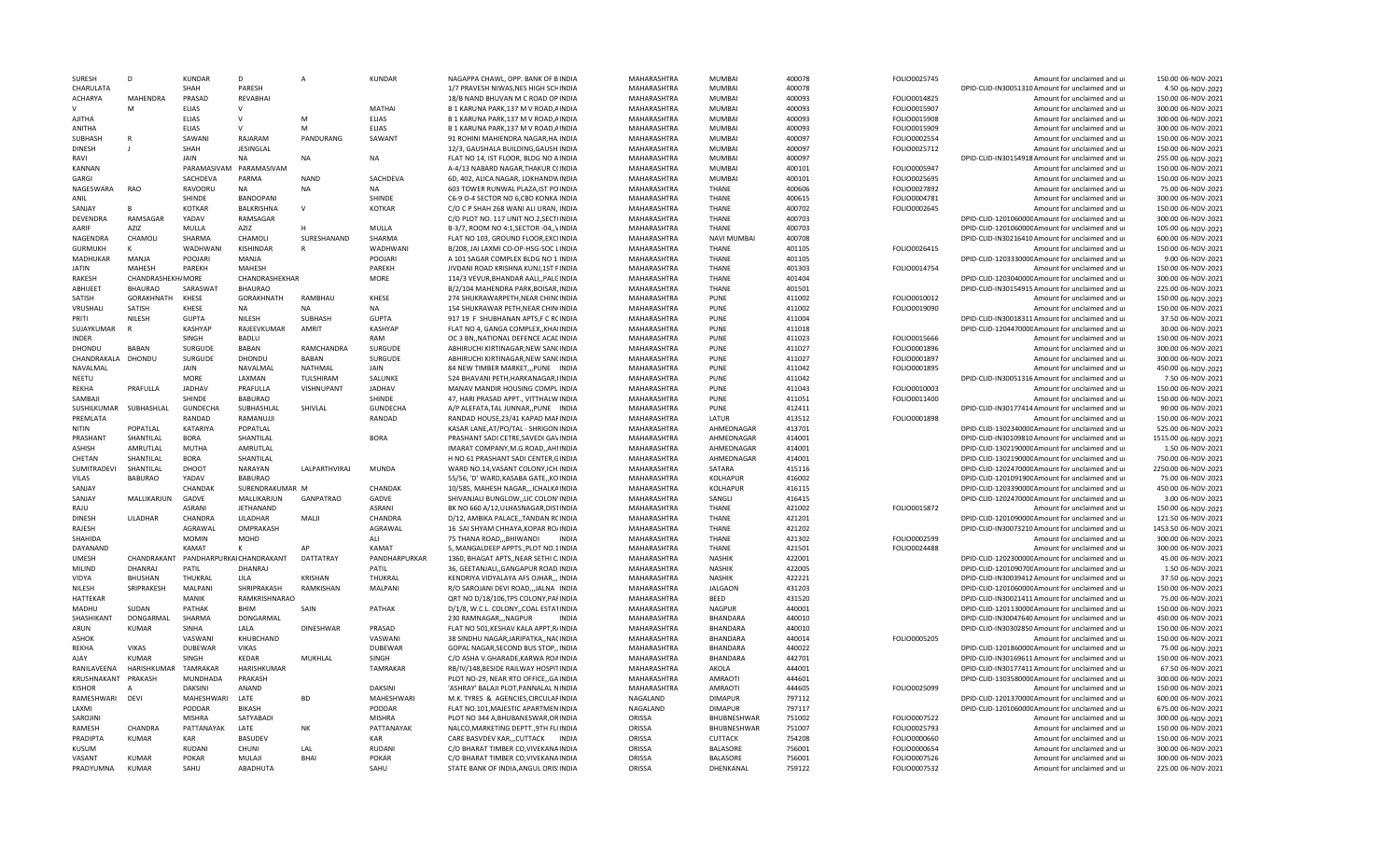| MAHESH                 | KUMAR         | MUNDRA              | RAM             | GOPAL                | <b>MUNDRA</b>   | C/O GOPAL AND COMPANY MAIN FINDIA                                         | ORISSA                 | GANJAM               | 761028           |                              | DPID-CLID-IN30232410 Amount for unclaimed and ur           | 37.50 06-NOV-2021                        |
|------------------------|---------------|---------------------|-----------------|----------------------|-----------------|---------------------------------------------------------------------------|------------------------|----------------------|------------------|------------------------------|------------------------------------------------------------|------------------------------------------|
| VINOD                  | <b>KUMAR</b>  | AGGARWAL            | SUKHDEV         |                      | <b>KUMAR</b>    | NEAR POST OFFICE, BASSI PATHANAINDIA                                      | PUNJAB                 | PATIALA              | 140412           | FOLIO0007032                 | Amount for unclaimed and ur                                | 150.00 06-NOV-2021                       |
| GURSHARAN              |               | KAUR                | <b>JAGAN</b>    | <b>NATH</b>          | <b>GULATI</b>   | B-I-889,, CHHAWANI MOHALLA,, LULINDIA                                     | PUNJAB                 | LUDHIANA             | 141001           |                              | DPID-CLID-IN30184610 Amount for unclaimed and ur           | 75.00 06-NOV-2021                        |
| <b>DEVINDER</b>        | PALSINGH      | <b>TOOR</b>         | $\mathsf{S}$    | GURDEV               | SINGH           | 582 JAWADI KALAN, LUDHIANA, , PUIINDIA                                    | PUNJAB                 | LUDHIANA             | 141002           |                              | DPID-CLID-IN30114310 Amount for unclaimed and ur           | 300.00 06-NOV-2021                       |
| NARESH                 | KUMAR         | SHARMA              | DEVI            | CHAND                | SHARMA          | B-II 2009/4 MULKH RAJ STREET, SHIVINDIA                                   | PUNJAB                 | LUDHIANA             | 141008           | FOLIO0002245                 | Amount for unclaimed and ur                                | 300.00 06-NOV-2021                       |
| AJUDHYA                | PARKASH       | JAIN                | GOPI            |                      | RAM             | 818 GAUSHALA ROAD,,,LUDHIANA INDIA                                        | PUNJAB                 | LUDHIANA             | 141008           | FOLIO0002246                 | Amount for unclaimed and ur                                | 300.00 06-NOV-2021                       |
| VISHESH                |               | SUDHAKER            | ARJUN           |                      | DASS            | HOUSE NO 212, BLOCK 'D', ANSALS IINDIA                                    | PUNJAB                 | LUDHIANA             | 141010           |                              | DPID-CLID-IN30047642 Amount for unclaimed and ur           | 225.00 06-NOV-2021                       |
| SUMAN                  |               | LATA                | <b>NARINDER</b> |                      | SINGLA          | W/O NARINDER SINGLA.VPOBILASINDIA                                         | PUNJAB                 | FEROZEPUR            | 142039           | FOLIO0015832                 | Amount for unclaimed and ur                                | 150.00 06-NOV-2021                       |
| PARAMJIT               |               | SINGH               | <b>SURJIT</b>   |                      | SINGH           | JEETVILLA STREET,,,AMRITSAR<br>INDIA                                      | PUNJAB                 | AMRITSAR             | 143001           | FOLIO0010242                 | Amount for unclaimed and ur                                | 300.00 06-NOV-2021                       |
| KRISHNA                |               | AGGARWAL            | <b>MOHINDER</b> |                      | PAL             | 12 A, FRIENDS MARKET BECO COMPINDIA                                       | PUNJAB                 | GURDASPUR            | 143505           |                              | DPID-CLID-IN30114310 Amount for unclaimed and ur           | 150.00 06-NOV-2021                       |
| SUNIL                  |               | SONI                | KAMAL           | <b>NARAYAN</b>       | CHOUDHARI       | H.NO.FM-244,, MODEL HOUSE,, JAL/INDIA                                     | PUNJAB                 | <b>JALANDHAR</b>     | 144003           | FOLIO0005041                 | Amount for unclaimed and ur                                | 150.00 06-NOV-2021                       |
| <b>SURJIT</b>          |               | <b>BIMBH</b>        | VATAN           |                      | SINGH           |                                                                           |                        | <b>HOSHIARPUR</b>    |                  |                              | DPID-CLID-IN30160410 Amount for unclaimed and ur           | 150.00 06-NOV-2021                       |
|                        | SINGH         |                     |                 |                      |                 | H.NO. 66/1,, VILL BIRAMPUR,,, HOSHINDIA                                   | PUNJAB                 |                      | 146001           |                              |                                                            |                                          |
| <b>NEENA</b>           |               | PAL                 | <b>JOGINDER</b> |                      | PAL             | HNO 10 D, HIRA NAGAR, PATIALA, PAINDIA                                    | PUNJAB                 | PATIALA              | 147001           |                              | DPID-CLID-IN30133020 Amount for unclaimed and ur           | 300.00 06-NOV-2021                       |
| <b>JASVINDER</b>       | SINGH         | <b>VIRK</b>         | <b>HARNAM</b>   | SINGH                | <b>VIRK</b>     | HOUSE NO.17, SEWA SINGH THIKAFINDIA                                       | PUNJAB                 | PATIALA              | 147001           |                              | DPID-CLID-120390000CAmount for unclaimed and ur            | 60.00 06-NOV-2021                        |
| <b>NAFICE</b>          |               | AHMED               | <b>NA</b>       | <b>NA</b>            | <b>NA</b>       | 88/5, NEAR SUB TEHSIL, DIST. SANG INDIA                                   | PUNJAB                 | SANGRUR              | 148021           | FOLIO0012508                 | Amount for unclaimed and ur                                | 150.00 06-NOV-2021                       |
| RAM                    | <b>NIWAS</b>  | <b>BANSAL</b>       | <b>SITA</b>     |                      | RAM             | VEER COLONY, KOTHI NO 56,, BATHIINDIA                                     | PUNJAB                 | <b>BHATINDA</b>      | 151001           | FOLIO0015824                 | Amount for unclaimed and ur                                | 75.00 06-NOV-2021                        |
| APARAJEY               |               | <b>KUMAR</b>        | RAM             | AWADHESH             | SINGH           | 17 SQV DSS MI SECTION, C/O 34 WIIINDIA                                    | PUNJAB                 | <b>BHATINDA</b>      | 151001           |                              | DPID-CLID-1204470003Amount for unclaimed and ur            | 1.50 06-NOV-2021                         |
| NITIN                  |               | <b>GUPTA</b>        | SHYAM           | LAI.                 | <b>GUPTA</b>    | 871/1 A VISHAL NAGAR, ,, BATHIND/INDIA                                    | PUNJAB                 | BHATINDA             | 151005           | FOLIO0027621                 | Amount for unclaimed and ur                                | 150.00 06-NOV-2021                       |
| <b>SUBHASH</b>         | CHANDER       | <b>BANSAL</b>       | AMAR            | <b>NATH</b>          | BANSAL          | C/O M/S AMAR NATH SUBHASH CHINDIA                                         | PUNJAB                 | <b>BHATINDA</b>      | 151509           | FOLIO0005917                 | Amount for unclaimed and ur                                | 150.00 06-NOV-2021                       |
| KIRAN                  |               | <b>MEHTA</b>        | <b>DAYA</b>     | <b>NAND</b>          | <b>MEHTA</b>    | H NO 1079 SECTOR 19B,,,CHANDIG/INDIA                                      | PUNJAB                 | CHANDIGARH           | 160019           | FOLIO0000445                 | Amount for unclaimed and ur                                | 150.00 06-NOV-2021                       |
| RAJ                    | <b>KUMAR</b>  | SINGLA              | RAMII           |                      | DAS             | 1362A SECTOR 19B CHD, CHANDIGAINDIA                                       | PUNJAB                 | CHANDIGARH           | 160019           | FOLIO0007078                 | Amount for unclaimed and ur                                | 300.00 06-NOV-2021                       |
| PRADEEP                | SINGH         | CHAUHAN             | RANBIR          | SINGH                | CHANDAR         | H NO 80 SECTOR 21 A, CHANDIGARHNDIA                                       | PUNJAB                 | CHANDIGARH           | 160022           | FOLIO0007039                 | Amount for unclaimed and ur                                | 300.00 06-NOV-2021                       |
| <b>IQBAL</b>           |               | KALIR               | ς.              | <b>JASBIRSINGH</b>   | KOHLI           | 3285 SECTOR 21-D,,,CHANDIGARH INDIA                                       | PUNJAB                 | CHANDIGARH           | 160022           | FOLIO0014975                 | Amount for unclaimed and ur                                | 150.00 06-NOV-2021                       |
|                        |               | KOHLI               | LATE            | SNARAINSINGH         |                 |                                                                           |                        |                      |                  |                              |                                                            | 150.00 06-NOV-2021                       |
| JASBIR                 | SINGH         |                     |                 |                      | KOHLI           | 3285 SECTOR 21-D,,,CHANDIGARH INDIA                                       | PUNJAB                 | CHANDIGARH           | 160022           | FOLIO0014976                 | Amount for unclaimed and ur                                |                                          |
| RAJ                    | KUMAR         | <b>KOCHHAR</b>      | BABU            | <b>RAM</b>           | <b>KOCHHAR</b>  | H NO 195 SECTOR 46 A,,,CHANDIGAINDIA                                      | PUNJAB                 | CHANDIGARH           | 160047           | FOLIO0000405                 | Amount for unclaimed and ur                                | 150.00 06-NOV-2021                       |
| PREM                   | PRAKASH       | PURI                | MULU            | RAJ                  | PURI            | 441/1 SECTOR 44 A, CHANGIGARH,, INDIA                                     | PUNJAB                 | CHANDIGARH           | 160047           |                              | DPID-CLID-IN30115112 Amount for unclaimed and ur           | 450.00 06-NOV-2021                       |
| SHYAM                  | PRAKASH       | YADAV               | LAYAK           | SINGH                | YADAV           | VILL BIJORAWS, PO NAGAL KHORIA, INDIA                                     | RAJASTHAN              | ALWAR                | 301701           | FOLIO0001502                 | Amount for unclaimed and ur                                | 150.00 06-NOV-2021                       |
| RANG                   | LAL           | SAMDAN              | NA              | NA                   | NA              | 323 SURYA CHAMBER, RADIO MKT INDIA                                        | RAJASTHAN              | <b>JAIPUR</b>        | 302003           | FOLIO0018839                 | Amount for unclaimed and ur                                | 150.00 06-NOV-2021                       |
| RANGLAL                |               | SAMDANI             | M               |                      | SAMDANI         | S.K.SAMDANI & CO., 323, SURYA CH/INDIA                                    | RAJASTHAN              | <b>JAIPUR</b>        | 302003           | FOLIO0025953                 | Amount for unclaimed and ur                                | 450.00 06-NOV-2021                       |
| RAKESH                 |               | <b>GUPTA</b>        | SH              | <b>JAGDISHPRASAD</b> | <b>GUPTA</b>    | A - 12, VIJAY PATH, HIDA KI MORI, JINDIA                                  | RAJASTHAN              | <b>JAIPUR</b>        | 302003           |                              | DPID-CLID-120106050CAmount for unclaimed and ur            | 150.00 06-NOV-2021                       |
| <b>BHAJAN</b>          | DAS           | SAPRA               | TARACHAND       |                      | SAPRA           | 4 GA-13, JAWAHAR NAGAR, JAIPURINDIA                                       | RAJASTHAN              | <b>JAIPUR</b>        | 302004           |                              | DPID-CLID-IN30116030 Amount for unclaimed and ur           | 150.00 06-NOV-2021                       |
|                        | K             | KHATRI              |                 | C                    | KHATRI          | 4 KHA 32, JAWAHAR NAGAR, JAIPUFINDIA                                      | RAJASTHAN              | <b>JAIPUR</b>        | 302004           | FOLIO0016701                 | Amount for unclaimed and ur                                | 150.00 06-NOV-2021                       |
| <b>HEMA</b>            |               | CHAWLA              | GULSHAN         |                      | CHAWLA          | 105 ADARSH NAGAR, TANEJA BLOCHNDIA                                        | RAJASTHAN              | <b>JAIPUR</b>        | 302004           |                              | DPID-CLID-120360000CAmount for unclaimed and ur            | 7.50 06-NOV-2021                         |
| <b>BRUESH</b>          |               | DUTT                | <b>BADRI</b>    |                      | PRASAD          | H NO 109 JANAK PURI SECOND, JAIPINDIA                                     | RAJASTHAN              | <b>JAIPUR</b>        | 302005           | FOLIO0008657                 | Amount for unclaimed and ur                                | 150.00 06-NOV-2021                       |
| MADHURI                |               | GAUTAM              | <b>BRIJESH</b>  |                      | DUTT            | H NO 109 JANAK PURI SECOND, JAIPINDIA                                     | RAJASTHAN              | <b>JAIPUR</b>        | 302005           | FOLIO0008658                 | Amount for unclaimed and ur                                | 150.00 06-NOV-2021                       |
|                        | S             | KANG                | SARDAR          | <b>BHAGAT</b>        | SINGH           | B-111, (OLD-B-121), BALAJI MARG, HNDIA                                    | RAJASTHAN              | <b>JAIPUR</b>        | 302012           | FOLIO0000573                 | Amount for unclaimed and ur                                | 150.00 06-NOV-2021                       |
| <b>URVASHI</b>         |               |                     | KULDEEP         | SINGH                | KANG            | B-111 (OLD-B-121). BALAJI MARG, HINDIA                                    | RAJASTHAN              | <b>JAIPUR</b>        | 302012           | FOLIO0000579                 | Amount for unclaimed and ur                                | 150.00 06-NOV-2021                       |
|                        |               |                     |                 |                      |                 |                                                                           |                        |                      |                  |                              |                                                            |                                          |
| <b>URVASHI</b>         |               |                     | KULDEEP         | SINGH                | KANG            | B-111 (OLD-B-121), BALAJI MARG, HINDIA                                    | RAJASTHAN              | <b>JAIPUR</b>        | 302012           | FOLIO0000582                 | Amount for unclaimed and ur                                | 150.00 06-NOV-2021                       |
| CHERUB                 |               |                     | KULDEEP         | SINGH                | KANG            | B-111 (OLD-B-121), BALAJI MARG, HINDIA                                    | RAJASTHAN              | <b>JAIPUR</b>        | 302012           | FOLIO0001360                 | Amount for unclaimed and ur                                | 150.00 06-NOV-2021                       |
| <b>URVASHI</b>         |               |                     | KULDEEP         | SINGH                | KANG            | B-111 (OLD-B-121), BALAJI MARG, HINDIA                                    | RAJASTHAN              | <b>JAIPUR</b>        | 302012           | FOLIO0001365                 | Amount for unclaimed and ur                                | 150.00 06-NOV-2021                       |
| <b>DRAUPADI</b>        |               | KHAITAN             | BHANAMAL        |                      | <b>KHAITAN</b>  | B-129 INDUSTRIAL AREA, JHOTWAR, INDIA                                     | RAJASTHAN              | <b>JAIPUR</b>        | 302012           | FOLIO0009164                 | Amount for unclaimed and ur                                | 150.00 06-NOV-2021                       |
| GAURI                  |               | SHANKER             | BINDESHWARI     |                      | PRASAD          | B-129 INDUSTRIAL AREA, JHOTWAR, INDIA                                     | RAJASTHAN              | <b>JAIPUR</b>        | 302012           | FOLIO0009165                 | Amount for unclaimed and ur                                | 150.00 06-NOV-2021                       |
| SARWAN                 | <b>KUMARI</b> | MEENA               | <b>BHARAT</b>   |                      | MEENA           | W/O BHARAT R MEENA, 5/4, MALVI INDIA                                      | RAJASTHAN              | <b>JAIPUR</b>        | 302017           | FOLIO0003107                 | Amount for unclaimed and ur                                | 300.00 06-NOV-2021                       |
| <b>BASANT</b>          |               | <b>MODANI</b>       | GOPAL           |                      | <b>MODANI</b>   | D-15 STAFF COLONY, M R ENGG COLINDIA                                      | RAJASTHAN              | <b>JAIPUR</b>        | 302017           | FOLIO0008848                 | Amount for unclaimed and ur                                | 150.00 06-NOV-2021                       |
| PARUL                  |               | AGARWAL             | <b>RAKESH</b>   |                      | AGARWAL         | 19, SUDHA SAGAR COLONY, HARI MINDIA                                       | RAJASTHAN              | <b>JAIPUR</b>        | 302017           |                              | DPID-CLID-120177010CAmount for unclaimed and ur            | 450.00 06-NOV-2021                       |
| JITENDRA               | <b>KUMAR</b>  | <b>MATHUR</b>       | H               |                      | <b>MATHUR</b>   | 136/X CIVIL LINES, AJMER, , AJMER INDIA                                   | RAJASTHAN              | AJMER                | 305001           | FOLIO0007258                 | Amount for unclaimed and ur                                | 150.00 06-NOV-2021                       |
| RAJA                   | RAM           | PARASHAR            | RAMNARAIN       |                      |                 | OPPO SITLA MANDIR, DAULAT BAGHNDIA                                        | RAJASTHAN              | AJMER                | 305001           | FOLIO0015222                 | Amount for unclaimed and ur                                | 37.50 06-NOV-2021                        |
| ANITA                  |               | PARASHAR            | <b>ROOP</b>     | CHAND                | $\mathbf{H}$    | OPPO SITLA MANDIR, DAULAT-BAGHNDIA                                        | RAJASTHAN              | <b>AJMER</b>         | 305001           | FOLIO0015232                 | Amount for unclaimed and ur                                | 37.50 06-NOV-2021                        |
| KAVITA                 |               | BANTHIYA            | ANG             | RAJ                  | MEHTA           | 26, ARIHANT COLONY, PUSHKAR RO/INDIA                                      | RAJASTHAN              | <b>AJMER</b>         | 305001           |                              | DPID-CLID-IN30177411 Amount for unclaimed and ur           | 375.00 06-NOV-2021                       |
| <b>MURAR</b>           |               | LAL                 | HIRALAL         |                      |                 | 451 30 MAYO LINK ROAD,,,AJMER INDIA                                       | RAJASTHAN              | AJMER                | 305001           |                              | DPID-CLID-IN30018313 Amount for unclaimed and ur           | 375.00 06-NOV-2021                       |
| PUKHRAJ                |               | JAIN                | GHESHA          | LAL                  | JAIN            |                                                                           | RAJASTHAN              | AJMER                | 305624           |                              | DPID-CLID-1304140004Amount for unclaimed and ur            |                                          |
|                        |               |                     |                 |                      |                 | DEOLIA KLANA, VIJAYNAGAR, , DEOLI INDIA                                   |                        |                      |                  |                              |                                                            | 300.00 06-NOV-2021                       |
| MANOJ                  |               | <b>KUMAR</b>        | DHAN            | RAJ                  | RAMINA          | KUMHARO KA WAS, NEAR NAHAR, SINDIA                                        | RAJASTHAN              | PALI                 | 306902           |                              | DPID-CLID-IN30051315 Amount for unclaimed and ur           | 150.00 06-NOV-2021                       |
| SURESH                 |               | GOPALIYA            | <b>BHAGWAN</b>  | DAS                  | <b>GOPALIYA</b> | ENGINEER DISTRICT SOIL CONSERV/INDIA                                      | RAJASTHAN              | <b>SIROHI</b>        | 307001           | FOLIO0015400                 | Amount for unclaimed and ur                                | 150.00 06-NOV-2021                       |
| NARENDRA               |               |                     | G               |                      | <b>KABRA</b>    | BEHIND PRATAP HOTEL, PATCH ARE INDIA                                      | RAJASTHAN              | BHILWARA             | 311001           | FOLIO0000112                 | Amount for unclaimed and ur                                |                                          |
|                        |               | <b>KABRA</b>        |                 |                      |                 |                                                                           |                        |                      |                  |                              |                                                            | 300.00 06-NOV-2021                       |
| LIKHI                  | $\mathsf{C}$  | NARANIWAL           | <b>MADAN</b>    | LAL                  | NARANIWAL       | C/O KABRA BROTHERS, BEHIND PRAINDIA                                       | RAJASTHAN              | BHILWARA             | 311001           | FOLIO0000116                 | Amount for unclaimed and ur                                | 300.00 06-NOV-2021                       |
|                        | RAM           | CHOUDHARY           | <b>NA</b>       | <b>NA</b>            | <b>NA</b>       | C/O RAJASHAN SYNTHETICES, GANGINDIA                                       | RAJASTHAN              | <b>BHILWARA</b>      | 311001           | FOLIO0000126                 | Amount for unclaimed and u                                 | 150.00 06-NOV-2021                       |
| NARESH                 | <b>KUMAR</b>  | SISODIYA            | KALU            | SINGH                | SISODIYA        | C/O RAM GOPAL PANWAR, SHAM K INDIA                                        | RAJASTHAN              | BHILWARA             | 311001           | FOLIO0000132                 | Amount for unclaimed and ur                                | 150.00 06-NOV-2021                       |
| BALU                   | RAM           | RAWAT               | <b>RAM</b>      |                      | <b>SINGH</b>    | C/O PWNEET SINGH, 6-D-7 HOUSIN(INDIA                                      | RAIASTHAN              | <b>BHILWARA</b>      | 311001           | FOLIO0000144                 | Amount for unclaimed and ur                                | 300.00 06-NOV-2021                       |
|                        |               |                     |                 |                      |                 |                                                                           |                        |                      |                  |                              |                                                            |                                          |
| RAVINDAR               |               | NAYAK               | LATE            | SANTAN               | <b>NAYAK</b>    | C/O NARESH KUMAR MAGGON, 6-DINDIA                                         | RAJASTHAN              | BHILWARA             | 311001           | FOLIO0000145                 | Amount for unclaimed and ur                                | 300.00 06-NOV-2021                       |
| <b>DINESH</b>          | <b>KUMAR</b>  | <b>ARORA</b>        | PREM            | LAL                  | <b>ARORA</b>    | C/O OM PRAKASH JI AGARWAL, NEAINDIA                                       | RAJASTHAN              | BHILWARA             | 311001           | FOLIO0000156                 | Amount for unclaimed and ur                                | 150.00 06-NOV-2021                       |
| GANESH                 | SINGH         | RAWAT               | RAM             | SINGH                | RAWAT           | C/O SANJAY SINGH RANAWAT, PRATINDIA                                       | RAJASTHAN              | BHILWARA             | 311001           | FOLIO0000167                 | Amount for unclaimed and ur                                | 150.00 06-NOV-2021                       |
| SAMPAT                 |               | LAL                 | <b>NA</b>       | NA                   | NA              | 262 B SHASTRI NAGAR,,,BHILWARA INDIA                                      | RAJASTHAN              | BHILWARA             | 311001           | FOLIO0000265                 | Amount for unclaimed and ur                                | 300.00 06-NOV-2021                       |
| MAHENDRA               | <b>KUMAR</b>  | JAIN                | CHHIRANGI       | LAL                  | JAIN            | C/O PATODI TEXTILE, JYOTI HOTEL BINDIA                                    | RAJASTHAN              | BHILWARA             | 311001           | FOLIO0002916                 | Amount for unclaimed and ur                                | 150.00 06-NOV-2021                       |
| <b>NAHAR</b>           | <b>SINGH</b>  | <b>JAIN</b>         | UGAM            | SINGH                | JAIN            | PATHWARI KE PAS, SANGANAR GAT INDIA                                       | RAJASTHAN              | BHILWARA             | 311001           | FOLIO0003097                 | Amount for unclaimed and ur                                | 150.00 06-NOV-2021                       |
| PRAVEEN                | <b>KUMAR</b>  | <b>JAIN</b>         | <b>MISHRI</b>   | LAL                  | <b>JAIN</b>     | C/O NIHAL CHAND AJMERA, AMLIYCINDIA                                       | RAJASTHAN              | BHILWARA             | 311001           | FOLIO0003175                 | Amount for unclaimed and ur                                | 150.00 06-NOV-2021                       |
| KAILASH                | CHANDRA       | MAHESHWARI          | SHANTI          | LAL                  | MAHESHWARI      | 114-B, SASTRI NAGAR, BHILWARA INDIA                                       | RAJASTHAN              | BHILWARA             | 311001           | FOLIO0003192                 | Amount for unclaimed and ur                                | 150.00 06-NOV-2021                       |
| CHAND                  | MAI           | <b>JAIN</b>         | RIRDI           | CHAND                | <b>JAIN</b>     | KALURAM BHANWARLAL.SARAFA BINDIA                                          | RAJASTHAN              | BHILWARA             | 311001           | FOLIO0003280                 | Amount for unclaimed and ur                                | 150.00 06-NOV-2021                       |
| CHAND                  | MAL           | PATODI              | <b>BIRDI</b>    | CHAND                | PATOD           | ADARSH MOHELLA,,,BHILWARA INDIA                                           | RAJASTHAN              | BHILWARA             | 311001           | FOLIO0003281                 | Amount for unclaimed and ur                                | 150.00 06-NOV-2021                       |
| <b>TOYL</b><br>CHAUSER | DFVI          | JAIN<br><b>JAIN</b> | PAWAN<br>CHAND  | <b>KUMAR</b><br>MAL  | JAIN<br>JAIN    | W/O PAWAN JAIN NEAR PAREEK D/INDIA<br>C/O CHAND MAL JAIN, MANIK NAG/INDIA | RAJASTHAN<br>RAJASTHAN | BHILWARA<br>BHILWARA | 311001<br>311001 | FOLIO0003285<br>FOLIO0003288 | Amount for unclaimed and ur<br>Amount for unclaimed and ur | 300.00 06-NOV-2021<br>300.00 06-NOV-2021 |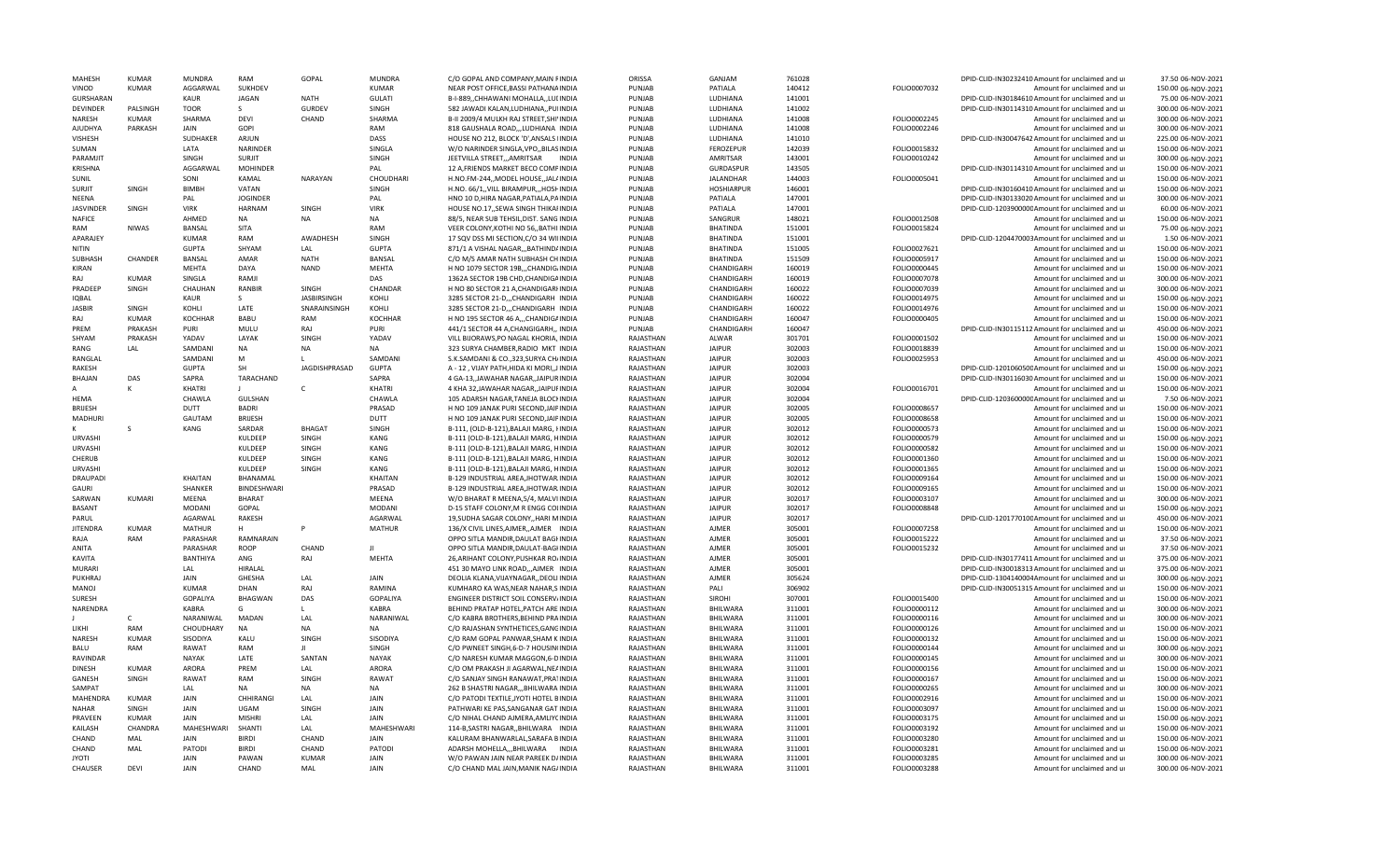| SURENDRA             |               | <b>AGRAWAL</b>               | <b>OM</b>                  | PRAKASH           | AGRAWAL                      | 103 RAJENDRA MARGBHILWARA INDIA                                                | RAJASTHAN              | BHILWARA                           | 311001           | FOLIO0003424 | Amount for unclaimed and ur                                                                          | 150.00 06-NOV-2021                       |
|----------------------|---------------|------------------------------|----------------------------|-------------------|------------------------------|--------------------------------------------------------------------------------|------------------------|------------------------------------|------------------|--------------|------------------------------------------------------------------------------------------------------|------------------------------------------|
| SHREE                | LAL           | <b>BIRLA</b>                 | <b>BANSHI</b>              | LAL               | <b>BIRLA</b>                 | C/O ARCHNA FABRICS, P B NO RICO INDIA                                          | RAIASTHAN              | <b>BHILWARA</b>                    | 311001           | FOLIO0003426 | Amount for unclaimed and ur                                                                          | 150.00 06-NOV-2021                       |
| <b>UMA</b>           |               | MAHESWARI                    | SUBHASH                    |                   | MAHESWARI                    | W/O SUBHASH MAHESWRI SEWA SINDIA                                               | RAJASTHAN              | BHILWARA                           | 311001           | FOLIO0003562 | Amount for unclaimed and ur                                                                          | 300.00 06-NOV-2021                       |
| DEVENDRA             |               | LAHOTI                       | BHANWAR                    | LAL               | LAHOTI                       | C/O CHANDMAL PATODI, ADARSH NINDIA                                             | RAJASTHAN              | BHILWARA                           | 311001           | FOLIO0003649 | Amount for unclaimed and ur                                                                          | 150.00 06-NOV-2021                       |
| SANJAY               |               | PANDEY                       | MURLIDHAR                  | л                 | PANDEY                       | PANDEY SADAN PACH AREA,,, BHILVINDIA                                           | RAJASTHAN              | BHILWARA                           | 311001           | FOLIO0003659 | Amount for unclaimed and ur                                                                          | 150.00 06-NOV-2021                       |
| AJAY                 | <b>KUMAR</b>  | PANDEY                       | MURLIDHAR                  | Л                 | PANDEY                       | PANDEY SADAN PACH AREA,,, BHILVINDIA                                           | RAJASTHAN              | BHILWARA                           | 311001           | FOLIO0003661 | Amount for unclaimed and ur                                                                          | 150.00 06-NOV-2021                       |
| MAHFSH               |               | RATHI                        | <b>NAND</b>                | LALI              | RATHI                        | RATHI COAL COMPANY OPP PHD WINDIA                                              | RAJASTHAN              | BHILWARA                           | 311001           | FOLIO0003787 | Amount for unclaimed and ur                                                                          | 150.00 06-NOV-2021                       |
| <b>VIDHYA</b>        | SAGAR         | SURANA                       | PRATAP                     | SINGH             | SURANA                       | BEHIND BHADADA BAG, BHOPAL GAINDIA                                             | RAJASTHAN              | BHILWARA                           | 311001           | FOLIO0006407 | Amount for unclaimed and ur                                                                          | 150.00 06-NOV-2021                       |
| SUNDER               | LAL           | <b>TOSHNIWAL</b>             | <b>GOKUL</b>               | LAL               | <b>TOSHNIWAL</b>             | 2/135, MANIKYA NAGAR, , BHILWAR/INDIA                                          | RAJASTHAN              | BHILWARA                           | 311001           | FOLIO0006445 | Amount for unclaimed and ur                                                                          | 150.00 06-NOV-2021                       |
| KANEHYA              | LAL           | SOMANI                       | LATE                       |                   | MOTILAL                      | 4/107 MANIKYA NAGAR, GHODA JO INDIA                                            | RAJASTHAN              | BHILWARA                           | 311001           | FOLIO0012173 | Amount for unclaimed and ur                                                                          | 150.00 06-NOV-2021                       |
| DEEPAK               | <b>KUMAR</b>  | AGARWAL                      | SHANKAR                    | LAL               | AGARWAL                      | S-15/291 PRATAP NAGAR,,,BHILWAINDIA                                            | RAJASTHAN              | BHILWARA                           | 311001           | FOLIO0012200 | Amount for unclaimed and u                                                                           | 150.00 06-NOV-2021                       |
| <b>USHA</b>          |               | <b>KUMAT</b>                 | D                          | S                 | KUMAT                        | C/O RAJEEV MEHTA, 5-B-34, NEW HINDIA                                           | RAJASTHAN              | <b>BHILWARA</b>                    | 311001           | FOLIO0012227 | Amount for unclaimed and ur                                                                          | 300.00 06-NOV-2021                       |
| SATYANARAYAN         |               | BAHETI                       | <b>BALU</b>                | RAM               | BAHETI                       | M/S BALURAMN SATYANARAYAN, S. INDIA                                            | RAJASTHAN              | BHILWARA                           | 311001           | FOLIO0012244 | Amount for unclaimed and ur                                                                          | 450.00 06-NOV-2021                       |
| SUBHASH              |               | SHARMA                       | NA                         | <b>NA</b>         | <b>NA</b>                    | SHRI RAM JIVAN SHARMA, C-145 SUINDIA                                           | RAJASTHAN              | BHILWARA                           | 311001           | FOLIO0012341 | Amount for unclaimed and ur                                                                          | 150.00 06-NOV-2021                       |
| PRANAYA              |               | <b>UPADHYAYA</b>             | BAL                        | MUKUND            | UPADHYAYA                    | SHARDA PRESS BUILDING, NEAR AZ/INDIA                                           | RAJASTHAN              | <b>BHILWARA</b>                    | 311001           | FOLIO0012348 | Amount for unclaimed and ur                                                                          | 300.00 06-NOV-2021                       |
| <b>GEETA</b>         | DEVI          | SOMANI                       | PUSHPRAJ                   |                   | SOMANI                       | ARADHANA MATCHING, CENTRE SAIINDIA                                             | RAJASTHAN              | BHILWARA                           | 311001           | FOLIO0012390 | Amount for unclaimed and ur                                                                          | 150.00 06-NOV-2021                       |
| MADHU                |               | SOMANI                       | <b>SURESH</b>              |                   | SOMANI                       | ARADHAVA MATCHING CENTRE, SAIINDIA                                             | RAJASTHAN              | BHILWARA                           | 311001           | FOLIO0012402 | Amount for unclaimed and ur                                                                          | 237.00 06-NOV-2021                       |
| ARUNA                | <b>BEN</b>    | PATEL                        | <b>HARESH</b>              | C                 | PATEL                        | PATAL BHAWANBHILWARA<br><b>INDIA</b>                                           | RAJASTHAN              | <b>BHILWARA</b><br><b>BHILWARA</b> | 311001           | FOLIO0012456 | Amount for unclaimed and u                                                                           | 150.00 06-NOV-2021<br>150.00 06-NOV-2021 |
| MANJU                |               | MAHESHWARI                   |                            | N                 | MAHESHWARI                   | RAJASTHAN SYNTHETICS, P.B.NO.36 INDIA                                          | RAJASTHAN              |                                    | 311001           | FOLIO0016307 | Amount for unclaimed and ur                                                                          |                                          |
| MANJU                |               | MAHESHWARI                   |                            | N                 | MAHESHWARI                   | RAJASTHAN SYNTHETICS, P.B.NO.36 INDIA                                          | RAJASTHAN              | BHILWARA                           | 311001           | FOLIO0016308 | Amount for unclaimed and ur                                                                          | 150.00 06-NOV-2021                       |
| MANJU                |               | MAHESHWARI                   | $\mathsf{H}$               | N                 | MAHESHWARI                   | RAJASTHAN SYNTHETICS, P.B.NO.36 INDIA                                          | RAJASTHAN              | <b>BHILWARA</b>                    | 311001           | FOLIO0016309 | Amount for unclaimed and ur                                                                          | 150.00 06-NOV-2021                       |
| <b>ANIL</b>          |               | <b>SURANA</b>                | <b>NA</b>                  | NA                | <b>NA</b>                    | 16/126 BEHIND BHADADA BHAGEINDIA                                               | RAJASTHAN              | BHILWARA                           | 311001           | FOLIO0022513 | Amount for unclaimed and ur                                                                          | 150.00 06-NOV-2021                       |
| VIJAY                | KUMAR         | RATHI                        | <b>NA</b>                  | <b>NA</b>         | <b>NA</b>                    | L-16/17 NETAJI SUBHASH MARKET, INDIA                                           | RAJASTHAN              | <b>BHILWARA</b>                    | 311001           | FOLIO0023093 | Amount for unclaimed and ur                                                                          | 150.00 06-NOV-2021                       |
| PAWAN                |               | JAIN                         | <b>NA</b>                  | <b>NA</b>         | <b>NA</b>                    | S/O GUMANMAL JAIN DARAK NIW/INDIA                                              | RAJASTHAN              | BHILWARA                           | 311001           | FOLIO0023188 | Amount for unclaimed and ur                                                                          | 150.00 06-NOV-2021                       |
| PAWAN                |               | <b>JAIN</b>                  | <b>NA</b>                  | <b>NA</b>         | <b>NA</b>                    | S/O GUMANMAL JAIN DARAK NIW/INDIA                                              | RAJASTHAN              | BHILWARA                           | 311001           | FOLIO0023189 | Amount for unclaimed and ur                                                                          | 150.00 06-NOV-2021                       |
| SANGEETA             |               | JAIN                         | <b>NA</b>                  | <b>NA</b>         | <b>NA</b>                    | W/O PAWAN JAIN, PARAK NIWAS K/INDIA                                            | RAJASTHAN              | <b>BHILWARA</b>                    | 311001           | FOLIO0023190 | Amount for unclaimed and u                                                                           | 150.00 06-NOV-2021                       |
| SANGEETA             |               | <b>JAIN</b>                  | NA                         | <b>NA</b>         | NA                           | W/O PAWAN JAIN, PARAK NIWAS K/INDIA                                            | RAJASTHAN              | BHILWARA                           | 311001           | FOLIO0023191 | Amount for unclaimed and ur                                                                          | 150.00 06-NOV-2021                       |
| SANGEETA             |               | <b>JAIN</b>                  | <b>NA</b>                  | <b>NA</b>         | <b>NA</b>                    | W/O PAWAN JAIN, PARAK NIWAS K/INDIA                                            | RAJASTHAN              | BHILWARA                           | 311001           | FOLIO0023192 | Amount for unclaimed and ur                                                                          | 150.00 06-NOV-2021                       |
| POKAR                | MAL           | <b>GURGAR</b>                | NA                         | <b>NA</b>         | <b>NA</b>                    | C/O PATODI TEXTILES, HOTLE JYOTI INDIA                                         | RAJASTHAN              | BHILWARA                           | 311001           | FOLIO0023194 | Amount for unclaimed and ur                                                                          | 150.00 06-NOV-2021                       |
| SUNITA               |               | SHARDA                       | <b>DINESH</b>              |                   | SHARDA                       | B-2 SANJAY COLONY, SHTU NATH MINDIA                                            | RAJASTHAN              | BHILWARA                           | 311001           | FOLIO0023441 | Amount for unclaimed and ur                                                                          | 12.00 06-NOV-2021                        |
| SANTOSH              |               | SHARMA                       | NA                         | NA                | <b>NA</b>                    | 104 RAMKUNJ, RAJENDRA MARG, , BINDIA                                           | RAJASTHAN              | BHILWARA                           | 311001           | FOLIO0023640 | Amount for unclaimed and ur                                                                          | 150.00 06-NOV-2021                       |
| AJAY                 |               | NENAWATI                     | D                          | S.                | NENAWATI                     | B-317,,R.K.COLONY,,BHILWARA INDIA                                              | RAJASTHAN              | BHILWARA                           | 311001           | FOLIO0024527 | Amount for unclaimed and ur                                                                          | 750.00 06-NOV-2021                       |
| LAD                  | <b>DEVI</b>   | SONI                         | SHANKERLAL                 |                   |                              | C/O JANKILAL KABRA.NADI MOHALIINDIA                                            | RAJASTHAN              | <b>BHILWARA</b>                    | 311001           | FOLIO0024760 | Amount for unclaimed and ur                                                                          | 1500.00 06-NOV-2021                      |
| <b>JAGDISH</b>       | CHANDRA       | BAHETY                       | BHAGWAN                    |                   | LAL                          | J.K. ENTERPRISES, NEAR CHITTOR WINDIA                                          | RAJASTHAN              | <b>BHILWARA</b>                    | 311001           | FOLIO0024792 | Amount for unclaimed and ur                                                                          | 75.00 06-NOV-2021                        |
| NAVRATAN             |               | NYATI                        | S                          | К                 | NYATI                        | NEAR GOPAL DAIRY, NEHRU ROAD,, INDIA                                           | RAJASTHAN              | BHILWARA                           | 311001           | FOLIO0024992 | Amount for unclaimed and ur                                                                          | 300.00 06-NOV-2021                       |
| KAMAL                |               | <b>JAIN</b>                  | RAIMAI                     |                   | <b>JAIN</b>                  | 1B-27,, SHASTRI NAGAR,, BHILWARA INDIA                                         | RAJASTHAN              | <b>BHILWARA</b>                    | 311001           | FOLIO0025239 | Amount for unclaimed and ur                                                                          | 300.00 06-NOV-2021                       |
| PADAM                | <b>KUMAR</b>  | CHORDIA                      | SHANTI                     | LAL               | CHORDIA                      | CHORDIA BUILDING, BALAJI MARKE INDIA                                           | RAJASTHAN              | BHILWARA                           | 311001           | FOLIO0025262 | Amount for unclaimed and ur                                                                          | 150.00 06-NOV-2021                       |
| C                    |               | BABEL                        | B                          | S                 | BABEL                        | BABEL MARKET, BAZAR NO.2,, BHILVINDIA                                          | RAJASTHAN              | BHILWARA                           | 311001           | FOLIO0025263 | Amount for unclaimed and ur                                                                          | 1500.00 06-NOV-2021                      |
| SUNIL                | <b>KUMAR</b>  | AJMERA                       | VRIDHI                     |                   | CHAND                        | AJMERA NIWAS SINDHU NAGAR,,,BINDIA                                             | RAJASTHAN              | BHILWARA                           | 311001           | FOLIO0025429 | Amount for unclaimed and ur                                                                          | 150.00 06-NOV-2021                       |
| RAMESH               | CHANDRA       | KHEMKA                       | ĸ                          | D                 | KHEMKA                       | 29 ASHOK NAGAR,,,BHILWARA INDIA                                                | RAJASTHAN              | BHILWARA                           | 311001           | FOLIO0025457 | Amount for unclaimed and ur                                                                          | 150.00 06-NOV-2021                       |
| <b>ANIL</b>          | KUMAR         | CHHAJER                      | <b>NATHU</b>               | LAL               | CHHAJER                      | C/O SHEETAL FABRICS, 43, TEXTILE NINDIA                                        | RAJASTHAN              | <b>BHILWARA</b>                    | 311001           | FOLIO0025463 | Amount for unclaimed and ur                                                                          | 150.00 06-NOV-2021                       |
| SUMER                |               | JAIN                         | S                          | M                 | <b>JAIN</b>                  | 144, KASHI PURI, , BHILWARA<br><b>INDIA</b>                                    | RAJASTHAN              | BHILWARA                           | 311001           | FOLIO0025699 | Amount for unclaimed and ur                                                                          | 150.00 06-NOV-2021                       |
| RAMESH               | CHANDRA       | <b>GOKHARU</b>               | PHOOL                      | CHAND             | <b>GOKHARL</b>               | SEVA SADAN ROAD,,,BHILWARA INDIA                                               | RAJASTHAN              | <b>BHILWARA</b>                    | 311001           | FOLIO0025840 | Amount for unclaimed and ur                                                                          | 450.00 06-NOV-2021                       |
| SURENDRA             | <b>KUMAR</b>  | SHARMA                       | L.                         |                   | SHARMA                       | RAM KUNJ, RAJENDRA MARG,,,BHILINDIA                                            | RAJASTHAN              | BHILWARA                           | 311001           | FOLIO0025876 | Amount for unclaimed and ur                                                                          | 150.00 06-NOV-2021                       |
| SUNITA               |               | <b>MATHUR</b>                | S                          |                   | <b>MATHUR</b>                | CAPITAL INVESTMENT CONSULTAN INDIA                                             | RAJASTHAN              | BHILWARA                           | 311001           | FOLIO0025920 | Amount for unclaimed and ur                                                                          | 150.00 06-NOV-2021                       |
| AJAY                 | PAL           | SANADHYA                     | B                          | L.                | SANADHYA                     | CAPITAL INVESTMENT CONSULTAN INDIA                                             | RAJASTHAN              | BHILWARA                           | 311001           | FOLIO0025922 | Amount for unclaimed and ur                                                                          | 150.00 06-NOV-2021                       |
| RAMESH               | CHANDRA       | <b>GOKHARU</b>               | PHOOL                      | CHAND             | <b>GOKHARU</b>               | SAVA SADAN ROAD,,,BHILWARA INDIA                                               | RAJASTHAN              | BHILWARA                           | 311001           | FOLIO0025942 | Amount for unclaimed and ur                                                                          | 150.00 06-NOV-2021                       |
| SURENDRA             | KUMAR         | <b>BAPNA</b><br><b>VFRMA</b> | SUBHAG                     | SINGH             | <b>BAPNA</b><br><b>VFRMA</b> | C/O M/S BAPNA TEXTILES, 27, LOHININDIA                                         | RAJASTHAN              | BHILWARA                           | 311001           | FOLIO0026031 | Amount for unclaimed and ur                                                                          | 150.00 06-NOV-2021                       |
| ANIL                 |               |                              | SUNDER                     | LAL               |                              | C/O R.K. BORDIA & CO., GANDHI BAINDIA                                          | RAJASTHAN              | BHILWARA                           | 311001           | FOLIO0026071 | Amount for unclaimed and ur                                                                          | 237.00 06-NOV-2021                       |
| RAMESH               | CHANDRA       | <b>GOKHARU</b>               | PHOOL                      | CHAND             | <b>GOKHARU</b>               | SEVA SADAN ROAD,,,,BHILWARA INDIA                                              | RAJASTHAN              | BHILWARA                           | 311001           | FOLIO0026101 | Amount for unclaimed and ur                                                                          | 450.00 06-NOV-2021                       |
| KALA                 |               |                              | RAVINDRA                   |                   |                              | W\O RAVINDRA, STATE BANK OF INIINDIA                                           | RAJASTHAN              | BHILWARA                           | 311001           | FOLIO0026163 | Amount for unclaimed and ur                                                                          | 150.00 06-NOV-2021                       |
| <b>REKHA</b>         | <b>KUMARI</b> | MALIWAL                      | <b>MOHAN</b>               | LAL               | MALIWAL                      | MALIWAL AUTOMOBILES, 107, INDFINDIA                                            | RAJASTHAN              | BHILWARA                           | 311001           | FOLIO0026186 | Amount for unclaimed and ur                                                                          | 675.00 06-NOV-2021                       |
| RAMESH               | CHANDRA       | GOYAL                        | SHYAM                      | LAL               | GOYAL                        | A-21 R.K. COLONY,,,BHILWARA INDIA                                              | RAJASTHAN              | BHILWARA                           | 311001           | FOLIO0026247 | Amount for unclaimed and ur                                                                          | 150.00 06-NOV-2021                       |
| ANJU                 |               | LADDHA                       | NARAYAN                    |                   | LADDHA                       | 11/20, ARYA SAMAJ ROAD,,,BHILW/INDIA                                           | RAJASTHAN              | BHILWARA                           | 311001           | FOLIO0027176 | Amount for unclaimed and ur                                                                          | 150.00 06-NOV-2021                       |
| NARENDRA             | CHANDRA       | KABRA<br>LAKOTIYA            | GANESH                     | LAL<br>SHHARDAYAL | <b>KABRA</b><br>$\mathbf{H}$ | BEHIND HOTEL PRATAP, PECH AREA INDIA<br>C-22, SHASTRI NAGAR,,, BHILWARA INDIA  | RAJASTHAN              | BHILWARA                           | 311001           |              | DPID-CLID-IN30105510 Amount for unclaimed and ur<br>DPID-CLID-IN30105510 Amount for unclaimed and ur | 1242.00 06-NOV-2021                      |
| MAHESH               |               |                              | LATE                       |                   | SOMANI                       |                                                                                | RAJASTHAN              | BHILWARA                           | 311001           |              |                                                                                                      | 6.00 06-NOV-2021                         |
| RAM<br><b>SURFSH</b> | PAL           | SOMANI<br>SOMAN              | PUSPRAJ<br><b>PUSHPRAJ</b> |                   | SOMANI                       | 257-K, NEAR SONI HOSPITAL, BHOP/INDIA<br>257K, NEAR SONI HOSPITAL, SANGA INDIA | RAJASTHAN<br>RAJASTHAN | BHILWARA<br><b>BHILWARA</b>        | 311001<br>311001 |              | DPID-CLID-IN30105510 Amount for unclaimed and ur<br>DPID-CLID-IN30105510 Amount for unclaimed and ur | 172.50 06-NOV-2021<br>474.00 06-NOV-2021 |
| SOHAN                | LAL           | PATODI                       | CHAGAN                     | LAL               | PATODI                       | 31/192, MANIKYA NAGAR, NEAR OL INDIA                                           | RAIASTHAN              | <b>BHILWARA</b>                    | 311001           |              | DPID-CLID-IN30105510 Amount for unclaimed and ur                                                     | 300.00 06-NOV-2021                       |
| RITA                 |               |                              |                            |                   |                              |                                                                                |                        |                                    |                  |              |                                                                                                      |                                          |
| <b>SUSHIL</b>        |               | <b>BOLIA</b><br><b>BOLIA</b> | <b>SUSHIL</b><br>н         | S                 | <b>BOLIA</b><br><b>BOLIA</b> | 319 RAMA VIHAR, NEAR SUKHADIY AINDIA<br>319, RAMA VIHAR, NEAR SUKHADIA INDIA   | RAJASTHAN<br>RAJASTHAN | BHILWARA<br>BHILWARA               | 311001<br>311001 |              | DPID-CLID-IN30105510 Amount for unclaimed and ur<br>DPID-CLID-IN30105510 Amount for unclaimed and ur | 150.00 06-NOV-2021<br>150.00 06-NOV-2021 |
| MANISHA              |               | SOMANI                       | KRISHNA                    | GOPAL             | SOMANI                       | I F 28, HOUSING BOARD, SHASTRI NINDIA                                          | RAJASTHAN              | BHILWARA                           | 311001           |              | DPID-CLID-IN30105510 Amount for unclaimed and ur                                                     | 150.00 06-NOV-2021                       |
| CHAND                | MAL           | PATODI                       | <b>SH</b>                  | BARDICHAND        | PATODI                       | 49, ADARSH MOHALLA, BHILWARA INDIA                                             | RAJASTHAN              | BHILWARA                           | 311001           |              | DPID-CLID-IN30105510 Amount for unclaimed and ur                                                     | 2250.00 06-NOV-2021                      |
| <b>SUBHASH</b>       |               | MAHESHWARI                   | RAMARICHHAPAL              |                   |                              |                                                                                | RAJASTHAN              | BHILWARA                           |                  |              |                                                                                                      | 300.00 06-NOV-2021                       |
| PRADEEP              | <b>KUMAR</b>  | DAD                          | NATHU                      | LAL               | NUWAL<br><b>DAD</b>          | 23 SEWA SADAN ROAD,,,BHILWARAINDIA<br>2 H 13, R C VYAS COLONY, BHILWARINDIA    | RAJASTHAN              | BHILWARA                           | 311001<br>311001 |              | DPID-CLID-IN30105510 Amount for unclaimed and ur<br>DPID-CLID-IN30105510 Amount for unclaimed and ur | 270.00 06-NOV-2021                       |
| SHIV                 | <b>KUMAR</b>  | SODANI                       | <b>BANSHI</b>              | LAL               | SODANI                       | GOPAL BHAWAN, NEAR LAXMI NARJINDIA                                             | RAJASTHAN              | BHILWARA                           | 311001           |              | DPID-CLID-IN30105510 Amount for unclaimed and ur                                                     | 750.00 06-NOV-2021                       |
| LAD                  |               | MALOO                        | <b>SHANKAR</b>             | LAL               |                              | 157 SHIV BAZAR, WARD NO.15, TEH INDIA                                          |                        |                                    |                  |              | DPID-CLID-IN30105510 Amount for unclaimed and ur                                                     | 150.00 06-NOV-2021                       |
| <b>SAMPAT</b>        | LAL           | SAMDANI                      | NATHU                      | LAL               | <b>MALOO</b><br>SAMDAN       | 345 A, DEVARIA BALAJI ROAD, SANJAINDIA                                         | RAJASTHAN<br>RAJASTHAN | BHILWARA<br>BHILWARA               | 311001<br>311001 |              | DPID-CLID-IN30105510 Amount for unclaimed and ur                                                     | 1492.50 06-NOV-2021                      |
| YOGESH               |               | <b>GURJI</b>                 | SATYA                      | PRAKASH           | <b>GURJI</b>                 | F 274,R K COLONY,, BHILWARA INDIA                                              | RAJASTHAN              | BHILWARA                           | 311001           |              | DPID-CLID-IN30177411 Amount for unclaimed and ur                                                     | 9.00 06-NOV-2021                         |
| SUBHASH              |               | <b>NUWAL</b>                 | RAMRICHPAL                 |                   | NUWAL                        | B-377, SHASTRI NAGAR,,,,BHILWAR.INDIA                                          | RAJASTHAN              | BHILWARA                           | 311001           |              | DPID-CLID-IN30198310 Amount for unclaimed and ur                                                     | 300.00 06-NOV-2021                       |
|                      |               |                              |                            |                   |                              |                                                                                |                        |                                    |                  |              |                                                                                                      |                                          |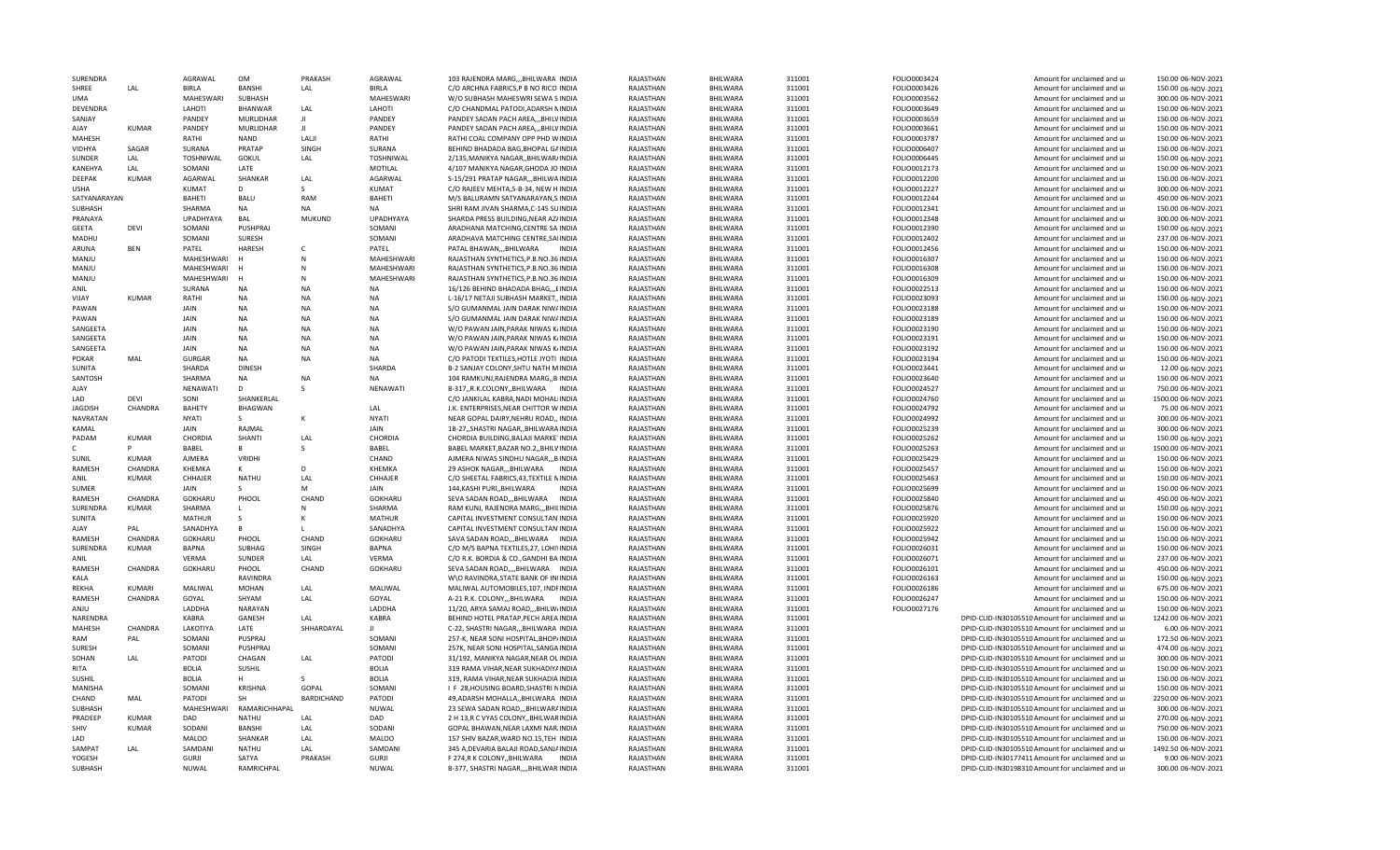| PANKAI               |              | CHECHANI              | <b>BASANTI</b>  | LAL             | <b>CHFCHANI</b>        | 7- GARIB NAWAJ MARKET, GANGAP INDIA                                             | RAIASTHAN              | <b>BHILWARA</b>            | 311001           |                              | DPID-CLID-120109000CAmount for unclaimed and ur            | 75.00 06-NOV-2021                      |
|----------------------|--------------|-----------------------|-----------------|-----------------|------------------------|---------------------------------------------------------------------------------|------------------------|----------------------------|------------------|------------------------------|------------------------------------------------------------|----------------------------------------|
| <b>HEMLATA</b>       |              | TIKIYANI              | NARAYAN         | DAS             | TIKIYANI               | ABOVE ASHOK FANCY STORE, PETCHINDIA                                             | RAJASTHAN              | BHILWARA                   | 311001           |                              | DPID-CLID-120247000CAmount for unclaimed and ur            | 342.00 06-NOV-2021                     |
| RAM                  | NARAYAN      | SONI                  | <b>HARAK</b>    | CHAND           | SONI                   | MANIKYA NAGAR,,,BHILWARA<br><b>INDIA</b>                                        | RAJASTHAN              | BHILWARA                   | 311001           |                              | DPID-CLID-120341000CAmount for unclaimed and ur            | 1.50 06-NOV-2021                       |
| SHYAM                | SUNDER       | SAMDANI               | MADAN           | LAL             | SAMDANI                | 1072, VARDHMAN COLONY, WARD NINDIA                                              | RAJASTHAN              | BHILWARA                   | 311001           |                              | DPID-CLID-120379000CAmount for unclaimed and ur            | 358.50 06-NOV-2021                     |
| RAVI                 | KUMAR        | JAIN                  | SHANTI          | LAL             | JAIN                   | 256, JAIN MANDIR KE SAMNE, NAG INDIA                                            | RAJASTHAN              | BHILWARA                   | 311001           |                              | DPID-CLID-120447000CAmount for unclaimed and ur            | 31.50 06-NOV-2021                      |
| RAJENDRA             | <b>KUMAR</b> | RATHI                 | <b>SH</b>       | MOHANLALJI      | RATHI                  | 10-F-31,, NEAR COMMUNITY HALL,, INDIA                                           | RAJASTHAN              | BHILWARA                   | 311001           |                              | DPID-CLID-130176000CAmount for unclaimed and ur            | 75.00 06-NOV-2021                      |
| ANKUR                |              | PATODI                | SUKHMAL         |                 | PATODI                 | 31/192 MANIKYA NAGAR,,BHILWINDIA                                                | RAJASTHAN              | BHILWARA                   | 311001           |                              | DPID-CLID-130176000CAmount for unclaimed and ur            | 3150.00 06-NOV-2021                    |
| RAI                  | <b>KUMAR</b> | PATODI                | <b>MANOHAR</b>  | LAL             | $\mathbf{H}$           | PATODI BHAWAN , MANKYA NAGAINDIA                                                | RAJASTHAN              | <b>BHILWARA</b>            | 311001           |                              | DPID-CLID-130176000CAmount for unclaimed and ur            | 750.00 06-NOV-2021                     |
| <b>OM</b>            | PRAKASH      | SHARMA                | SH              | SHAMBHULAL      | SHARMA                 | 8-F-22, R.C. VYAS COLONY, ,, BHILWAIINDIA                                       | RAJASTHAN              | BHILWARA                   | 311001           |                              | DPID-CLID-130176000CAmount for unclaimed and ur            | 150.00 06-NOV-2021                     |
|                      | $\mathsf{v}$ | SUKHALA               | RAM             | DFV             | $\mathbf{II}$          | JAMNA LAL MELANA, 22/20 AZAD NINDIA                                             | RAJASTHAN              | BHILWARA                   | 311001           | FOLIO0000166                 | Amount for unclaimed and ur                                | 300.00 06-NOV-2021                     |
| MADHU                | <b>DEVI</b>  | <b>TOSHNIWAL</b>      | DILIP           |                 | <b>KUMAR</b>           | C/O AKHIL MATHUR, 5-I-20 R C VYA! INDIA                                         | RAJASTHAN              | BHILWARA                   | 311001           | FOLIO0017877                 | Amount for unclaimed and ur                                | 150.00 06-NOV-2021                     |
| RAMESH               | KUMAR        | <b>JAIN</b>           | NA              | <b>NA</b>       | <b>NA</b>              | C/O MAHAVEER, STONE SUPPLIERS INDIA                                             | RAJASTHAN              | BHILWARA                   | 311001           | FOLIO0022410                 | Amount for unclaimed and ur                                | 150.00 06-NOV-2021                     |
| NATWAR               | LAL          | SHARMA                | <b>BADRI</b>    | LALJI           | SHARMA                 | C/O GIRIRAJ PRASAD SHARMA, NEA INDIA                                            | RAJASTHAN              | BHILWARA                   | 311021           | FOLIO0006405                 | Amount for unclaimed and ur                                | 150.00 06-NOV-2021                     |
| PRABHU               | DAYAL        | DAD                   | RAMESHWAR       | LAL             | DAD                    | POST HURDAA VIA GULABPURA,,,HIINDIA                                             | RAJASTHAN              | BHILWARA                   | 311022           | FOLIO0008733                 | Amount for unclaimed and ur                                | 150.00 06-NOV-2021                     |
| MUL                  | CHAND        | <b>TOSHNIWAL</b>      | <b>KESRI</b>    | MAL             | <b>TOSHNIWAL</b>       | V & P BARDOD, VIA HAMIRGARH, DIINDIA                                            | RAJASTHAN              | BHILWARA                   | 311025           | FOLIO0012340                 | Amount for unclaimed and ur                                | 1.50 06-NOV-2021                       |
| SHYAM                |              | GATTANI               | <b>NATHU</b>    | LAL             | <b>GATTANI</b>         | S/O NATHU LAL JI GATTANI,,, MANDINDIA                                           | RAJASTHAN              | BHILWARA                   | 311604           | FOLIO0012154                 | Amount for unclaimed and ur                                | 450.00 06-NOV-2021                     |
| NAND                 | SINGH        | <b>KHATORH</b>        | GHASI           | LAL             | <b>KHATORH</b>         | POST MANDAL GARH,, DIST, BHILWAINDIA                                            | RAJASTHAN              | BHILWARA                   | 311604           | FOLIO0012358                 | Amount for unclaimed and ur                                | 15.00 06-NOV-2021                      |
| BHERU                | LAL          | <b>MANTRI</b>         | RAM             | PRASAD          | <b>MONTRI</b>          | C/O JAI SHIV TRADING CO., POST- K/INDIA                                         | RAJASTHAN              | BHILWARA                   | 311605           | FOLIO0025740                 | Amount for unclaimed and ur                                | 150.00 06-NOV-2021                     |
| RAJESH               |              | <b>MOONDRA</b>        | RAMESHWAR       | LAL             | <b>MOONDRA</b>         | C/O RAJESH STORE, OPP. HIGHER SEIINDIA                                          | RAJASTHAN              | BHILWARA                   | 311801           | FOLIO0016335                 | Amount for unclaimed and ur                                | 150.00 06-NOV-2021                     |
| SURESH               | CHANDRA      | AGARWAL               | RAMPAL          |                 | AGARWAL                | KOTHARI MOHALLA, GANGAPUR, DISINDIA                                             | RAJASTHAN              | <b>BHILWARA</b>            | 311801           |                              | DPID-CLID-120247000CAmount for unclaimed and ur            | 150.00 06-NOV-2021                     |
| SUNIL                |              | <b>JHAVAR</b>         | SATYANARAIN     |                 |                        | C/O SH. SATYANARAYAN JHAVAR, A INDIA                                            | RAJASTHAN              | CHITTORGARH                | 312001           | FOLIO0025302                 | Amount for unclaimed and ur                                | 750.00 06-NOV-2021                     |
| MADANLAL             |              | AJMERA                | NA              | <b>NA</b>       | <b>NA</b>              | C/O ASHOK AJMERA STATE BANK O INDIA                                             | RAJASTHAN              | CHITTORGARH                | 312001           | FOLIO0027891                 | Amount for unclaimed and ur                                | 75.00 06-NOV-2021                      |
| <b>ARVIND</b>        |              | SAMDANI               | CHAND           | MAL             | SAMDANI                | ARVIND MEDICAL, STORE A- 1 MEERINDIA                                            | RAJASTHAN              | CHITTORGARH                | 312001           |                              | DPID-CLID-IN30045012 Amount for unclaimed and ur           | 450.00 06-NOV-2021                     |
| DEVENDER             | <b>KUMAR</b> | MODI                  | <b>BHANWAR</b>  | LAL             | <b>MODI</b>            | SHOP NO 92 NEW CLOTH MARKET, (INDIA                                             | RAJASTHAN              | CHITTORGARH                | 312001           |                              | DPID-CLID-IN30045012 Amount for unclaimed and ur           | 300.00 06-NOV-2021                     |
| <b>DHARMENDRA</b>    |              | SOMANI                | KHANHIYALAL     |                 | SOMANI                 | 101 INANI COMPLEX, SUKH SHANTI INDIA                                            | RAJASTHAN              | CHITTORGARH                | 312001           |                              | DPID-CLID-IN30088814 Amount for unclaimed and ur           | 412.50 06-NOV-2021                     |
| SHYAM                | SUNDER       | PORWAL                | <b>KANWAR</b>   |                 | LAL                    | SHRI RAM MEDICALS, GANGRAR, , DI: INDIA                                         | RAJASTHAN              | CHITTORGARH                | 312021           |                              | DPID-CLID-IN30105510 Amount for unclaimed and ur           | 282.00 06-NOV-2021                     |
| NAVEEN               | KUMAR        | AGARWAL               | LAXMI           | LAL             | AGARWAL                | A-22 BAPUNAGAR SENTHI,,,CHITTO INDIA                                            | RAJASTHAN              | CHITTORGARH                | 312025           | FOLIO0010036                 | Amount for unclaimed and ur                                | 150.00 06-NOV-2021                     |
| MANOHAR              | LAL          | ANJANA                | BHERULAL        |                 | ANJANA                 | KESUNDA,,,,CHOTI SADRI (RAJ.) INDIA                                             | RAJASTHAN              | CHITTORGARH                | 312604           |                              | DPID-CLID-IN30198310 Amount for unclaimed and ur           | 7500.00 06-NOV-2021                    |
| NAVIN<br><b>SIMA</b> | <b>KUMAR</b> | SHARMA                | NARBADA         |                 | SHANKAR                | H NO 158 GHAMOTAR, PARTAPGAR INDIA<br><b>INDIA</b>                              | RAJASTHAN              | CHITTORGARH                | 312605           | FOLIO0003360                 | DPID-CLID-120360000CAmount for unclaimed and ur            | 75.00 06-NOV-2021                      |
| KAMAL                |              | GOYAL<br>JAIN         | SURESH<br>D.    |                 | GOYAL<br><b>JAIN</b>   | 6 SHIVAJI NAGAR,,,UDAIPUR<br>C/O PORWAL INVESTMENTS, 35-A CINDIA                | RAJASTHAN<br>RAJASTHAN | CHITTORGARH<br>CHITTORGARH | 313001<br>313001 | FOLIO0006026                 | Amount for unclaimed and ur                                | 150.00 06-NOV-2021                     |
|                      |              |                       |                 |                 |                        |                                                                                 |                        |                            |                  |                              | Amount for unclaimed and ur                                | 1.50 06-NOV-2021                       |
| PRAMILA<br>KALPANA   |              | PORWAL<br>VERMA       | CHANDRA<br>D    | PRAKASH<br>К    | PORWAL<br><b>VERMA</b> | 10, PATEL CIRCLE, KISHAN POLE RO/INDIA<br>C/O RAJ PETRO SYNTHETIC LTD, SUKINDIA | RAJASTHAN<br>RAJASTHAN | CHITTORGARH<br>CHITTORGARH | 313001<br>313001 | FOLIO0006029<br>FOLIO0011686 | Amount for unclaimed and ur<br>Amount for unclaimed and ur | 1.50 06-NOV-2021<br>150.00 06-NOV-2021 |
| AMIT                 |              | PORWAL                | ROSHAN          | LAL             | PORWAL                 | C/O HARISH ARYA 1 K-18 SECTOR N INDIA                                           | RAJASTHAN              | CHITTORGARH                | 313001           | FOLIO0011695                 | Amount for unclaimed and ur                                | 1.50 06-NOV-2021                       |
| KARAN                | SINGH        | PORWAL                | LAXMI           | CHAND           | PORWAL                 | C/O HARISH ARYA 1 K-18 SECTOR N INDIA                                           | RAJASTHAN              | CHITTORGARH                | 313001           | FOLIO0011696                 | Amount for unclaimed and ur                                | 1.50 06-NOV-2021                       |
| <b>GULAB</b>         |              | PARIKH                | NARENDRA        |                 | <b>PARIKH</b>          | C/O SONEX ENTERPRISES OPP JYOT INDIA                                            | RAJASTHAN              | CHITTORGARH                | 313001           | FOLIO0011700                 | Amount for unclaimed and ur                                | 1.50 06-NOV-2021                       |
| SUSHILA              |              | PORWAL                | <b>KARAN</b>    | SINGH           | PORWAL                 | C/O HARISH ARYA 1-K-18 SEC NO 1: INDIA                                          | RAJASTHAN              | CHITTORGARH                | 313001           | FOLIO0011701                 | Amount for unclaimed and ur                                | 1.50 06-NOV-2021                       |
| RAKESHWER            |              | PUROHIT               | RAM             |                 | <b>KRISHAN</b>         | POKHARANA U P BHOKATA BHAND INDIA                                               | RAJASTHAN              | CHITTORGARH                | 313001           | FOLIO0011954                 | Amount for unclaimed and ur                                | 150.00 06-NOV-2021                     |
|                      |              | <b>PUROHIT</b>        |                 | W               | <b>PUROHIT</b>         | POKHARANA U P BHOKATA BHAND INDIA                                               | RAJASTHAN              | CHITTORGARH                | 313001           | FOLIO0011956                 | Amount for unclaimed and ur                                | 150.00 06-NOV-2021                     |
| NARENDRA             |              | <b>JOSHI</b>          | <b>BHANWAR</b>  | LAL             | <b>JOSHI</b>           | C/O DINESH PORWAL,5 SURANA ST INDIA                                             | RAJASTHAN              | CHITTORGARH                | 313001           | FOLIO0011973                 | Amount for unclaimed and ur                                | 150.00 06-NOV-2021                     |
| PUSHPA               |              | <b>JOSHI</b>          | NARENDRA        |                 | <b>JOSHI</b>           | C/O DINESH PORWAL,5 SURANA ST INDIA                                             | RAJASTHAN              | CHITTORGARH                | 313001           | FOLIO0011974                 | Amount for unclaimed and ur                                | 150.00 06-NOV-2021                     |
| <b>JOHNU</b>         |              | <b>BOLIA</b>          | NARENDRA        | SINGH           | <b>BOLIA</b>           | C/O DINESH PORWAL,5 SURANA ST INDIA                                             | RAJASTHAN              | CHITTORGARH                | 313001           | FOLIO0011976                 | Amount for unclaimed and ur                                | 150.00 06-NOV-2021                     |
| VIMLA                |              | PORWAL                | <b>TEK</b>      | CHAND           | PORWAL                 | C/O DINESH PORWAL,5 SURANA ST INDIA                                             | RAJASTHAN              | CHITTORGARH                | 313001           | FOLIO0011979                 | Amount for unclaimed and ur                                | 150.00 06-NOV-2021                     |
| PIYUSH               |              | DHARMAWA <sup>®</sup> | SHANTI          | LAL             | DHARMAWAT              | C/O DINESH PORWAL,5 SURANA ST INDIA                                             | RAJASTHAN              | CHITTORGARH                | 313001           | FOLIO0011983                 | Amount for unclaimed and ur                                | 150.00 06-NOV-2021                     |
| TEK                  | CHAND        | PORWAL                | LAL             | CHAND           | PORWAL                 | C/O DINESH PORWAL,5 SURANA ST INDIA                                             | RAJASTHAN              | CHITTORGARH                | 313001           | FOLIO0011986                 | Amount for unclaimed and ur                                | 150.00 06-NOV-2021                     |
| <b>RATAN</b>         | <b>SINGH</b> | MEHTA                 | <b>MOHAN</b>    | LAL             | <b>MFHTA</b>           | 2 BHUPALPURA ROAD D.,, UDAIPUR INDIA                                            | RAJASTHAN              | CHITTORGARH                | 313001           | FOLIO0015924                 | Amount for unclaimed and ur                                | 300.00 06-NOV-2021                     |
| <b>SUDHIR</b>        |              | SAMDANI               | R               | $\mathsf{C}$    | SAMDANI                | MAHESHWARI INVESTMENTS, 8, CH/INDIA                                             | RAJASTHAN              | CHITTORGARH                | 313001           | FOLIO0017290                 | Amount for unclaimed and ur                                | 300.00 06-NOV-2021                     |
| AJIT                 |              | <b>JAIN</b>           | PRADHU          | <b>MANKUMAR</b> | JAIN                   | JAIN STORE, CHOWKLA BAZAR, , UDA INDIA                                          | RAJASTHAN              | CHITTORGARH                | 313001           | FOLIO0017837                 | Amount for unclaimed and ur                                | 150.00 06-NOV-2021                     |
| GAJENDRA             |              | JAIN                  | TEJ             | PAL             | $\mathbf{H}$           | GIRDHARI LAL JAIN, IN SIDE CHANDFINDIA                                          | RAJASTHAN              | CHITTORGARH                | 313001           | FOLIO0017842                 | Amount for unclaimed and ur                                | 150.00 06-NOV-2021                     |
| SUNIL                |              | SAMDANI               | R               | $\mathsf{C}$    | SAMDANI                | MAHESHWARI INVESTMENTS, 8, CH INDIA                                             | RAJASTHAN              | CHITTORGARH                | 313001           | FOLIO0017850                 | Amount for unclaimed and ur                                | 300.00 06-NOV-2021                     |
| VARSHA               |              | SAMDANI               | <b>SUDHIR</b>   |                 | SAMDANI                | MAHESHWARI INVESTMENTS, 8, CH INDIA                                             | RAJASTHAN              | CHITTORGARH                | 313001           | FOLIO0017852                 | Amount for unclaimed and ur                                | 150.00 06-NOV-2021                     |
| MANISHA              |              | TOSHNIWAL             | RAI             | KUMAR           | <b>TOSHNIWAL</b>       | 32 SUBHASH MARG,,,UDAIPUR<br>INDIA                                              | RAJASTHAN              | CHITTORGARH                | 313001           | FOLIO0017869                 | Amount for unclaimed and ur                                | 900.00 06-NOV-2021                     |
| <b>JITFNDRA</b>      |              | JAIN                  | TAJ             | PAL             | ш                      | GIRDHARI LAL JAIN, IN SIDE CHANDFINDIA                                          | RAJASTHAN              | CHITTORGARH                | 313001           | FOLIO0017885                 | Amount for unclaimed and ur                                | 150.00 06-NOV-2021                     |
| RAJFSH               |              | JAIN                  | NA              | <b>NA</b>       | <b>NA</b>              | 22 SARNI SEHRI, MANDI KI NAL, , UD/INDIA                                        | RAJASTHAN              | CHITTORGARH                | 313001           | FOLIO0024017                 | Amount for unclaimed and ur                                | 150.00 06-NOV-2021                     |
| RAI                  | <b>KUMAR</b> | PANWALA               | <b>NA</b>       | <b>NA</b>       | <b>NA</b>              | HEMENDRA GARMENTS, 170 BADA INDIA                                               | RAJASTHAN              | CHITTORGARH                | 313001           | FOLIO0024192                 | Amount for unclaimed and ur                                | 150.00 06-NOV-2021                     |
| SAVITA               |              | JAIN                  | <b>NA</b>       | <b>NA</b>       | <b>NA</b>              | HEMENDRA GARMENTS, 170BADA EINDIA                                               | RAJASTHAN              | CHITTORGARH                | 313001           | FOLIO0024207                 | Amount for unclaimed and ur                                | 150.00 06-NOV-2021                     |
| SAVITA               |              | JAIN                  | NA              | <b>NA</b>       | <b>NA</b>              | HEMENDRA GARMENTS, 170BADA EINDIA                                               | RAJASTHAN              | CHITTORGARH                | 313001           | FOLIO0024208                 | Amount for unclaimed and ur                                | 150.00 06-NOV-2021                     |
| SAVITA               |              | JAIN                  | NA              | NA              | <b>NA</b>              | HEMENDRA GARMENTS, 170BADA EINDIA                                               | RAJASTHAN              | CHITTORGARH                | 313001           | FOLIO0024209                 | Amount for unclaimed and ur                                | 150.00 06-NOV-2021                     |
| SAVITA               |              | JAIN                  | <b>NA</b>       | <b>NA</b>       | <b>NA</b>              | HEMENDRA GARMENTS, 170BADA EINDIA                                               | RAJASTHAN              | CHITTORGARH                | 313001           | FOLIO0024210                 | Amount for unclaimed and ur                                | 150.00 06-NOV-2021                     |
| SAVITA               |              | JAIN                  | <b>NA</b>       | <b>NA</b>       | <b>NA</b>              | HEMENDRA GARMENTS, 170BADA EINDIA                                               | RAJASTHAN              | CHITTORGARH                | 313001           | FOLIO0024211                 | Amount for unclaimed and ur                                | 150.00 06-NOV-2021                     |
| SAVITA               |              | JAIN                  | <b>NA</b>       | <b>NA</b>       | <b>NA</b>              | HEMENDRA GARMENTS, 170BADA EINDIA                                               | RAJASTHAN              | <b>CHITTORGARH</b>         | 313001           | FOLIO0024212                 | Amount for unclaimed and ur                                | 150.00 06-NOV-2021                     |
| SAVITA               |              | JAIN                  | NA              | <b>NA</b>       | NA                     | HEMENDRA GARMENTS, 170BADA EINDIA                                               | RAJASTHAN              | CHITTORGARH                | 313001           | FOLIO0024213                 | Amount for unclaimed and ur                                | 150.00 06-NOV-2021                     |
| SAVITA               |              | JAIN                  | <b>NA</b>       | <b>NA</b>       | <b>NA</b>              | HEMENDRA GARMENTS, 170BADA EINDIA                                               | RAJASTHAN              | CHITTORGARH                | 313001           | FOLIO0024214                 | Amount for unclaimed and ur                                | 150.00 06-NOV-2021                     |
| ANIL                 |              | JAIN                  | <b>NA</b>       | <b>NA</b>       | <b>NA</b>              | RISHABH PHOTO COPIER,8 NYAY M.INDIA                                             | RAJASTHAN              | CHITTORGARH                | 313001           | FOLIO0024293                 | Amount for unclaimed and ur                                | 150.00 06-NOV-2021                     |
| <b>ANIL</b>          |              | <b>JAIN</b>           | <b>NA</b>       | <b>NA</b>       | <b>NA</b>              | RISHABH PHOTO COPIER,8 NYAY M.INDIA                                             | RAJASTHAN              | CHITTORGARH                | 313001           | FOLIO0024294                 | Amount for unclaimed and ur                                | 150.00 06-NOV-2021                     |
| <b>MAINA</b>         |              | SINGHVI               | LAXMI           | LAL             | <b>SINGHV</b>          | C-53 BHUPAL PURA, UDAIPUR (RAJ.) INDIA                                          | RAJASTHAN              | CHITTORGARH                | 313001           | FOLIO0025400                 | Amount for unclaimed and ur                                | 300.00 06-NOV-2021                     |
| MANJU                |              | JAIN                  | <b>SURFSH</b>   | KUMAR           | <b>JAIN</b>            | 80, NAKODA COMPLEX, HIRAN MAGINDIA                                              | RAJASTHAN              | CHITTORGARH                | 313001           |                              | DPID-CLID-120230020CAmount for unclaimed and ur            | 3000.00 06-NOV-2021                    |
| <b>NARFNDRA</b>      |              | BABEL                 | <b>SUNDAR</b>   |                 | LAL                    | 109.SAHELI NAGAR. UDAIPUR<br>INDIA                                              | RAJASTHAN              | CHITTORGARH                | 313001           |                              | DPID-CLID-120299000CAmount for unclaimed and ur            | 150.00 06-NOV-2021                     |
| MADHUSUDAN           |              | SHARMA                | <b>MADANLAI</b> | LAL             | SHARMA<br>$\mathbf{H}$ | 27, GAJ SINGH JI KI BADI,,,, UDAIPURINDIA                                       | RAJASTHAN              | CHITTORGARH                | 313001<br>313006 |                              | DPID-CLID-120484000CAmount for unclaimed and ur            | 75.00 06-NOV-2021                      |
| KAILASH              |              | DEVI                  | BASANTI         |                 |                        | JATO KI BAWARI, POST RUNDERA, TEINDIA                                           | RAJASTHAN              |                            |                  |                              | DPID-CLID-IN30105510 Amount for unclaimed and ur           | 150.00 06-NOV-2021                     |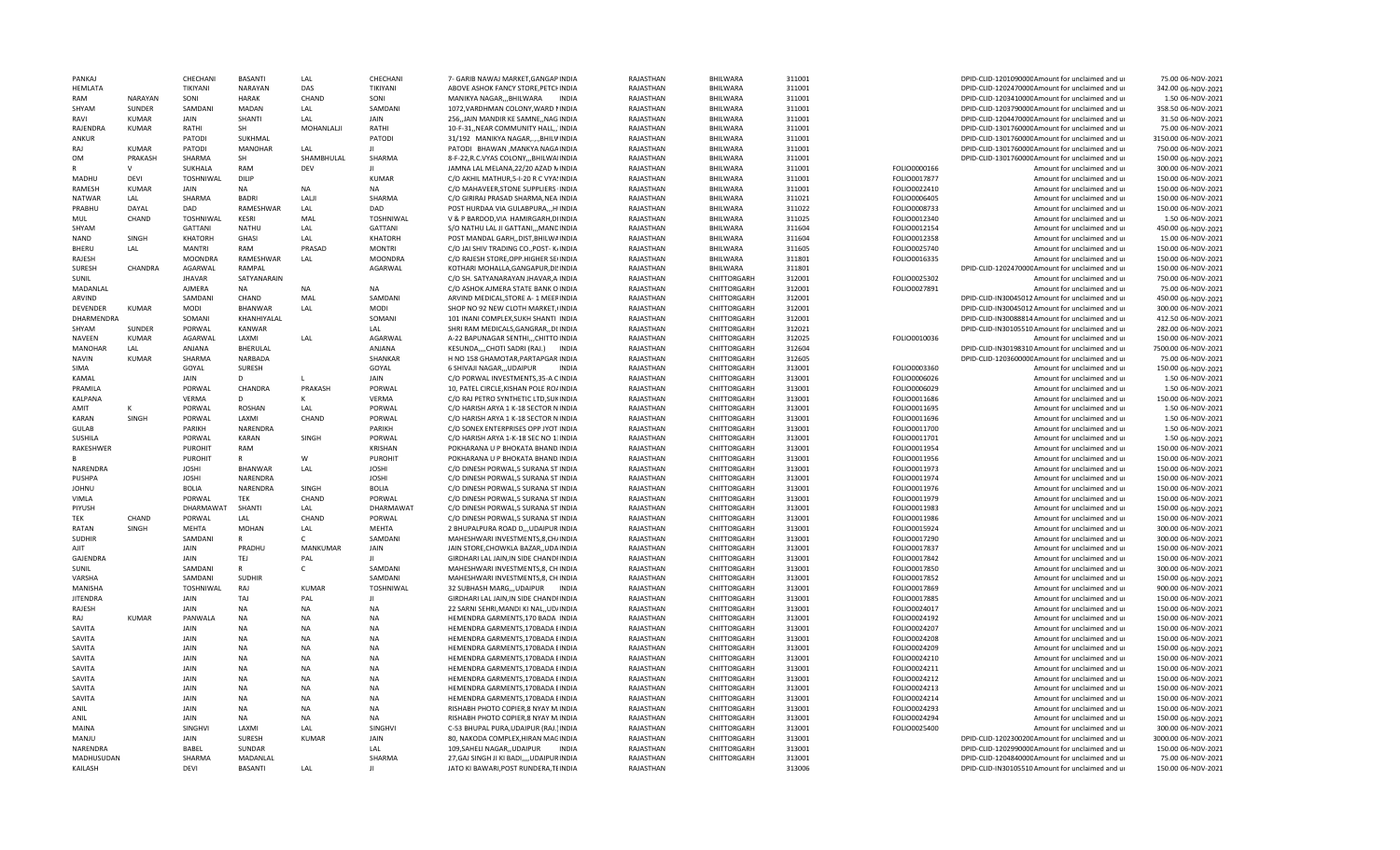| <b>VIKAS</b>    |                  | VIJAYVARGIYA                       | DEVI               | LAI.           | VIJAYVARGIYA     | BEHIND SEC.SCHOOL, MAVLI JUNCTIINDIA                                      | RAJASTHAN                              | CHITTORGARH                     | 313203           |              | DPID-CLID-130176000CAmount for unclaimed and ur                                 | 180.00 06-NOV-2021                      |
|-----------------|------------------|------------------------------------|--------------------|----------------|------------------|---------------------------------------------------------------------------|----------------------------------------|---------------------------------|------------------|--------------|---------------------------------------------------------------------------------|-----------------------------------------|
| <b>VIBHOR</b>   |                  | MUNDRA                             | <b>RADHEY</b>      | SHYAM          | <b>MUNDRA</b>    | H NO 245 NEAR CHURCH,,,KOTA INDIA                                         | RAJASTHAN                              | KOTA                            | 324002           | FOLIO0002897 | Amount for unclaimed and ur                                                     | 150.00 06-NOV-2021                      |
| <b>JAMUNA</b>   | PRASAD           | SHARMA                             | LATE               | SHGHASILAL     | SHARMA           | 4-K-2, DADABARI EXTENSION,,,KOT/INDIA                                     | RAJASTHAN                              | KOTA                            | 324009           |              | DPID-CLID-IN30105510 Amount for unclaimed and ur                                | 262.50 06-NOV-2021                      |
| SAROJ           |                  | GARG                               | <b>ASHOK</b>       | KUMAR          | GARG             | C/O ASHOK AGENCIES, SADAR BAZA INDIA                                      | RAJASTHAN                              | KOTA                            | 325205           |              | DPID-CLID-IN30105510 Amount for unclaimed and ur                                | 9.00 06-NOV-2021                        |
| ANUSUYA         |                  | <b>DOSI</b>                        | KANHAIYA           | LAL            | NEEMA            | 36 BAVAN DERI, TH BANSWARA, BAINDIA                                       | RAJASTHAN                              | <b>BANSWARA</b>                 | 327001           |              | DPID-CLID-1304140001Amount for unclaimed and ur                                 | 150.00 06-NOV-2021                      |
| LAXMAN          |                  | RAM                                | <b>JIWAN</b>       |                | RAM              | C/O S.L. JAT, SBBJ,, P.O. SUJAN GARIINDIA                                 | RAJASTHAN                              | CHURU                           | 331507           | FOLIO0017101 | Amount for unclaimed and ur                                                     | 600.00 06-NOV-2021                      |
| <b>JAI</b>      | PRAKASH          | SHARMA                             | CHANDRA            | <b>BHAN</b>    | SHARMA           | C/O BHAGWAN JI JHAKAD, LUHARG/INDIA                                       | RAJASTHAN                              | CHURU                           | 331507           |              | DPID-CLID-IN30116030 Amount for unclaimed and ur                                | 150.00 06-NOV-2021                      |
| VIKAS           |                  | JAIN                               | RAMAVTAR           |                | <b>JAIN</b>      | BAWARI GATE, FATEHPUR SHEKHAVINDIA                                        | RAJASTHAN                              | SIKAR                           | 332301           |              | DPID-CLID-IN30267930 Amount for unclaimed and ur                                | 300.00 06-NOV-2021                      |
| NEERAJ          |                  | KEDIA                              | PURUSHOTTAM        | LAL            | KEDIA            | H- 8, WARD NO 9, INDIRA NAGAR, JHNDIA                                     | RAJASTHAN                              | <b>JHUNJHUNU</b>                | 333001           |              | DPID-CLID-120121010CAmount for unclaimed and ur                                 | 60.00 06-NOV-2021                       |
| BALDEV          |                  | SINGH                              | S                  | <b>GULAB</b>   | SINGH            | C/O NEW HOPE MOPEL SCHOOL, P (INDIA                                       | RAJASTHAN                              | SRIGANGANAGAR                   | 335704           | FOLIO0005460 | Amount for unclaimed and ur                                                     | 150.00 06-NOV-2021                      |
| <b>GURBANS</b>  |                  | KAUR                               | S                  | <b>BALDEV</b>  | SINGH            | C/O NEW HOPE MOPEL SCHOOL, P (INDIA                                       | RAJASTHAN                              | SRIGANGANAGAR                   | 335704           | FOLIO0005461 | Amount for unclaimed and ur                                                     | 150.00 06-NOV-2021                      |
| <b>VISHNI</b>   | <b>DEVI</b>      | <b>ARORA</b>                       | SRI                | KHILURAM       |                  | C/O BURA RAM ARORA WARD NO 1INDIA                                         | RAJASTHAN                              | SRIGANGANAGAR                   | 335804           |              | Amount for unclaimed and u                                                      | 150.00 06-NOV-2021                      |
|                 |                  |                                    |                    |                | ARORA            |                                                                           |                                        |                                 |                  | FOLIO0015399 |                                                                                 |                                         |
| ANNAPURNA       |                  | PAREEK                             | GHAN               | SHYAM          | PAREEK           | VIDYA BHAWAN, DIDWANA, RAJ, DIDINDIA                                      | RAJASTHAN                              | NAGAUR                          | 341303           | FOLIO0009052 | Amount for unclaimed and ur                                                     | 150.00 06-NOV-2021                      |
| <b>NATWAR</b>   | LAL              | PAREEK                             | GHAN               | SHYAM          | PAREEK           | C/O SHREE SHARDA GYANPEETH, DI INDIA                                      | RAJASTHAN                              | NAGAUR                          | 341303           | FOLIO0009053 | Amount for unclaimed and ur                                                     | 150.00 06-NOV-2021                      |
| <b>GOPI</b>     | <b>KISAN</b>     | <b>BANG</b>                        | GANGA              | PRASAD         | BANG             | GANGA PRASAD & CO, MANAK CHO INDIA                                        | RAIASTHAN                              | <b>NAGAUR</b>                   | 341510           |              | DPID-CLID-120121010CAmount for unclaimed and ur                                 | 1500.00 06-NOV-2021                     |
| SUNITA          | DEVI             | <b>MUNDRA</b>                      | SANTOSH            |                | <b>MUNDRA</b>    | NEAR OLD POST OFFICE,,,, MERTA C INDIA                                    | RAJASTHAN                              | <b>NAGAUR</b>                   | 341510           |              | DPID-CLID-120121010CAmount for unclaimed and ur                                 | 150.00 06-NOV-2021                      |
| <b>MANISH</b>   | DEO              | <b>KARVA</b>                       | NA                 | <b>NA</b>      | NA               | 196 II, POLO PAOTA, JODHPUR<br>INDIA                                      | RAJASTHAN                              | <b>JODHPUR</b>                  | 342001           |              | DPID-CLID-IN30223610 Amount for unclaimed and ur                                | 150.00 06-NOV-2021                      |
| SHITAL          |                  |                                    | NA                 | <b>NA</b>      | NA               | D/98, DHARAMNARAYAN JI KA HATHNDIA                                        | RAJASTHAN                              | <b>JODHPUR</b>                  | 342001           |              | DPID-CLID-IN30223610 Amount for unclaimed and ur                                | 150.00 06-NOV-2021                      |
| SHASHIKANT      |                  | MAHESHWARI                         | RAM                |                | <b>BUX</b>       | MOTI BHAWAN MANSAGAR, BEHINIINDIA                                         | RAJASTHAN                              | <b>JODHPUR</b>                  | 342001           |              | DPID-CLID-120109000C Amount for unclaimed and ur                                | 150.00 06-NOV-2021                      |
| RADHESHYAM      |                  | CHANDAK                            | KAMAL              | <b>KISHORE</b> | CHANDAK          | A-123, S. NAGAR, JODHPUR<br><b>INDIA</b>                                  | RAJASTHAN                              | <b>JODHPUR</b>                  | 342010           |              | DPID-CLID-IN30160410 Amount for unclaimed and ur                                | 5526.00 06-NOV-2021                     |
| BABULAL         |                  | JASRAJ                             | JASRAJ             |                |                  | DUNGAR CHANDLUNIA, BHARU BAZINDIA                                         | RAJASTHAN                              | BARMER                          | 344022           | FOLIO0013307 | Amount for unclaimed and ur                                                     | 150.00 06-NOV-2021                      |
| KAMLESH         | <b>KUMAR</b>     | FOOLCHAND                          | FOOLCHAND          |                |                  | KAMLESH KUMAR FOOLCHAND, BHIINDIA                                         | RAJASTHAN                              | <b>BARMER</b>                   | 344022           |              | DPID-CLID-120121010CAmount for unclaimed and ur                                 | 150.00 06-NOV-2021                      |
| RAJKANWAR       |                  | <b>JETHA</b>                       | <b>NA</b>          | <b>NA</b>      | <b>NA</b>        | SUITING SPECIALS, 27 GODOWN STFINDIA                                      | <b>TAMIL NADU</b>                      | CHENNAI                         | 600001           | FOLIO0018994 | Amount for unclaimed and ur                                                     | 150.00 06-NOV-2021                      |
|                 | SURESH           | KUMAR                              | <b>NA</b>          | <b>NA</b>      | <b>NA</b>        | C/O GAJENDRA TEX, 11 GODOWN S'INDIA                                       | <b>TAMIL NADU</b>                      | CHENNAI                         | 600001           | FOLIO0019012 | Amount for unclaimed and ur                                                     | 150.00 06-NOV-2021                      |
|                 |                  |                                    |                    | <b>NA</b>      |                  |                                                                           |                                        |                                 |                  |              |                                                                                 |                                         |
| GANBHIRMAL      |                  | <b>JETHA</b>                       | <b>NA</b>          |                | NA               | SUITING SPECIALS, 27 GODOWN STFINDIA                                      | <b>TAMIL NADU</b>                      | CHENNAI                         | 600001           | FOLIO0019024 | Amount for unclaimed and ur                                                     | 150.00 06-NOV-2021                      |
| BHAGWATHI       | DFVI             | <b>BISAN</b>                       | <b>NA</b>          | <b>NA</b>      | <b>NA</b>        | C/O JAI TANOT TEX 54 GODOWN STINDIA                                       | <b>TAMIL NADU</b>                      | CHENNAI                         | 600001           | FOLIO0019081 | Amount for unclaimed and ur                                                     | 237.00 06-NOV-2021                      |
|                 | SAMPATHKUMAFJAIN |                                    | <b>NA</b>          | <b>NA</b>      | <b>NA</b>        | 31/2, SUNDRAM PILLAI STREET, PUIINDIA                                     | <b>TAMIL NADU</b>                      | CHENNAI                         | 600007           | FOLIO0017908 | Amount for unclaimed and ur                                                     | 150.00 06-NOV-2021                      |
|                 | SAMPATHKUMAFJAIN |                                    | <b>NA</b>          | <b>NA</b>      | <b>NA</b>        | 31/2 SUNDARAMPILLAIST PURESAVINDIA                                        | <b>TAMIL NADU</b>                      | CHENNA                          | 600007           | FOLIO0019074 | Amount for unclaimed and ur                                                     | 150.00 06-NOV-2021                      |
|                 |                  | VIJAYAKUMAR                        | - S                |                | <b>IYADURAI</b>  | 41 PANTHEM RD,,,CHENNAI                                                   | <b>TAMIL NADU</b>                      | CHENNAI                         | 600008           | FOLIO0000752 | Amount for unclaimed and ur                                                     | 150.00 06-NOV-2021                      |
| ASHA            |                  | RAMNANI                            | C                  |                | RAMNANI          | 150/40 PURASWALKAM HIGH ROALINDIA                                         | <b>TAMIL NADU</b>                      | CHENNAI                         | 600010           | FOLIO0000927 | Amount for unclaimed and ur                                                     | 450.00 06-NOV-2021                      |
| ARULSWAMY       |                  |                                    | <b>NA</b>          | <b>NA</b>      | <b>NA</b>        | C/O SANTOSH KUMAR, 120 NORTH IINDIA                                       | <b>TAMIL NADU</b>                      | CHENNAI                         | 600011           | FOLIO0027350 | Amount for unclaimed and ur                                                     | 1.50 06-NOV-2021                        |
| <b>MUNNA</b>    |                  | LAL                                | <b>NA</b>          | <b>NA</b>      | NA               | C/O SANTOSH KUMAR, 120 NORTH INDIA                                        | <b>TAMIL NADU</b>                      | CHENNAI                         | 600011           | FOLIO0027351 | Amount for unclaimed and ur                                                     | 1.50 06-NOV-2021                        |
| PARASMAL        |                  |                                    | <b>NA</b>          | <b>NA</b>      | NA               | C/O SANTOSH KUMAR, 120 NORTH INDIA                                        | <b>TAMIL NADU</b>                      | CHENNAI                         | 600011           | FOLIO0027352 | Amount for unclaimed and ur                                                     | 1.50 06-NOV-2021                        |
| AMITRAJ         |                  |                                    | <b>NA</b>          | <b>NA</b>      | <b>NA</b>        | C/O SANTOSHKUMAR.NO 129 NOR INDIA                                         | <b>TAMIL NADU</b>                      | CHENNAI                         | 600011           | FOLIO0027363 | Amount for unclaimed and u                                                      | 1.50 06-NOV-2021                        |
|                 |                  | ANANDHI                            | <b>NA</b>          | <b>NA</b>      | <b>NA</b>        | 15, IIND. MADLEY STREET, T.NAGAR INDIA                                    | <b>TAMIL NADU</b>                      | CHENNAI                         | 600017           | FOLIO0000902 | Amount for unclaimed and ur                                                     | 150.00 06-NOV-2021                      |
|                 | SRIPAL           | CHOPDA                             |                    |                | SHANTILAL        | SHANMUGAROYAN STREET, OLD W/INDIA                                         | <b>TAMIL NADU</b>                      | CHENNAI                         | 600021           | FOLIO0001014 | Amount for unclaimed and ur                                                     | 150.00 06-NOV-2021                      |
|                 |                  | <b>JAYAKUMAR</b>                   | <b>THOLASI</b>     |                | LINGAM           | PLOT-1 A, BHARANI STREET, AMRITHNDIA                                      | <b>TAMIL NADU</b>                      | CHENNAI                         | 600042           |              | DPID-CLID-IN30189510 Amount for unclaimed and ur                                | 7.50 06-NOV-2021                        |
| N               |                  | TAMILARASAN                        | NAEHIAPPAM         |                |                  | 48 PERIYAR 2ND STREET, SRINIVASA INDIA                                    | <b>TAMIL NADU</b>                      | CHENNAI                         | 600050           | FOLIO0008163 |                                                                                 | 150.00 06-NOV-2021                      |
|                 |                  |                                    |                    |                |                  |                                                                           |                                        |                                 |                  |              | Amount for unclaimed and ur                                                     |                                         |
| v               |                  | PICHAPPAN                          | VINAI              |                | THEERTHANS       | ALAGU STREET AGENCIES, 123 MUGINDIA                                       | <b>TAMIL NADU</b>                      | CHENNAI                         | 600050           | FOLIO0008167 | Amount for unclaimed and ur                                                     | 150.00 06-NOV-2021                      |
|                 | SUNDAR           | RAJAN                              | NARAINMAN          |                |                  | 48, PERIYAR II STREET, SRINIWASA NINDIA                                   | <b>TAMIL NADU</b>                      | CHENNAI                         | 600050           | FOLIO0008168 | Amount for unclaimed and ur                                                     | 150.00 06-NOV-2021                      |
| VR              |                  | CHEUAPPAN                          | VEERAPPAN          |                |                  | 123, MUGAPPIAR ROAD, PADI, MADIINDIA                                      | <b>TAMIL NADU</b>                      | CHENNAI                         | 600050           | FOLIO0008175 | Amount for unclaimed and ur                                                     | 150.00 06-NOV-2021                      |
| D               | VK               | SAVITRI                            | <b>KUMAR</b>       | SUVARNA        | <b>DASIGI</b>    | E 3 SAHITYAM APARTMENT DABC, 3 INDIA                                      | <b>TAMIL NADU</b>                      | CHENNAI                         | 600050           |              | DPID-CLID-1203320003Amount for unclaimed and ur                                 | 15.00 06-NOV-2021                       |
|                 | M                | GHORAWAT                           | S.                 | $\mathbf{L}$   | <b>GHORAWAT</b>  | NO 6 PALLIAPPAN LANE, SOWCARPEINDIA                                       | <b>TAMIL NADU</b>                      | CHENNAI                         | 600079           | FOLIO0007846 | Amount for unclaimed and ur                                                     | 1.50 06-NOV-2021                        |
|                 | <b>INDFR</b>     | CHAND                              | S.                 | PARASMULI      | JAIN             | 60 GENERAL MUTHIAH MUDALI ST. INDIA                                       | <b>TAMIL NADU</b>                      | CHENNAI                         | 600079           | FOLIO0007954 | Amount for unclaimed and ur                                                     | 87.00 06-NOV-2021                       |
|                 | $\mathsf{C}$     | JAIN                               | <b>JEETMAL</b>     |                |                  | 21 PALLIAPPAN STREET.SOWCARPE INDIA                                       | <b>TAMIL NADU</b>                      | CHENNAI                         | 600079           | FOLIO0007967 | Amount for unclaimed and ur                                                     | 150.00 06-NOV-2021                      |
|                 | RAJENDRA         | <b>KUMAR</b>                       | $\mathsf{R}$       | $\mathsf{C}$   | JAIN             | C/O SHAH ELECTRICALS, 341 MINT SINDIA                                     | <b>TAMIL NADU</b>                      | CHENNAI                         | 600079           | FOLIO0017258 | Amount for unclaimed and ur                                                     | 1.50 06-NOV-2021                        |
| <b>JUGRA</b>    | D                | <b>HARAN</b>                       | DAYALAL            |                |                  | 44, KALATHI PILLAI STREET, ELEPHAIINDIA                                   | <b>TAMIL NADU</b>                      | CHENNAI                         | 600079           | FOLIO0026050 | Amount for unclaimed and ur                                                     | 150.00 06-NOV-2021                      |
| AMAR            | CHAND            | JAIN                               | p                  | $\mathsf{C}$   | JAIN             | 22 CHINNA NAICKARAN ST,1ST FLO INDIA                                      | <b>TAMIL NADU</b>                      | CHENNAI                         | 600079           | FOLIO0008092 | Amount for unclaimed and ur                                                     | 150.00 06-NOV-2021                      |
| м               | SASI             | <b>DEVI</b>                        | M                  |                | <b>BASAVAIAH</b> | 76 VEERAPPA NAGAR, ALWARTIRU IINDIA                                       | <b>TAMIL NADU</b>                      | CHENNAI                         | 600087           | FOLIO0008028 | Amount for unclaimed and ur                                                     | 150.00 06-NOV-2021                      |
|                 |                  | NATARAJAN                          | C                  | VAVADHARAYAHL  | NATARAIAN        | 55-N PARK DUGAR TOWNSHIP MOLINDIA                                         | <b>TAMIL NADU</b>                      | CHENNAI                         | 600089           | FOLIO0007992 | Amount for unclaimed and ur                                                     | 300.00 06-NOV-2021                      |
|                 |                  | KALYANI                            |                    |                | VIJAYARAGHAVAN   | N-15 2ND MAIN ROAD, THIRD FLOO INDIA                                      | <b>TAMIL NADU</b>                      | CHENNAI                         | 600102           | FOLIO0008165 | Amount for unclaimed and ur                                                     | 150.00 06-NOV-2021                      |
|                 |                  | PRFFTHI                            | <b>NA</b>          | <b>NA</b>      | <b>NA</b>        | C/O TARA CHAND JAIN 61 CHOOLAIINDIA                                       | <b>TAMIL NADU</b>                      | CHENNAI                         | 600112           | FOLIO0019076 | Amount for unclaimed and ur                                                     | 150.00 06-NOV-2021                      |
| PALANI          | RAI              | CHAKKARAVARTI SAHASRA              |                    | RAMA           | <b>UDAIYAR</b>   | HNO20A 2ND BHARATHI ST, RAMALINDIA                                        | <b>TAMIL NADU</b>                      |                                 | 600115           |              | DPID-CLID-1201060002Amount for unclaimed and ur                                 | 30.00 06-NOV-2021                       |
|                 |                  |                                    |                    |                |                  |                                                                           |                                        |                                 |                  |              |                                                                                 |                                         |
| PONNUVEL        |                  | VIJAIRAJA                          | PONNUVEL           |                |                  | NO 12, NEHRU STREET, MUTHULING INDIA                                      | <b>TAMIL NADU</b>                      | PONDICHERRY                     | 605008           |              | DPID-CLID-IN30177411 Amount for unclaimed and ur                                | 75.00 06-NOV-2021                       |
| ANITHA          |                  |                                    | <b>CHRISTOPHER</b> |                | GNANAPRAKASAM    | NO 28, MGR NAGAR, ANAIKUPPAM, (INDIA                                      | <b>TAMIL NADU</b>                      | <b>SOUTH ARCOT</b>              | 607001           |              | DPID-CLID-IN30051317 Amount for unclaimed and ur                                | 316.50 06-NOV-2021                      |
| <b>KUMAR</b>    |                  |                                    | PAVADAI            |                | PILLAI           | VELLALA STREET, SANNAPURAM, TH INDIA                                      | <b>TAMIL NADU</b>                      | THANJAVUR                       | 612204           |              | DPID-CLID-IN30017510 Amount for unclaimed and ur                                | 300.00 06-NOV-2021                      |
| VENKATESAN      |                  |                                    |                    |                |                  |                                                                           |                                        |                                 |                  |              |                                                                                 |                                         |
|                 |                  |                                    | RAMALINGAM         |                | N                | 10 A, 2098, G A CANAL EAST BANK,, INDIA                                   | <b>TAMIL NADU</b>                      | THANJAVUR                       | 613001           |              | DPID-CLID-IN30017510 Amount for unclaimed and ur                                | 37.50 06-NOV-2021                       |
| HABEEB          | MOHAMED          | <b>RMK</b>                         | MOHAMED            | <b>DAWOOD</b>  | HAMEED           | POOMPUKAR SILK HOUSE,54 BIG S'INDIA                                       | <b>TAMIL NADL</b>                      | THANJAVUR                       | 614601           |              | DPID-CLID-IN30267930 Amount for unclaimed and ur                                | 150.00 06-NOV-2021                      |
|                 |                  | YOGARAJ                            |                    |                | VAIYAPURI        | C/O SRI MANICKAVINAYAGAR FINA INDIA                                       | <b>TAMIL NADU</b>                      | <b>TIRUCHY</b>                  | 620008           | FOLIO0007601 | Amount for unclaimed and ur                                                     | 150.00 06-NOV-2021                      |
| MANGALAM        | KRISHNA          | <b>MURTHY</b>                      | <sub>S</sub>       |                | KRISHNAMURTHY    | KAILASAPURAM TOWNSHIP,,,TIRUCINDIA                                        | TAMIL NADU                             | <b>TIRUCHY</b>                  | 620010           | FOLIO0000733 | Amount for unclaimed and ur                                                     | 150.00 06-NOV-2021                      |
|                 |                  | SIVAKUMAR                          |                    |                | KANDASAMY        | B-5/148, BHEL TOWNSHIP, KAILASAIINDIA                                     | <b>TAMIL NADU</b>                      | TIRUCHY                         | 620014           | FOLIO0008178 | Amount for unclaimed and ur                                                     | 237.00 06-NOV-2021                      |
|                 |                  | KOMATHYSANKA B                     |                    |                | SANKARANARAYANAN | 116 EXTENTION, ONGARAKUDIL, THUNDIA                                       | <b>TAMIL NADU</b>                      | TIRUCHY                         | 621010           |              | DPID-CLID-IN30021411Amount for unclaimed and ur                                 | 15.00 06-NOV-2021                       |
|                 |                  | GANDHIMATHI S                      |                    |                |                  |                                                                           |                                        |                                 |                  |              |                                                                                 | 300.00 06-NOV-2021                      |
|                 |                  |                                    | KARUPPAIAH         |                | CHANDRAN         | CHINNAKANI COMPLEX, HEAD POST INDIA                                       | <b>TAMIL NADU</b>                      |                                 | 623506           | FOLIO0000722 | Amount for unclaimed and ur                                                     | 150.00 06-NOV-2021                      |
| MUTHUNARASINGAM |                  |                                    |                    |                |                  | 59, APPAVU PILLAI PATTI, KODANGI INDIA                                    | <b>TAMIL NADU</b>                      | D. QUIAD-E-MILLE                | 624208           |              | DPID-CLID-IN30169610 Amount for unclaimed and ur                                |                                         |
| YUNUS           | ABDUL            | SATTAR                             | $\overline{A}$     |                | SATTAR           | NO-37 MAHAL 5TH STREET, MADURINDIA                                        | <b>TAMIL NADU</b>                      | <b>MADURAI</b>                  | 625001           | FOLIO0007590 | Amount for unclaimed and ur                                                     | 300.00 06-NOV-2021                      |
| YUNUS           | ABDUL            | SATTAR                             | $\overline{A}$     |                | SATTAR           | NO 37 MAHAL 5TH STREET, MADUR INDIA                                       | <b>TAMIL NADU</b>                      | <b>MADURAI</b>                  | 625001           | FOLIO0007598 | Amount for unclaimed and ur                                                     | 300.00 06-NOV-2021                      |
| YUNUS           | ABDUL            | SATTAR                             |                    |                | SATTAR           | NO 37 MAHAL 5TH STREET, MADUR INDIA                                       | <b>TAMIL NADI</b>                      | MADURAI                         | 625001           | FOLIO0007599 | Amount for unclaimed and ur                                                     | 300.00 06-NOV-2021                      |
| PIYARIDEVI      |                  | <b>JAIN</b>                        | LAI                | CHAND          | <b>JAIN</b>      | ODUVAR LANE, EAST CHITRAI STREEINDIA                                      | <b>TAMIL NADU</b>                      | MADURAI                         | 625003           | FOLIO0000726 | Amount for unclaimed and ur                                                     | 150.00 06-NOV-2021                      |
| G<br>M          | <b>ANTHONY</b>   | THAYALAN<br>CHOKKANATHAN MURUGESAN | S.                 | G              | PRAGASAM         | H W P HOUSING COLONY,,, TUTICOFINDIA<br>42 A SHANMUGA SIGAMANI NAGAIINDIA | <b>TAMIL NADU</b><br><b>TAMIL NADU</b> | TIRUNELVELI<br><b>TUTICORIN</b> | 628002<br>628501 | FOLIO0000728 | Amount for unclaimed and ur<br>DPID-CLID-IN30021410 Amount for unclaimed and ur | 300.00 06-NOV-2021<br>75.00 06-NOV-2021 |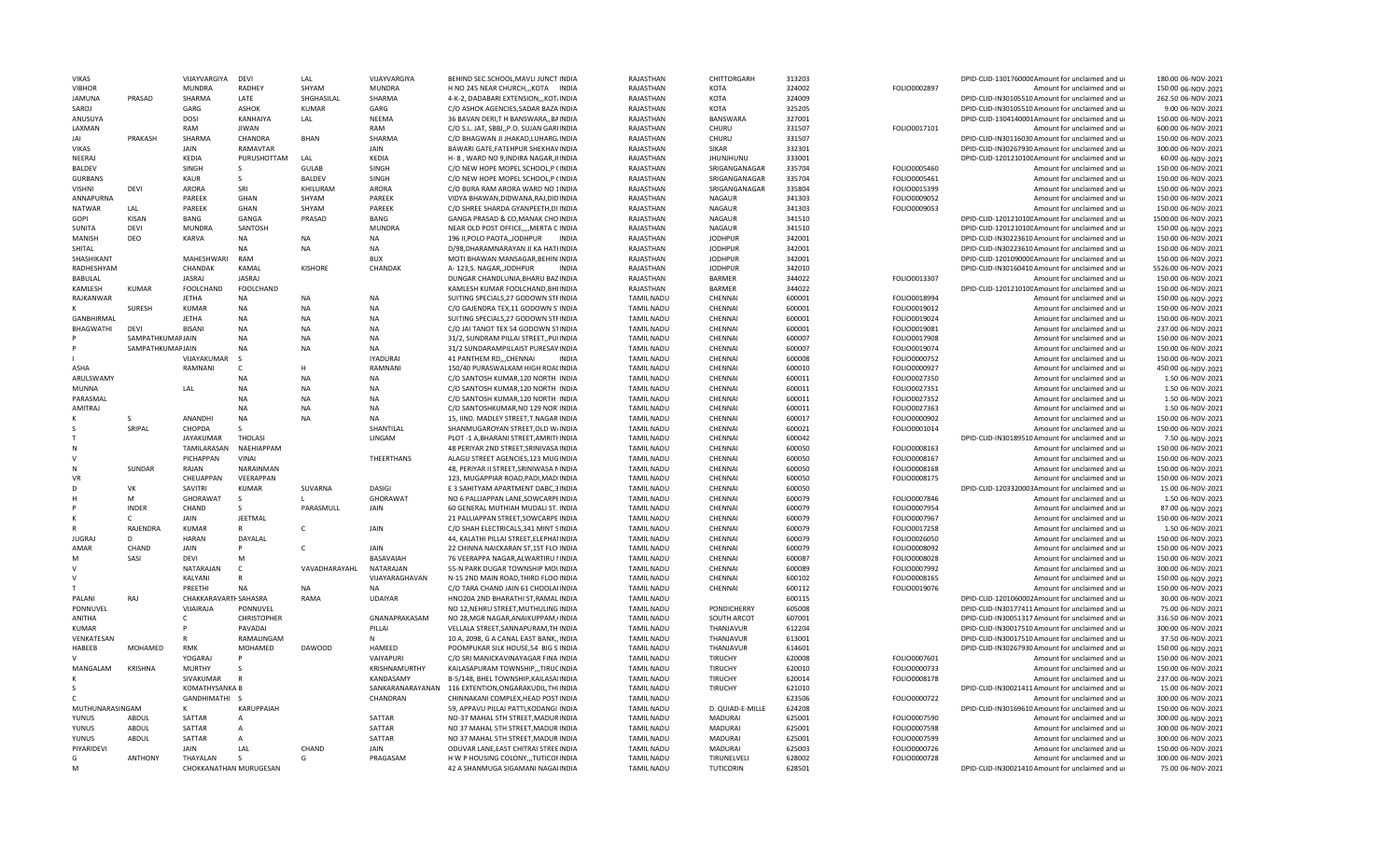| VANAJA            |              | <b>KUMAR</b>          | KUMAR                      |                      |                 | DOOR NO. 20,, VINAYAYAR NAGAR,, INDIA       | <b>TAMIL NADU</b>    | SALEM            | 636003 |              | DPID-CLID-120109000CAmount for unclaimed and ur  | 37.50 06-NOV-2021   |
|-------------------|--------------|-----------------------|----------------------------|----------------------|-----------------|---------------------------------------------|----------------------|------------------|--------|--------------|--------------------------------------------------|---------------------|
| SENTHIL           | KUMAR        |                       | RAMASAMY                   |                      | <sub>S</sub>    | NO 11/103, EAST KATTUKOTTAI, BEL INDIA      | <b>TAMIL NADU</b>    | SALFM            | 637402 |              | DPID-CLID-IN30169610 Amount for unclaimed and ur | 300.00 06-NOV-2021  |
|                   |              | <b>BALASUBRAMAN P</b> |                            | RAMASAMY             | GOUNDER         | NORTH, PRADHAKSHNAM ROAD,, KAINDIA          | <b>TAMIL NADU</b>    | PFRIYAR          | 639001 | FOLIO0005439 | Amount for unclaimed and ur                      | 150.00 06-NOV-2021  |
|                   |              | VELUSAMY              | $\mathcal{S}$              | NKARUPPANNA          | GOVNDER         | 29 K V B NAGAR,,, KARRUR<br><b>INDIA</b>    | <b>TAMIL NADU</b>    | PFRIYAR          | 639002 | FOLIO0014946 | Amount for unclaimed and ur                      | 300.00 06-NOV-2021  |
|                   |              | NAGARANI              | $\mathbf{R}$               |                      | RAMANATHAN      | VYSIAL STREET, , COIMBATORE<br>INDIA        | <b>TAMIL NADU</b>    | COIMBATORE       | 641001 | FOLIO0000550 | Amount for unclaimed and ur                      | 150.00 06-NOV-2021  |
|                   | N            |                       | BALAKRISHNAN NARAYANASWAMY |                      |                 | 253 A1 KEEZH STREET, COODALUR ('INDIA       | <b>TAMIL NADU</b>    | COIMBATORE       | 641002 |              | DPID-CLID-IN30021411Amount for unclaimed and ur  | 150.00 06-NOV-2021  |
|                   |              |                       |                            |                      |                 |                                             |                      |                  |        |              |                                                  |                     |
| KEERTHI           |              | RAYINDRAN             | RAVINDRAN                  |                      | RAMANATHAN      | 5TH STREET TATABAD,,,COIMBATOIINDIA         | <b>TAMIL NADU</b>    | COIMBATORE       | 641012 | FOLIO0000551 | Amount for unclaimed and ur                      | 150.00 06-NOV-2021  |
| M                 |              | SENGOTTUVEL           | $\overline{A}$             | <b>MARAPPA</b>       | <b>MUDALIAR</b> | 80 KNP ROAD,,,COIMBATORE<br><b>INDIA</b>    | <b>TAMIL NADU</b>    | COIMBATORE       | 641101 | FOLIO0000546 | Amount for unclaimed and ur                      | 225.00 06-NOV-2021  |
| LAKSHMI           |              |                       | <b>NANJAN</b>              |                      |                 | NO 49, ELITHORAI, YEDAPPALLI PO, NINDIA     | <b>TAMIL NADU</b>    | NILGIRI          | 643104 |              | DPID-CLID-IN30169611 Amount for unclaimed and ur | 75.00 06-NOV-2021   |
| PARKASH           |              | DEVI                  | <b>BHAGWAN</b>             |                      | DASS            | III H 74 NEHRU NAGAR, GHAZIABAD INDIA       | <b>UTTAR PRADESH</b> | GHAZIABAD        | 201001 | FOLIO0008303 | Amount for unclaimed and ur                      | 150.00 06-NOV-2021  |
| DAYA              |              | RAM                   | BALWANT                    |                      | SINGH           | Q.NO. A/377, SECTOR-23, RAJNAGA INDIA       | UTTAR PRADESH        | GHAZIABAD        | 201001 | FOLIO0009641 | Amount for unclaimed and ur                      | 150.00 06-NOV-2021  |
| RUKMANI           |              | GARG                  | RAJENDRA                   | <b>KUMAR</b>         | GARG            | PRAVEEN PROVISION STORE.28. WFINDIA         | <b>UTTAR PRADESH</b> | <b>GHAZIABAD</b> | 201001 |              | DPID-CLID-120206000CAmount for unclaimed and ur  | 150.00 06-NOV-2021  |
| MUSHARRAF         |              | HUSAIN                | <b>NA</b>                  | <b>NA</b>            | NA              | A-803, NEEL PADAM KUNJ, OPP. DAEINDIA       | <b>UTTAR PRADESH</b> | <b>GHAZIARAD</b> | 201010 | FOLIO0016661 | Amount for unclaimed and u                       | 450.00 06-NOV-2021  |
| PREETI            |              | SARASWAT              | SUDHINDRA                  |                      | SARASWAT        | A-98 SECTOR-22,,,NOIDA<br><b>INDIA</b>      | UTTAR PRADESH        | GHAZIABAD        | 201301 | FOLIO0006736 | Amount for unclaimed and ur                      | 450.00 06-NOV-2021  |
| NIRMALA           |              | <b>DEVI</b>           | <b>NA</b>                  | <b>NA</b>            | <b>NA</b>       | F-94, SECTOR-56,,, NOIDA<br><b>INDIA</b>    | UTTAR PRADESH        | GHAZIABAD        | 201301 |              | DPID-CLID-IN30048410 Amount for unclaimed and ur | 150.00 06-NOV-2021  |
|                   |              |                       |                            |                      |                 |                                             |                      |                  |        |              |                                                  |                     |
| POONAM            |              |                       | <b>SUDHIR</b>              |                      | SINGH           | C/O SRI S K SAXENA, B 279 SECTOR INDIA      | UTTAR PRADESH        | GHAZIABAD        | 201301 |              | DPID-CLID-IN30051310 Amount for unclaimed and ur | 225.00 06-NOV-2021  |
| MANISHA           |              | AGARWAL               | ATUL                       | <b>KUMAR</b>         | AGARWAL         | B - DASS COMPOUND, NAURANGABINDIA           | UTTAR PRADESH        | <b>ALIGARH</b>   | 202001 |              | DPID-CLID-IN30120910 Amount for unclaimed and ur | 1500.00 06-NOV-2021 |
| <b>NUPUR</b>      |              | TIWARI                | RAJEEV                     |                      | TIWARI          | VIDHYA PATI NAGAR, MURSAN GATIINDIA         | <b>UTTAR PRADESH</b> | ALIGARH          | 204101 |              | DPID-CLID-120214000CAmount for unclaimed and ur  | 210.00 06-NOV-2021  |
| <b>VIVEK</b>      |              | JAIN                  | ABHAY                      | <b>KUMAR</b>         | <b>JAIN</b>     | ABHAY TRADING COMPANY, 2, SINDINDIA         | UTTAR PRADESH        | <b>ETWAH</b>     | 206001 | FOLIO0027023 | Amount for unclaimed and ur                      | 150.00 06-NOV-2021  |
| <b>ATUL</b>       | <b>KUMAR</b> | AGARWAL               | D                          | N                    | <b>AGARWAL</b>  | AIIT MAL FTAWAH U PFTAWAH INDIA             | <b>UTTAR PRADESH</b> | <b>ETWAH</b>     | 206121 | FOLIO0007504 | Amount for unclaimed and u                       | 150.00 06-NOV-2021  |
| RITA              |              | GOVIL                 | ARUN                       |                      | GOVIL           | C/O KUSH INDUSTRIES, 15/200 'C' CIINDIA     | <b>UTTAR PRADESH</b> | <b>KANPUR</b>    | 208001 | FOLIO0003891 | Amount for unclaimed and ur                      | 150.00 06-NOV-2021  |
| <b>SHRISH</b>     | CHANDRA      | <b>GUPTA</b>          | <b>NA</b>                  | <b>NA</b>            | <b>NA</b>       | 24/23 KARACHI, KHANA,, KANPUR INDIA         | UTTAR PRADESH        | <b>KANPUR</b>    | 208001 | FOLIO0018916 | Amount for unclaimed and ur                      | 150.00 06-NOV-2021  |
| DR                | BINODKUMAR   | <b>GUPTA</b>          | LATE                       | DRRR                 | <b>GUPTA</b>    | 10/503 - C, ALLEN GANJ, , KANPUR INDIA      | UTTAR PRADESH        | <b>KANPUR</b>    | 208001 |              | DPID-CLID-IN30055610 Amount for unclaimed and ur | 300.00 06-NOV-2021  |
| RAM               | DAS          |                       | NΔ                         | <b>NA</b>            |                 | <b>INDIA</b>                                |                      | <b>KANPLIR</b>   |        |              |                                                  |                     |
|                   |              | <b>GUPTA</b>          |                            |                      | <b>NA</b>       | 1/26 NAWAB GANJ,,,KANPUR                    | UTTAR PRADESH        |                  | 208002 | FOLIO0018907 | Amount for unclaimed and ur                      | 150.00 06-NOV-2021  |
| RAM               | DAS          | <b>GUPTA</b>          | <b>NA</b>                  | <b>NA</b>            | <b>NA</b>       | 1/26 NAWAB GANJ,,,KANPUR<br><b>INDIA</b>    | UTTAR PRADESH        | <b>KANPUR</b>    | 208002 | FOLIO0018908 | Amount for unclaimed and ur                      | 150.00 06-NOV-2021  |
| SAVITIRI          |              | SRIVASTAVA            | RAJKUMAR                   | LAL                  | SRIVASTAVA      | H NO 734B N RLY LOCO COLONY, G'INDIA        | UTTAR PRADESH        | <b>KANPUR</b>    | 208004 | FOLIO0010122 | Amount for unclaimed and ur                      | 150.00 06-NOV-2021  |
| HARPREET          |              | SINGH                 | -S.                        | <b>RAJINDER</b>      | SINGH           | 421.FAITHFUL GANJ.CANTT.KANPUIINDIA         | <b>UTTAR PRADESH</b> | <b>KANPUR</b>    | 208004 |              | DPID-CLID-120612000CAmount for unclaimed and ur  | 937.50 06-NOV-2021  |
| ABJINDAR          | SINGH        | <b>SURE</b>           | GORMEL                     | SINGH                | SURE            | 410/6 SHASTRI NAGAR,,, KANPUR INDIA         | <b>UTTAR PRADESH</b> | <b>KANPUR</b>    | 208005 | FOLIO0002036 | Amount for unclaimed and ur                      | 150.00 06-NOV-2021  |
| GORMEL            | SINGH        | SURE                  | <b>JOGINDAR</b>            |                      | SINGH           | 410/6SHASTRI NAGAR,,,KANPUR<br><b>INDIA</b> | UTTAR PRADESH        | <b>KANPUR</b>    | 208005 | FOLIO0005821 | Amount for unclaimed and ur                      | 150.00 06-NOV-2021  |
| <b>ASHOK</b>      |              | <b>NIRMAL</b>         | <b>NA</b>                  | <b>NA</b>            | <b>NA</b>       | 14/4, SITE NO. 2 "KIDWAI NAGAR,"INDIA       | UTTAR PRADESH        | KANPUR           | 208011 | FOLIO0002027 | Amount for unclaimed and ur                      | 300.00 06-NOV-2021  |
| AMAR              | <b>NATH</b>  | <b>DIXIT</b>          | LATE                       | SADHARILAL           | <b>DIXIT</b>    | 126 A/2A,,USMANPUR,KANPUR<br>INDIA          | <b>UTTAR PRADESH</b> | <b>KANPUR</b>    | 208014 |              | DPID-CLID-IN30133018 Amount for unclaimed and ur | 450.00 06-NOV-2021  |
|                   |              |                       |                            |                      |                 |                                             |                      |                  |        |              |                                                  |                     |
|                   | $\mathsf{C}$ | PORWAL                | <b>BADRI</b>               |                      | PRASAD          | 8M/15 DABOULI,,,KANPUR<br><b>INDIA</b>      | UTTAR PRADESH        | <b>KANPUR</b>    | 208022 | FOLIO0015765 | Amount for unclaimed and ur                      | 150.00 06-NOV-2021  |
| <b>JAGDISH</b>    | CHANDRA      | ANAND                 | LATE                       | <b>BODHRAJ</b>       | ANAND           | H.NO.-27/H-1/12,DABAULI,,KANPUIINDIA        | UTTAR PRADESH        | KANPUR           | 208022 |              | DPID-CLID-IN30155720 Amount for unclaimed and ur | 150.00 06-NOV-2021  |
| RASHMI            |              | <b>MISHRA</b>         | VIDHU                      | SHEKHAR              | <b>MISHRA</b>   | 30, CHHAKKA NAZIR STREET, FARRU INDIA       | UTTAR PRADESH        | FARUKHABAD       | 209625 |              | DPID-CLID-IN30165310 Amount for unclaimed and ur | 300.00 06-NOV-2021  |
| RAM               | PRASAD       | VERMA                 | <b>HARIDAS</b>             |                      |                 | UNION BANK OF INDIA, STATION RCINDIA        | <b>UTTAR PRADESH</b> | <b>BANDA</b>     | 210001 | FOLIO0010164 | Amount for unclaimed and ur                      | 150.00 06-NOV-2021  |
| SANDEEP           |              | AGRAWAL               | H                          | к                    | <b>GUPTA</b>    | 90 ROOP RANJAN STUDIO, AUSANG INDIA         | UTTAR PRADESH        | VARANASI         | 221001 |              | DPID-CLID-IN30133019 Amount for unclaimed and ur | 150.00 06-NOV-2021  |
| <b>UMASHANKER</b> |              | <b>GUPTA</b>          | LATE                       | SARIU                | PRASAD          | 23, NAGAR MAHAPALIKA, KALRA NI(INDIA        | UTTAR PRADESH        | VARANASI         | 221001 |              | DPID-CLID-120289000CAmount for unclaimed and ur  | 150.00 06-NOV-2021  |
| <b>AZARA</b>      |              | <b>BEGUM</b>          | <b>NA</b>                  | <b>NA</b>            | <b>NA</b>       | S-8/416 C-1.M A ROAD., VARANASI INDIA       | <b>UTTAR PRADESH</b> | VARANASI         | 221002 | FOLIO0027896 | Amount for unclaimed and ur                      | 300.00 06-NOV-2021  |
| AZRA              |              | <b>BEGUM</b>          | AHMAD                      |                      | RAZIA           | S-8/416, FRIENDS COLONY, MAQBO(INDIA        | <b>UTTAR PRADESH</b> | VARANASI         | 221002 |              | DPID-CLID-IN30177410 Amount for unclaimed and ur | 300.00 06-NOV-2021  |
| LILAWATI          |              | SINGH                 | AMAR                       | <b>BAHADUR</b>       | SINGH           | B-37/170 - 8, GIRINAGAR EXTN, BIR INDIA     | <b>UTTAR PRADESH</b> | VARANASI         | 221010 |              | DPID-CLID-IN30055610 Amount for unclaimed and ur | 37.50 06-NOV-2021   |
|                   |              |                       |                            |                      |                 |                                             |                      |                  |        |              |                                                  |                     |
| ABHA              |              | <b>DAGA</b>           | NA                         | <b>NA</b>            | <b>NA</b>       | 9, NIRALA NAGAR, LANE NO-7, VARAIINDIA      | UTTAR PRADESH        | VARANASI         | 221010 |              | DPID-CLID-IN30226910 Amount for unclaimed and ur | 75.00 06-NOV-2021   |
| UMESH             | <b>KUMAR</b> | AGARWAL               | <b>NA</b>                  | <b>NA</b>            | NΔ              | 1271, DELHI DARWAZA,,,FAIZABAD INDIA        | <b>UTTAR PRADESH</b> | FAIZABAD         | 224001 |              | DPID-CLID-IN30155710 Amount for unclaimed and ur | 3.00 06-NOV-2021    |
| MANIK             | LAL          | <b>GUPTA</b>          | RAM                        | <b>DULAREY</b>       | <b>GUPTA</b>    | 895, FATEH GANJ,,,FAIZABAD<br><b>INDIA</b>  | <b>UTTAR PRADESH</b> | FAIZABAD         | 224001 |              | DPID-CLID-120106060CAmount for unclaimed and ur  | 75.00 06-NOV-2021   |
| PANKAJ            |              | AGRAWAL               | KAILASH                    | CHANDRA              | AGRAWAL         | 48/10, ARGARA HUSSAIN GANJ.,,,LUINDIA       | UTTAR PRADESH        | LUCKNOW          | 226001 | FOLIO0026255 | Amount for unclaimed and ur                      | 150.00 06-NOV-2021  |
| <b>SHISHR</b>     |              | <b>RASTOGI</b>        | SHYAM                      |                      | <b>BABU</b>     | FRIENDS AUTOMOBILES, 14 NOVELTINDIA         | UTTAR PRADESH        | LUCKNOW          | 226001 | FOLIO0001470 | Amount for unclaimed and ur                      | 150.00 06-NOV-2021  |
| <b>RAMESH</b>     | CHAND        | <b>JAIN</b>           | <b>NA</b>                  | <b>NA</b>            | <b>NA</b>       | AVADH FINANCIAL CONSULTANTS, NINDIA         | <b>UTTAR PRADESH</b> | LUCKNOW          | 226001 | FOLIO0018968 | Amount for unclaimed and ur                      | 150.00 06-NOV-2021  |
| ANJALI            |              | BHATIA                | <b>THAKUR</b>              | <b>DASS</b>          | <b>BHATIA</b>   | 17/6 TYPE III PWD COLONY, JAIL RO/INDIA     | <b>UTTAR PRADESH</b> | LUCKNOW          | 226002 | FOLIO0001465 | Amount for unclaimed and ur                      | 150.00 06-NOV-2021  |
|                   | <b>VIQAR</b> | <b>HUSAIN</b>         | S.                         | <b>IFTIKHAR</b>      | <b>HUSAIN</b>   | MODEL COLONY, RUSTOM NAGAR, INDIA           | UTTAR PRADESH        | LUCKNOW          | 226003 | FOLIO0001455 | Amount for unclaimed and ur                      | 300.00 06-NOV-2021  |
|                   |              |                       |                            |                      |                 |                                             |                      |                  |        |              |                                                  |                     |
| PRADEEP           |              | <b>KUMAR</b>          | PRABHAT                    |                      | <b>KUMAR</b>    | VIJAY A-1/119 VIJAY KHAND -1.GOIINDIA       | <b>UTTAR PRADESH</b> | LUCKNOW          | 226010 | FOLIO0005600 | Amount for unclaimed and ur                      | 150.00 06-NOV-2021  |
| <b>MADAN</b>      | <b>MOHAN</b> | PANDEY                | <b>JAI</b>                 | KARAN                | PANDEY          | MUNISHWAR DATT COLONY, 198/3: INDIA         | UTTAR PRADESH        | PRATAPGARH       | 230001 | FOLIO0011075 | Amount for unclaimed and u                       | 150.00 06-NOV-2021  |
| VIPUL             |              | KHANDFLWAL            | VIRENDRA                   | KUMAR                | KHANDFLWAL      | 20/2, DHARMSHALA WARD, THATHINDIA           | UTTAR PRADESH        | PRATAPGARH       | 230001 |              | DPID-CLID-120191010CAmount for unclaimed and ur  | 75.00 06-NOV-2021   |
| ASHISH            | <b>KUMAR</b> | KHANDELWAL            | <b>VIRENDER</b>            | <b>KUMAR</b>         | KHANDELWAL      | 20/4, DHARAMSHALA, WARD, PRATAINDIA         | UTTAR PRADESH        | PRATAPGARH       | 230001 |              | DPID-CLID-120191010CAmount for unclaimed and ur  | 75.00 06-NOV-2021   |
| MEENA             |              | <b>TYAGI</b>          | VED                        | PRAKASH              | TYAGI           | B-527/NTPC/NCPS, VIDYUT NAGAR, INDIA        | UTTAR PRADESH        | MIRZAPUR         | 231222 | FOLIO0010112 | Amount for unclaimed and ur                      | 150.00 06-NOV-2021  |
| RAJ               | <b>KUMAR</b> | <b>GUPTA</b>          | RAMDHANI                   |                      | <b>GUPTA</b>    | NO 86 RIVER BAN COLONY, GHAZIPLINDIA        | <b>UTTAR PRADESH</b> | <b>GHAZIPUR</b>  | 233001 |              | DPID-CLID-IN30039418 Amount for unclaimed and ur | 300.00 06-NOV-2021  |
| <b>SUSHIL</b>     |              | <b>KUMAR</b>          |                            | SRISURAJ             | PARKASH         | C/O HAR MILAD STORE, 22 SHASTRI INDIA       | UTTAR PRADESH        | BAREILLY         | 243001 | FOLIO0001769 | Amount for unclaimed and ur                      | 300.00 06-NOV-2021  |
| VIKRAM            |              | <b>KAPOOR</b>         | <b>MUNNA</b>               | LAL                  | <b>KAPOOR</b>   | KAPOOR STATIONERS, 3/50 KUNCH/INDIA         | UTTAR PRADESH        | BAREILLY         | 243001 | FOLIO0014455 | Amount for unclaimed and ur                      | 6.00 06-NOV-2021    |
|                   |              |                       |                            |                      |                 |                                             |                      |                  |        |              |                                                  |                     |
| RAJIV             | KUMAR        | AGARWAL               | M                          |                      | <b>AGARWAL</b>  | 27, VIKRAMADITYAPURI,,, BAREILLY INDIA      | <b>UTTAR PRADESH</b> | BAREILLY         | 243005 |              | DPID-CLID-IN30118620 Amount for unclaimed and u  | 150.00 06-NOV-2021  |
| KANCHAN           |              | ARORA                 | SUSHIL                     |                      | <b>KUMAR</b>    | B-97, MODEL TOWN,,,BAREILLY INDIA           | <b>UTTAR PRADESH</b> | <b>BARFILLY</b>  | 243122 |              | DPID-CLID-IN30155720 Amount for unclaimed and ur | 450.00 06-NOV-2021  |
| GOPAL             |              | CHAUDHARY             | LATE                       | <b>MANGTURAM</b>     | CHAUDHARY       | HIG - A - 231, ASHIYANA PHASE-I, KAINDIA    | UTTAR PRADESH        | MORADABAD        | 244001 |              | DPID-CLID-IN30020610 Amount for unclaimed and ur | 375.00 06-NOV-2021  |
| <b>BHARAT</b>     | SINGH        | YADAV                 | DARYAB                     | SINGH                | YADAV           | RAM TALAYA, LINE PAR, , MORADAB/INDIA       | UTTAR PRADESH        | MORADABAD        | 244001 |              | DPID-CLID-IN30105510 Amount for unclaimed and ur | 15.00 06-NOV-2021   |
| <b>SUBHASH</b>    |              | CHANDRA               | RAM                        | GOPAL                | <b>GUPTA</b>    | MOH THERGANJ, P.O.SAMBHAL, , MCINDIA        | UTTAR PRADESH        | MORADABAD        | 244302 | FOLIO0004526 | Amount for unclaimed and ur                      | 300.00 06-NOV-2021  |
| BEER              |              | SINGH                 | BAL                        |                      | <b>KISHAN</b>   | RADHA BIHAR, NUMAISH CAMP,, SAIINDIA        | <b>UTTAR PRADESH</b> | SAHARANPUR       | 247001 |              | DPID-CLID-120164040CAmount for unclaimed and ur  | 64.50 06-NOV-2021   |
| TAJINDER          | SINGH        | <b>BEDI</b>           | MANDHEER                   | SINGH                | <b>BEDI</b>     | H.NO - 39, BERI BAGH KHAND - 2,,,SINDIA     | UTTAR PRADESH        | SAHARANPUR       | 247001 |              | DPID-CLID-120289000CAmount for unclaimed and ur  | 75.00 06-NOV-2021   |
| RFNU              |              | <b>MITTAL</b>         | <b>DEVENDRA</b>            | $\mathsf{KR}\xspace$ | <b>MITTAL</b>   | 222 A LUNIA MOHALLA,,,DEHRADU INDIA         | UTTAR PRADESH        | DEHRA DUN        | 248001 | FOLIO0012503 | Amount for unclaimed and u                       | 150.00 06-NOV-2021  |
|                   |              |                       |                            |                      |                 |                                             |                      |                  |        |              |                                                  |                     |
| CHANDAN           | SINGH        | RANA                  | R                          | -S                   | RANA            | 105/1 NAI BASTI CHAKHOWALA.DEIINDIA         | <b>UTTAR PRADESH</b> | <b>DEHRA DUN</b> | 248001 |              | DPID-CLID-IN30045013 Amount for unclaimed and ur | 150.00 06-NOV-2021  |
| PADMA             |              | RANI                  | <b>NA</b>                  | <b>NA</b>            | NA              | 51 A LYTTON ROAD, DEHRADUN, , DINDIA        | UTTAR PRADESH        | <b>DEHRA DUN</b> | 248001 |              | DPID-CLID-IN30088814 Amount for unclaimed and ur | 300.00 06-NOV-2021  |
| VIBHAV            |              | <b>GUPTA</b>          | <b>ISH</b>                 | <b>KRIPA</b>         | <b>GUPTA</b>    | C/O ISH MEDICOS.15 KANWALI ROJNDIA          | <b>UTTAR PRADESH</b> | <b>DEHRA DUN</b> | 248001 |              | DPID-CLID-130414000CAmount for unclaimed and ur  | 60.00 06-NOV-2021   |
| LEELA             |              | PANT                  | MOHAN                      | CHANDRA              | <b>PANT</b>     | 189-E GARHI CANTT,,,DEHRADUN INDIA          | UTTAR PRADESH        | DEHRA DUN        | 248003 | FOLIO0012506 | Amount for unclaimed and ur                      | 150.00 06-NOV-2021  |
| SHASHI            |              | <b>BANSAL</b>         | R                          | к                    | <b>BANSAI</b>   | F 2, MEENA ENCLAVE, YOGI VIHAR, HINDIA      | UTTAR PRADESH        | <b>HARDWAR</b>   | 249401 |              | DPID-CLID-IN30070810 Amount for unclaimed and ur | 2250.00 06-NOV-2021 |
| ANUPAMA           |              | SINGH                 | <b>DINESH</b>              |                      | SINGH           | 163, TYPE-III, SECTOR-I, BHEL RANIP INDIA   | UTTAR PRADESH        | <b>HARIDWAR</b>  | 249403 |              | DPID-CLID-120106040CAmount for unclaimed and ur  | 37.50 06-NOV-2021   |
|                   |              |                       |                            |                      |                 |                                             |                      |                  |        |              |                                                  |                     |